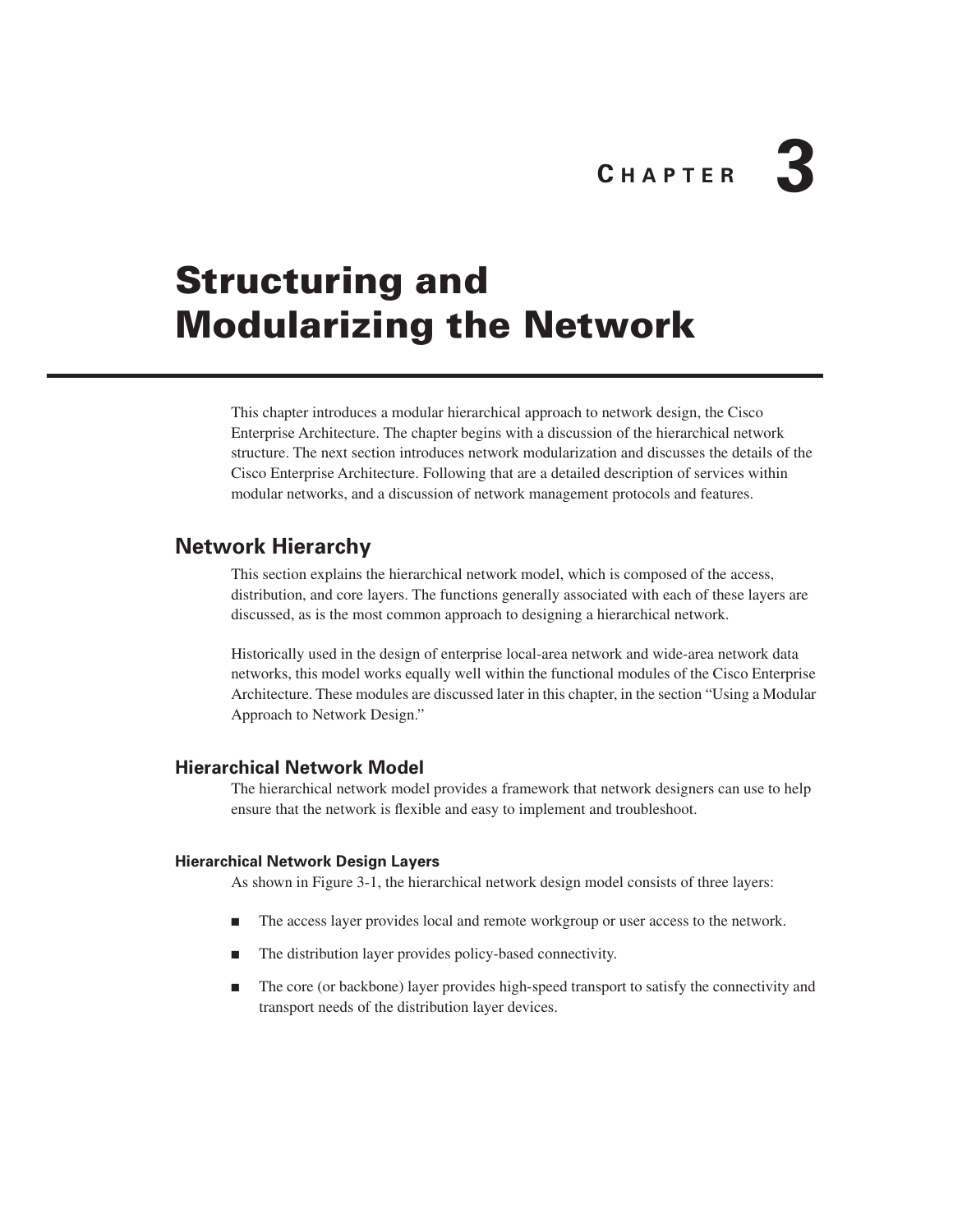**Figure 3-1** *Hierarchical Model's Three Layers*



Each hierarchical layer focuses on specific functions, thereby allowing the network designer to choose the right systems and features based on their function within the model. This approach helps provide more accurate capacity planning and minimize total costs. Figure 3-2 illustrates a sample network showing the mapping to the hierarchical model's three layers.

**Figure 3-2** *Sample Network Designed Using the Hierarchical Model*

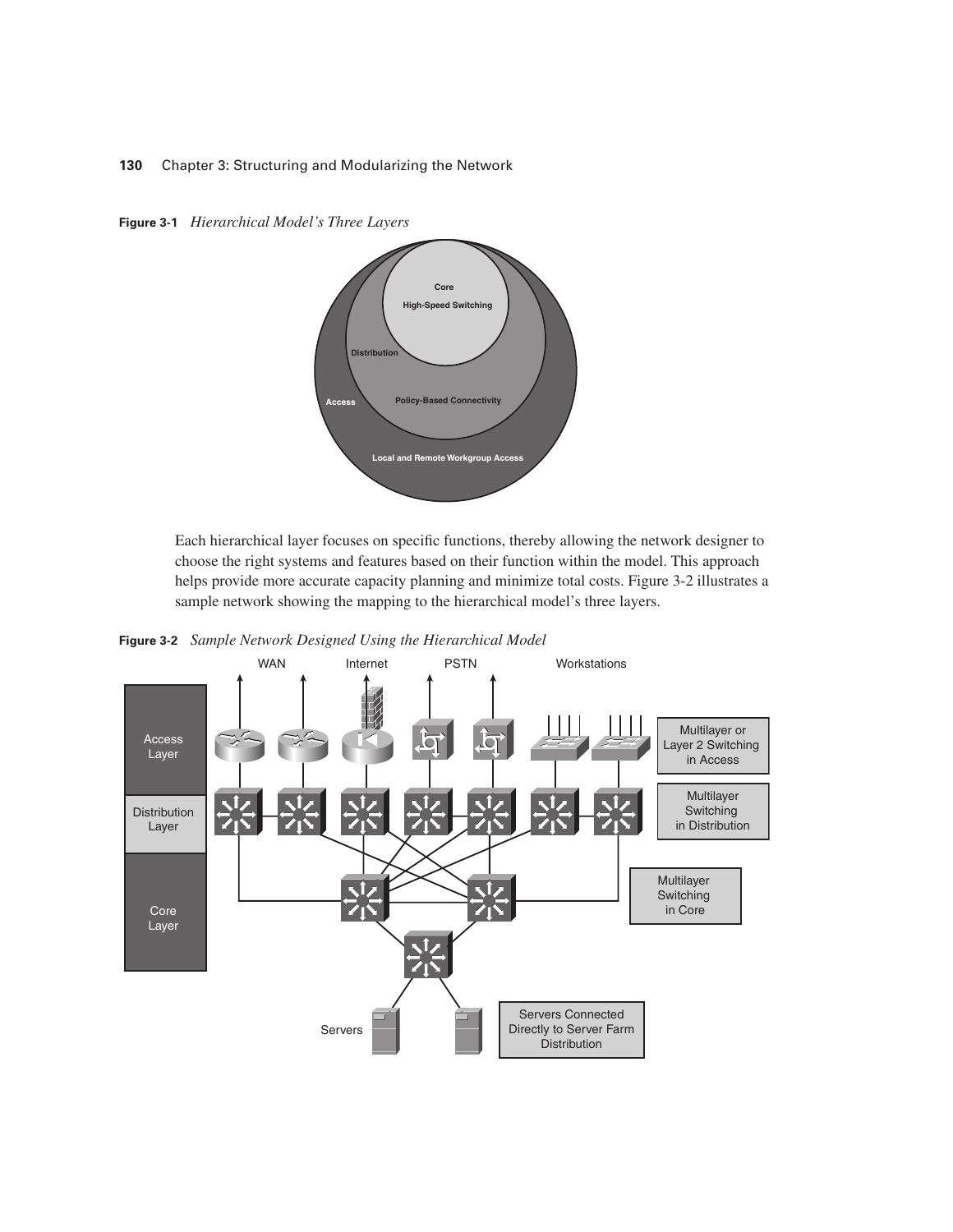You do not have to implement the hierarchical layers as distinct physical entities; they are defined to aid successful network design and to represent functionality that must exist within a network. The actual manner in which you implement the layers depends on the needs of the network you are designing. Each layer can be implemented in routers or switches, represented by physical media, or combined in a single device. A particular layer can be omitted, but hierarchy should be maintained for optimum performance. The following sections detail the functionality of the three layers and the devices used to implement them.

## **Access Layer Functionality**

This section describes the access layer functions and the interaction of the access layer with the distribution layer and local or remote users.

#### **The Role of the Access Layer**

The access layer is the concentration point at which clients access the network. Access layer devices control traffic by localizing service requests to the access media.

The purpose of the access layer is to grant user access to network resources. Following are the access layer's characteristics:

- In the campus environment, the access layer typically incorporates switched LAN devices with ports that provide connectivity for workstations and servers.
- In the WAN environment, the access layer for teleworkers or remote sites provides access to the corporate network across some wide-area technology, such as Frame Relay, Multiprotocol Label Switching (MPLS), Integrated Services Digital Network, leased lines, Digital Subscriber Line (DSL) over traditional telephone copper lines, or coaxial cable.
- So as not to compromise network integrity, access is granted only to authenticated users or devices (such as those with physical address or logical name authentication). For example, the devices at the access layer must detect whether a telecommuter who is dialing in is legitimate, yet they must require minimal authentication steps for the telecommuter.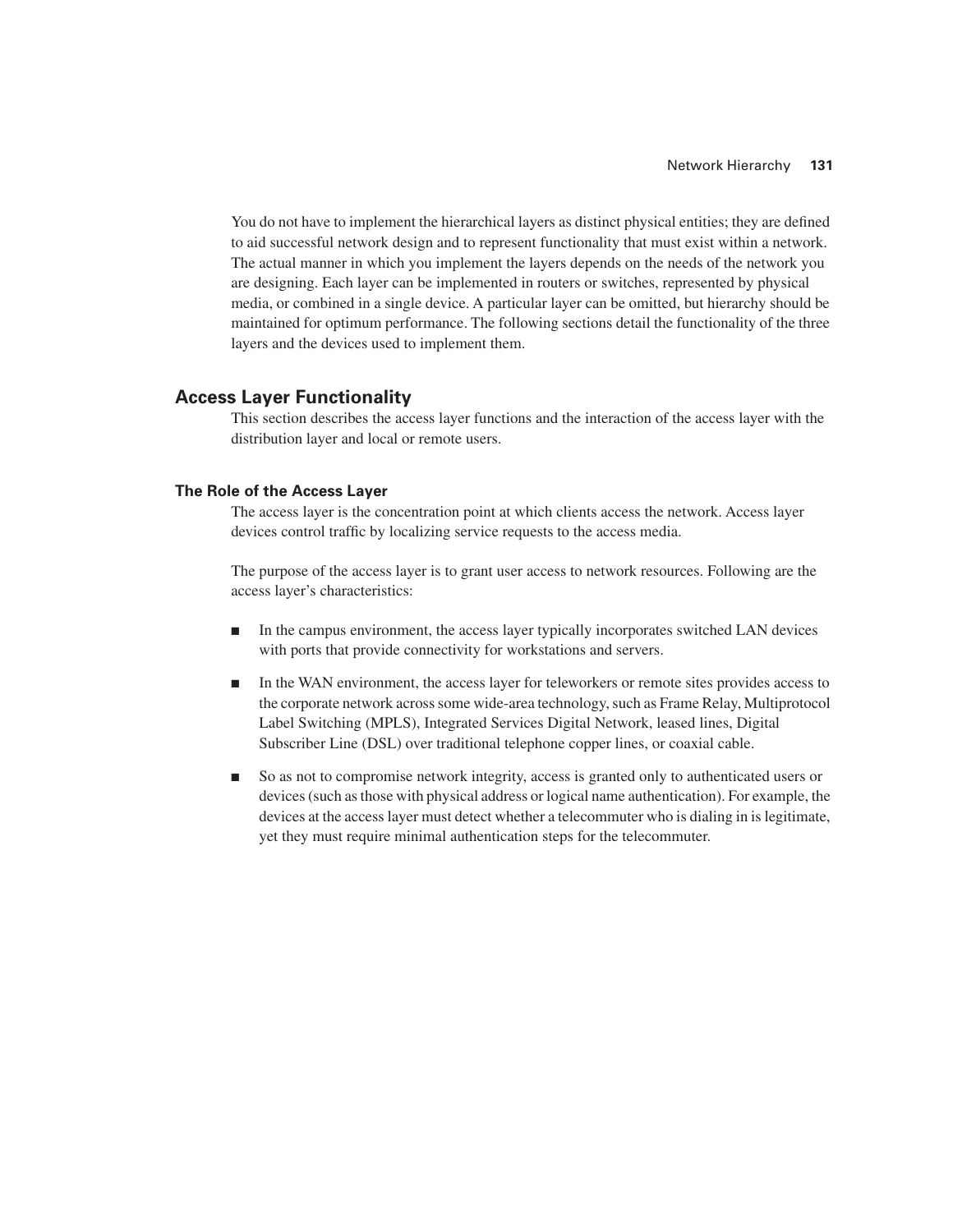#### **Layer 2 and Multilayer Switching in the Access Layer**

Access can be provided to end users as part of either a Layer 2 (L2) switching environment or a multilayer switching environment.

**NOTE** In this book, the term *multilayer switching* denotes a switch's generic capability to use information at different protocol layers as part of the switching process; the term *Layer 3 switching* is a synonym for multilayer switching in this context.

Cisco switches implement the use of protocol information from multiple layers in the switching process in two different ways. The first way is *multilayer switching (MLS)* and the second way is *Cisco Express Forwarding (CEF).* MLS and CEF are described further in Chapter 4, "Designing Basic Campus and Data Center Networks."

#### **Using Layer 2 Switching in the Access Layer**

Access to local workstations and servers can be provided using shared or switched media LANs; VLANs may be used to segment the switched LANs. Each LAN or VLAN is a single broadcast domain.

The access layer aggregates end-user switched 10/100 ports and provides Fast Ethernet, Fast EtherChannel, and Gigabit Ethernet uplinks to the distribution layer to satisfy connectivity requirements and reduce the size of the broadcast domains. You can deploy multiple VLANs, each with its own IP subnet and its own instance of Spanning Tree Protocol (STP) providing alternative paths in case of failure. In this case, Layer 2 trunking (typically using the Institute for Electrical and Electronic Engineers [IEEE] 802.1Q trunking protocol) is used between the access layer switches and the distribution layer switches, with per-VLAN STP on each uplink for load balancing and redundancy, and with a distribution layer multilayer switch providing the inter-VLAN communication for the access layer.

**NOTE** Chapter 4 discusses STP further.

**KEY POINT** A recommended best practice is to implement one VLAN—thus supporting one IP subnet—per access switch and to connect the access switches to the distribution switches with Layer 3 links rather than with trunks.

**NOTE** In small networks, the access layer is often collapsed into the distribution layer; in other words, one device might handle all functions of the access and distribution layers.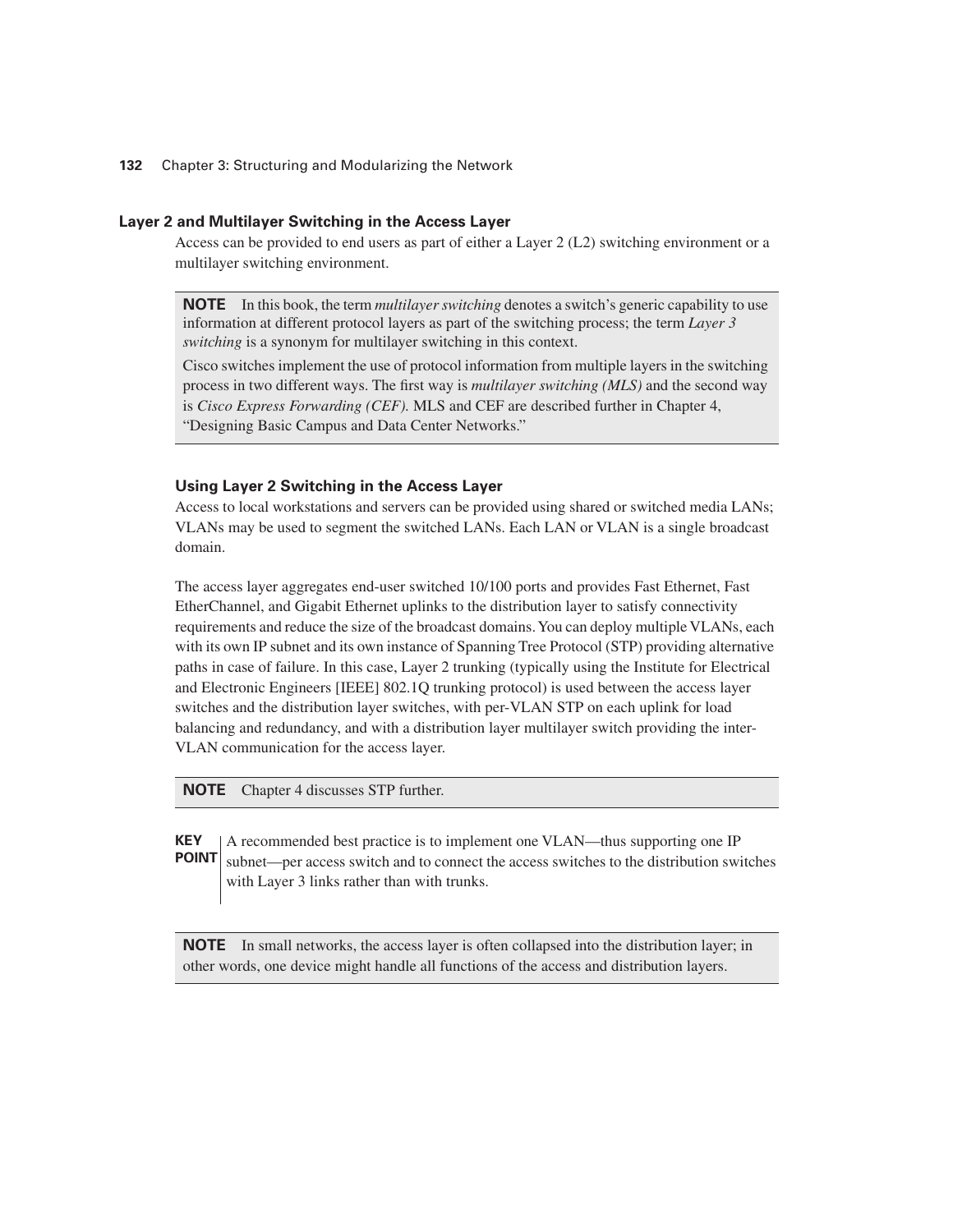**KEY POINT** enterprise. RSTP is an evolution of the IEEE 802.1d STP standard and provides faster Using the Rapid Spanning Tree Protocol (RSTP) is a recommended best practice in the spanning-tree convergence after a topology change.

When RSTP cannot be implemented, Cisco IOS STP features such as UplinkFast, PortFast, and BackboneFast can be used to provide equivalent convergence improvements. These features are described as follows:

- **UplinkFast**: Enables faster failover on an access layer switch on which dual uplinks connect to the distribution layer. The failover time is reduced by unblocking the blocked uplink port on a switch immediately after root port failure, thereby transitioning it to the forwarding state immediately, without transitioning the port through the listening and learning states.
- **BackboneFast**: If a link fails on the way to the root switch but is not directly connected to the local switch, BackboneFast reduces the convergence time from 50 seconds to between 20 and 30 seconds.
- **PortFast**: Enables switch ports connected to nonswitch devices (such as workstations) to immediately enter the spanning-tree forwarding state, thereby bypassing the listening and learning states, when they come up. Ports connected only to an end-user device do not have bridging loops, so it is safe to go directly to the forwarding state, significantly reducing the time it takes before the port is usable.

**NOTE** Chapter 4 discusses other STP features.

#### **Using Multilayer Switching in the Access Layer**

The most common design for remote users is to use multilayer switches or routers. A multilayer switch, or router, is the boundary for broadcast domains and is necessary for communicating between broadcast domains (including VLANs). Access routers provide access to remote office environments using various wide-area technologies combined with multilayer features, such as route propagation, packet filtering, authentication, security, Quality of Service (QoS), and so on. These technologies allow the network to be optimized to satisfy a particular user's needs. In a dialup connection environment, dial-on-demand routing (DDR) and static routing can be used to control costs.

#### **Access Layer Example**

Figure 3-3 illustrates a sample network in which the campus access layer aggregates end users and provides uplinks to the distribution layer. The access layer switches are dual-attached to the distribution layer switches for high availability.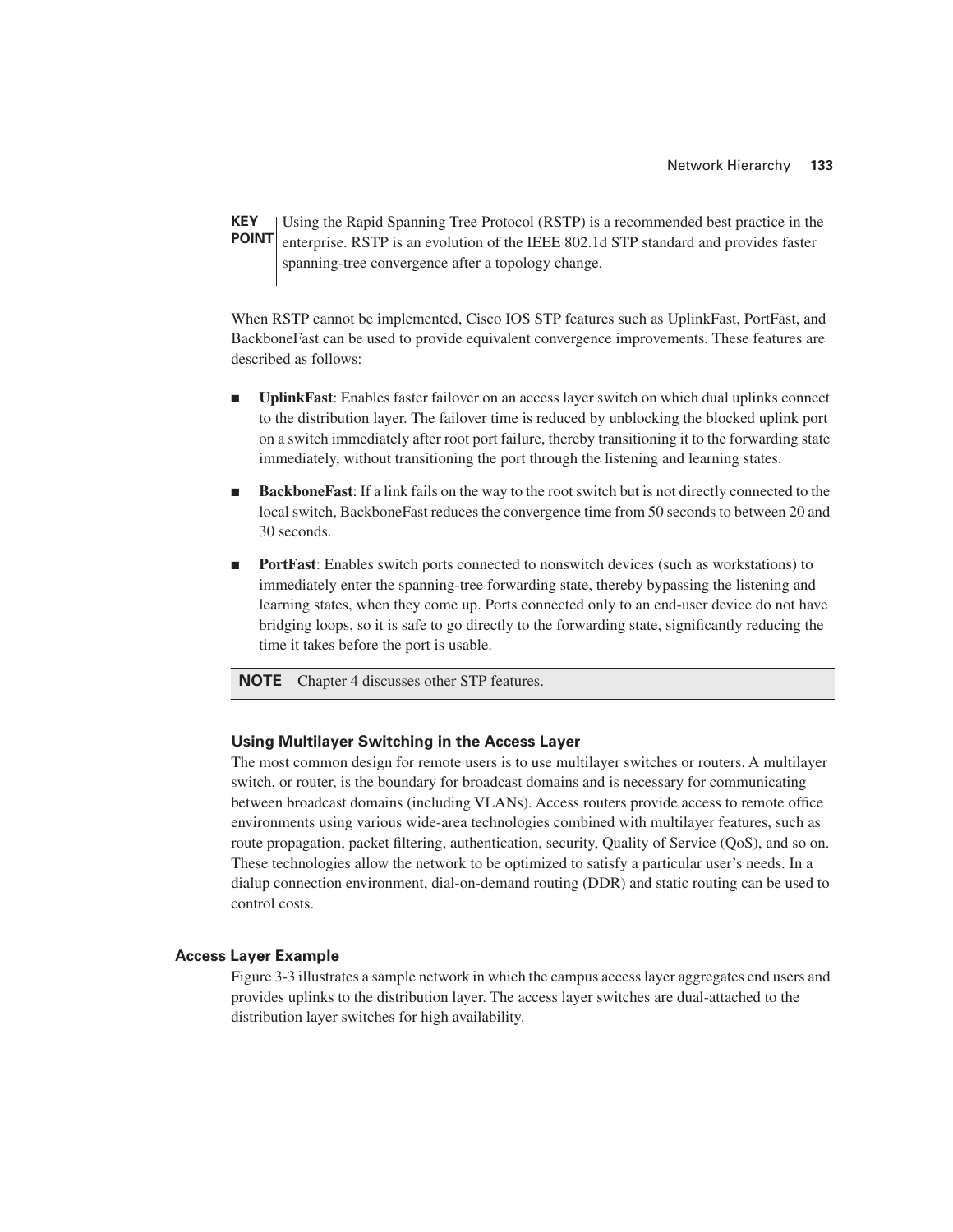

**Figure 3-3** *Access Layer Connectivity in a Campus LAN*

The access layer can support convergence, high availability, security, QoS, and IP multicast. Some services found at the access layer include establishing a QoS trust boundary, broadcast suppression, and Internet Group Management Protocol (IGMP) snooping.

## **Distribution Layer Functionality**

This section describes distribution layer functions and the interaction of the distribution layer with the core and access layers.

#### **The Role of the Distribution Layer**

The *distribution layer* represents both a separation between the access and core layers and a connection point between the diverse access sites and the core layer. The distribution layer determines department or workgroup access and provides policy-based connectivity.

Following are the characteristics of the distribution layer:

- Distribution layer devices control access to resources that are available at the core layer and must therefore use bandwidth efficiently.
- In a campus environment, the distribution layer aggregates wiring closet bandwidth by concentrating multiple low-speed access links into a high-speed core link and using switches to segment workgroups and isolate network problems to prevent them from affecting the core layer.
- Similarly, in a WAN environment, the distribution layer aggregates WAN connections at the edge of the campus and provides policy-based connectivity.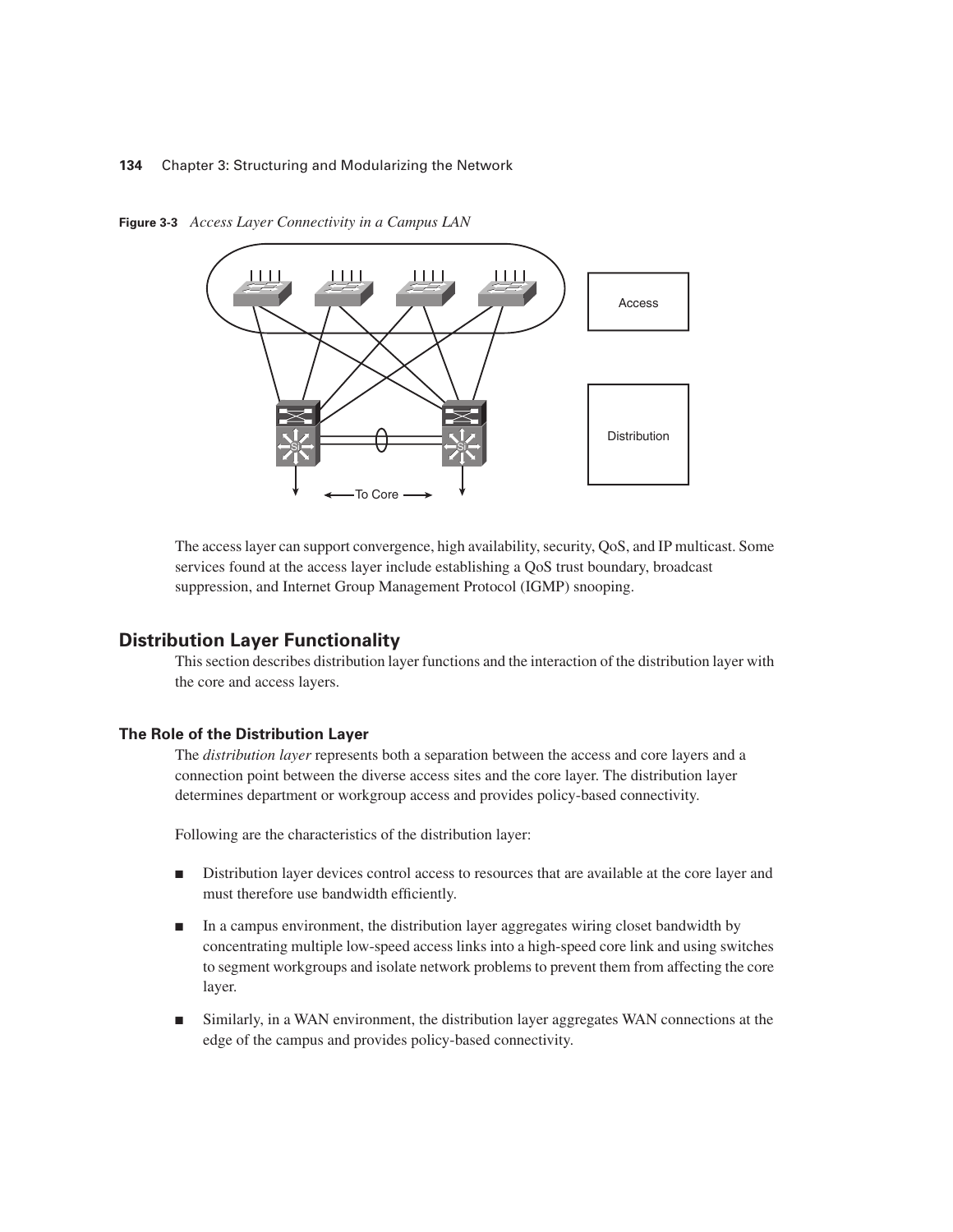- This layer provides redundant connections for access devices. Redundant connections also provide the opportunity to load-balance between devices.
- The distribution layer represents a routing boundary between the access and core layers and is where routing and packet manipulation are performed.
- The distribution layer allows the core layer to connect diverse sites while maintaining high performance. To maintain good performance in the core, the distribution layer can redistribute between bandwidth-intensive access-layer routing protocols and optimized core routing protocols. Route filtering is also implemented at the distribution layer.
- The distribution layer can summarize routes from the access layer to improve routing protocol performance. For some networks, the distribution layer offers a default route to access-layer routers and runs dynamic routing protocols only when communicating with core routers.
- The distribution layer connects network services to the access layer and implements policies for QoS, security, traffic loading, and routing. For example, the distribution layer addresses different protocols' QoS needs by implementing policy-based traffic control to isolate backbone and local environments. Policy-based traffic control prioritizes traffic to ensure the best performance for the most time-critical and time-dependent applications.
- The distribution layer is often the layer that terminates access layer VLANs (broadcast domains); however, this can also be done at the access layer.
- This layer provides any media transitions (for example, between Ethernet and ATM) that must occur.

### **Policy-Based Connectivity**

*Policy-based connectivity* means implementing the policies of the organization (as described in Chapter 2, "Applying a Methodology to Network Design"). Methods for implementing policies include the following:

- Filtering by source or destination address
- Filtering based on input or output ports
- Hiding internal network numbers by route filtering
- Providing specific static routes rather than using routes from a dynamic routing protocol
- Security (for example, certain packets might not be allowed into a specific part of the network)
- QoS mechanisms (for example, the precedence and type of service [ToS] values in IP packet headers can be set in routers to leverage queuing mechanisms to prioritize traffic)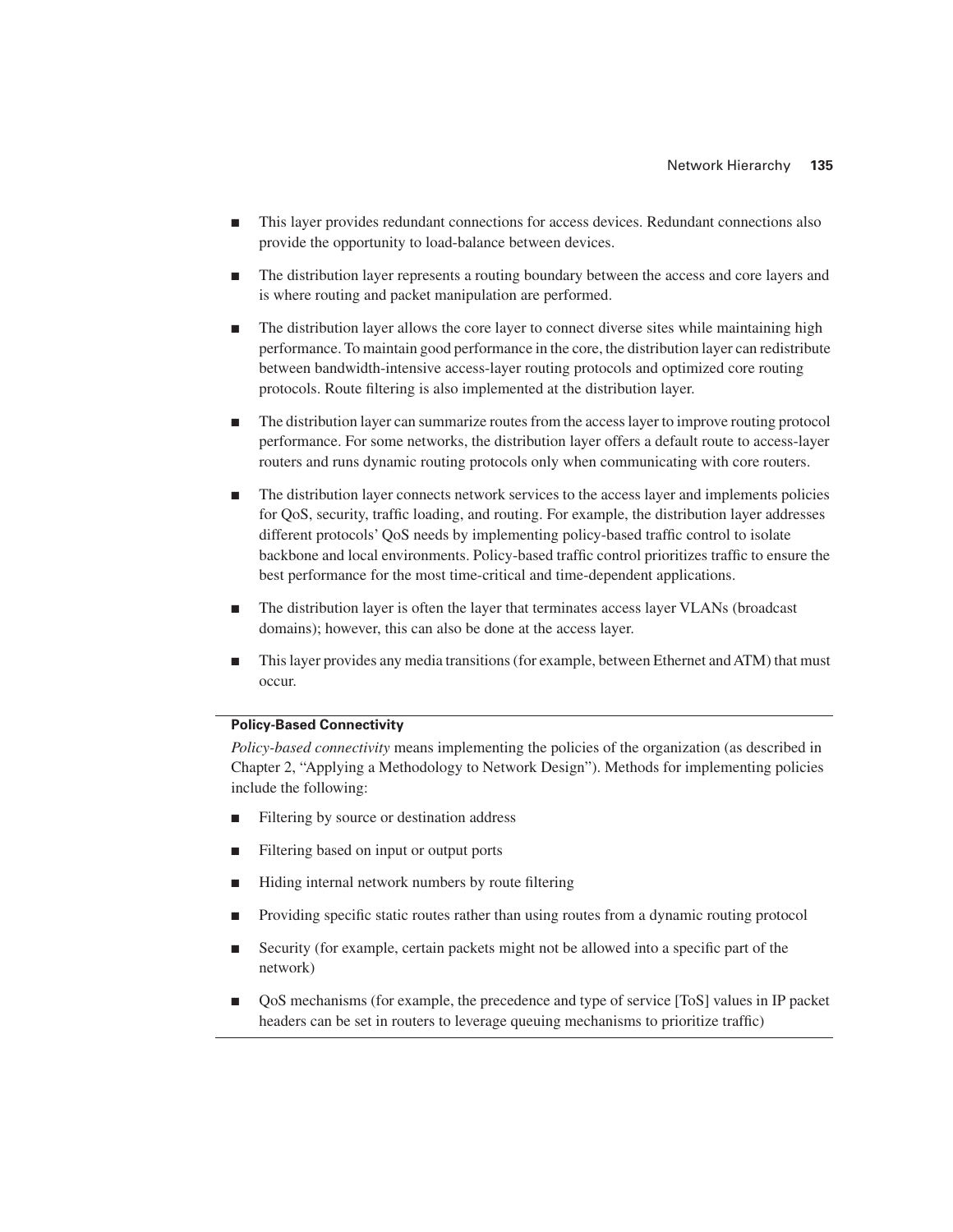#### **Distribution Layer Example**

Figure 3-4 shows a sample network with various features of the distribution layer highlighted.

**Figure 3-4** *Example of Distribution Layer Features*



Following are the characteristics of the distribution layer in the routed campus network shown in Figure 3-4:

- Multilayer switching is used toward the access layer (and, in this case, within the access layer).
- Multilayer switching is performed in the distribution layer and extended toward the core layer.
- The distribution layer performs two-way route redistribution to exchange the routes between the Routing Information Protocol version 2 (RIPv2) and Enhanced Interior Gateway Routing Protocol (EIGRP) routing processes.
- Route filtering is configured on the interfaces toward the access layer.
- Route summarization is configured on the interfaces toward the core layer.
- The distribution layer contains highly redundant connectivity, both toward the access layer and toward the core layer.

## **Core Layer Functionality**

This section describes core layer functions and the interaction of the core layer with the distribution layer.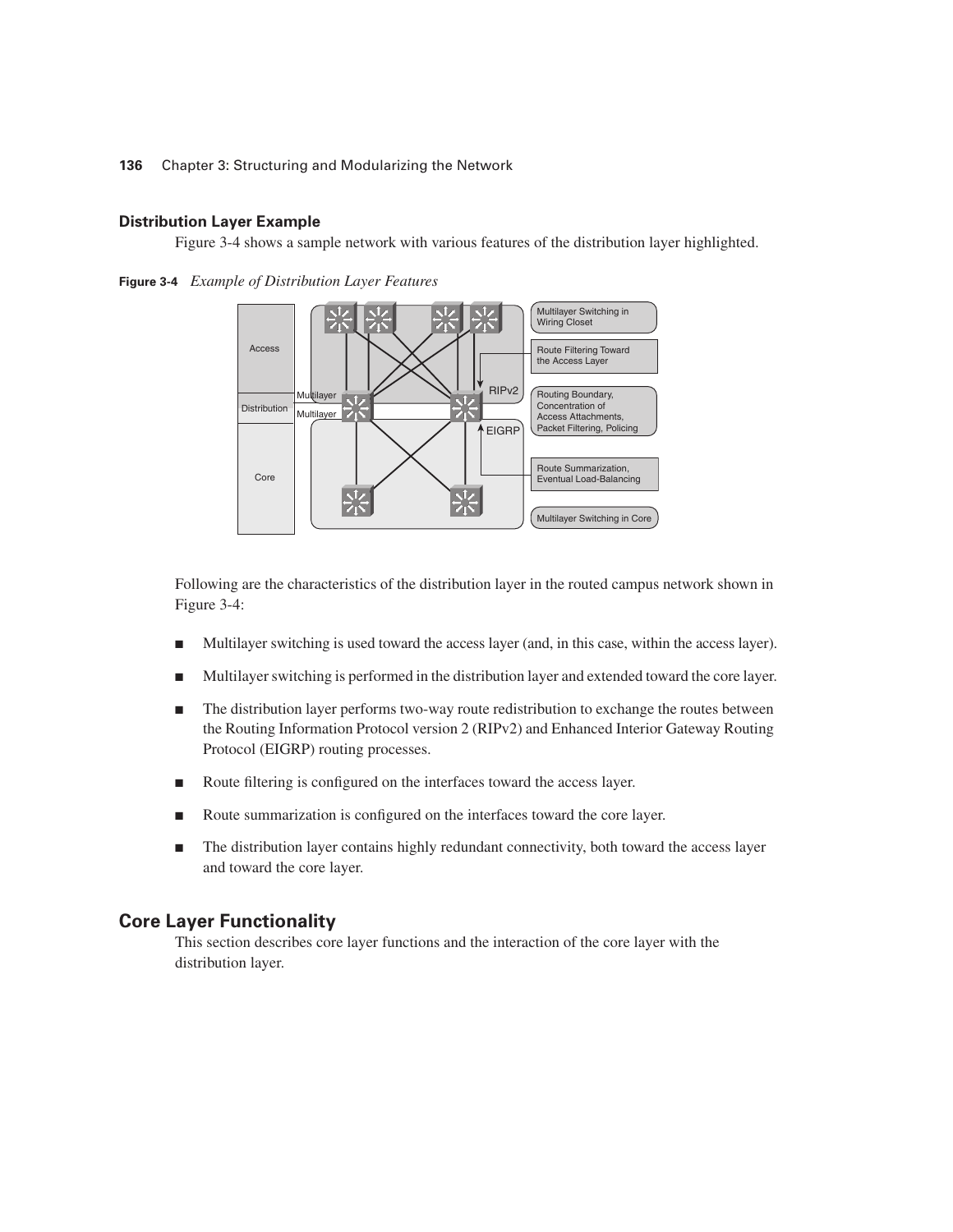#### **The Role of the Core Layer**

The function of the core layer is to provide fast and efficient data transport. Characteristics of the core layer include the following:

- The core layer is a high-speed backbone that should be designed to switch packets as quickly as possible to optimize communication transport within the network.
- Because the core is critical for connectivity, core layer devices are expected to provide a high level of availability and reliability. A fault-tolerant network design ensures that failures do not have a major impact on network connectivity. The core must be able to accommodate failures by rerouting traffic and responding quickly to changes in network topology. The core must provide a high level of redundancy. A full mesh is strongly suggested, and at least a wellconnected partial mesh with multiple paths from each device is required.
- The core layer should not perform any packet manipulation, such as checking access lists or filtering, which would slow down the switching of packets.
- The core layer must be manageable.
- The core devices must be able to implement scalable protocols and technologies, and provide alternative paths and load balancing.

#### **Switching in the Core Layer**

Layer 2 switching or multilayer switching (routing) can be used in the core layer. Because core devices are responsible for accommodating failures by rerouting traffic and responding quickly to network topology changes, and because performance for routing in the core with a multilayer switch incurs no cost, most implementations have multilayer switching in the core layer. The core layer can then more readily implement scalable protocols and technologies, and provide alternate paths and load balancing.

Figure 3-5 shows an example of Layer 2 switching in the campus core.

**Figure 3-5** *Layer 2 Switching in the Campus Core*

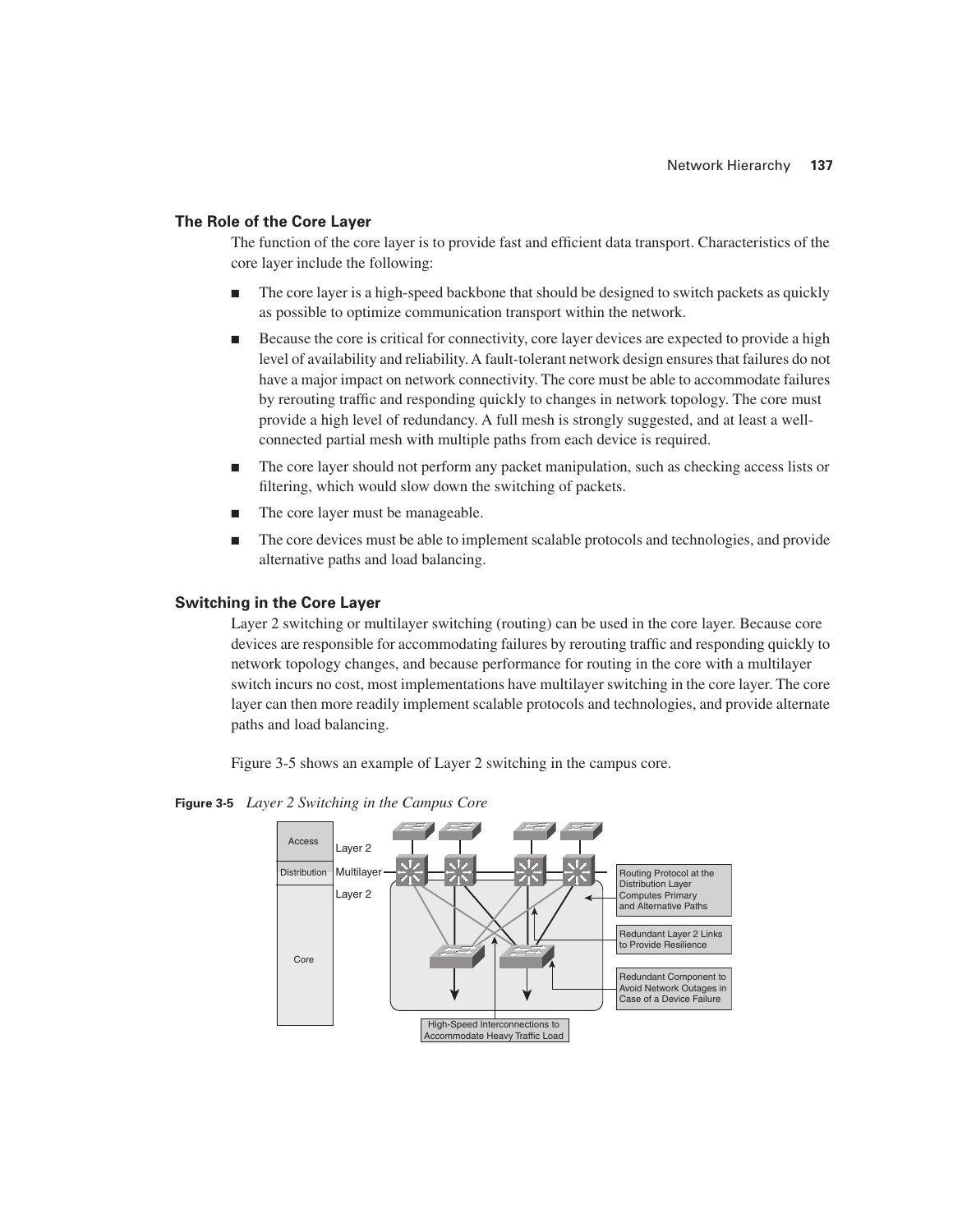In Figure 3-5, a typical packet between access sites follows these steps:

- **Step 1** The packet is Layer 2–switched toward a distribution switch.
- **Step 2** The distribution switch performs multilayer switching toward a core interface.
- **Step 3** The packet is Layer 2–switched across the LAN core.
- **Step 4** The receiving distribution switch performs multilayer switching toward an access layer LAN.
- **Step 5** The packet is Layer 2–switched across the access layer LAN to the destination host.

Figure 3-6 shows an example of multilayer switching in the campus core.

**Figure 3-6** *Multilayer Switching in the Campus Core*



In Figure 3-6, a typical packet between access sites follows these steps:

- **Step 1** The packet is Layer 2–switched toward a distribution switch.
- **Step 2** The distribution switch performs multilayer switching toward a core interface.
- **Step 3** The packet is multilayer-switched across the LAN core.
- **Step 4** The receiving distribution switch performs multilayer switching toward an access LAN.
- **Step 5** The packet is Layer 2–switched across the access layer LAN to the destination host.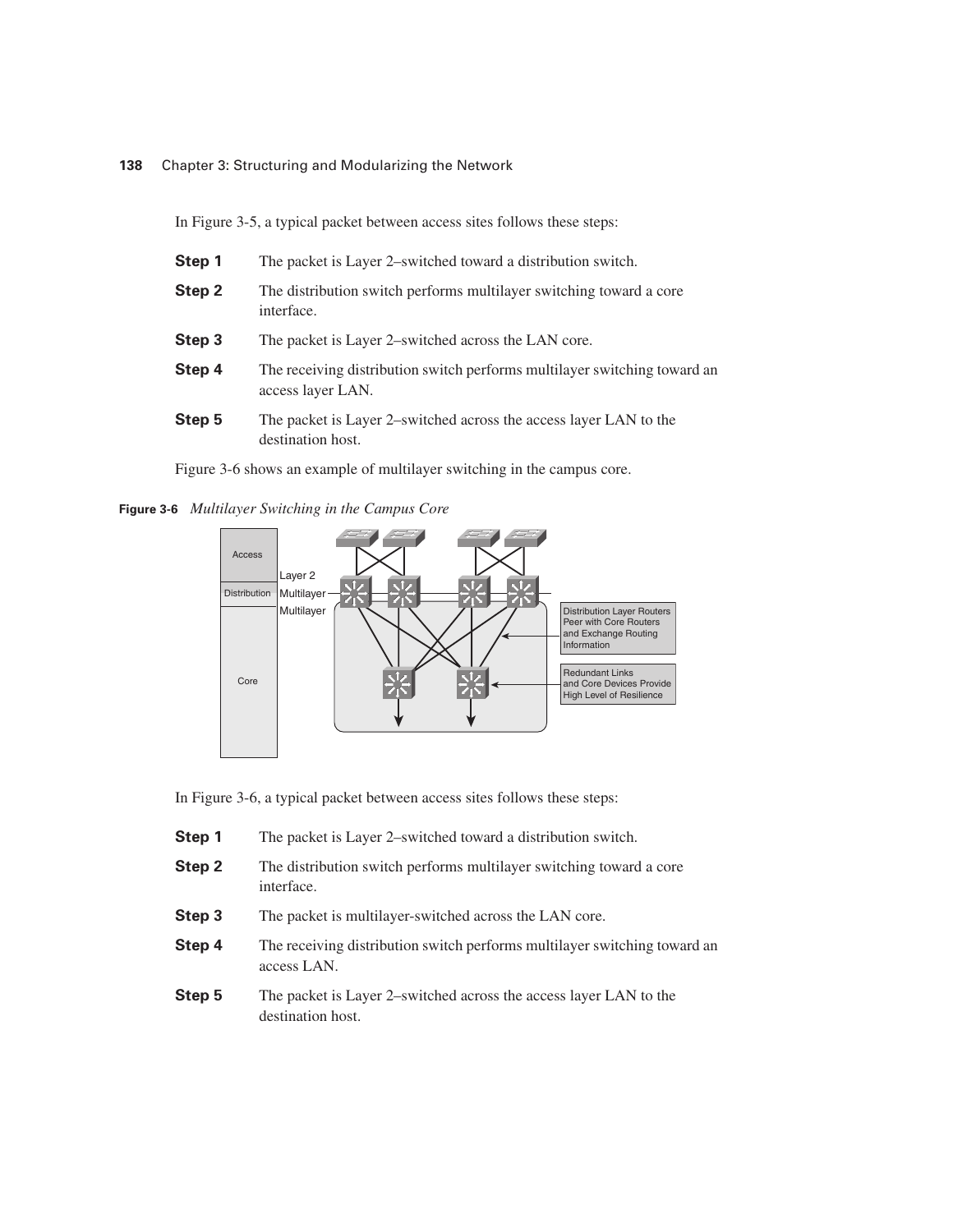# **Hierarchical Routing in the WAN**

Figure 3-7 shows an example of hierarchical routing in the WAN portion of a network.

**Figure 3-7** *Hierarchical Routing in the WAN* 



In Figure 3-7, a typical packet between access sites follows these steps:

- **Step 1** The packet is Layer 3–forwarded toward the distribution router.
- **Step 2** The distribution router forwards the packet toward a core interface.
- **Step 3** The packet is forwarded across the WAN core.
- **Step 4** The receiving distribution router forwards the packet toward the appropriate access layer router.
- **Step 5** The packet is Layer 3–forwarded to the destination host's access layer LAN.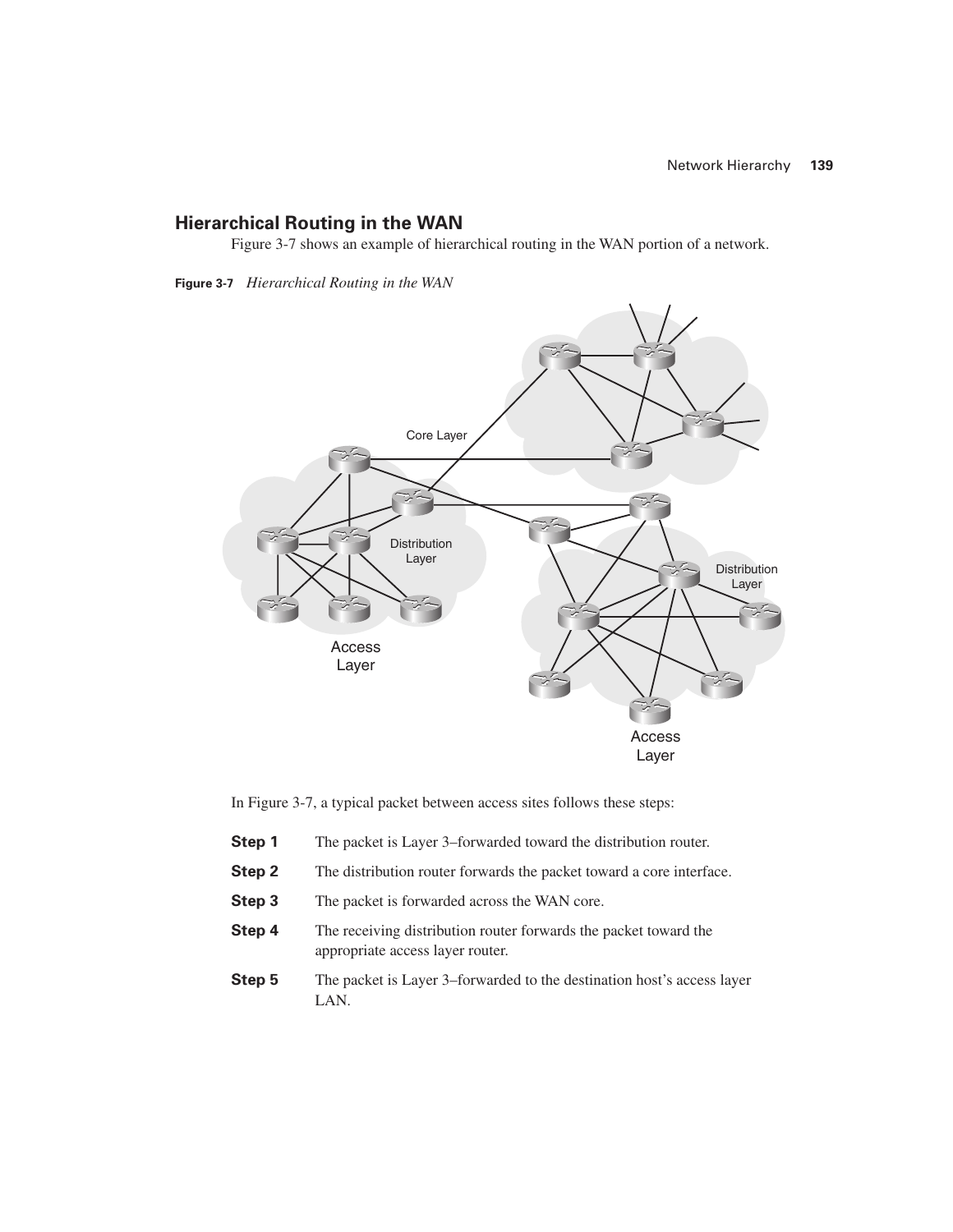# **Using a Modular Approach to Network Design**

This section expands on the Cisco Service-Oriented Network Architecture (SONA) framework described in Chapter 2 and explores the six modules of the Cisco Enterprise Architecture, with an emphasis on the network infrastructure design considerations.

**NOTE** The access, distribution, and core layers can appear within each module of the Cisco Enterprise Architecture.

The modularity built into the architecture allows flexibility in network design and facilitates implementation and troubleshooting. Before the details of the architecture itself are introduced, an overview of the evolution of enterprise networks is provided.

## **Evolution of Enterprise Networks**

You do not have to go far back in history to find a time when networks were primarily used for file and print services. These networks were isolated LANs that were built throughout the enterprise organization. As organizations interconnected, these isolated LANs and their functions grew from file and print services to include critical applications; the critical nature and complexity of the enterprise networks also grew.

As discussed in the previous section, Cisco introduced the hierarchical model to divide the enterprise network design (separately for both campus and WAN networks) into the access, distribution, and core layers. This solution has several weaknesses, especially for large networks, which are difficult to implement, manage, and, particularly, troubleshoot. Networks became complex, and it was difficult to evaluate a network solution end-to-end through the network. The hierarchical model does not scale well to these large networks.

An efficient method of solving and scaling a complex task is to break it into smaller, more specialized tasks. Networks can easily be broken down smaller because they have natural physical, logical, and functional boundaries. If they are sufficiently large to require additional design or operational separation, these specialized functional modules can then be designed hierarchically with the access, distribution, and core layers.

The Cisco Enterprise Architecture does just that: It reduces the enterprise network into further physical, logical, and functional boundaries, to scale the hierarchical model. Now, rather than designing networks using only the hierarchical model, networks can be designed using this Cisco Enterprise Architecture, with hierarchy (access, distribution, and core) included in the various modules, as required.

Designing with this Cisco Enterprise Architecture is not much different from what is already used in practice; it formalizes current practice. There have always been separate hierarchies for the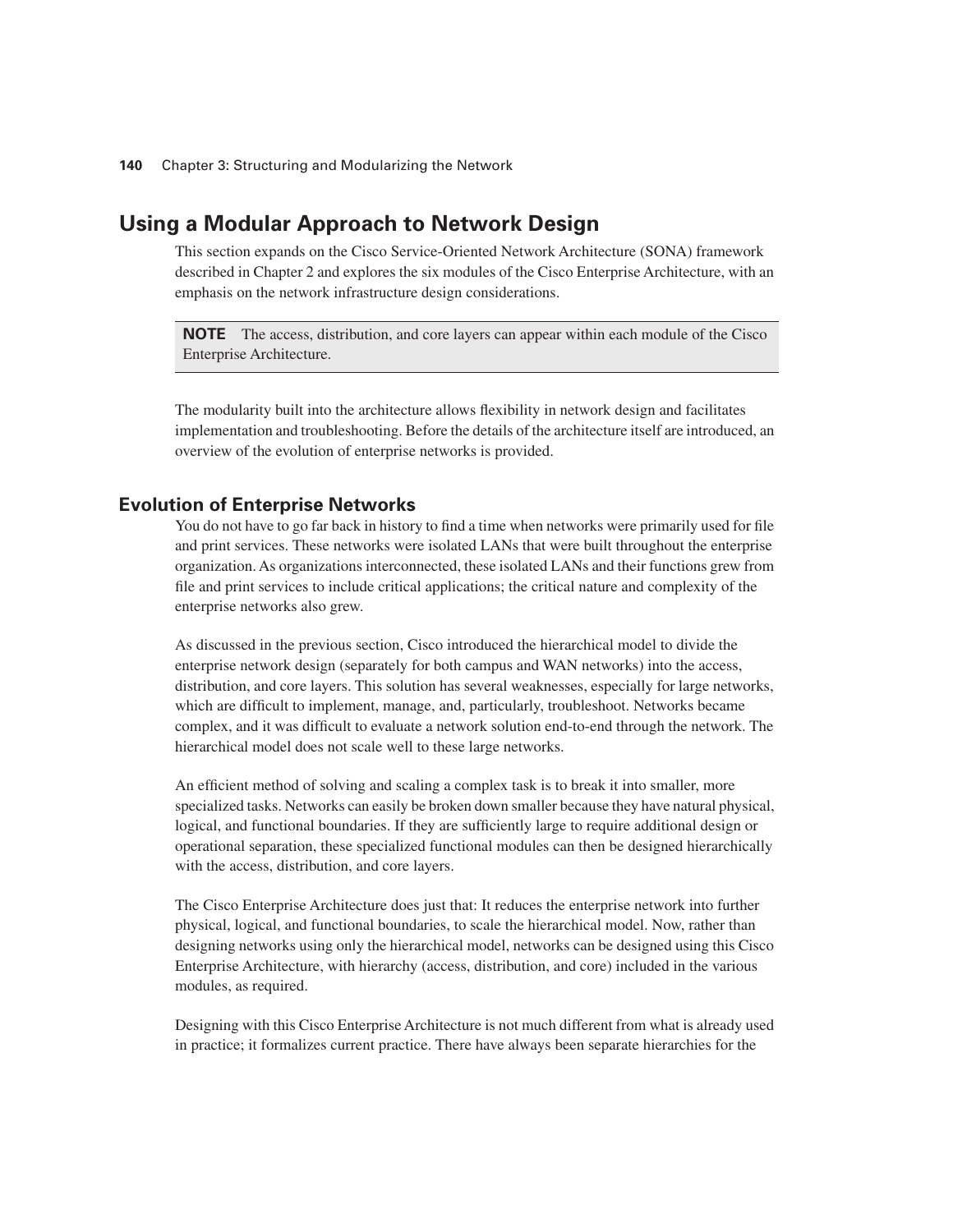campus (with access, distribution, and core) and for the WAN (the remote office was the access layer, the regional office provided the distribution layer, and the headquarters was the core). The hierarchies tied together at the campus backbone. The Cisco Enterprise Architecture extends the concept of hierarchy from the original two modules: Campus and WAN.

## **Cisco SONA Framework**

As illustrated in Figure 3-8, the Cisco SONA provides an enterprise-wide framework that integrates the entire network—campus, data center, enterprise edge, WAN, branches, and teleworkers—offering staff secure access to the tools, processes, and services they require.



**Figure 3-8** *Cisco SONA Framework*

The modules of the Cisco Enterprise Architecture represent focused views of each of the places in the network described in the SONA framework. Each module has a distinct network infrastructure and distinct services; network applications extend between the modules.

## **Functional Areas of the Cisco Enterprise Architecture**

At the first layer of modularity in the Cisco Enterprise Architecture, the entire network is divided into functional *components*—functional areas that contain network modules—while still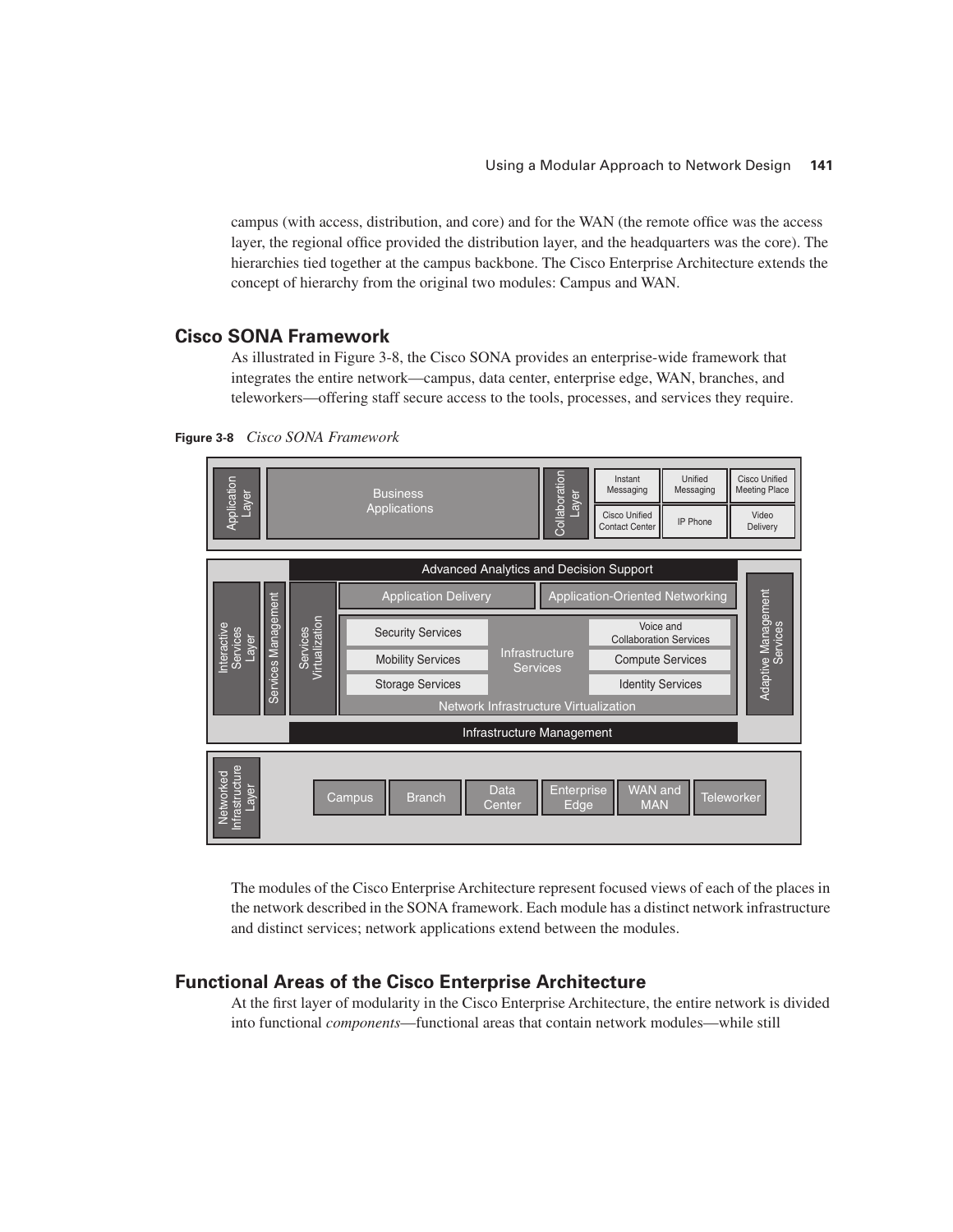maintaining the hierarchical concept of the core-distribution-access layers within the network modules as needed.

**NOTE** The access, distribution, and core layers can appear in any functional area or module of the Cisco Enterprise Architecture.

The Cisco Enterprise Architecture comprises the following six major functional areas (also called *modules*):

- **Enterprise Campus**
- Enterprise Edge
- Service Provider
- Enterprise Branch
- **Enterprise Data Center**
- Enterprise Teleworker

**KEY POINT** they are necessary for enabling communication with other networks. An enterprise does not implement the modules in the Service Provider functional area;

**NOTE** The Cisco SONA Enterprise Edge and the WAN and metropolitan-area network (MAN) modules are represented as one functional area in the Cisco Enterprise Architecture, the Enterprise Edge.

Figure 3-9 illustrates the modules within the Cisco Enterprise Architecture.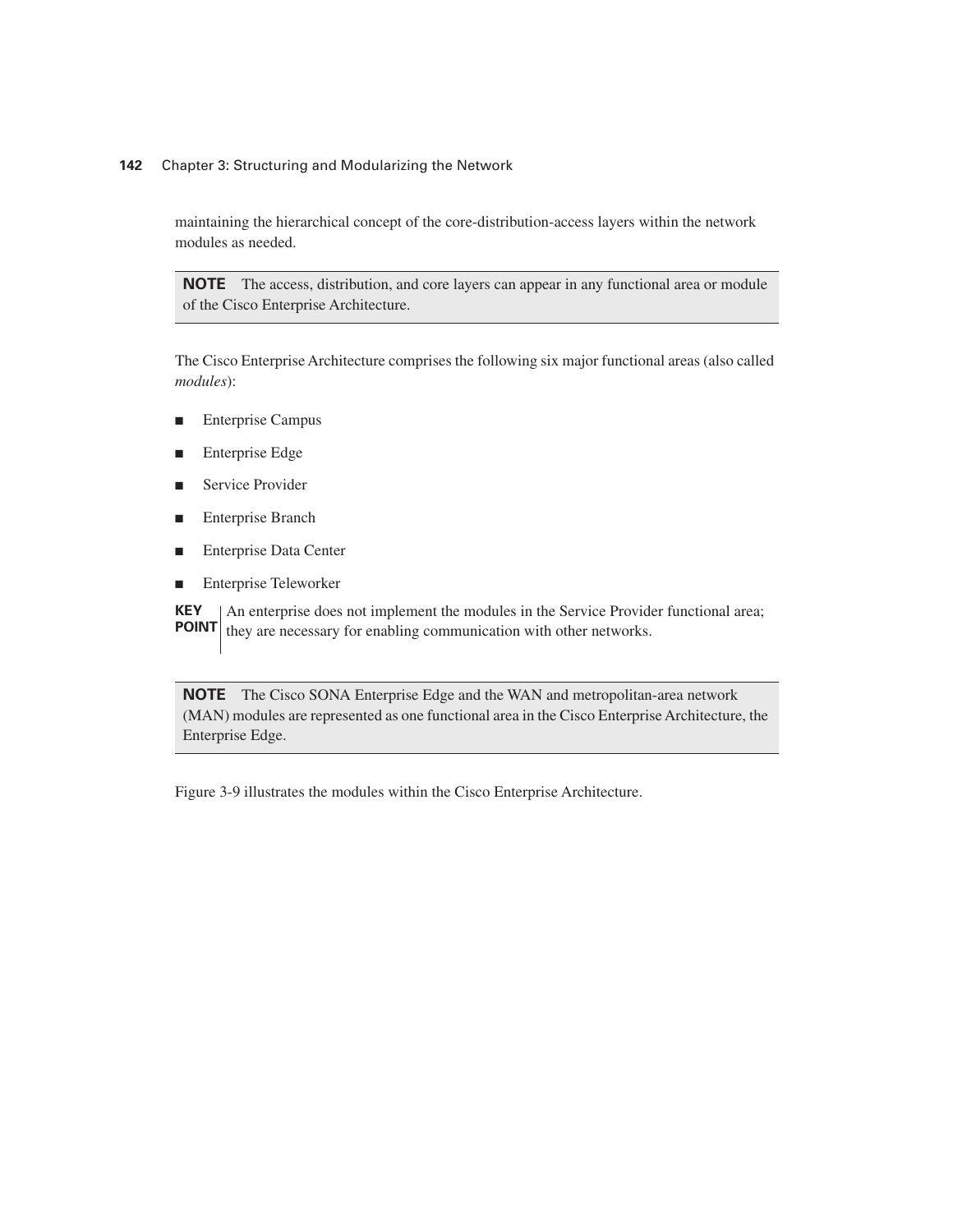

**Figure 3-9** *Cisco Enterprise Architecture*



The Cisco Enterprise Campus Architecture combines a core infrastructure of intelligent switching and routing with tightly integrated productivity-enhancing technologies, including Cisco Unified Communications, mobility, and advanced security. The architecture provides the enterprise with high availability through a resilient multilayer design, redundant hardware and software features, and automatic procedures for reconfiguring network paths when failures occur. IP multicast capabilities provide optimized bandwidth consumption, and QoS features ensure that real-time traffic (such as voice, video, or critical data) is not dropped or delayed. Integrated security protects against and mitigates the impact of worms, viruses, and other attacks on the network, including at the switch port level. For example, the Cisco enterprise-wide architecture extends support for security standards, such as the IEEE 802.1X port-based network access control standard and the Extensible Authentication Protocol. It also provides the flexibility to add Internet Protocol Security (IPsec) and MPLS virtual private networks (VPN), identity and access management, and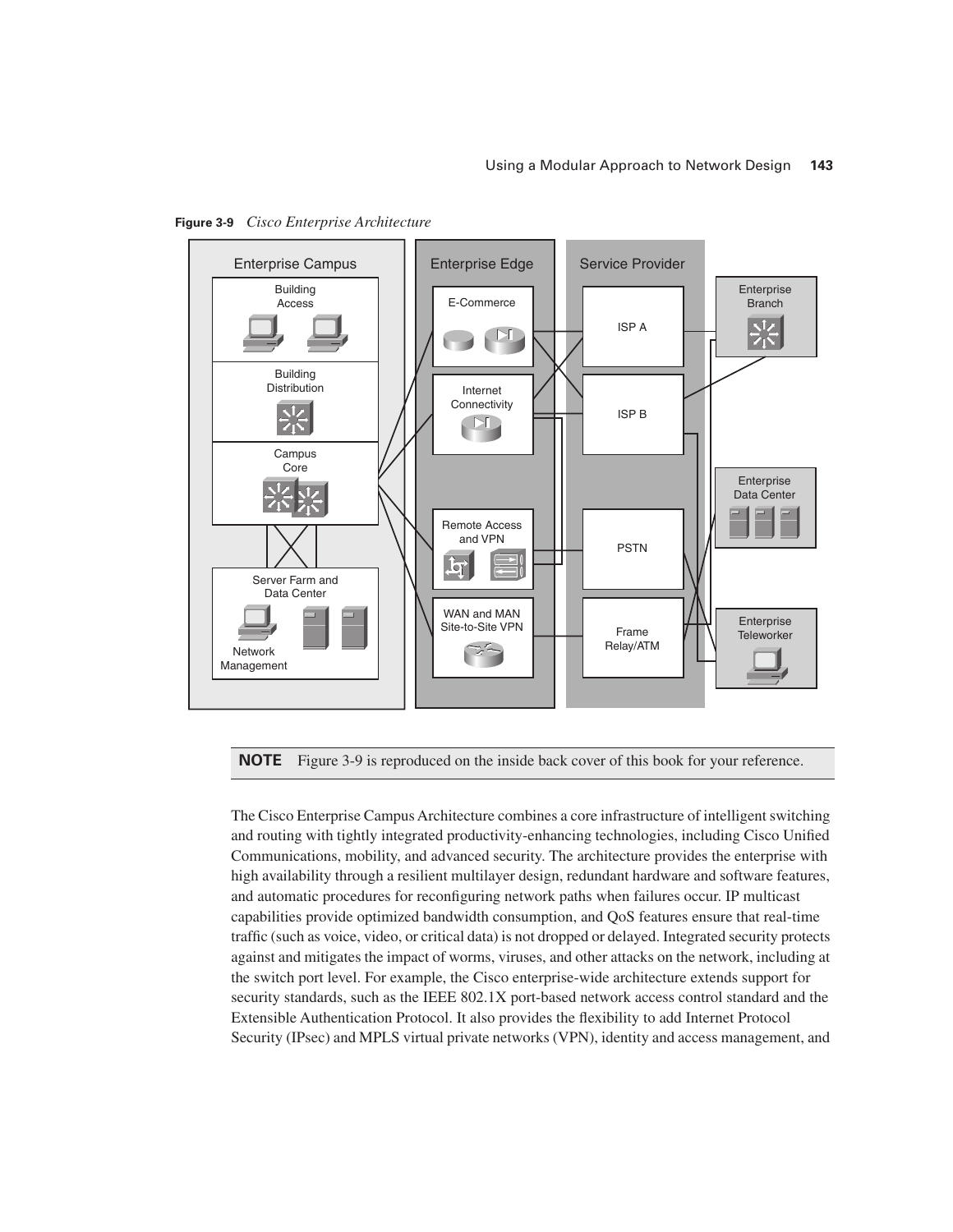VLANs to compartmentalize access. These features help improve performance and security while decreasing costs.

The Cisco Enterprise Edge Architecture offers connectivity to voice, video, and data services outside the enterprise. This module enables the enterprise to use Internet and partner resources, and provide resources for its customers. QoS, service levels, and security are the main issues in the Enterprise Edge.

The Cisco Enterprise WAN and MAN and Site-to-Site VPN module is part of the Enterprise Edge. It offers the convergence of voice, video, and data services over a single Cisco Unified Communications network, which enables the enterprise to span large geographic areas in a costeffective manner. QoS, granular service levels, and comprehensive encryption options help ensure the secure delivery of high-quality corporate voice, video, and data resources to all corporate sites, enabling staff to work productively and efficiently wherever they are located. Security is provided with multiservice VPNs (both IPsec and MPLS) over Layer 2 or Layer 3 WANs, hub-and-spoke, or full-mesh topologies.

The Cisco Enterprise Data Center Architecture is a cohesive, adaptive network architecture that supports requirements for consolidation, business continuance, and security while enabling emerging service-oriented architectures, virtualization, and on-demand computing. Staff, suppliers, and customers can be provided with secure access to applications and resources, simplifying and streamlining management and significantly reducing overhead. Redundant data centers provide backup using synchronous and asynchronous data and application replication. The network and devices offer server and application load balancing to maximize performance. This architecture allows the enterprise to scale without major changes to the infrastructure. This module can be located either at the campus as a server farm or at a remote facility.

The Cisco Enterprise Branch Architecture allows enterprises to extend head-office applications and services (such as security, Cisco Unified Communications, and advanced application performance) to thousands of remote locations and users or to a small group of branches. Cisco integrates security, switching, network analysis, caching, and converged voice and video services into a series of integrated services routers (ISR) in the branch so that the enterprises can deploy new services without buying new routers. This architecture provides secure access to voice, mission-critical data, and video applications—anywhere, anytime. Advanced routing, VPNs, redundant WAN links, application content caching, and local IP telephony call processing features are available with high levels of resilience for all the branch offices. An optimized network leverages the WAN and LAN to reduce traffic and save bandwidth and operational expenses. The enterprise can easily support branch offices with the capability to centrally configure, monitor, and manage devices located at remote sites, including tools, such as Cisco AutoQoS and the Cisco Router and Security Device Manager graphical user interface QoS wizard, which proactively resolve congestion and bandwidth issues before they affect network performance.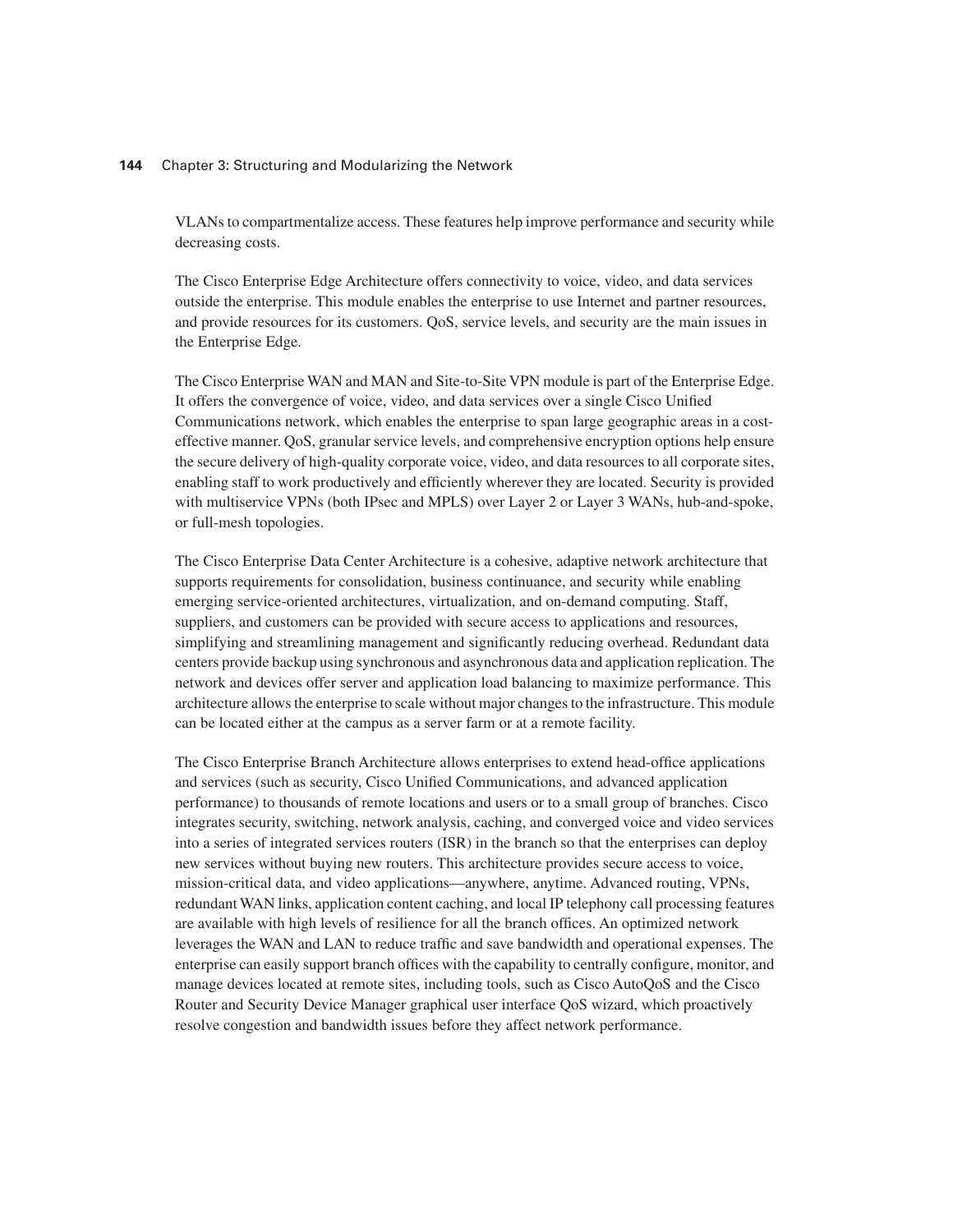The Cisco Enterprise Teleworker Architecture allows enterprises to securely deliver voice and data services to remote small or home offices (known as small office, home office [SOHO]) over a standard broadband access service, providing a business-resiliency solution for the enterprise and a flexible work environment for employees. Centralized management minimizes the IT support costs, and robust integrated security mitigates the unique security challenges of this environment. Integrated security and identity-based networking services enable the enterprise to extend campus security policies to the teleworker. Staff can securely log in to the network over an always-on VPN and gain access to authorized applications and services from a single cost-effective platform. Productivity can be further enhanced by adding an IP phone, thereby providing cost-effective access to a centralized IP communications system with voice and unified messaging services.

**NOTE** Each of these modules has specific requirements and performs specific roles in the network; note that their sizes in Figure 3-9 are not meant to reflect their scale in a real network.

This architecture allows network designers to focus on only a selected module and its functions. Designers can describe each network application and service on a per-module basis and validate each as part of the complete enterprise network design. Modules can be added to achieve scalability if necessary; for example, an organization can add more Enterprise Campus modules if it has more than one campus.

## **Guidelines for Creating an Enterprise Network**

When creating an Enterprise network, divide the network into appropriate areas, where the Enterprise Campus includes all devices and connections within the main Campus location; the Enterprise Edge covers all communications with remote locations and the Internet from the perspective of the Enterprise Campus; and the remote modules include the remote branches, teleworkers, and the remote data center. Define clear boundaries between each of the areas.

**NOTE** Depending on the network, an enterprise can have multiple campus locations. A location that might be a remote branch from the perspective of a central campus location might locally use the Cisco Enterprise Campus Architecture.

Figure 3-10 shows an example of dividing a network into an Enterprise Campus area, an Enterprise Edge area, and some remote areas.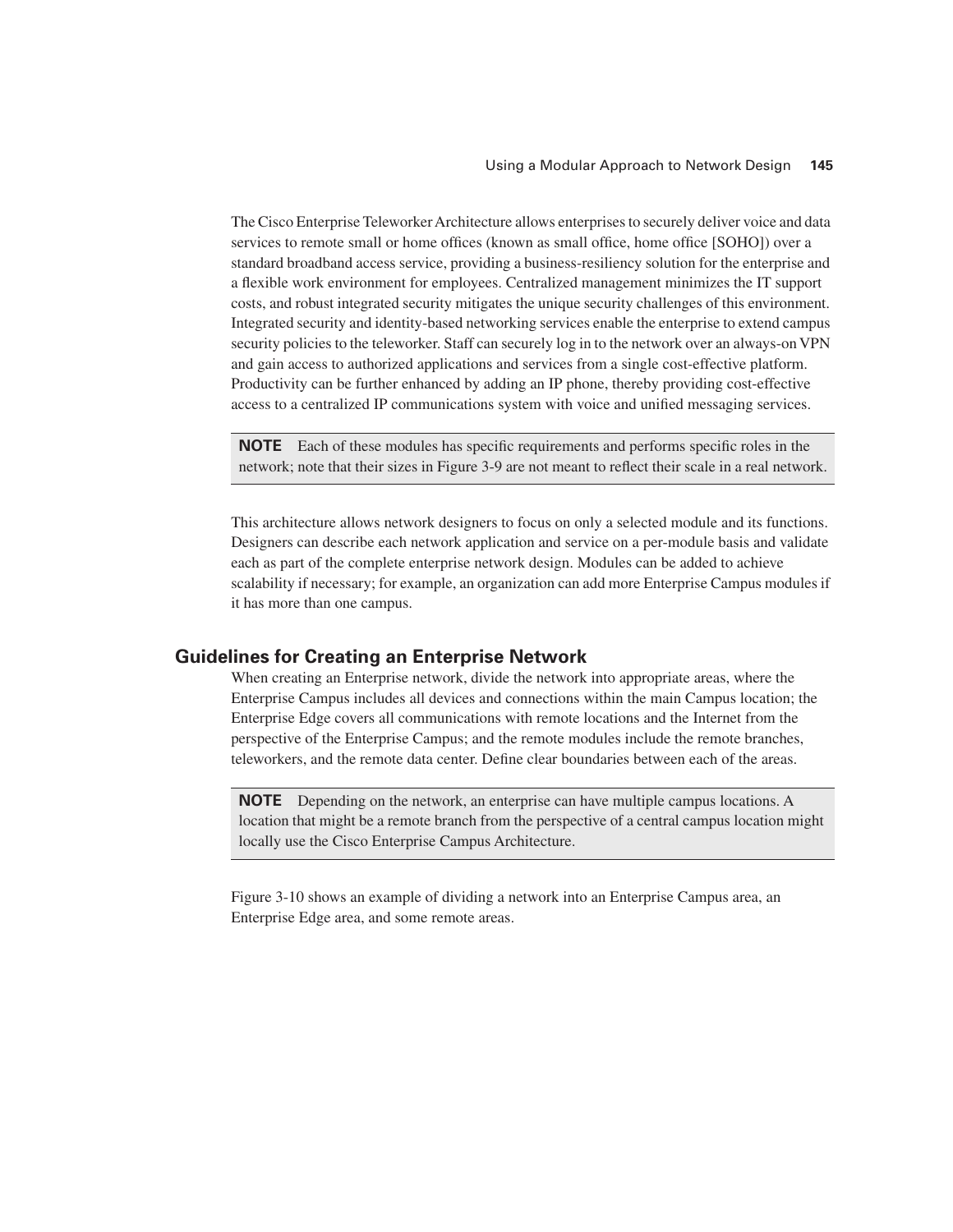

**Figure 3-10** *Sample Network Divided into Functional Areas*

The following sections provide additional details about each of the functional areas and their modules.

## **Enterprise Campus Modules**

This section introduces the Enterprise Campus functional area and describes the purpose of each module therein. It also discusses connections with other modules.

An *enterprise campus* site is a large site that is often the corporate headquarters or a major office. Regional offices, SOHOs, and mobile workers might have to connect to the central campus for data and information. As illustrated in Figure 3-11, the Enterprise Campus functional area includes the Campus Infrastructure module and, typically, a Server Farm module.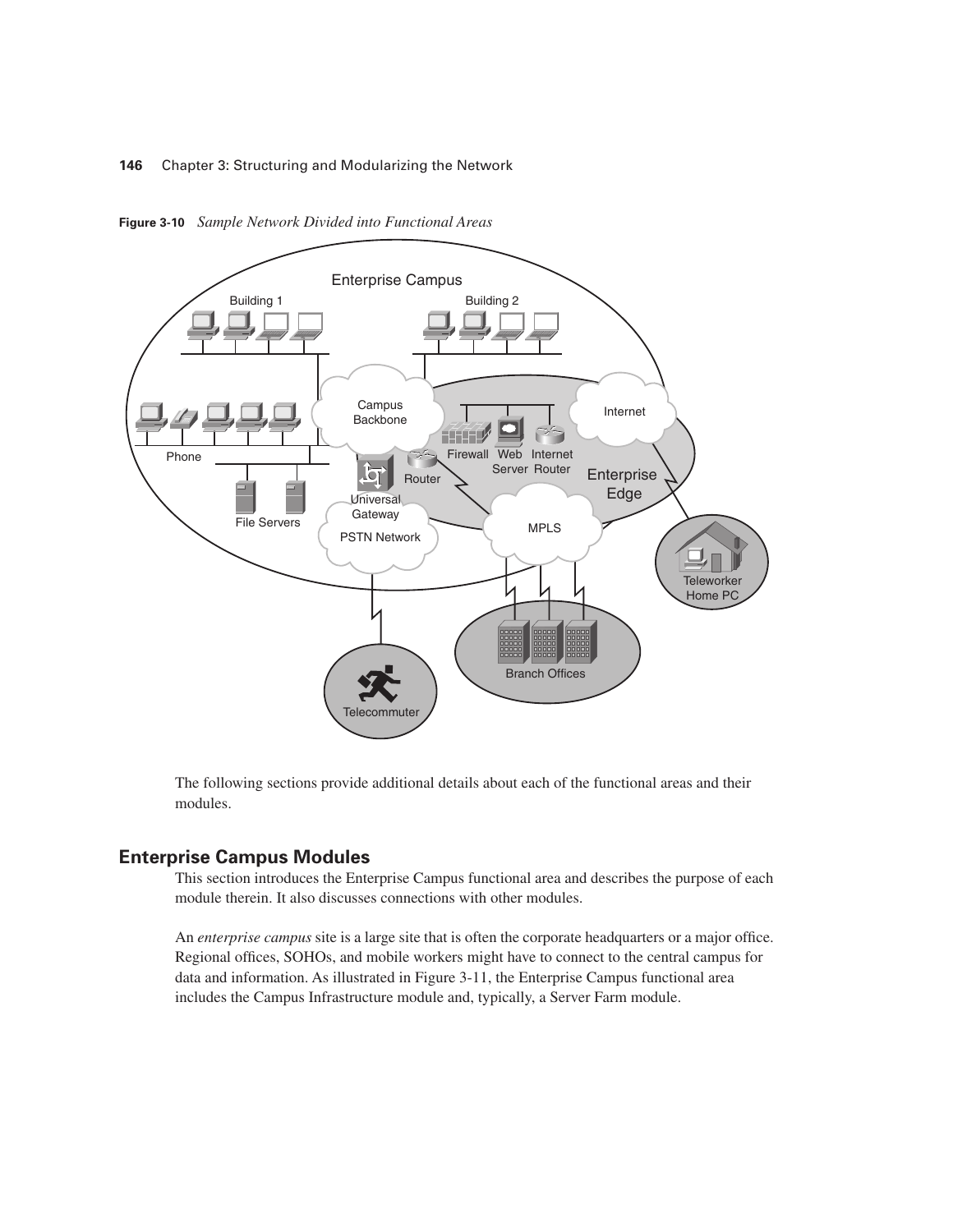

**Figure 3-11** *Enterprise Campus Functional Area*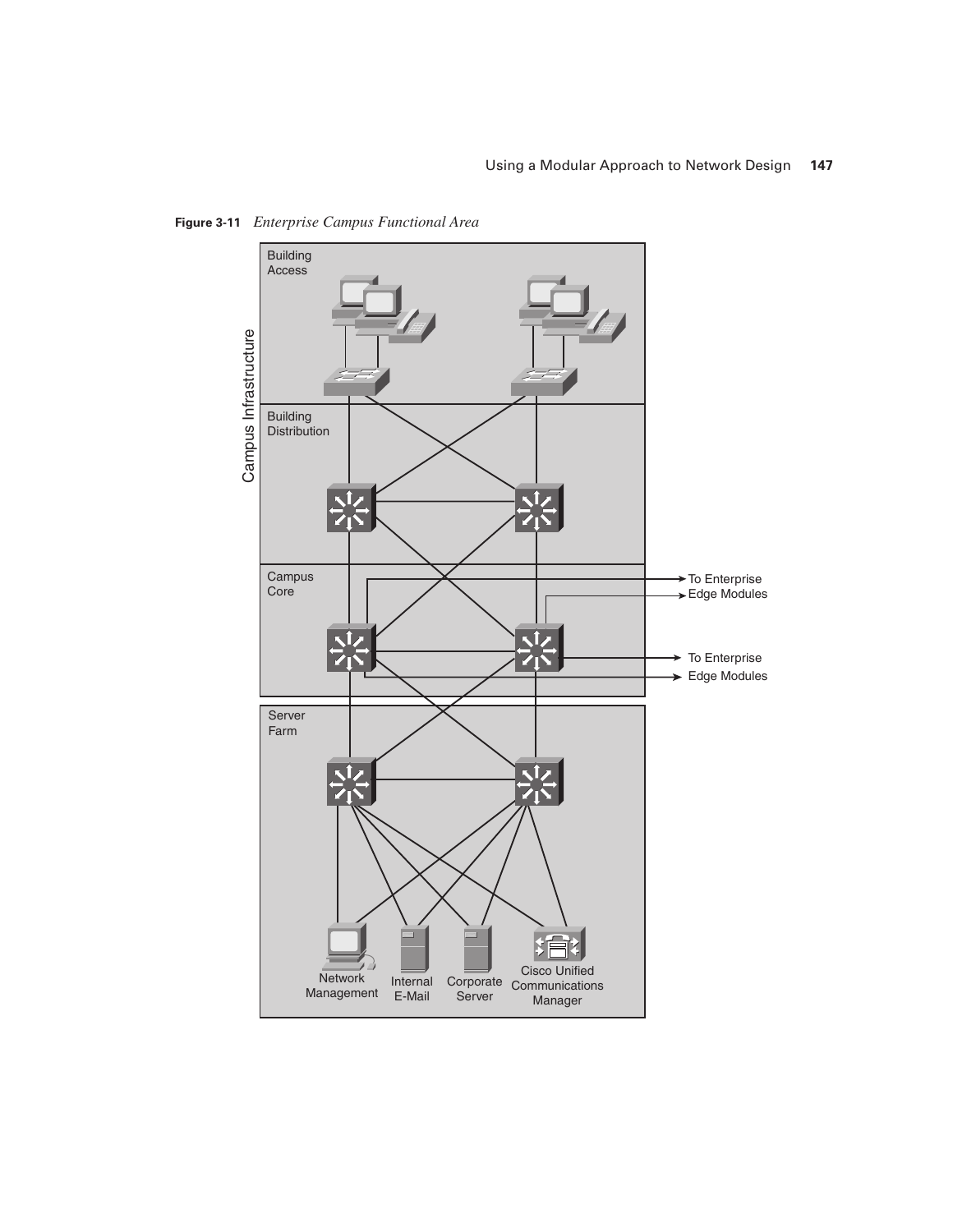#### **Campus Infrastructure Module**

The Campus Infrastructure design consists of several buildings connected across a Campus Core. The Campus Infrastructure module connects devices within a campus to the Server Farm and Enterprise Edge modules. A single building in a Campus Infrastructure design contains a Building Access layer and a Building Distribution layer. When more buildings are added to the Campus Infrastructure, a backbone or Campus Core layer is added between buildings. The Campus Infrastructure module includes three layers:

- The Building Access layer
- The Building Distribution layer
- The Campus Core layer

**NOTE** In the most general model, the Building Access layer uses Layer 2 switching, and the Building Distribution layer uses multilayer switching.

#### **Building Access Layer**

The Building Access layer, located within a campus building, aggregates end users from different workgroups and provides uplinks to the Building Distribution layer. It contains end-user devices such as workstations, Cisco IP phones, and networked printers, connected to Layer 2 access switches; VLANs and STP might also be supported. The Building Access layer provides important services, such as broadcast suppression, protocol filtering, network access, IP multicast, and QoS. For high availability, the access switches are dual-attached to the distribution layer switches. The Building Access layer might also provide Power over Ethernet (PoE) and auxiliary VLANs to support voice services.

#### **Building Distribution Layer**

The Building Distribution layer aggregates the wiring closets within a building and provides connectivity to the Campus Core layer. It provides aggregation of the access layer networks using multilayer switching. The Building Distribution layer performs routing, QoS, and access control. Requests for data flow into the multilayer switches and onward into the Campus Core layer; responses follow the reverse path. Redundancy and load balancing with the Building Access and Campus Core layer are recommended. For example, in Figure 3-11, the Building Distribution layer has two equal-cost paths into the Campus Core layer, providing fast failure recovery because each distribution switch maintains two equal-cost paths in its routing table to every destination network. If one connection to the Campus Core layer fails, all routes immediately switch over to the remaining path.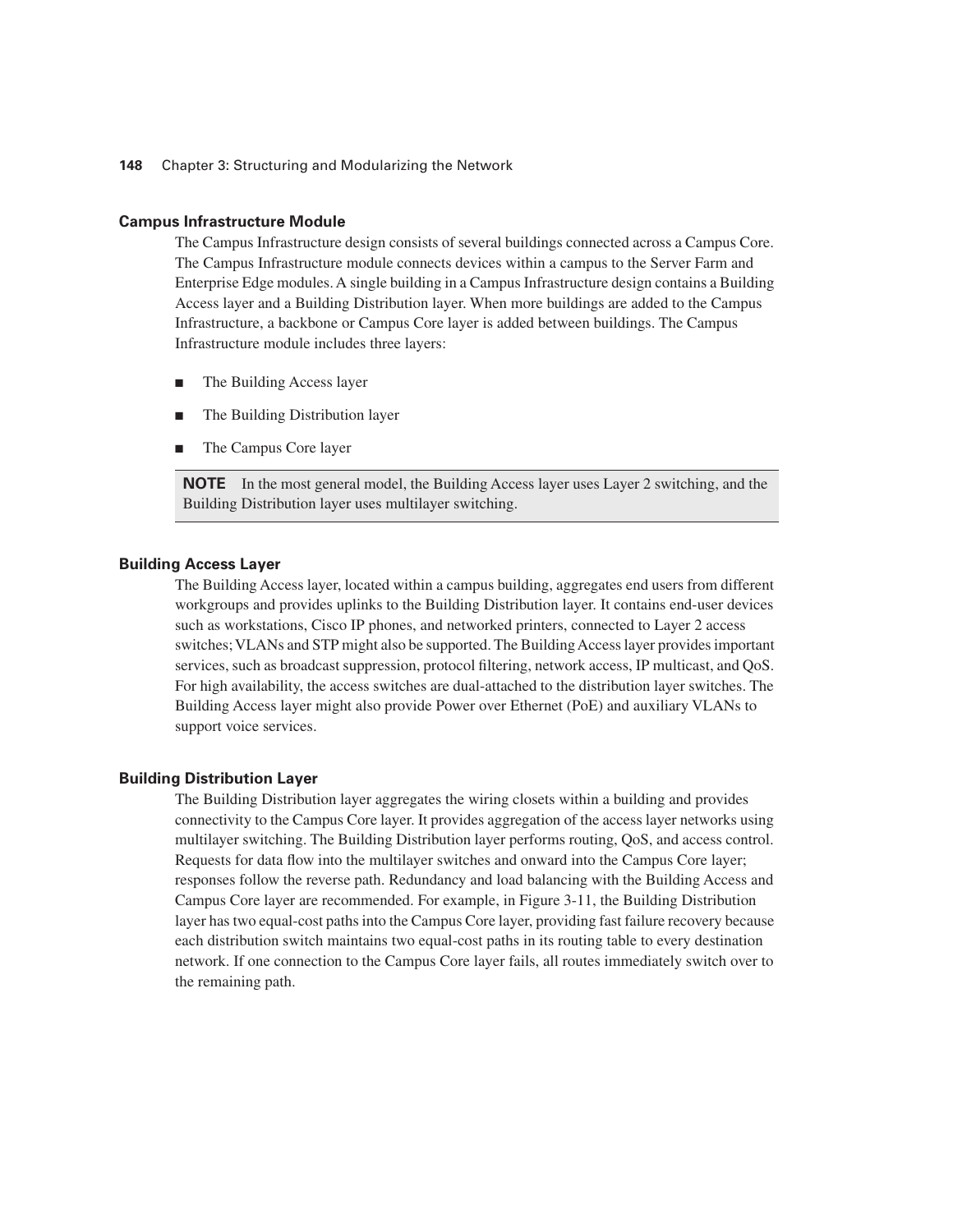### **Campus Core Layer**

The Campus Core layer is the core layer of the Campus Infrastructure module. Within the Enterprise Campus functional area, this high-performance, switched backbone connects the buildings and various parts of the campus. Specifically, this layer interconnects the Building Distribution layer with the Server Farm and the Enterprise Edge modules.

The Campus Core layer of the Campus Infrastructure module provides redundant and fastconverging connectivity between buildings and with the Server Farm and Enterprise Edge modules. It routes and switches traffic as quickly as possible from one module to another. This module usually uses multilayer switches for high-throughput functions with added routing, QoS, and security features.

#### **Server Farm Module**

A high-capacity, centralized server farm module provides users with internal server resources. In addition, it typically supports network management services for the enterprise, including monitoring, logging, and troubleshooting, and other common management features from end to end.

The Server Farm module typically contains internal e-mail and other corporate servers that provide internal users with application, file, print, e-mail, and Domain Name System (DNS) services. As shown in Figure 3-11, because access to these servers is vital, as a best practice, they are typically connected to two different switches to enable full redundancy or load sharing. Moreover, the Server Farm module switches are cross-connected with the Campus Core layer switches, thereby enabling high reliability and availability of all servers in the Server Farm module.

The network management system performs system logging, network monitoring, and general configuration management functions. For management purposes, an out-of-band network connection (a network on which no production traffic travels) to all network components is recommended. For locations where an out-of-band network is impossible (because of geographic or system-related issues), the network management system uses the production network.

Network management can provide configuration management for nearly all devices in the network, using a combination of the following two technologies:

■ Cisco IOS routers can act as terminal servers to provide a dedicated management network segment to the console ports on the Cisco devices throughout the enterprise by using a reverse-Telnet function.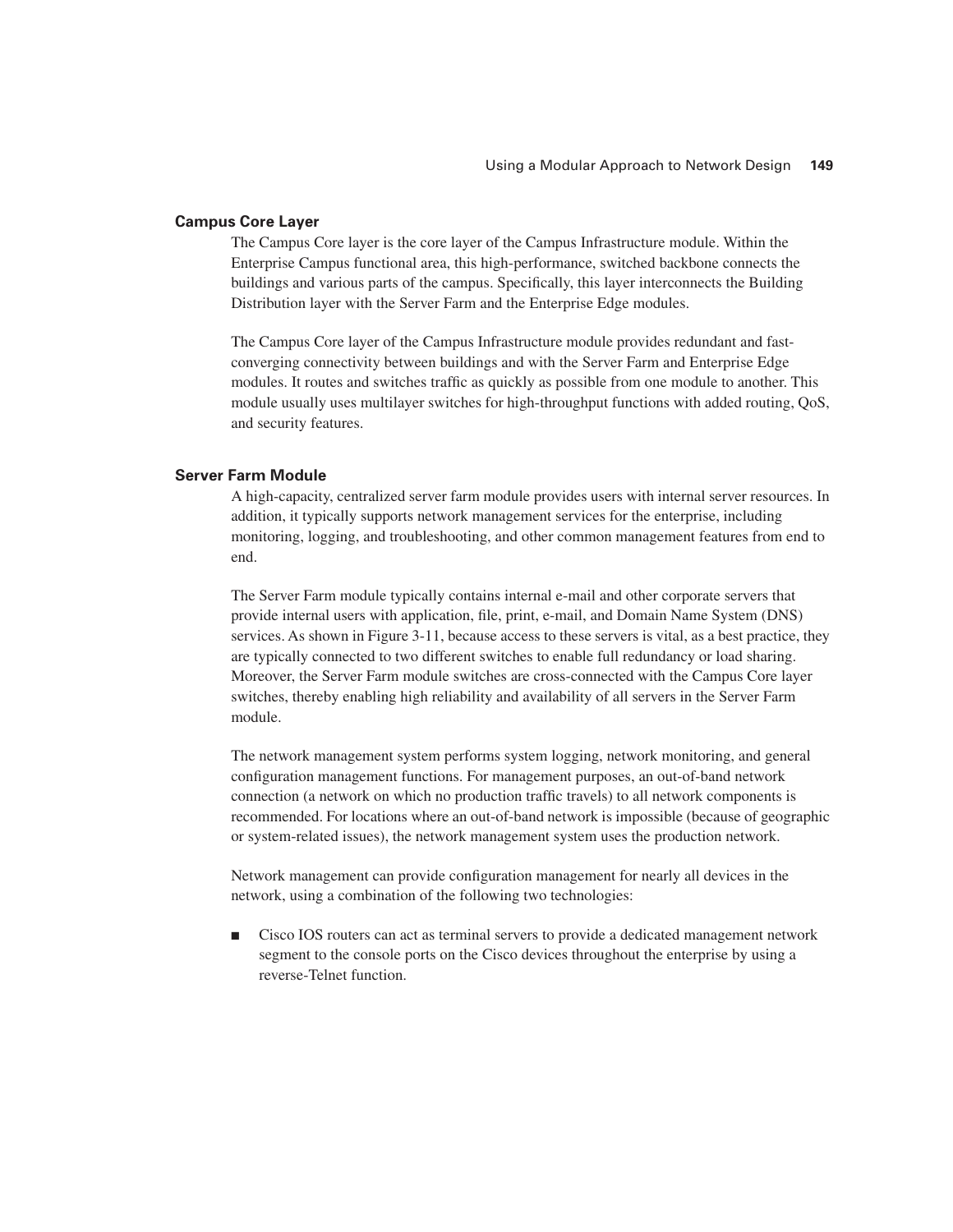More extensive management features (software changes, content updates, log and alarm aggregation, and Simple Network Management Protocol [SNMP] management) can be provided through the dedicated out-of-band management network segment.

**NOTE** These Server Farm attributes also apply to a remote Data Center module.

### **Enterprise Campus Guidelines**

Follow these guidelines for creating the modules within an Enterprise Campus functional area:

- **Step 1** Select modules within the campus that act as buildings with access and distribution layers.
- **Step 2** Determine the locations and the number of access switches and their uplinks to distribution layer switches.
- **Step 3** Select the appropriate distribution layer switches, taking into account the number of access layer switches and end users. Use at least two distribution layer switches for redundancy.
- **Step 4** Consider two uplink connections from each access layer switch to the two distribution layer switches.
- **Step 5** Determine where servers are or will be located, and design the Server Farm module with at least two distribution layer switches that connect all servers for full redundancy. Include out-of-band network management connections to all critical devices in the campus network.
- **Step 6** Design the Campus Infrastructure module's Campus Core layer using at least two switches and provide for the expected traffic volume between modules.
- **Step 7** Interconnect all modules of the Enterprise Campus with the Campus Infrastructure module's Campus Core layer in a redundant manner.

# **Enterprise Edge Modules**

This section describes the components of the Enterprise Edge and explains the importance of each module. The Enterprise Edge infrastructure modules aggregate the connectivity from the various elements outside the campus—using various services and WAN technologies as needed, typically provisioned from service providers—and route the traffic into the Campus Core layer. The Enterprise Edge modules perform security functions when enterprise resources connect across public networks and the Internet. As shown in Figure 3-12 and in the following list, the Enterprise Edge functional area is composed of four main modules:

**E-commerce module**: The E-commerce module includes the devices and services necessary for an organization to provide e-commerce applications.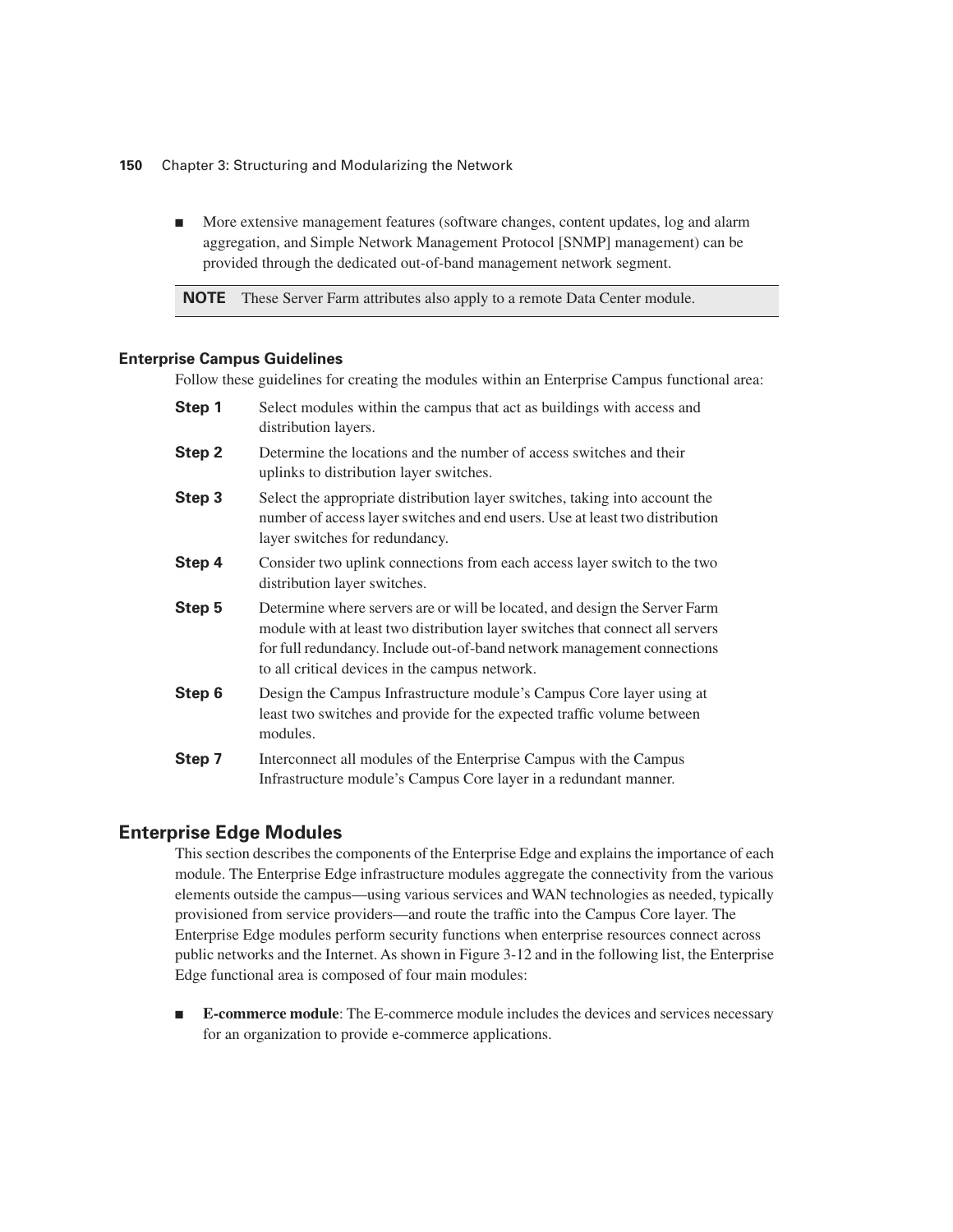- **Internet Connectivity module**: The Internet Connectivity module provides enterprise users with Internet access.
- **Remote Access and VPN module**: This module terminates VPN traffic and dial-in connections from external users.
- **WAN and MAN and Site-to-Site VPN module**: This module provides connectivity between remote sites and the central site over various WAN technologies.

**Figure 3-12** *Enterprise Edge Functional Area*

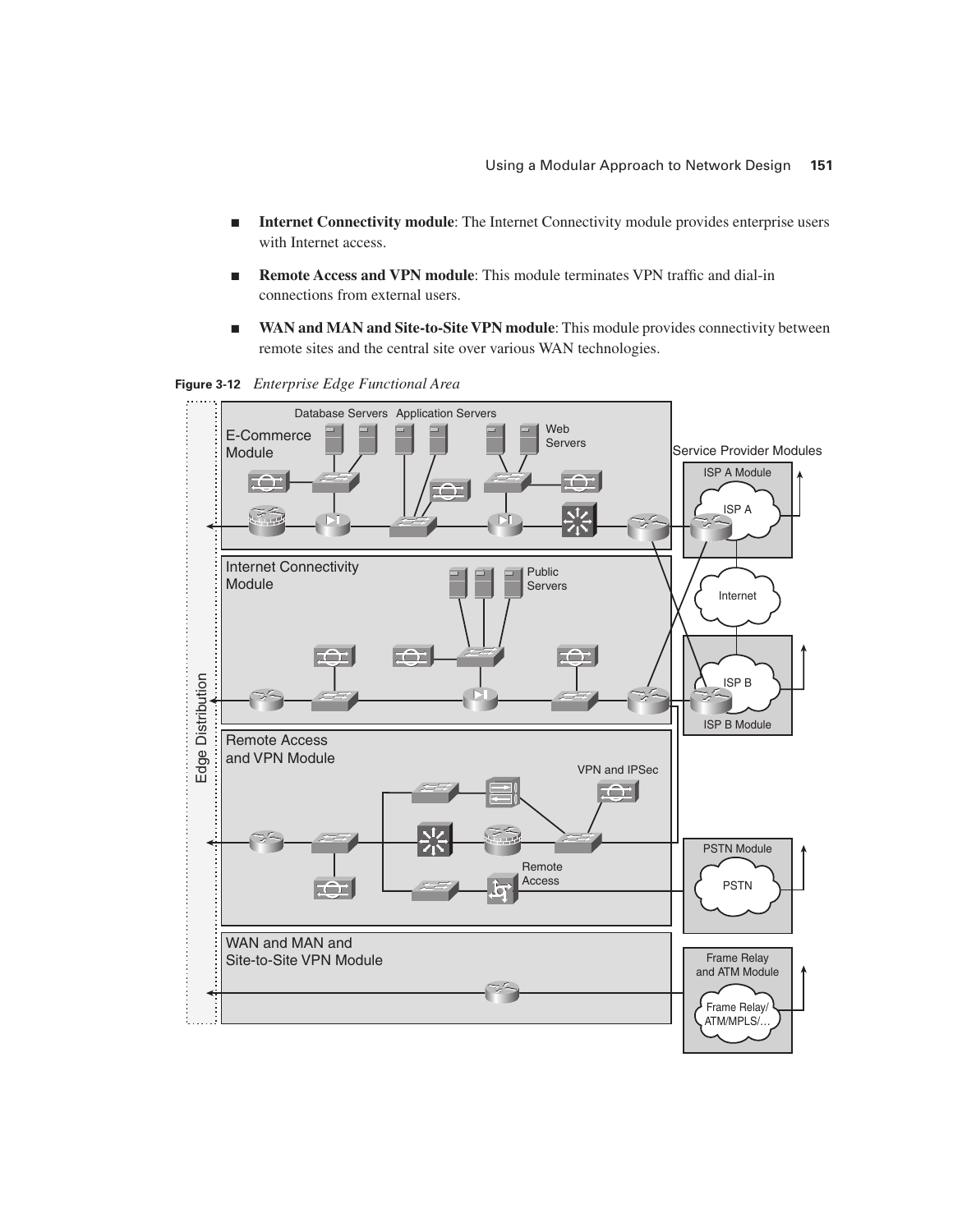These modules connect to the Campus Core directly or through an optional Edge Distribution module. The optional Edge Distribution module aggregates the connectivity from the various elements at the enterprise edge and routes the traffic into the Campus Core layer. In addition, the Edge Distribution module acts as a boundary between the Enterprise Campus and the Enterprise Edge and is the last line of defense against external attacks; its structure is similar to that of the Building Distribution layer.

The following sections detail each of the four main Enterprise Edge modules.

#### **E-commerce Module**

The E-commerce module enables enterprises to successfully deploy e-commerce applications and take advantage of the opportunities the Internet provides. The majority of traffic is initiated external to the enterprise. All e-commerce transactions pass through a series of intelligent services that provide scalability, security, and high availability within the overall e-commerce network design. To build a successful e-commerce solution, the following network devices might be included:

- Web servers: Act as the primary user interface for e-commerce navigation
- Application servers: Host the various applications
- **Database servers**: Contain the application and transaction information that is the heart of the e-commerce business implementation
- **Firewalls or firewall routers**: Govern communication and provide security between the system's various users
- **Network Intrusion Detection System/Network Intrusion Protection System (NIDS/ NIPS) appliances**: Monitor key network segments in the module to detect and respond to attacks against the network
- **Multilayer switch with Intrusion Detection System/Intrusion Protection System (IDS/IPS) modules**: Provide traffic transport and integrated security monitoring
- **Host-Based Intrusion Protection Systems**: Deployed on sensitive core application servers and on dedicated appliances to provide real-time reporting and prevention of attacks as an extra layer of defense

#### **Internet Connectivity Module**

The Internet Connectivity module provides internal users with connectivity to Internet services, such as HTTP, FTP, Simple Mail Transfer Protocol (SMTP), and DNS. This module also provides Internet users with access to information published on an enterprise's public servers, such as HTTP and FTP servers. Internet session initiation is typically from inside the enterprise toward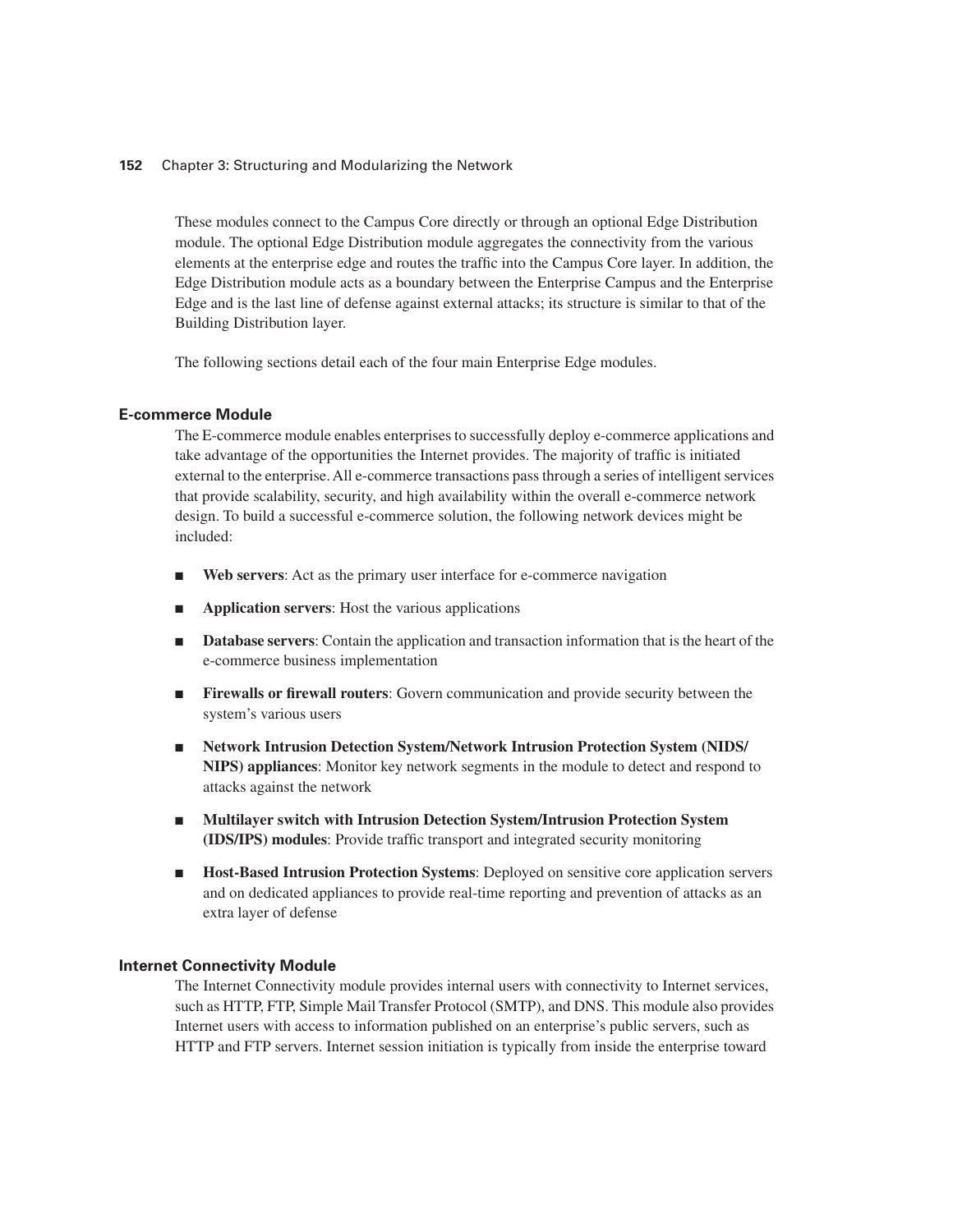the Internet. Additionally, this module accepts VPN traffic from remote users and remote sites and forwards it to the Remote Access and VPN module, where VPN termination takes place. The Internet Connectivity module is not designed to serve e-commerce applications. Major components used in the Internet Connectivity module include the following:

- **SMTP mail servers:** Act as a relay between the Internet and the intranet mail servers.
- **DNS servers:** Serve as the authoritative external DNS server for the enterprise and relay internal DNS requests to the Internet.
- **Public servers (for example, FTP and HTTP)**: Provide public information about the organization. Each server on the public services segment contains host-based intrusion detection systems (HIDS) to monitor against any rogue activity at the operating system level and in common server applications including HTTP, FTP, and SMTP.
- **Firewalls or firewall routers**: Provide network-level protection of resources, provide stateful filtering of traffic, and forward VPN traffic from remote sites and users for termination.
- **Edge routers:** Provide basic filtering and multilayer connectivity to the Internet.

#### **Remote Access and VPN Module**

The Remote Access and VPN module terminates remote access traffic and VPN traffic that the Internet Connectivity Module forwards from remote users and remote sites. It also uses the Internet Connectivity module to initiate VPN connections to remote sites. Furthermore, the module terminates dial-in connections received through the public switched telephone network (PSTN) and, after successful authentication, grants dial-in users access to the network. Major components used in the Remote Access and VPN module include the following:

- **Dial-in access concentrators**: Terminate dial-in connections and authenticate individual users
- **Cisco Adaptive Security Appliances (ASA)**: Terminate IPsec tunnels, authenticate individual remote users, and provide firewall and intrusion prevention services
- **Firewalls:** Provide network-level protection of resources and stateful filtering of traffic, provide differentiated security for remote access users, authenticate trusted remote sites, and provide connectivity using IPsec tunnels
- **NIDS appliances:** Provide Layer 4 to Layer 7 monitoring of key network segments in the module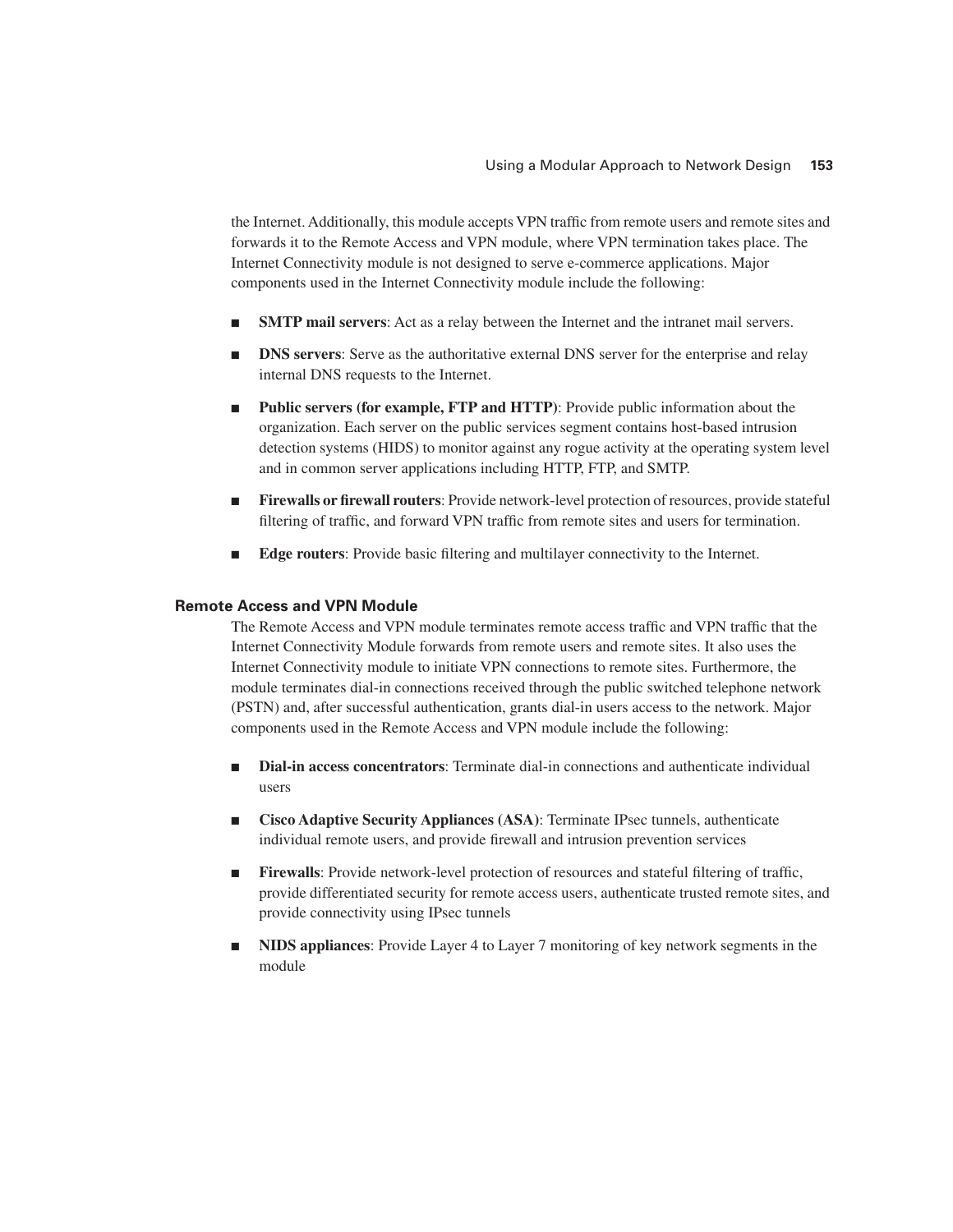#### **WAN and MAN and Site-to-Site VPN Module**

The WAN and MAN and Site-to-Site VPN module uses various WAN technologies, including siteto-site VPNs, to route traffic between remote sites and the central site. In addition to traditional media (such as leased lines) and circuit-switched data-link technologies (such as Frame Relay and ATM), this module can use more recent WAN physical layer technologies, including Synchronous Optical Network/Synchronous Digital Hierarchy (SDH), cable, DSL, MPLS, Metro Ethernet, wireless, and service provider VPNs. This module incorporates all Cisco devices that support these WAN technologies, and routing, access control, and QoS mechanisms. Although security is not as critical when all links are owned by the enterprise, it should be considered in the network design.

**KEY** 

**POINT** or links; it provides only the *interfaces* to the WAN. The WAN and MAN and Site-to-Site VPN module does not include the WAN connections

#### **Enterprise Edge Guidelines**

Follow these guidelines for creating the modules within the Enterprise Edge functional area:

- **Step 1** Create the E-commerce module (for business-to-business or business-tocustomer scenarios) when customers or partners require Internet access to business applications and database servers. Deploy a high-security policy that allows customers to access predefined servers and services yet restricts all other operations.
- **Step 2** Determine the connections from the corporate network into the Internet, and assign them to the Internet Connectivity module. This module should implement security to prevent any unauthorized access from the Internet to the internal network. Public web servers reside in this module or the E-commerce module.
- **Step 3** Design the Remote Access and VPN module if the enterprise requires VPN connections or dial-in for accessing the internal network from the outside world. Implement a security policy in this module; users should not be able to access the internal network directly without authentication and authorization. The VPN sessions use connectivity from the Internet Connectivity module.
- **Step 4** Determine which part of the edge is used exclusively for permanent connections to remote locations (such as branch offices), and assign it to the WAN and MAN and Site-to-Site VPN module. All WAN devices supporting Frame Relay, ATM, cable, MPLS, leased lines, SONET/SDH, and so on, are located here.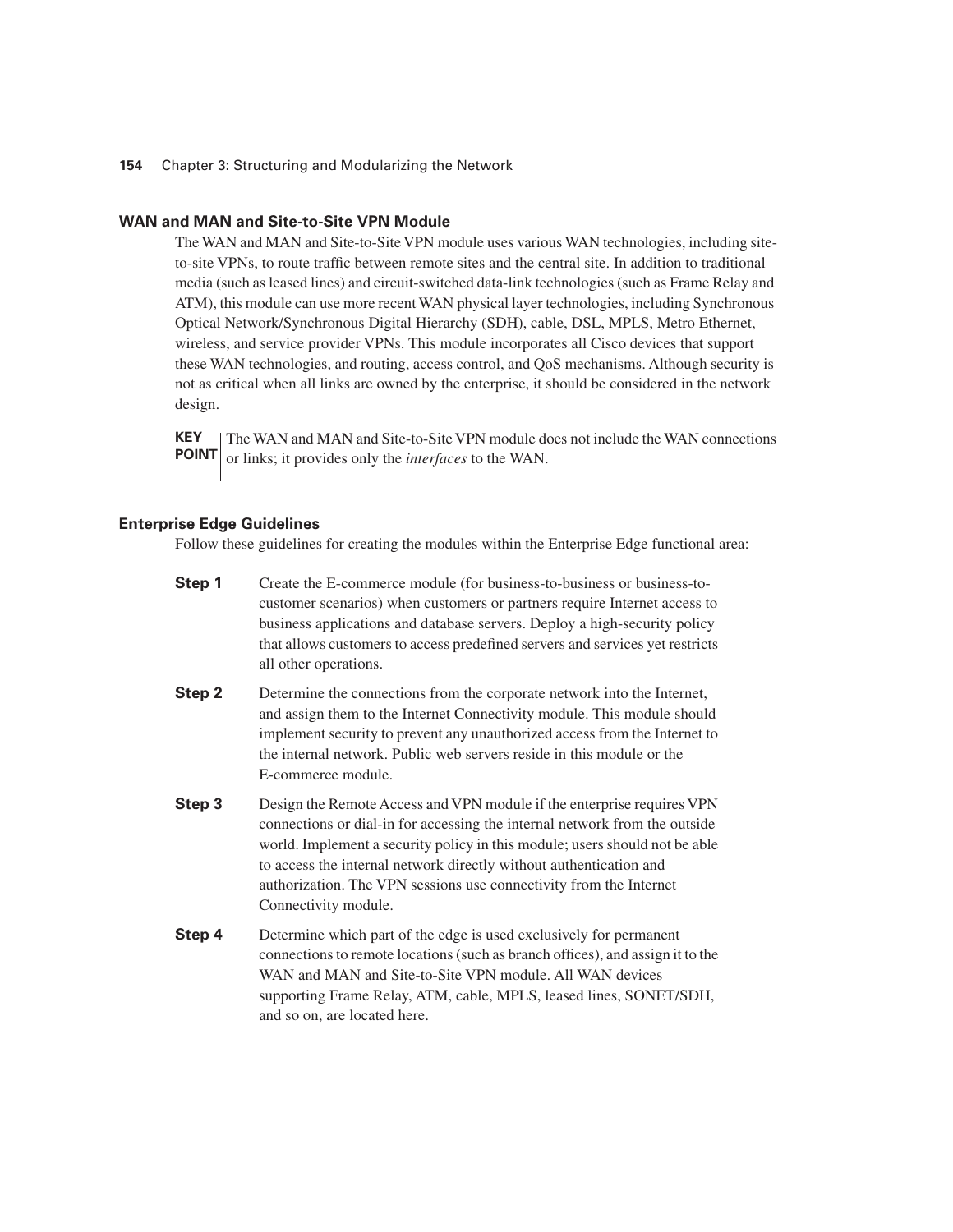# **Service Provider Modules**

Figure 3-13 shows the modules within the Service Provider functional area. The enterprise itself does not implement these modules; however, they are necessary to enable communication with other networks, using a variety of WAN technologies, and with Internet service providers (ISP). The modules within the Service Provider functional area are as follows:

- Internet Service Provider module
- PSTN module
- Frame Relay/ATM module

**Figure 3-13** *Service Provider Functional Area*



The following sections describe each of these modules.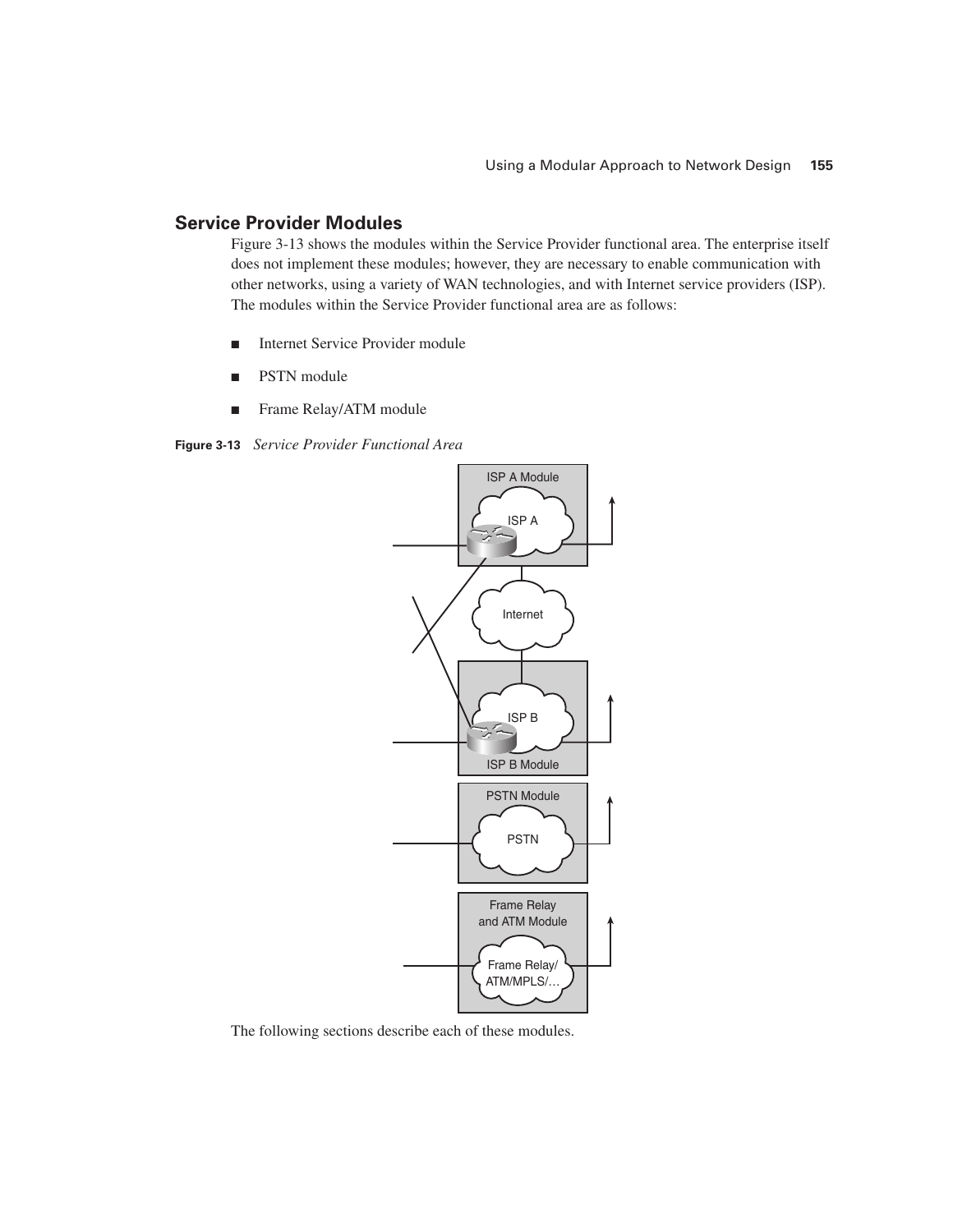## **Internet Service Provider Module**

The Internet Service Provider module represents enterprise IP connectivity to an ISP network for basic access to the Internet or for enabling Enterprise Edge services, such as those in the E-commerce, Remote Access and VPN, and Internet Connectivity modules. Enterprises can connect to two or more ISPs to provide redundant connections to the Internet. The physical connection between the ISP and the enterprise can use any of the WAN technologies.

## **PSTN Module**

**KEY POINT** The PSTN module represents all *nonpermanent* WAN connections.

The PSTN module represents the dialup infrastructure for accessing the enterprise network using ISDN, analog, and wireless telephony (cellular) technologies. Enterprises can also use this infrastructure to back up existing WAN links; WAN backup connections are generally established on demand and torn down after an idle timeout.

## **Frame Relay/ATM Module**

**KEY POINT** The Frame Relay/ATM module covers all WAN technologies for *permanent* connectivity with remote locations.

Traditional Frame Relay and ATM are still used; however, despite the module's name, it also represents many modern technologies. The technologies in this module include the following:

Frame Relay is a connection-oriented, packet-switching technology designed to efficiently transmit data traffic at data rates of up to those used by E3 and T3 connections. Its capability to connect multiple remote sites across a single physical connection reduces the number of point-to-point physical connections required to link sites.

**NOTE** E3 is a European standard with a bandwidth of 34.368 megabits per second (Mbps). T3 is a North American standard with a bandwidth of 44.736 Mbps.

- ATM is a higher-speed alternative to Frame Relay. It is a high-performance, cell-oriented, switching and multiplexing technology for carrying different types of traffic.
- Leased lines provide the simplest permanent point-to-point connection between two remote locations. The carrier (service provider) reserves point-to-point links for the customer's private use. Because the connection does not carry anyone else's communications, the carrier can ensure a given level of quality. The fee for the connection is typically a fixed monthly rate.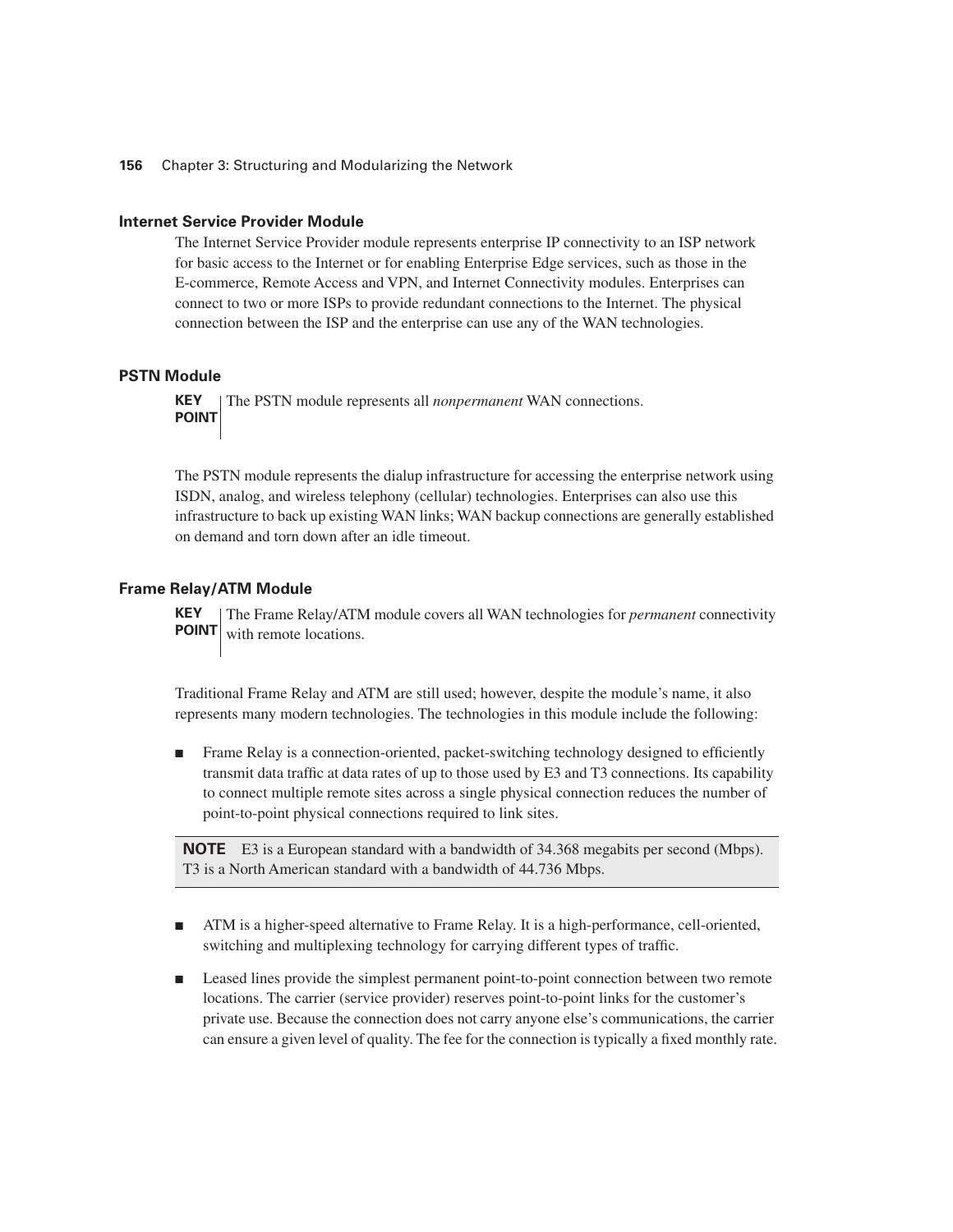- SONET/SDH are standards for transmission over optical networks. Europe uses SDH, whereas North America uses SONET.
- Cable technology uses existing coaxial cable TV cables. Coupled with cable modems, this technology provides much greater bandwidth than telephone lines and can be used to achieve extremely fast access to the Internet or enterprise network.
- DSL uses existing twisted-pair telephone lines to transport high-bandwidth data, such as voice, data, and video. DSL is sometimes referred to as *last-mile technology* because it is used only for connections from a telephone switching station (at a service provider) to a home or office, not between switching stations. DSL is used by telecommuters to access enterprise networks; however, more and more companies are migrating from traditional Frame Relay to DSL technology using VPNs because of its cost efficiency.
- Wireless bridging technology interconnects remote LANs using point-to-point signal transmissions that go through the air over a terrestrial radio or microwave platform, rather than through copper or fiber cables. Wireless bridging requires neither satellite feeds nor local phone service. One of the advantages of bridged wireless is its capability to connect users in remote areas without having to install new cables. However, this technology is limited to shorter distances, and weather conditions can degrade its performance.
- MPLS combines the advantages of multilayer routing with the benefits of Layer 2 switching. With MPLS, labels are assigned to each packet at the edge of the network. Rather than examining the IP packet header information, MPLS nodes use this label to determine how to process the data, resulting in a faster, more scalable, and more flexible WAN solution.

**NOTE** Chapter 5, "Designing Remote Connectivity," discusses WANs in more detail.

## **Remote Enterprise Modules**

The three modules supporting remote enterprise locations are the Enterprise Branch, the Enterprise Data Center, and the Enterprise Teleworker.

#### **Enterprise Branch Module**

The Enterprise Branch module extends the enterprise by providing each location with a resilient network architecture with integrated security, Cisco Unified Communications, and wireless mobility.

A branch office generally accommodates employees who have a compelling reason to be located away from the central site, such as a regional sales office. A branch office is sometimes called a *remote site*, *remote office*, or *sales office*. Branch office users must be able to connect to the central site to access company information. Therefore, they benefit from high-speed Internet access, VPN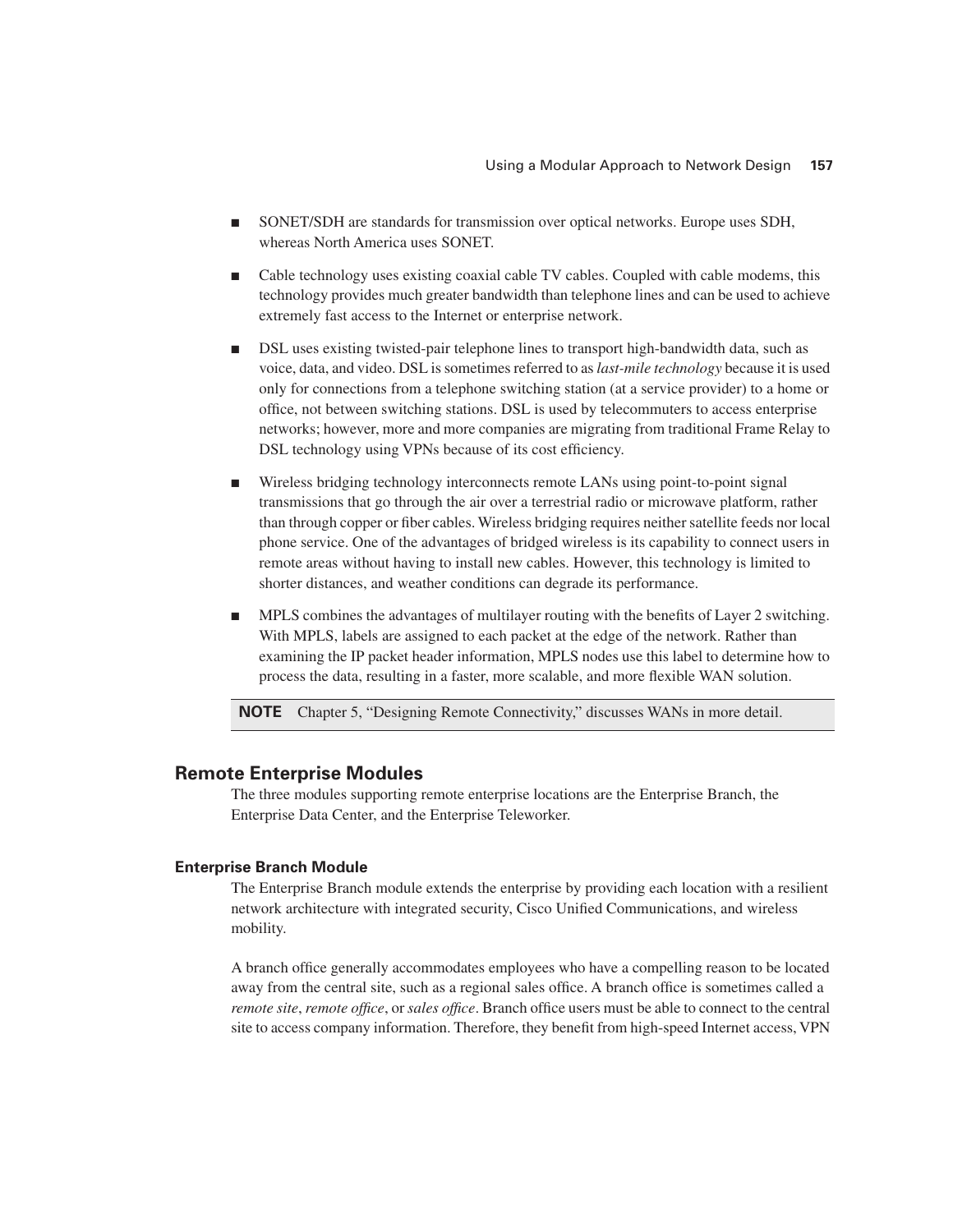connectivity to corporate intranets, telecommuting capabilities for work-at-home employees, videoconferencing, and economical PSTN-quality voice and fax calls over managed IP networks. The Enterprise Branch module typically uses a simplified version of the Campus Infrastructure module design.

#### **Enterprise Data Center Module**

The Enterprise Data Center module has an architecture that is similar to the campus Server Farm module discussed earlier. The Enterprise Data Center network architecture allows the network to evolve into a platform that enhances the application, server, and storage solutions and equips organizations to manage increased security, cost, and regulatory requirements while providing the ability to respond quickly to changing business environments. The Enterprise Data Center module may include the following components:

At the networked infrastructure layer: Gigabit Ethernet, 10-Gigabit Ethernet, or InfiniBand connections, with storage switching and optical transport devices

**NOTE** InfiniBand is a high-speed switched fabric mesh technology.

- **At the interactive services layer**: Services include storage fabric services, computer services, security services, and application optimization services
- **At the management layer**: Tools include Fabric Manager (for element and network management) and Cisco VFrame (for server and service provisioning)

The remote Enterprise Data Center module also needs highly available WAN connectivity with business continuance capabilities to integrate it with the rest of the Cisco Enterprise Architecture. The Server Farm module in the campus can leverage the WAN connectivity of the campus core, but the remote Enterprise Data Center must implement its own WAN connectivity.

#### **Enterprise Teleworker Module**

The Enterprise Teleworker module provides people in geographically dispersed locations, such as home offices or hotels, with highly secure access to central-site applications and network services.

The Enterprise Teleworker module supports a small office with one to several employees or the home office of a telecommuter. Telecommuters might also be mobile users—people who need access while traveling or who do not work at a fixed company site.

Depending on the amount of use and the WAN services available, telecommuters working from home tend to use broadband or dialup services. Mobile users tend to access the company network using a broadband Internet service and the VPN client software on their laptops or via an asynchronous dialup connection through the telephone company. Telecommuters working from home might also use a VPN tunnel gateway router for encrypted data and voice traffic to and from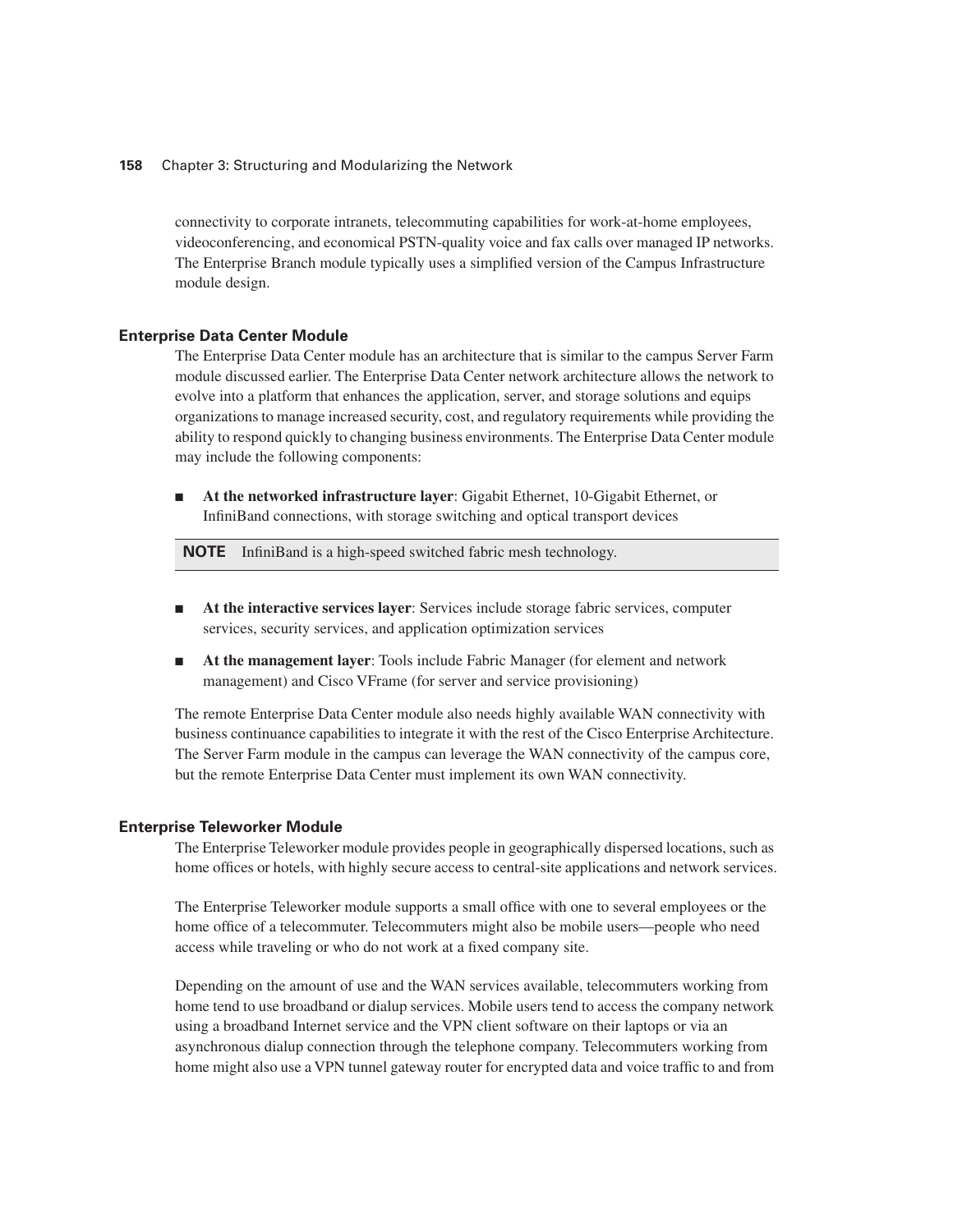the company intranet. These solutions provide simple and safe access for teleworkers to the corporate network site, according to the needs of the users at the sites.

The Cisco Teleworker solution provides an easy-to-deploy, centrally managed solution that addresses both the workers' mobility needs and the enterprise's needs for lower operational costs, security, productivity, business resiliency, and business responsiveness. Small ISRs form the backbone of the Enterprise Teleworker architecture. An optional IP phone can be provided to take advantage of a centralized Cisco Unified Communications system.

# **Services Within Modular Networks**

Businesses that operate large enterprise networks strive to create an enterprise-wide networked infrastructure and interactive services to serve as a solid foundation for business and collaborative applications. This section explores some of the interactive services with respect to the modules that form the Cisco Enterprise Architecture.

**KEY POINT** example, security and QoS are not ultimate goals for a network; they are necessary to A network service is a supporting and necessary service, but not an ultimate solution. For enable other services and applications and are therefore classified as network services. However, IP telephony might be an ultimate goal of a network and is therefore a network *application* (or *solution*), rather than a service.

## **Interactive Services**

Since the inception of packet-based communications, networks have always offered a forwarding service. Forwarding is the fundamental activity within an internetwork. In IP, this forwarding service was built on the assumption that end nodes in the network were intelligent, and that the network core did not have intelligence. With advances in networking software and hardware, the network can offer an increasingly rich, intelligent set of mechanisms for forwarding information. Interactive services add intelligence to the network infrastructure, beyond simply moving a datagram between two points.

For example, through intelligent network classification, the network distinguishes and identifies traffic based on application content and context. Advanced network services use the traffic classification to regulate performance, ensure security, facilitate delivery, and improve manageability.

Network applications such as IP telephony support the entire enterprise network environment from the teleworker to the campus to the data center. These applications are enabled by critical network services and provide a common set of capabilities to support the application's networkwide requirements, including security, high availability, reliability, flexibility, responsiveness, and compliancy.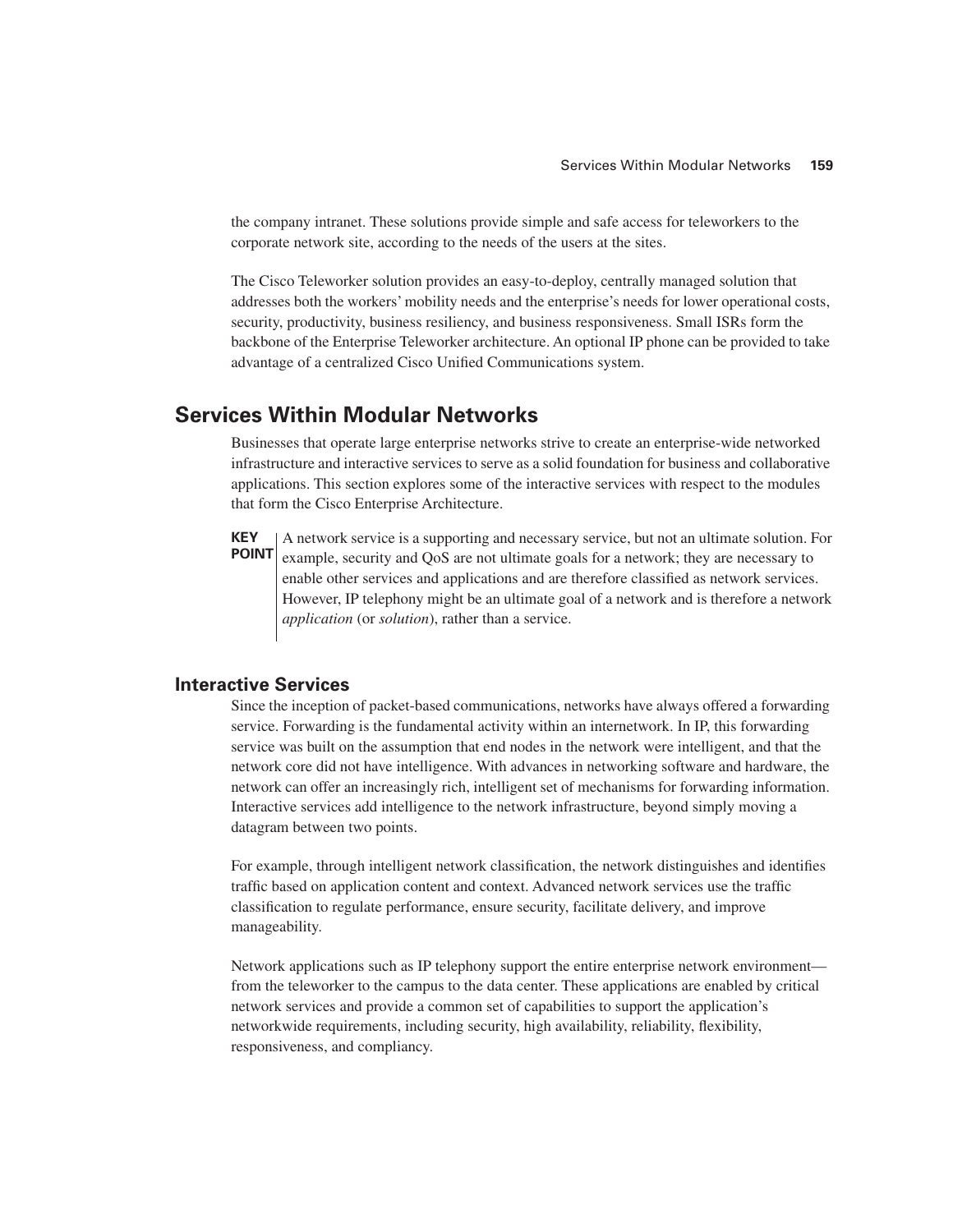Recall the layers of the Cisco SONA framework, illustrated in Figure 3-14. The SONA interactive services layer includes both application networking services and infrastructure services.





For example, the following infrastructure services (shown earlier in Figure 3-8) enhance classic network functions to support today's applications environments by mapping the application's requirements to the resources that they require from the network:

- **Security services**: Ensure that all aspects of the network are secure, from devices connecting to the network to secured transport to data theft prevention
- **Mobility services**: Allow users to access network resources regardless of their physical location
- **Storage services**: Provide distributed and virtual storage across the infrastructure
- **Voice and collaboration services**: Deliver the foundation by which voice can be carried across the network, such as security and high availability
- **Compute services**: Connect and virtualize compute resources based on the application
- **Identity services**: Map resources and policies to the user and device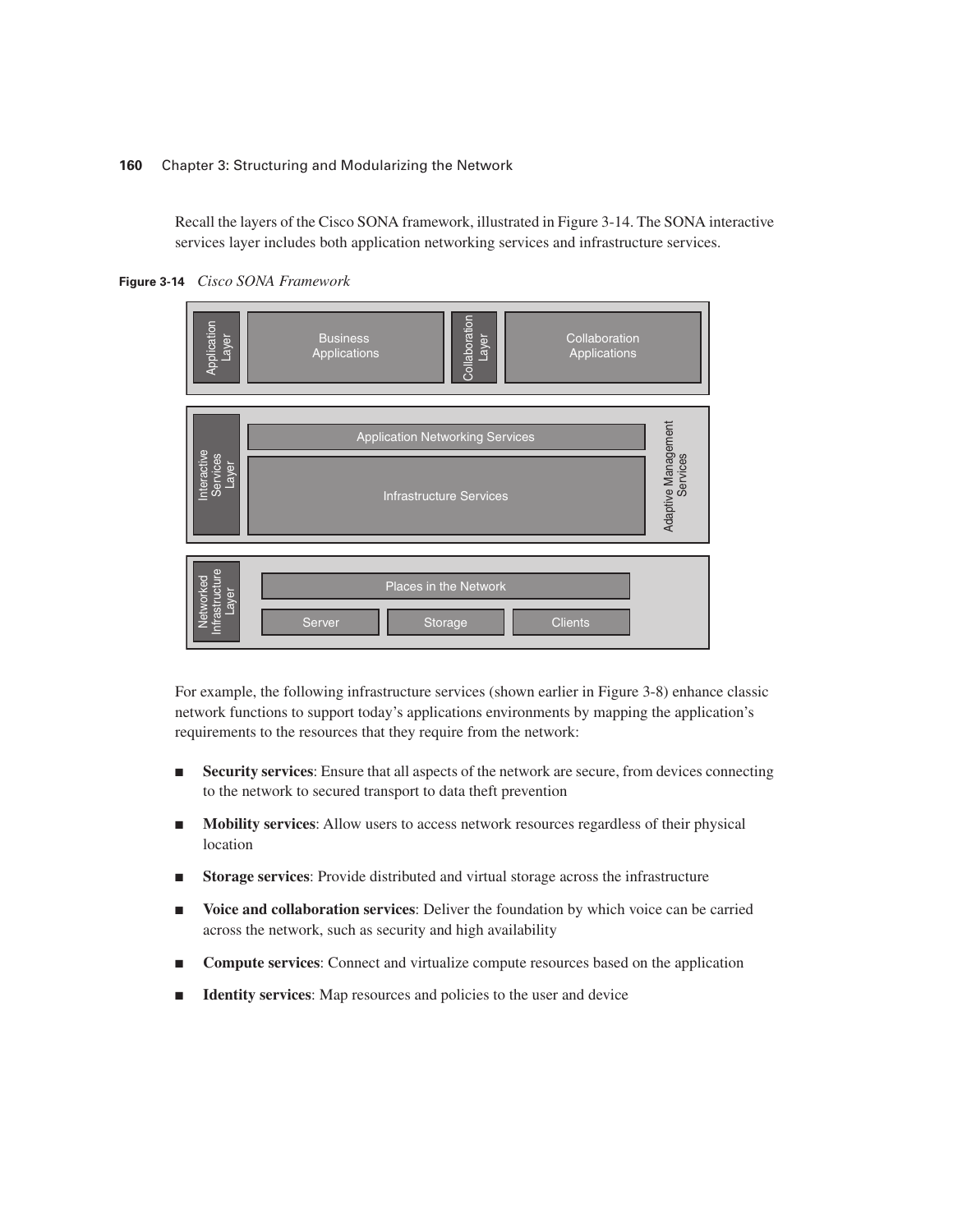Examples of network services imbedded in the infrastructure services include the following:

- **Network management**: Includes LAN management for advanced management of multilayer switches; routed WAN management for monitoring, traffic management, and access control to administer the routed infrastructure of multiservice networks; service management for managing and monitoring service level agreements (SLAs); and VPN security management for optimizing VPN performance and security administration.
- **High availability**: Ensures end-to-end availability for services, clients, and sessions. Implementation includes reliable, fault-tolerant network devices to automatically identify and overcome failures, and resilient network technologies.
- **QoS**: Manages the delay, delay variation (jitter), bandwidth availability, and packet loss parameters of a network to meet the diverse needs of voice, video, and data applications. QoS features provide value-added functionality, such as network-based application recognition for classifying traffic on an application basis, Cisco IOS IP SLAs (previously called the *service assurance agent*) for end-to-end QoS measurements, Resource Reservation Protocol signaling for admission control and reservation of resources, and a variety of configurable queue insertion and servicing functions.
- **IP multicasting**: Provides bandwidth-conserving technology that reduces network traffic by delivering a single stream of information intended for many recipients through the transport network. Multicasting enables distribution of videoconferencing, corporate communications, distance learning, software, and other applications. Multicast packets are replicated only as necessary by Cisco routers enabled with Protocol Independent Multicast and other supporting multicast protocols that result in the most efficient delivery of data to multiple receivers.

To support network applications efficiently, deploy the underlying infrastructure services in some or all modules of the enterprise network as required. These design elements can be replicated simply to other enterprise network modules as the network changes. As a result, modularization to small subsets of the overall network simplifies the network design and often reduces the network's cost and complexity.

The following sections explore some of the infrastructure services and application networking services. Network management services are described in the "Network Management Protocols and Features" section later in this chapter.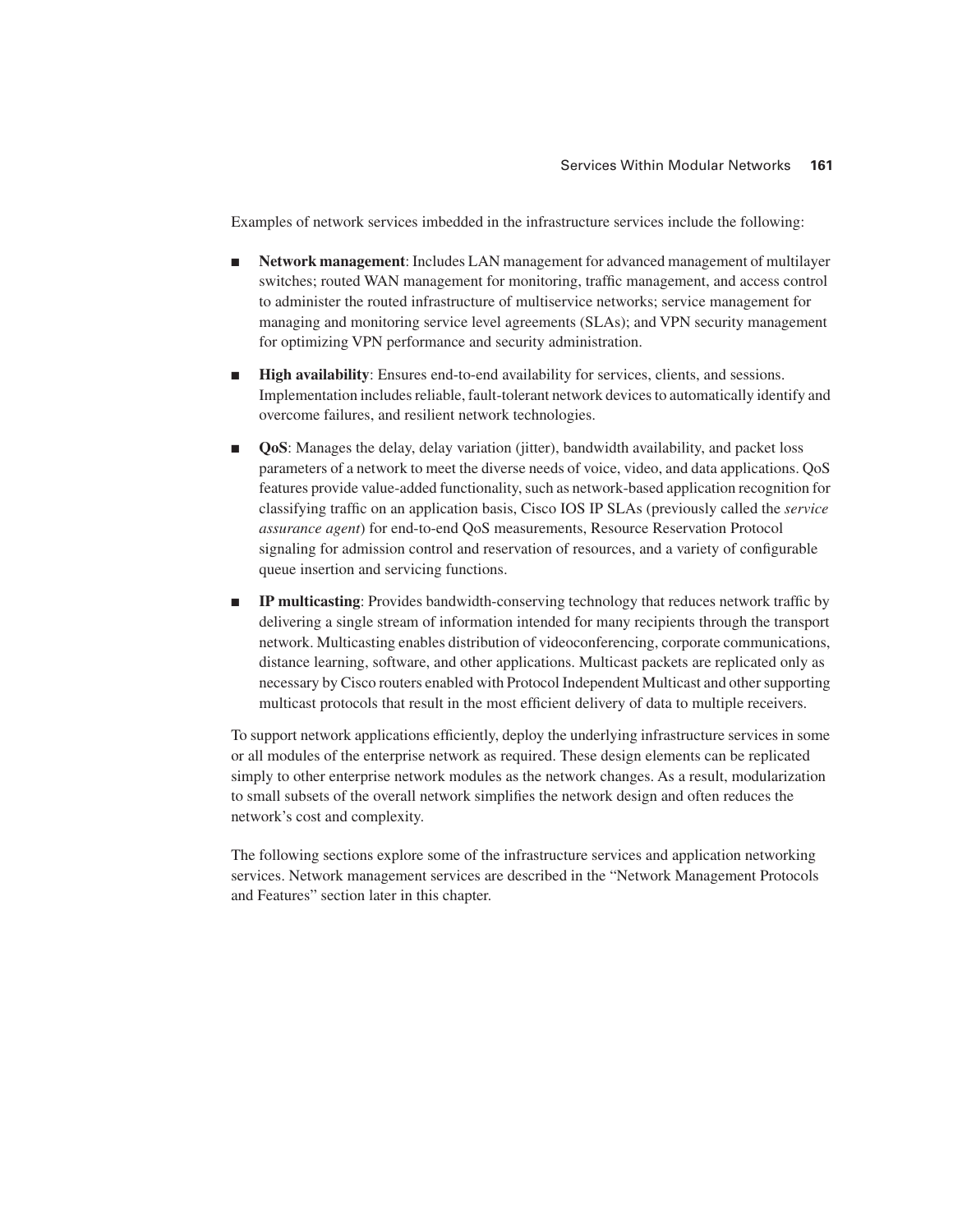# **Security Services in a Modular Network Design**

**KEY POINT** network resources and users from internal and external threats. Security is an infrastructure service that increases the network's integrity by protecting

Without a full understanding of the threats involved, network security deployments tend to be incorrectly configured, too focused on security devices, or lacking appropriate threat response options.

Security both in the Enterprise Campus (internal security) and at the Enterprise Edge (from external threats) is important. An enterprise should include several layers of protection so that a breach at one layer or in one network module does not mean that other layers or modules are also compromised; Cisco calls deploying layered security *defense-in-depth*.

## **Internal Security**

Strongly protecting the internal Enterprise Campus by including security functions in each individual element is important for the following reasons:

- If the security established at the Enterprise Edge fails, an unprotected Enterprise Campus is vulnerable. Deploying several layers of security increases the protection of the Enterprise Campus, where the most strategic assets usually reside.
- Relying on physical security is not enough. For example, as a visitor to the organization, a potential attacker could gain physical access to devices in the Enterprise Campus.
- Often external access does not stop at the Enterprise Edge; some applications require at least indirect access to the Enterprise Campus resources. Strong security must protect access to these resources.

Figure 3-15 shows how internal security can be designed into the Cisco Enterprise Architecture.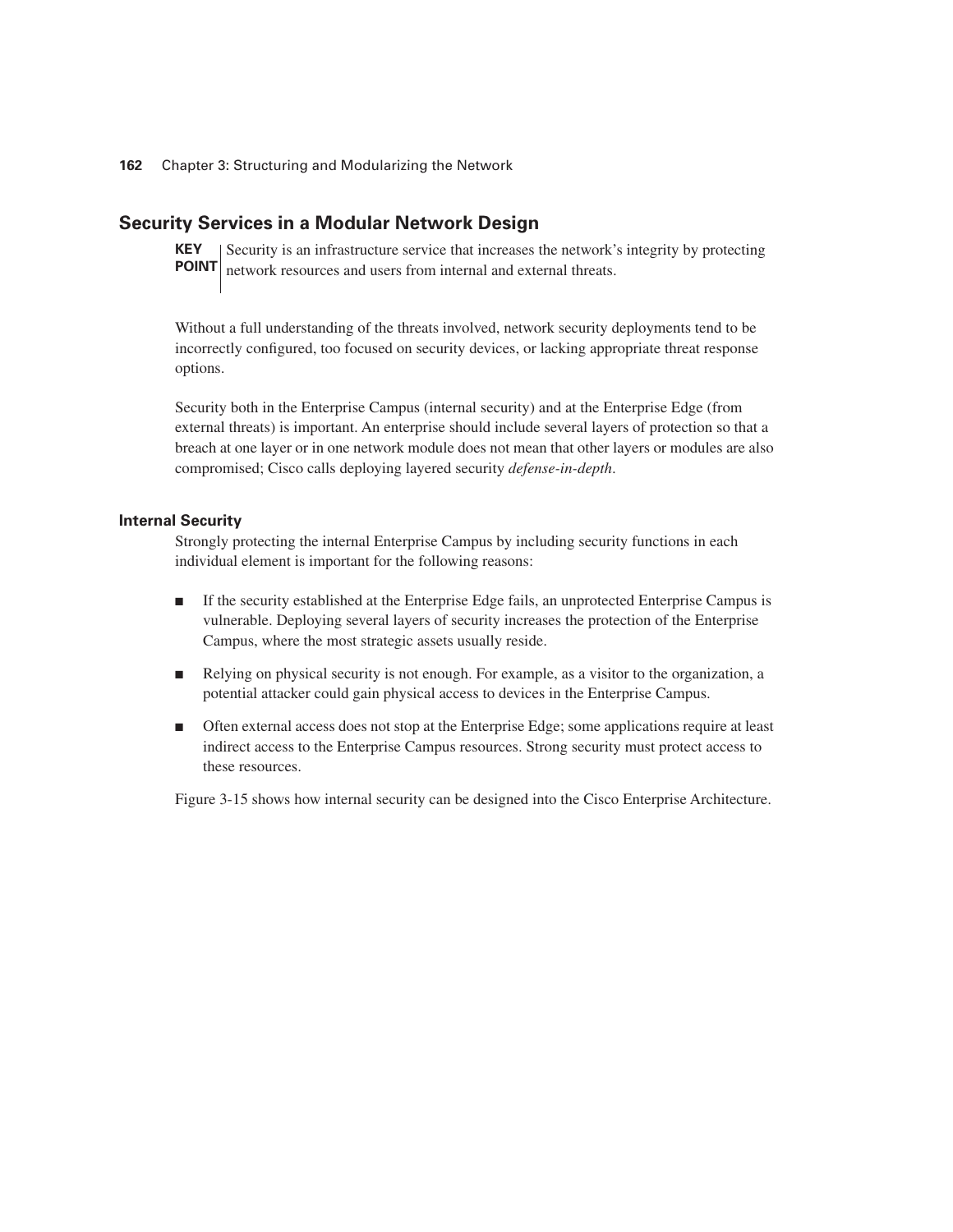

**Figure 3-15** *Designing Internal Security into the Network*

The following are some recommended security practices in each module:

■ At the Building Access layer, access is controlled at the port level using the data link layer information. Some examples are filtering based on media access control addresses and IEEE 802.1X port authentication.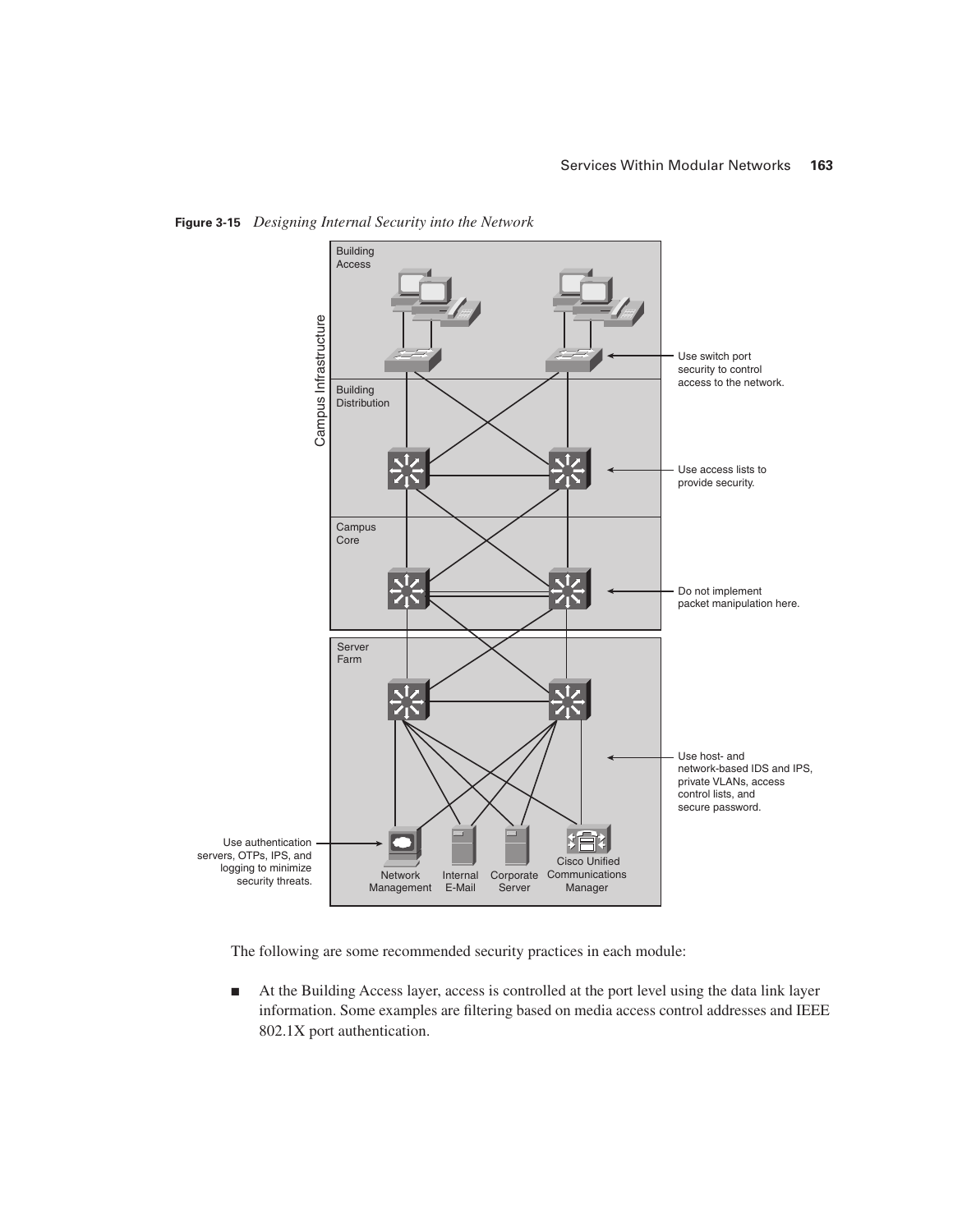- The Building Distribution layer performs filtering to keep unnecessary traffic from the Campus Core. This packet filtering can be considered a security function because it does prevent some undesired access to other modules. Given that switches in the Building Distribution layer are typically multilayer switches (and are therefore Layer 3–aware), this is the first place on the data path in which filtering based on network layer information can be performed.
- The Campus Core layer is a high-speed switching backbone and should be designed to switch packets as quickly as possible; it should not perform any security functions, because doing so would slow down the switching of packets.
- The Server Farm module's primary goal is to provide application services to end users and devices. Enterprises often overlook the Server Farm module from a security perspective. Given the high degree of access that most employees have to these servers, they often become the primary goal of internally originated attacks. Simply relying on effective passwords does not provide a comprehensive attack mitigation strategy. Using host-based and network-based IPSs and IDSs, private VLANs, and access control provides a much more comprehensive attack response. For example, onboard IDS within the Server Farm's multilayer switches inspects traffic flows.

**NOTE** Private VLANs provide Layer 2 isolation between ports within the same broadcast domain.

The Server Farm module typically includes network management systems to securely manage all devices and hosts within the enterprise architecture. For example, syslog provides important information on security violations and configuration changes by logging securityrelated events (authentication and so on). An authentication, authorization, and accounting (AAA) security server also works with a one-time password (OTP) server to provide a high level of security to all local and remote users. AAA and OTP authentication reduces the likelihood of a successful password attack.

## **IPS and IDS**

IDSs act like an alarm system in the physical world. When an IDS detects something it considers an attack, it either takes corrective action or notifies a management system so that an administrator can take action.

HIDSs work by intercepting operating system and application calls on an individual host and can also operate via after-the-fact analysis of local log files. The former approach allows better attack prevention, and the latter approach is a more passive attack-response role.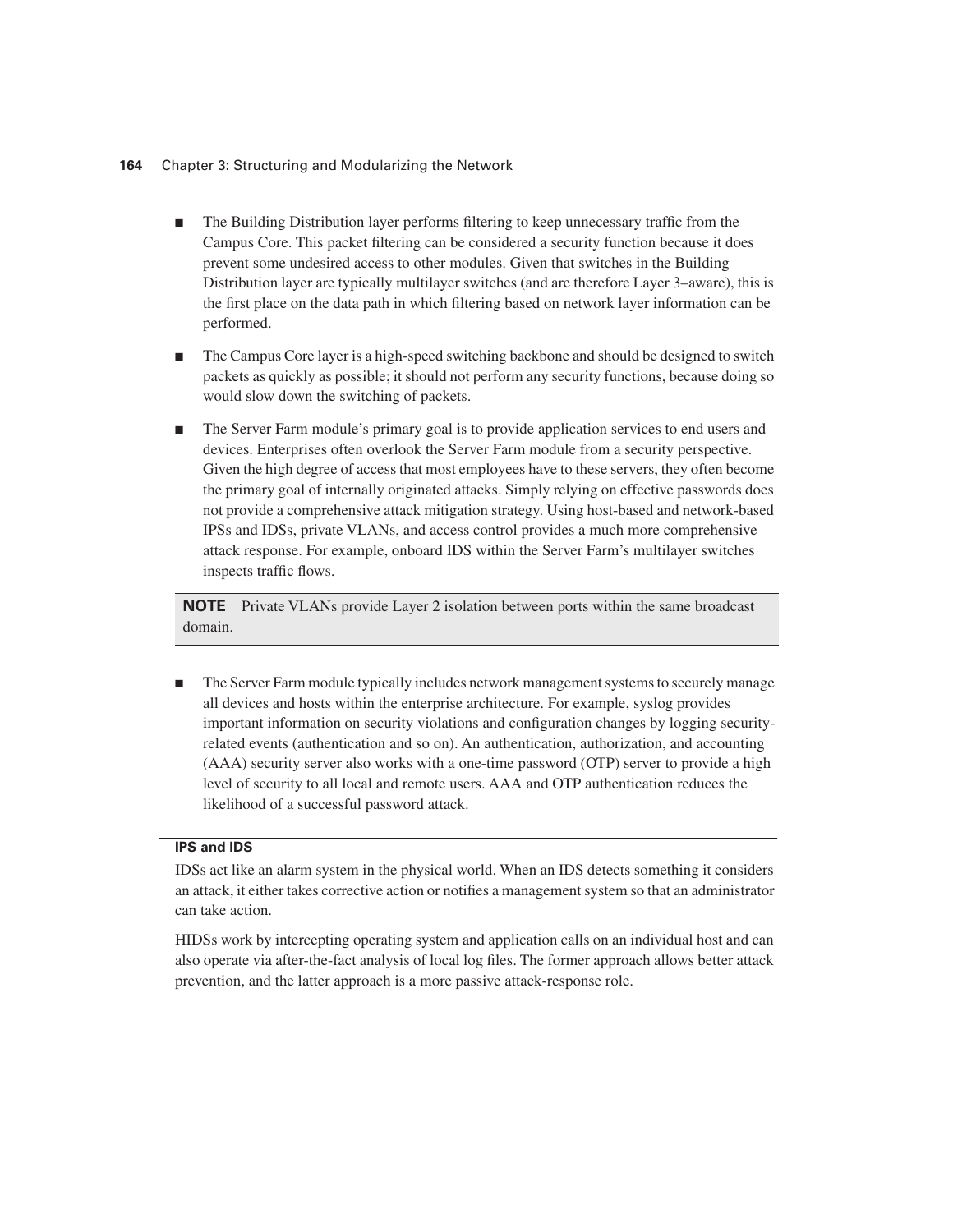Because of their specific role, HIDSs are often more effective at preventing specific attacks than NIDSs, which usually issue an alert only on discovering an attack. However, this specificity does not allow the perspective of the overall network; this is where NIDS excels.

Intrusion prevention solutions form a core element of a successful security solution because they detect and block attacks, including worms, network viruses, and other malware through inline intrusion prevention, innovative technology, and identification of malicious network activity.

Network-based IPS solutions protect the network by helping detect, classify, and stop threats, including worms, spyware or adware, network viruses, and application abuse. Host-based IPS solutions protect server and desktop computing systems by identifying threats and preventing malicious behavior.

This information was derived from the *SAFE Blueprint for Small, Midsize, and Remote-User Networks,* available at http://www.cisco.com/go/safe/, and the *Cisco Intrusion Prevention System Introduction,* available at http://www.cisco.com/en/US/products/sw/secursw/ps2113/index.html.

### **Authentication, Authorization, and Accounting**

AAA is a crucial aspect of network security that should be considered during the network design. An AAA server handles the following:

- **Authentication—***Who?* Authentication checks the user's identity, typically through a username and password combination.
- **Authorization—***What?* After the user is authenticated, the AAA server dictates what activity the user is allowed to perform on the network.
- **Accounting—***When***?** The AAA server can record the length of the session, the services accessed during the session, and so forth.

The principles of strong authentication should be included in the user authentication. *Strong authentication* refers to the two-factor authentication method in which users are authenticated using two of the following factors:

- **Something you know:** Such as a password or personal identification number (PIN)
- Something you have: Such as an access card, bank card, or token
- **Something you are:** For example, some biometrics, such as a retina print or fingerprint
- **Something you do**: Such as your handwriting, including the style, pressure applied, and so forth

As an example, when accessing an automated teller machine, strong authentication is enforced because a bank card (something you have) and a PIN (something you know) are used.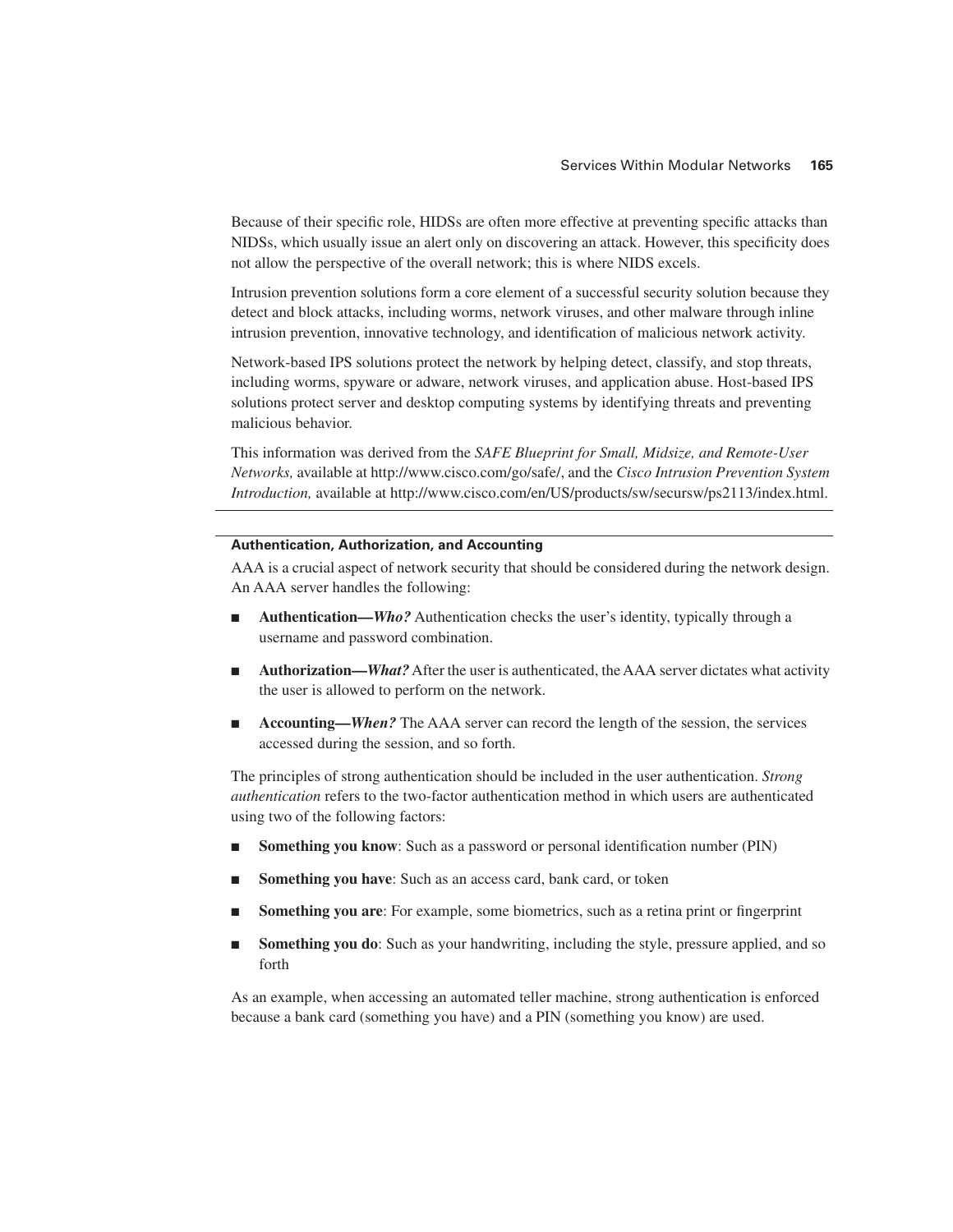Tokens are key-chain-sized devices that show OTPs, one at a time, in a predefined order. The OTP is displayed on the token's small LCD, typically for 1 minute, before the next password in the sequence appears. The token is synchronized with a token server, which has the same predefined list of passcodes for that one user. Therefore, at any given time, only one valid password exists between the server and a token.

This information was derived from Cisco Press's *Campus Network Design Fundamentals* by Diane Teare and Catherine Paquet, 2006.

## **External Threats**

When designing security in an enterprise network, the Enterprise Edge is the first line of defense at which potential outside attacks can be stopped. The Enterprise Edge is like a wall with small doors and strong guards that efficiently control any access. The following four attack methods are commonly used in attempts to compromise the integrity of the enterprise network from the outside:

- **IP spoofing**: An IP spoofing attack occurs when a hacker uses a trusted computer to launch an attack from inside or outside the network. The hacker uses either an IP address that is in the range of a network's trusted IP addresses or a trusted external IP address that provides access to specified resources on the network. IP spoofing attacks often lead to other types of attacks. For example, a hacker might launch a denial of service (DoS) attack using spoofed source addresses to hide his identity.
- **Password attacks**: Using a packet sniffer to determine usernames and passwords is a simple password attack; however, the term *password attack* usually refers to repeated brute-force attempts to identify username and password information. Trojan horse programs are another method that can be used to determine this information. A hacker might also use IP spoofing as a first step in a system attack by violating a trust relationship based on source IP addresses. First, however, the system would have to be configured to bypass password authentication so that only a username is required.
- **DoS attacks:** DoS attacks focus on making a service unavailable for normal use and are typically accomplished by exhausting some resource limitation on the network or within an operating system or application.
- **Application layer attacks**: Application layer attacks typically exploit well-known weaknesses in common software programs to gain access to a computer.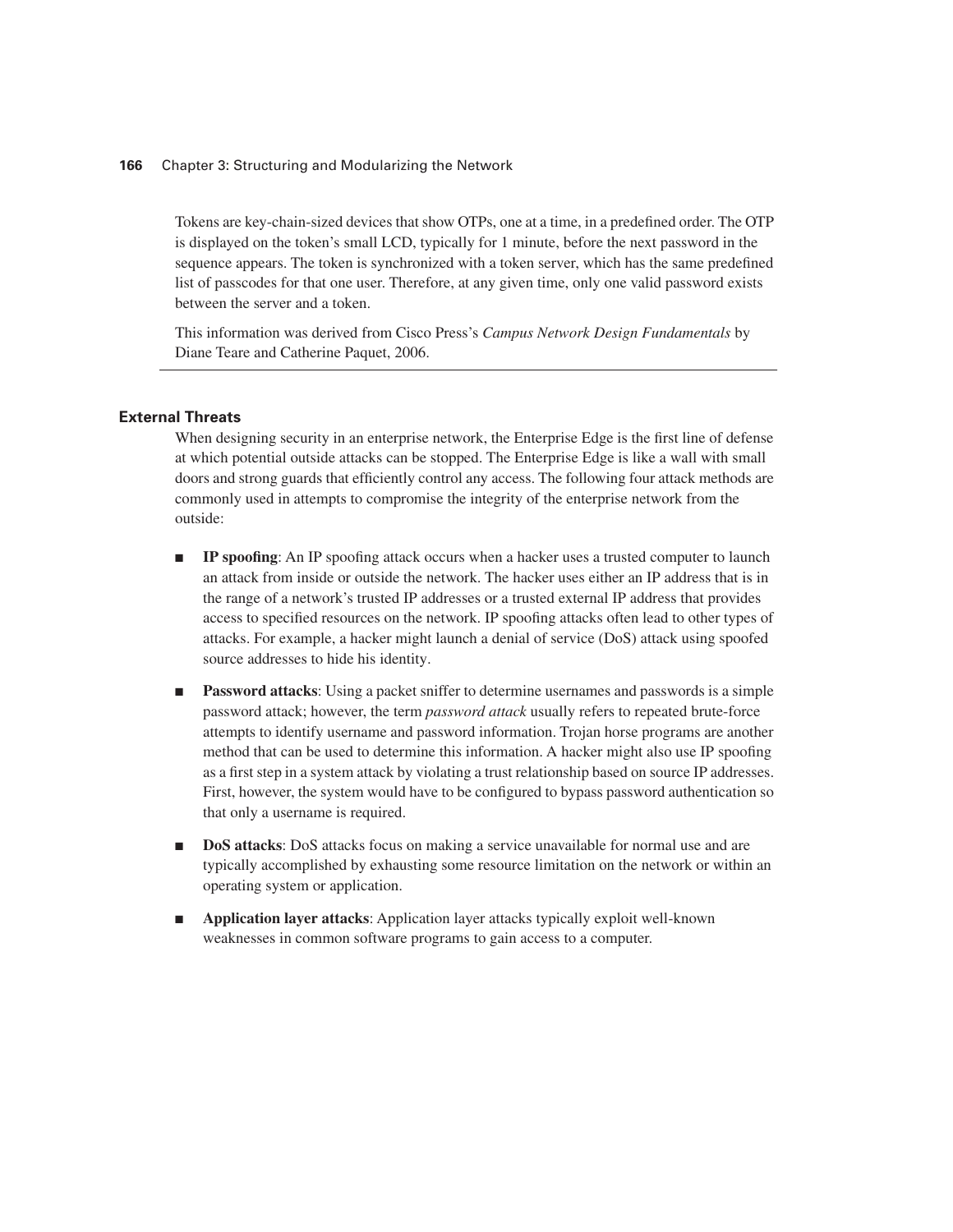# **DoS Attacks**

DoS attacks are different from most other attacks because they are not generally targeted at gaining access to a network or its information. Rather, these attacks focus on making a service unavailable for normal use. They are typically accomplished by exhausting some resource limitation on the network or within an operating system or application.

When involving specific network server applications, such as a web server or an FTP server, these attacks focus on acquiring and keeping open all the available connections supported by that server, thereby effectively locking out valid users of the server or service. DoS attacks are also implemented using common Internet protocols, such as TCP and Internet Control Message Protocol (ICMP).

Rather than exploiting a software bug or security hole, most DoS attacks exploit a weakness in the overall architecture of the system being attacked. However, some attacks compromise a network's performance by flooding the network with undesired and often useless network packets and by providing false information about the status of network resources. This type of attack is often the most difficult to prevent, because it requires coordinating with the upstream network provider. If traffic meant to consume the available bandwidth is not stopped there, denying it at the point of entry into your network does little good, because the available bandwidth has already been consumed. When this type of attack is launched from many different systems at the same time, it is often referred to as a *distributed denial of service attack*.

This information was derived from the *SAFE Blueprint for Small, Midsize, and Remote-User Networks*, available at http://www.cisco.com/go/safe/.

## **Application Layer Attacks**

Hackers perform application layer attacks using several different methods. One of the most common methods is exploiting well-known weaknesses in software commonly found on servers, such as SMTP, HTTP, and FTP. By exploiting these weaknesses, hackers gain access to a computer with the permissions of the account that runs the application—usually a privileged system-level account. These application layer attacks are often widely publicized in an effort to allow administrators to rectify the problem with a patch. Unfortunately, many hackers also subscribe to these same informative mailing lists and therefore learn about the attack at the same time (if they have not discovered it already).

The primary problem with application-layer attacks is that they often use ports that are allowed through a firewall. For example, a hacker who executes a known vulnerability against a web server often uses TCP port 80 in the attack. A firewall needs to allow access on that port because the web server serves pages to users using port 80. From a firewall's perspective, the attack appears as merely standard port 80 traffic.

This information was derived from the *SAFE Blueprint for Small, Midsize, and Remote-User Networks*, available at http://www.cisco.com/go/safe/.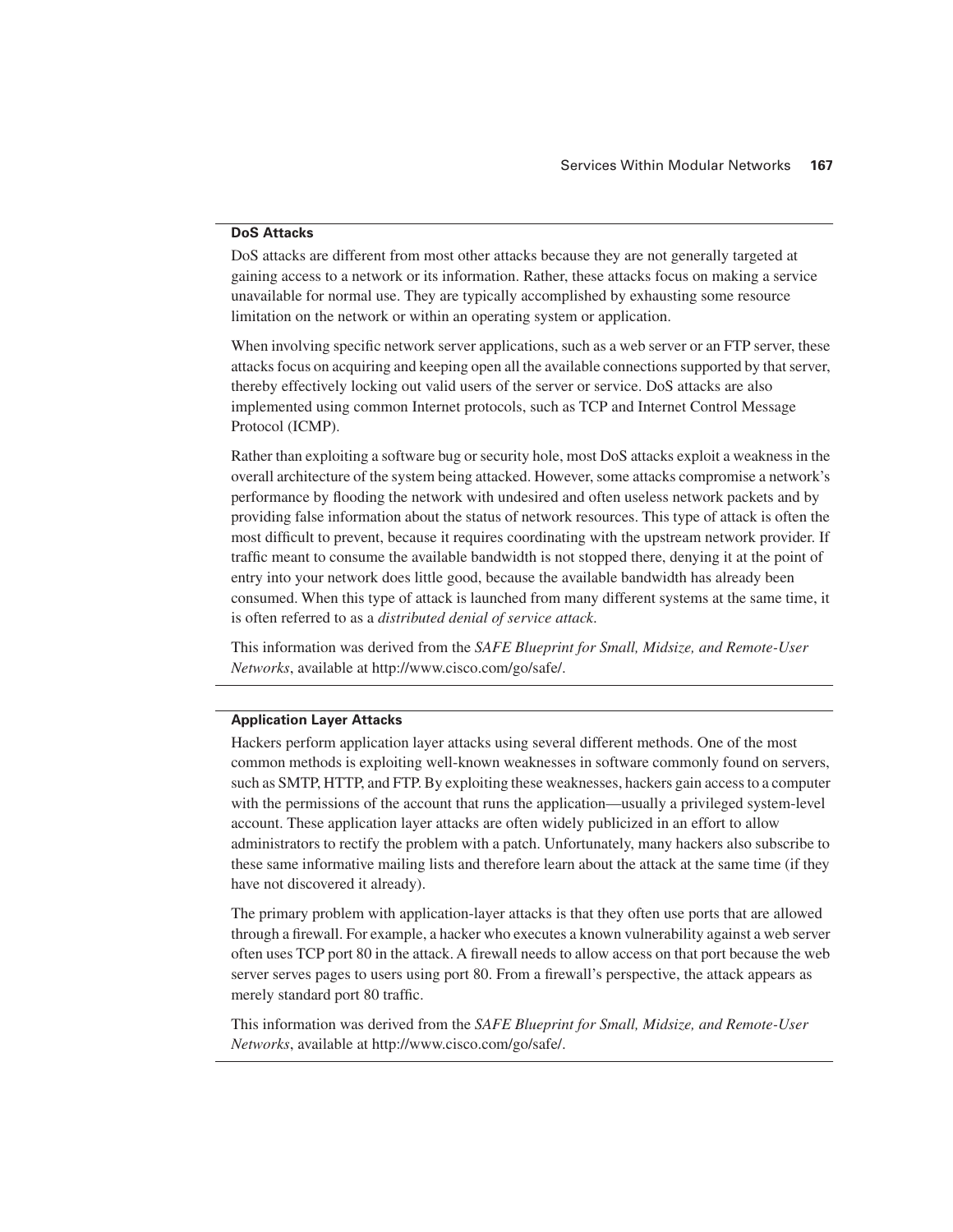Figure 3-16 shows these four attack methods and how they relate to the Enterprise Edge modules.



**Figure 3-16** *External Threats*

Because of the complexity of network applications, access control must be extremely granular and flexible yet still provide strong security. Tight borders between outside and inside cannot be defined, because interactions are continuously taking place between the Enterprise Edge and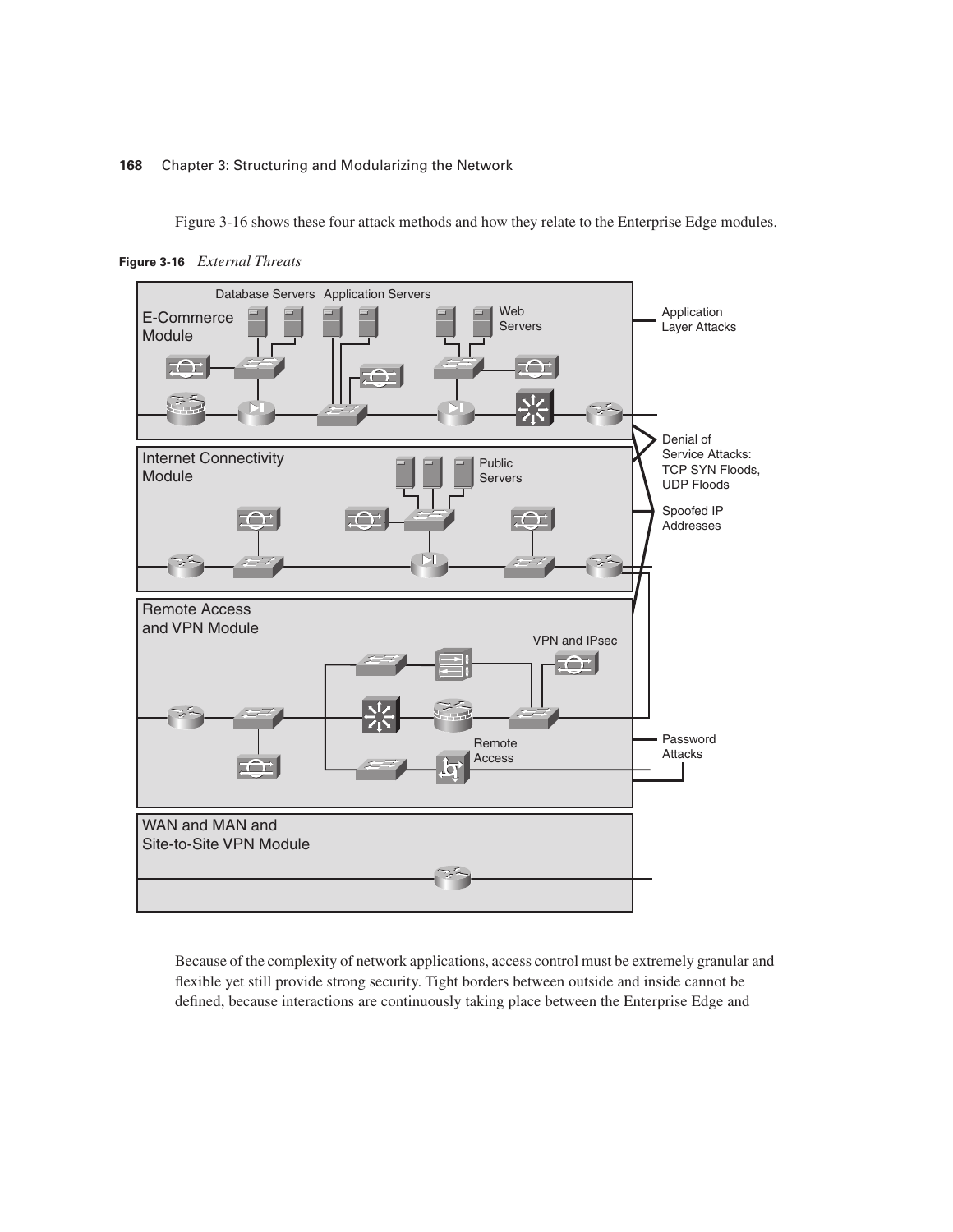Enterprise Campus. The ease of use of the network applications and resources must be balanced against the security measures imposed on the network users.

**NOTE** Chapter 10, "Evaluating Security Solutions for the Network," covers security in the network in more detail.

## **High-Availability Services in a Modular Network Design**

Most enterprise networks carry mission-critical information. Organizations that run such networks are usually interested in protecting the integrity of that information. Along with security, these organizations expect the internetworking platforms to offer a sufficient level of resilience.

This section introduces another network infrastructure service: high availability. To ensure adequate connectivity for mission-critical applications, high availability is an essential component of an enterprise environment.

## **Designing High Availability into a Network**

Redundant network designs duplicate network links and devices, eliminating single points of failure on the network. The goal is to duplicate components whose failure could disable critical applications.

Because redundancy is expensive to deploy and maintain, redundant topologies should be implemented with care. Redundancy adds complexity to the network topology and to network addressing and routing. The level of redundancy should meet the organization's availability and affordability requirements.

**KEY POINT** constraints to establish the required availability and affordability. Before selecting redundant design solutions, analyze the business and technical goals and

Critical applications, systems, internetworking devices, and links must be identified. Analyze the risk tolerance and the consequences of *not* implementing redundancy, and ensure that you consider the trade-offs of redundancy versus cost and simplicity versus complexity. Duplicate any component whose failure could disable critical applications.

Redundancy is not provided by simply duplicating all links. Unless all devices are completely fault-tolerant, redundant links should terminate at different devices; otherwise, devices that are not fault-tolerant become single points of failure.

**KEY POINT** typically require higher availability than other modules. Because many other modules access the Server Farm and Campus Core modules, they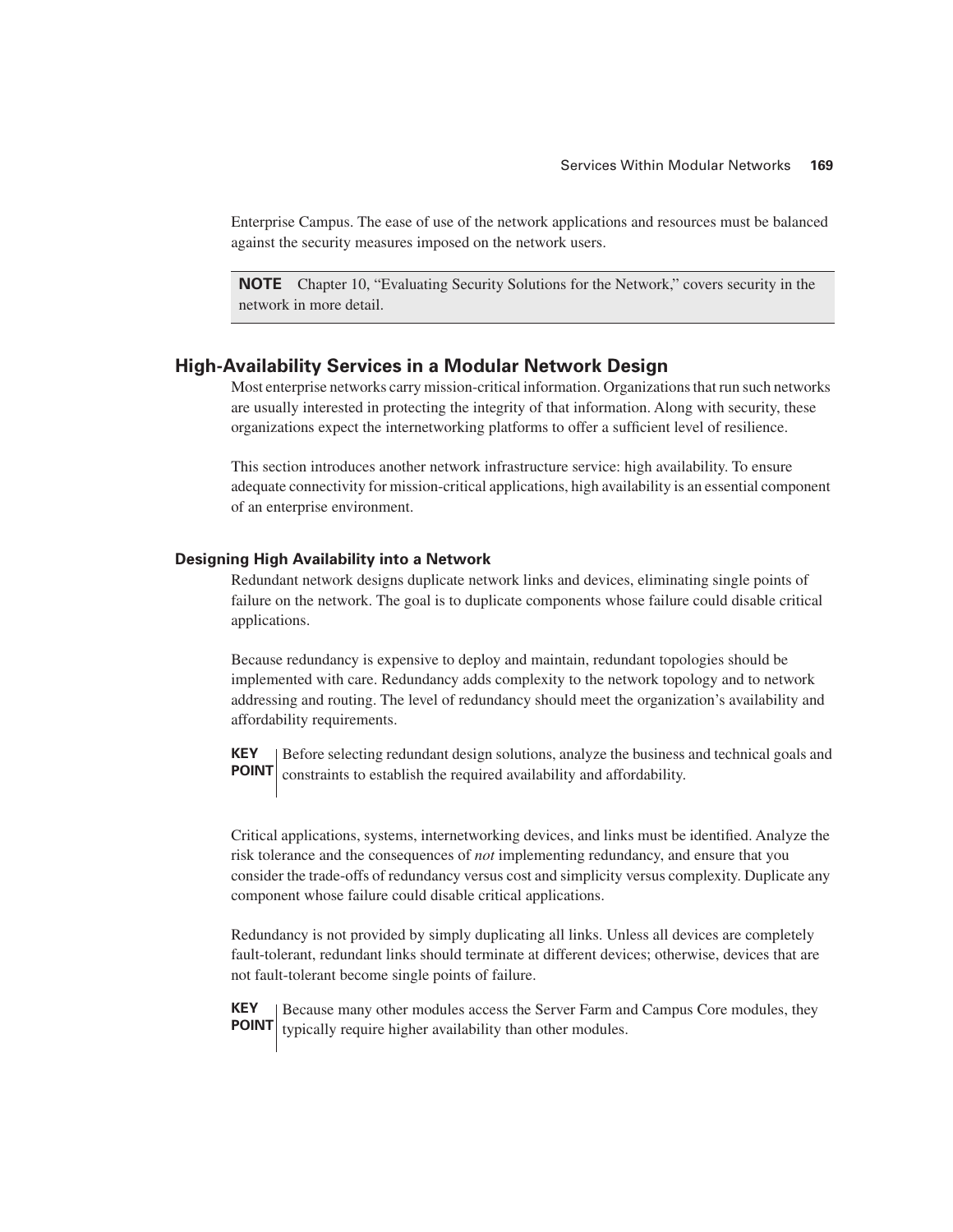The following types of redundancy may be used in the modules of an enterprise:

- Device redundancy, including card and port redundancy
- Redundant physical connections to critical workstations and servers
- Route redundancy
- Link redundancy
- Power redundancy, including redundant power supplies integral to the network devices and redundant power to the building's physical plant
- **KEY POINT** The key requirement in redundancy is to provide alternative paths for mission-critical applications. Simply making the backbone fault-tolerant does not ensure high availability. For example, if communication on a local segment is disrupted for any reason, that information will not reach the backbone. End-to-end high availability is possible only when redundancy is deployed throughout the internetwork.

### **High Availability in the Server Farm**

Improving the reliability of critical workstations and servers usually depends on the hardware and operating system software in use. Some common ways of connecting include the following:

- **Single attachment:** When a workstation or server has traffic to send to a station that is not local, it must know the address of a router on its network segment. If that router fails, the workstation or server needs a mechanism to discover an alternative router. If the workstation or server has a single attachment, it needs a Layer 3 mechanism to dynamically find an alternative router; therefore, the single-attachment method is not recommended. The available mechanisms include Address Resolution Protocol (ARP), Router Discovery Protocol (RDP), routing protocols (such as Routing Information Protocol [RIP]), Hot Standby Router Protocol (HSRP), Gateway Load Balancing Protocol (GLBP), and Virtual Router Redundancy Protocol (VRRP). These router discovery methods are described in the "Router Discovery" sidebar on the next page.
- **Attachment through a redundant transceiver**: Physical redundancy with a redundant transceiver attachment is suitable in environments where the workstation hardware or software does not support redundant attachment options.
- **Attachment through redundant network interface cards (NIC):** Some environments (for example, most UNIX servers) support a redundant attachment through dual NICs (primary and backup); the device driver represents this attachment as a single interface to the operating system.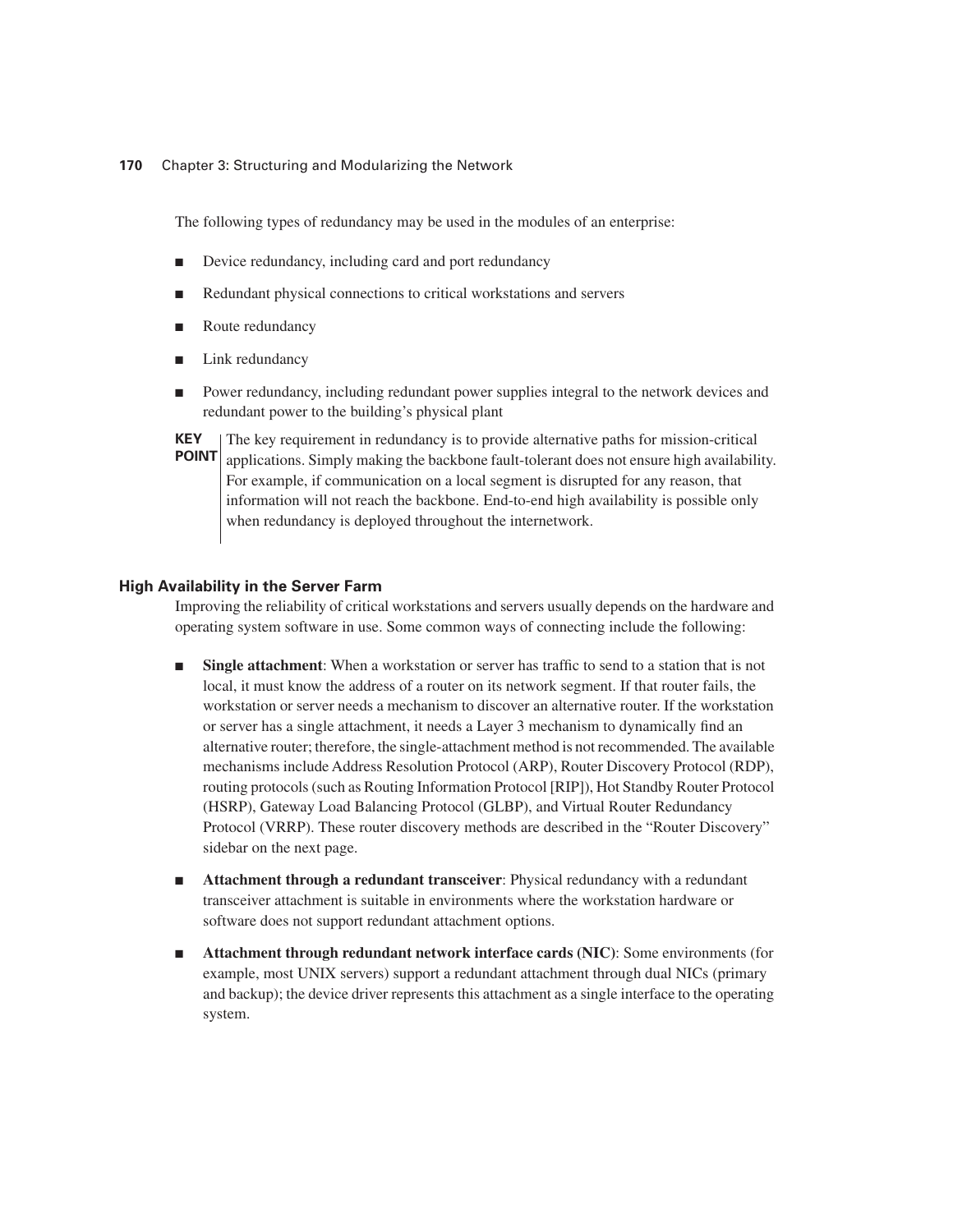**Fast EtherChannel or Gigabit EtherChannel port bundles**: Fast EtherChannel and Gigabit EtherChannel port bundles group multiple Fast or Gigabit Ethernet ports into a single logical transmission path between a switch and a router, host, or another switch. STP treats this EtherChannel as one logical link. The switch distributes frames across the ports in an EtherChannel. This load balancing was originally done based only on MAC addresses; however, newer implementations can also load-balance based on IP addresses or Layer 4 port numbers. Source, destination, or source and destination addresses or port numbers can be used. If a port within an EtherChannel fails, traffic previously carried over the failed port reverts to the remaining ports within the EtherChannel.

## **Router Discovery**

When a workstation has traffic to send to a station that is not local, the workstation has many possible ways of discovering the address of a router on its network segment, including the following:

**Explicit configuration:** Most IP workstations must be configured with a default router's IP address, called the *default gateway*.

If the workstation's default router becomes unavailable, the workstation must be reconfigured with a different router's address. Some IP stacks enable multiple default routers to be configured, but many IP stacks do not support this.

- **ARP**: Some IP workstations send an ARP frame to find a remote station. A router running proxy ARP responds with its own data link layer address; Cisco routers run proxy ARP by default.
- **RDP**: RFC 1256, *ICMP Router Discovery Messages*, specifies an extension to ICMP that allows an IP workstation and router to run RDP to allow the workstation to learn a router's address. With RDP, each router periodically multicasts a router advertisement from each of its interfaces, thereby announcing the IP address of that interface. Hosts discover the addresses of their neighboring routers simply by listening for these advertisements. When a host starts up, it multicasts a router solicitation to ask for immediate advertisements rather than waiting for the next periodic one to arrive.

**NOTE** RFCs are available at http://www.cis.ohio-state.edu/cs/Services/rfc/index.html.

- **Routing protocol:** An IP workstation can run RIP in passive, rather than active, mode to learn about routers. (*Active mode* means that the station sends RIP packets every 30 seconds; *passive mode* means that the station just listens for RIP packets but does not send any.) Alternatively, some workstations run the Open Shortest Path First (OSPF) protocol.
- **HSRP:** The Cisco HSRP provides a way for IP workstations to continue communicating even if their default router becomes unavailable. HSRP works by creating a virtual router that has its own IP and MAC addresses. The workstations use this virtual router as their default router.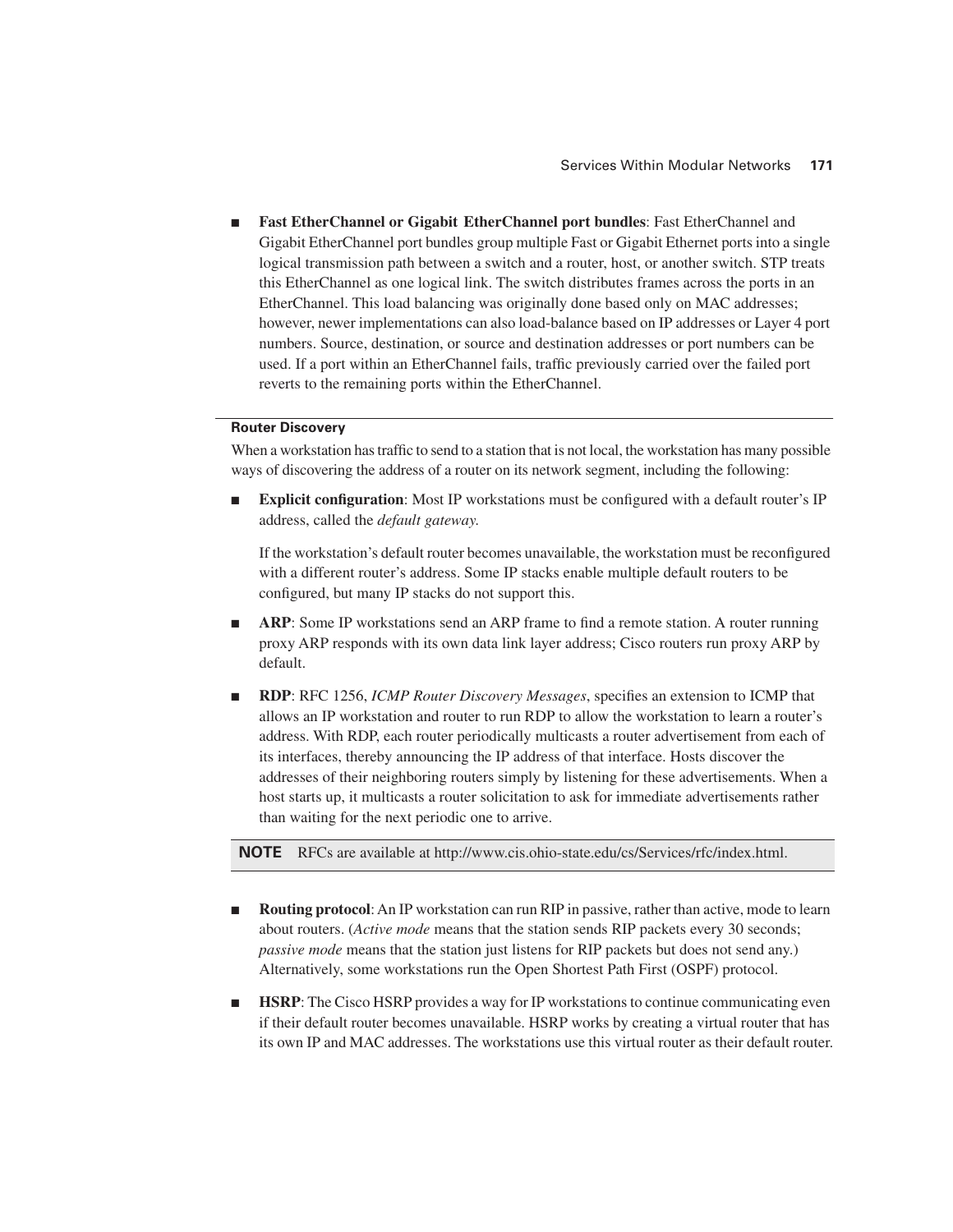HSRP routers on a LAN communicate among themselves to designate one router as active and one as standby. The active router sends periodic hello messages. The other HSRP routers listen for the hello messages. If the active router fails and the other HSRP routers stop receiving hello messages, the standby router takes over and becomes the active router. Because the new active router assumes the virtual router's IP and MAC addresses, end nodes do not see any change; they continue to send packets to the virtual router's MAC address, and the new active router delivers those packets. HSRP also works with proxy ARP: When an active HSRP router receives an ARP request for a node that is not on the local LAN, the router replies with the virtual router's MAC address rather than its own. If the router that originally sent the ARP reply later loses its connection, the new active router still delivers the traffic.

- **GLBP**: GLBP is similar to HSRP, but it allows packet sharing between redundant routers in a group. GLBP provides load balancing over multiple routers (gateways) using a single virtual IP address and multiple virtual MAC addresses. Each host is configured with the same virtual IP address for its default gateway, and all routers in the virtual router group participate in forwarding packets.
- **VRRP**: VRRP is an election protocol that dynamically assigns responsibility for one or more virtual routers to the VRRP routers on a LAN, allowing several routers on a multiaccess link to use the same virtual IP address. A VRRP router is configured to run the VRRP protocol in conjunction with one or more other routers attached to a LAN. In a VRRP configuration, one router is elected as the virtual router master, with the other routers acting as backups in case the virtual router master fails.

Figure 3-17 shows a server-to-switch connection implemented with a redundant transceiver.

**Figure 3-17** *Physical Redundancy: Redundant Transceiver*



The redundant transceiver has two uplink ports that are usually connected to two access switches. The transceiver activates the backup port after it detects a link failure (carrier loss) on the primary port. The redundant transceiver can detect only physical layer failures; it cannot detect failures inside the switch or failures beyond the first switch. This type of redundancy is most often implemented on servers.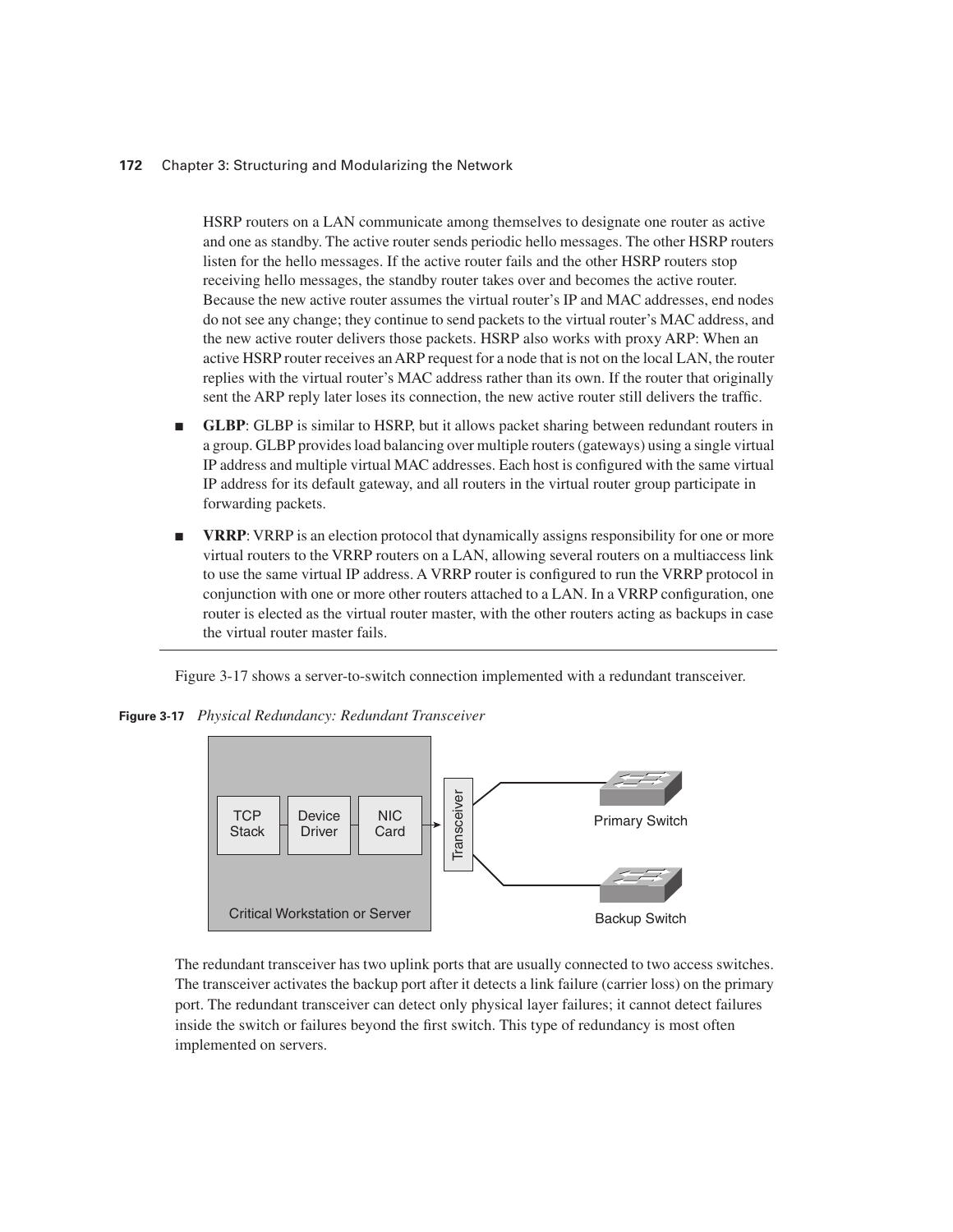In Figure 3-18, the installation of an additional interface card in the server provides redundancy.

**Figure 3-18** *Physical Redundancy: Redundant NICs*



In this case, the device driver presents the configured NIC cards as a single interface (one IP address) to the operating system. If the primary link dies, the backup card activates. The two NICs might use a common MAC address, or they might use two distinct MAC addresses and send gratuitous ARP messages to provide proper IP-to-MAC address mapping on the switches when the backup interface card activates. With a redundant NIC, a VLAN shared between the two access switches is required to support the single IP address on the two server links.

**NOTE** The workstation sends gratuitous ARP messages to update the ARP tables and the forwarding tables on attached neighboring nodes (in this example, the Layer 2 switches).

### **Designing Route Redundancy**

Redundant routes have two purposes:

- To minimize the effect of link failures
- To minimize the effect of an internetworking device failure

Redundant routes might also be used for load balancing when all routes are up.

## **Load Balancing**

By default, the Cisco IOS balances between a maximum of four equal-cost paths for IP. Using the **maximum-paths** *maximum-path* router configuration command, you can request that up to 16 equally good routes be kept in the routing table (set *maximum-path* to 1 to disable load balancing).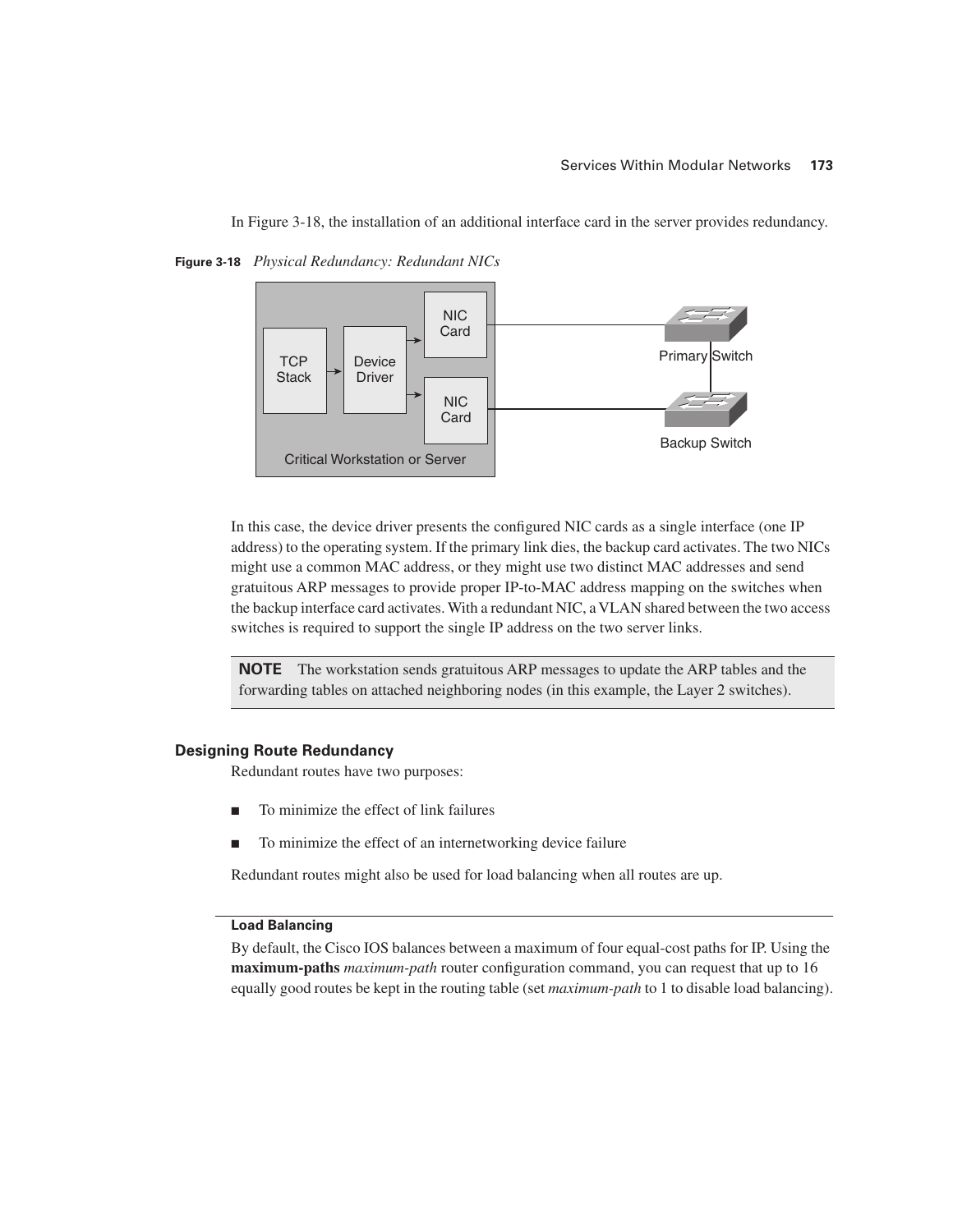When a packet is process-switched, load balancing over equal-cost paths occurs on a per-packet basis. When packets are fast-switched, load balancing over equal-cost paths is on a per-destination basis.

To support load balancing, keep the bandwidth consistent within a layer of the hierarchical model so that all paths have the same metric. Cisco's EIGRP includes the variance feature to load-balance traffic across multiple routes that have different metrics.

Possible ways to make the connection redundant include the following:

- Parallel physical links between switches and routers
- Backup LAN and WAN links (for example, DDR backup for a leased line)

The following are possible ways to make the network redundant:

- A full mesh to provide complete redundancy and good performance
- A partial mesh, which is less expensive and more scalable

The common approach when designing route redundancy is to implement partial redundancy by using a partial mesh instead of a full mesh and backup links to the alternative device. This protects only the most vital parts of the network, such as the links between the layers and concentration devices.

A full-mesh design forms any-to-any connectivity and is ideal for connecting a reasonably small number of devices. However, as the network topology grows, the number of links required to maintain a full mesh increases exponentially. (The number of links in a full mesh is  $n(n-1)/2$ , where *n* is the number of routers.) As the number of router peers increases, the bandwidth and CPU resources devoted to processing routing updates and service requests also increase.

A partial-mesh network is similar to the full-mesh network with some of its connections removed. A partial-mesh backbone might be appropriate for a campus network in which traffic predominantly goes into one centralized Server Farm module.

Figure 3-19 illustrates an example of route redundancy in a campus. In this example, the access layer switches are fully meshed with the distribution layer switches. If a link or distribution switch fails, an access layer switch can still communicate with the distribution layer. The multilayer switches select the primary and backup paths between the access and distribution layers based on the link's metric as computed by the routing protocol algorithm in use. The best path is placed in the forwarding table, and, in the case of equal-cost paths, load sharing takes place.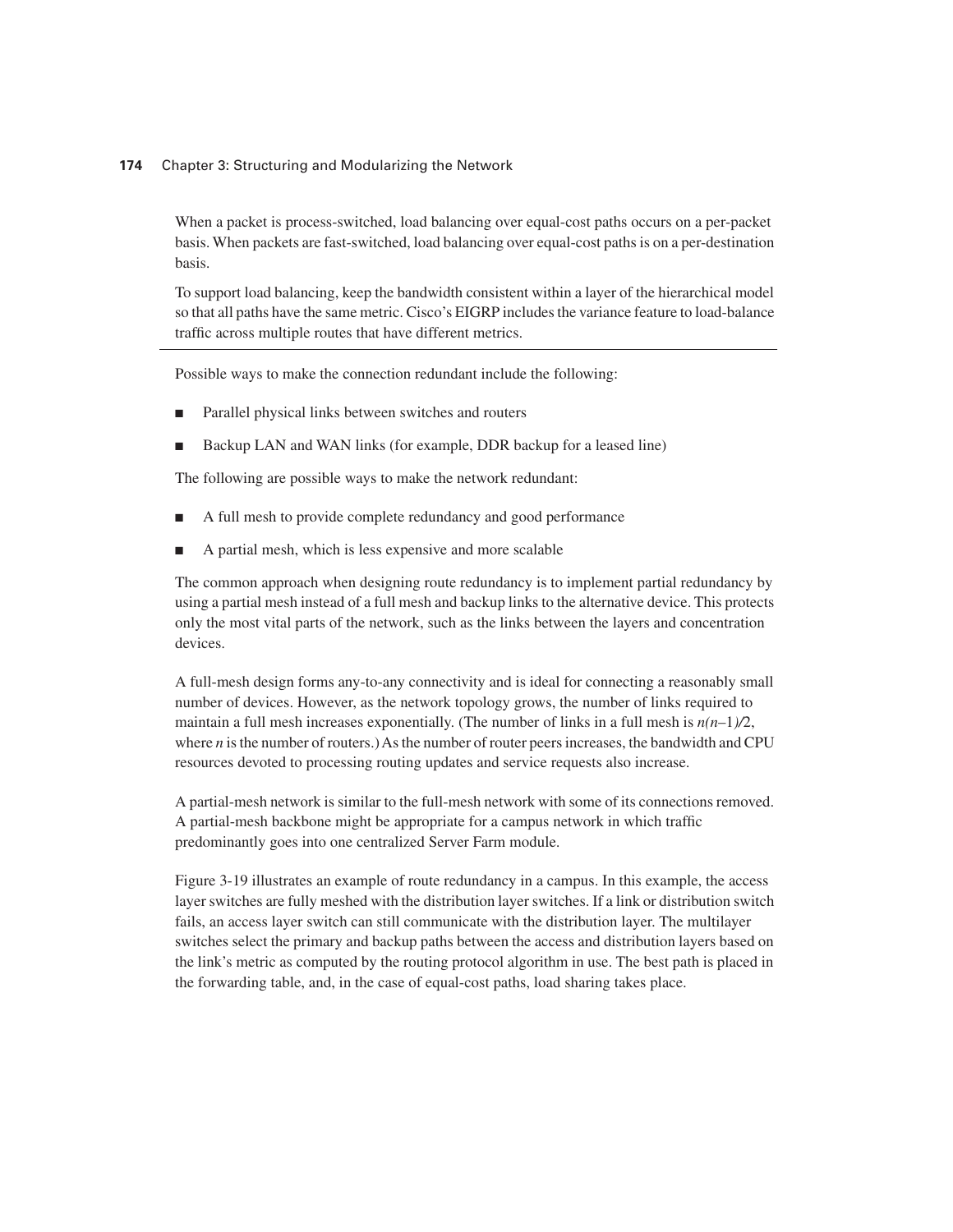

**Figure 3-19** *Campus Infrastructure Redundancy Example*

**NOTE** Chapter 7, "Selecting Routing Protocols for the Network," discusses routing protocols in detail.

### **Designing Link Redundancy**

It is often necessary to provision redundant media in locations where mission-critical application traffic travels. In Layer 2–switched networks, redundant links are permitted as long as STP is running. STP guarantees one, and only one, active path within a broadcast domain, avoiding problems such as *broadcast storms* (when a broadcast continuously loops). The redundant path automatically activates when the active path goes down.

Because WAN links are often critical pieces of the internetwork, redundant media are often deployed in WAN environments. As is the case in Figure 3-20, where a Frame Relay circuit is used in parallel with a backup IPsec connection over the Internet, backup links can use different technologies. It is important that the backup provide sufficient capacity to meet the critical requirements if the primary route fails.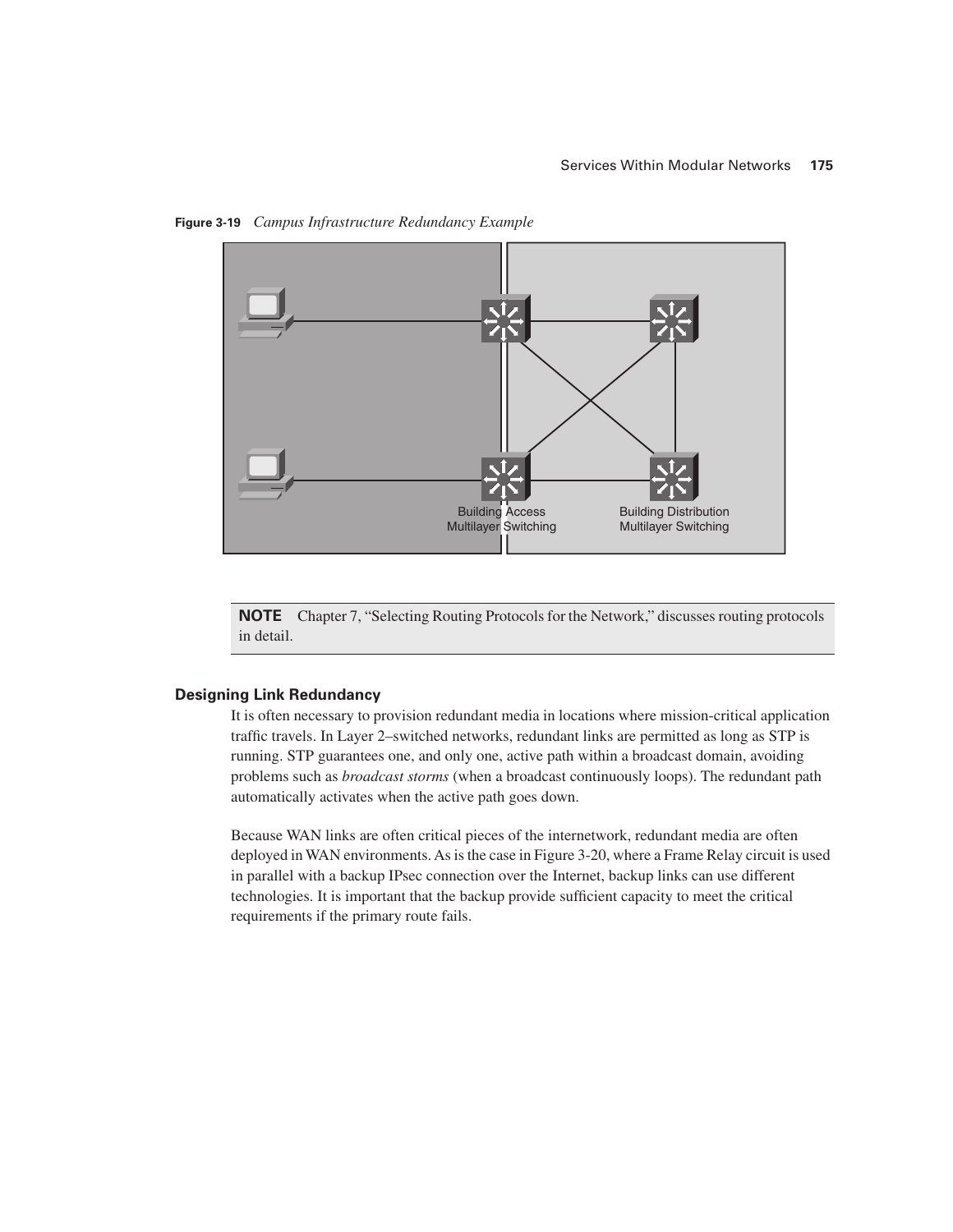

**Figure 3-20** *Example of Enterprise Edge Link Redundancy*

Backup links can be always-on or become active when a primary link goes down or becomes congested.

## **Backup Links**

Backup links often use a different technology. For example, a leased line can be parallel with a backup IPsec connection over the Internet.

Using a floating static route, specify that the backup route has a higher administrative distance (used by Cisco routers to select which routing information to use) than the primary route learned from the routing protocol in use. Doing so ensures that the backup link is not used unless the primary route goes down.

When provisioning backup links, learn as much as possible about the actual physical circuit routing. Different carriers sometimes use the same facilities, meaning that your backup path is susceptible to the same failures as your primary path. Do some investigative work to ensure that the backup really is a backup.

Backup links can be used for load balancing and channel aggregation. *Channel aggregation* means that a router can bring up multiple channels (such as ISDN B channels) as bandwidth requirements increase.

Cisco supports the Multilink Point-to-Point Protocol (MLP), also referred to as *MPPP*, which is an Internet Engineering Task Force (IETF) standard for ISDN B channel (or asynchronous serial interface) aggregation. MLP does not specify how a router should accomplish the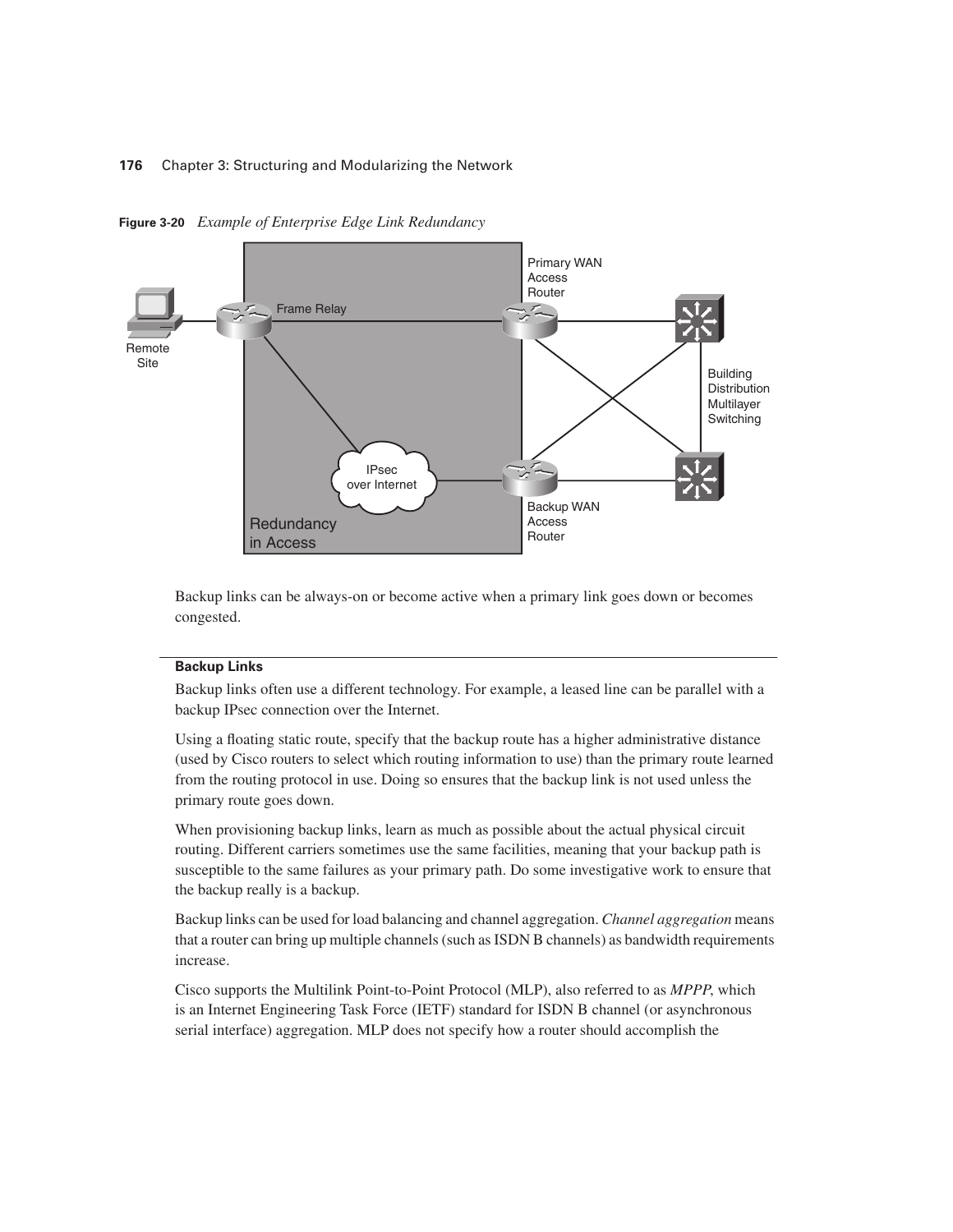decision-making process to bring up extra channels. Instead, it seeks to ensure that packets arrive in sequence at the receiving router. The data is encapsulated within PPP, and the datagram is given a sequence number. At the receiving router, PPP uses this sequence number to re-create the original data stream. Multiple channels appear as one logical link to upper-layer protocols.

## **Voice Services in a Modular Network Design**

To ensure successful implementation of voice applications, network designers must consider the enterprise services and infrastructure, and its configuration. For example, to support VoIP, the underlying IP infrastructure must be functioning and robust. In other words, don't even think of adding voice to a network experiencing other problems such as congestion or network failures.

## **Two Voice Implementations**

*Voice transport* is a general term that can be divided into the following two implementations:

- **VoIP**: VoIP uses voice-enabled routers to convert analog voice into IP packets or packetized digital voice channels and route those packets between corresponding locations. Users do not often notice that VoIP is implemented in the network—they use their traditional phones, which are connected to a PBX. However, the PBX is not connected to the PSTN or to another PBX, but to a voice-enabled router that is an entry point to VoIP. Voice-enabled routers can also terminate IP phones using Session Initiation Protocol for call control and signaling.
- **IP telephony**: For IP telephony, traditional phones are replaced with IP phones. A server for call control and signaling, such as a Cisco Unified Communications Manager, is also used. The IP phone itself performs voice-to-IP conversion, and no voice-enabled routers are required within the enterprise network. However, if a connection to the PSTN is required, a voice-enabled router or other gateway in the Enterprise Edge is added where calls are forwarded to the PSTN.

**NOTE** Earlier names for the Cisco Unified Communications Manager include Cisco CallManager and Cisco Unified CallManager.

Both implementations require properly designed networks. Using a modular approach in a voice transport design is especially important because of the voice sensitivity to delay and the complexity of troubleshooting voice networks. All Cisco Enterprise Architecture modules are involved in voice transport design.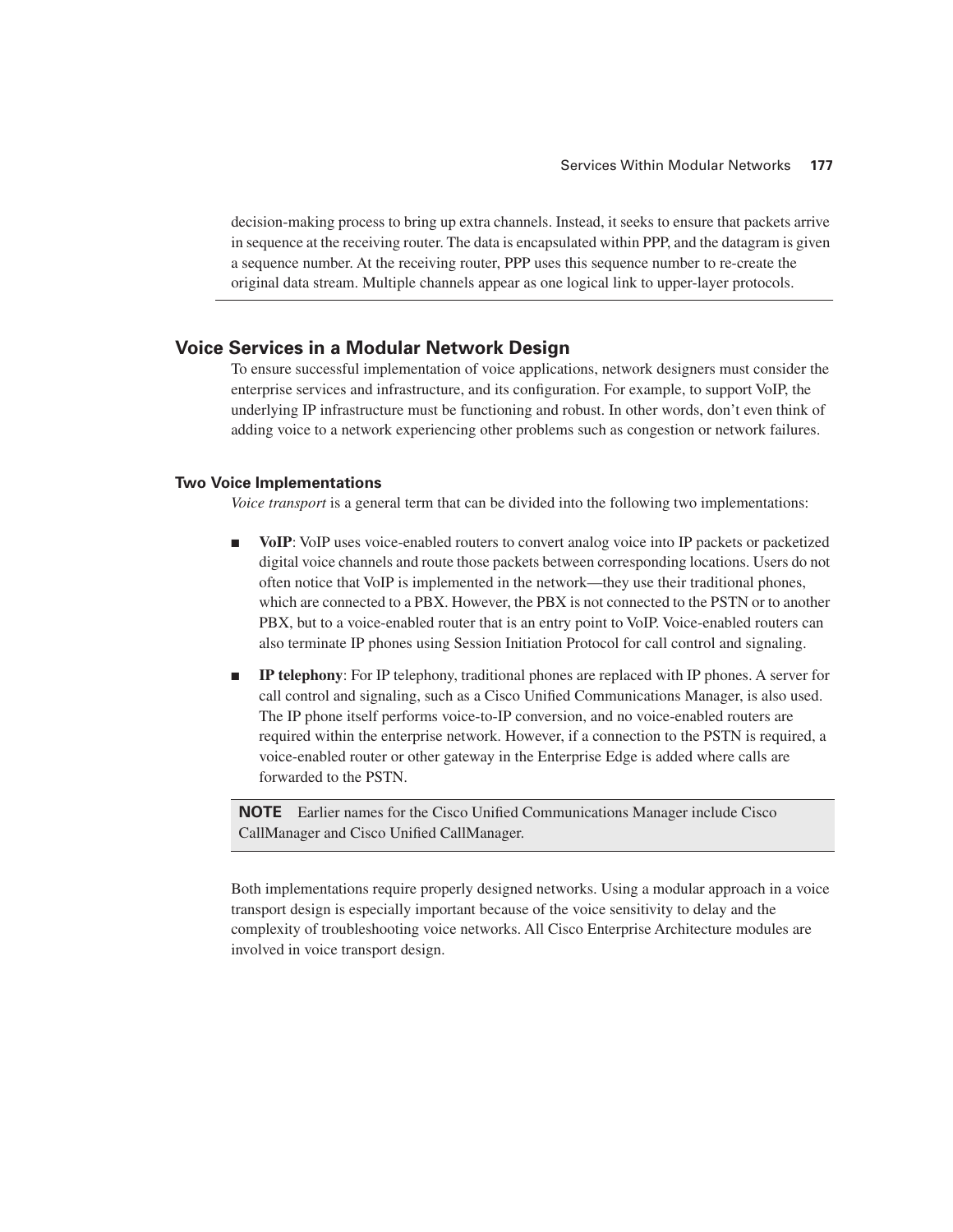## **IP Telephony Components**

An IP telephony network contains four main voice-specific components:

- **IP phones:** IP phones are used to place calls in an IP telephony network. They perform voiceto-IP (and vice versa) coding and compression using special hardware. IP phones offer services such as user directory lookups and Internet access. The phones are active network devices that require power to operate; power is supplied through the LAN connection using PoE or with an external power supply.
- **Switches with inline power**: Switches with inline power (PoE) enable the modular wiring closet infrastructure to provide centralized power for Cisco IP telephony networks. These switches are similar to traditional switches, with an added option to provide power to the LAN ports where IP phones are connected. The switches also perform some basic QoS tasks, such as packet classification, which is required for prioritizing voice through the network.
- **Call-processing manager**: The call-processing manager, such as a Cisco Unified Communications Manager, provides central call control and configuration management for IP phones. It provides the core functionality to initialize IP telephony devices and to perform call setup and call routing throughout the network. Cisco Unified Communications Manager can be clustered to provide a distributed, scalable, and highly available IP telephony model. Adding more servers to a cluster of servers provides more capacity to the system.
- **Voice gateway**: Voice gateways, also called *voice-enabled routers* or *voice-enabled switches*, provide voice services such as voice-to-IP coding and compression, PSTN access, IP packet routing, backup call processing, and voice services. Backup call processing allows voice gateways to take over call processing in case the primary call-processing manager fails. Voice gateways typically support a subset of the call-processing functionality supported by the Cisco Unified Communications Manager.

Other components of an IP telephony network include a robust IP network, voice messaging and applications, and digital signal processor resources to process voice functions in hardware, which is much faster than doing it in software. These components are located throughout the enterprise network, as illustrated in Figure 3-21.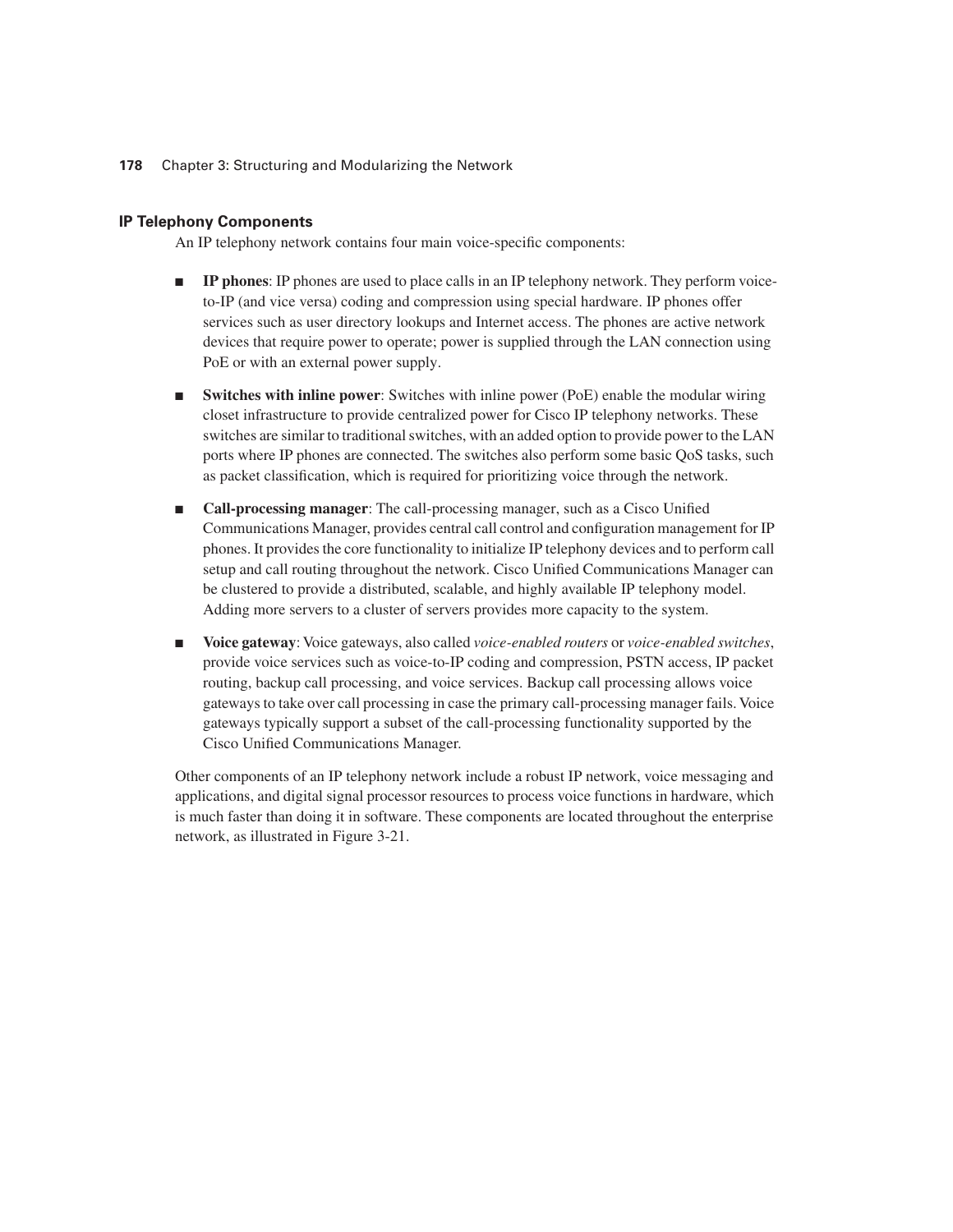

**Figure 3-21** *IP Telephony Components*

## **Modular Approach in Voice Network Design**

Implementing voice requires deploying delay-sensitive services from end to end in all enterprise network modules. Use the modular approach to simplify design, implementation, and especially troubleshooting. Voice implementation requires some modifications to the existing enterprise network infrastructure in terms of performance, capacity, and availability because it is an end-toend solution. For example, clients (IP phones) are located in the Building Access layer, and the call-processing manager is located in the Server Farm module; therefore, all modules in the enterprise network are involved in voice processing and must be adequately considered. Voice affects the various modules of the network as follows:

- **Building Access layer**: IP phones and end-user computers are attached to Layer 2 switches here. Switches provide power to the IP phones and provide QoS packet classification and marking, which is essential for proper voice packet manipulation through the network.
- **Building Distribution layer:** This layer performs packet reclassifications if the Building Access layer is unable to classify packets or is not within the trusted boundary. It aggregates Building Access layer switches (wiring closets) and provides redundant uplinks to the Campus Core layer.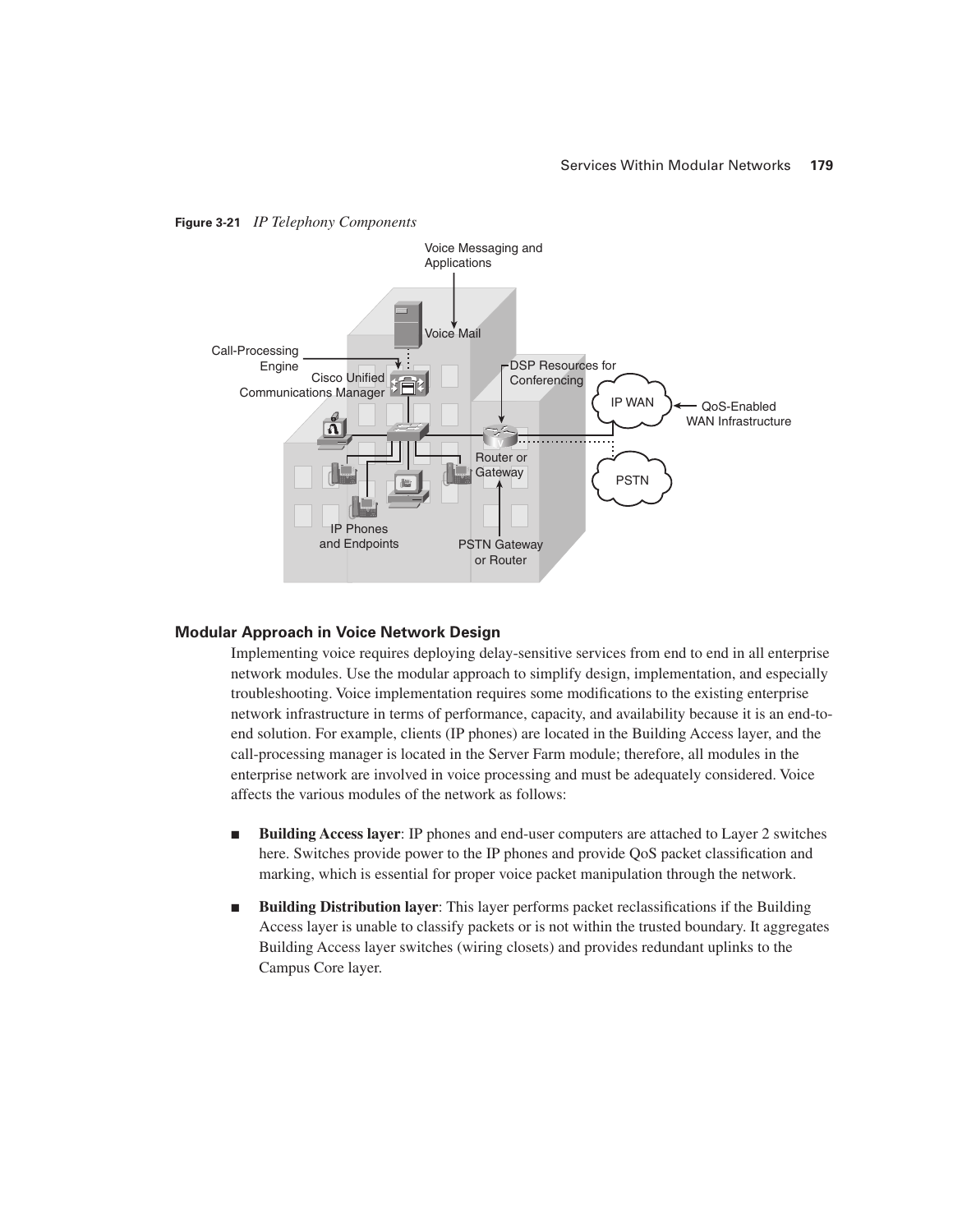- **Campus Core layer**: The Campus Core layer forms the network's core. All enterprise network modules are attached to it; therefore, virtually all traffic between application servers and clients traverses the Campus Core. With the advent of wire-speed multilayer gigabit switching devices, LAN backbones have migrated to switched gigabit architectures that combine all the benefits of routing with wire-speed packet forwarding.
- **Server Farm module**: This module includes multilayer switches with redundant connections to redundant Cisco Unified Communications Managers, which are essential for providing high availability and reliability.
- **Enterprise Edge:** The Enterprise Edge extends IP telephony from the Enterprise Campus to remote locations via WANs, the PSTN, and the Internet.

Figure 3-22 shows the voice network solution in the Cisco Enterprise Architecture. It illustrates how a call is initiated on an IP phone, how the call setup goes through the Cisco Unified Communications Manager, and how the end-to-end session between two IP phones is established. Note that Cisco Unified Communications Manager is involved in only the call setup.





Calls destined for remote locations traverse the Enterprise Edge through the WAN and MAN and Site-to-Site VPN module or through the Remote Access and VPN module. Calls destined for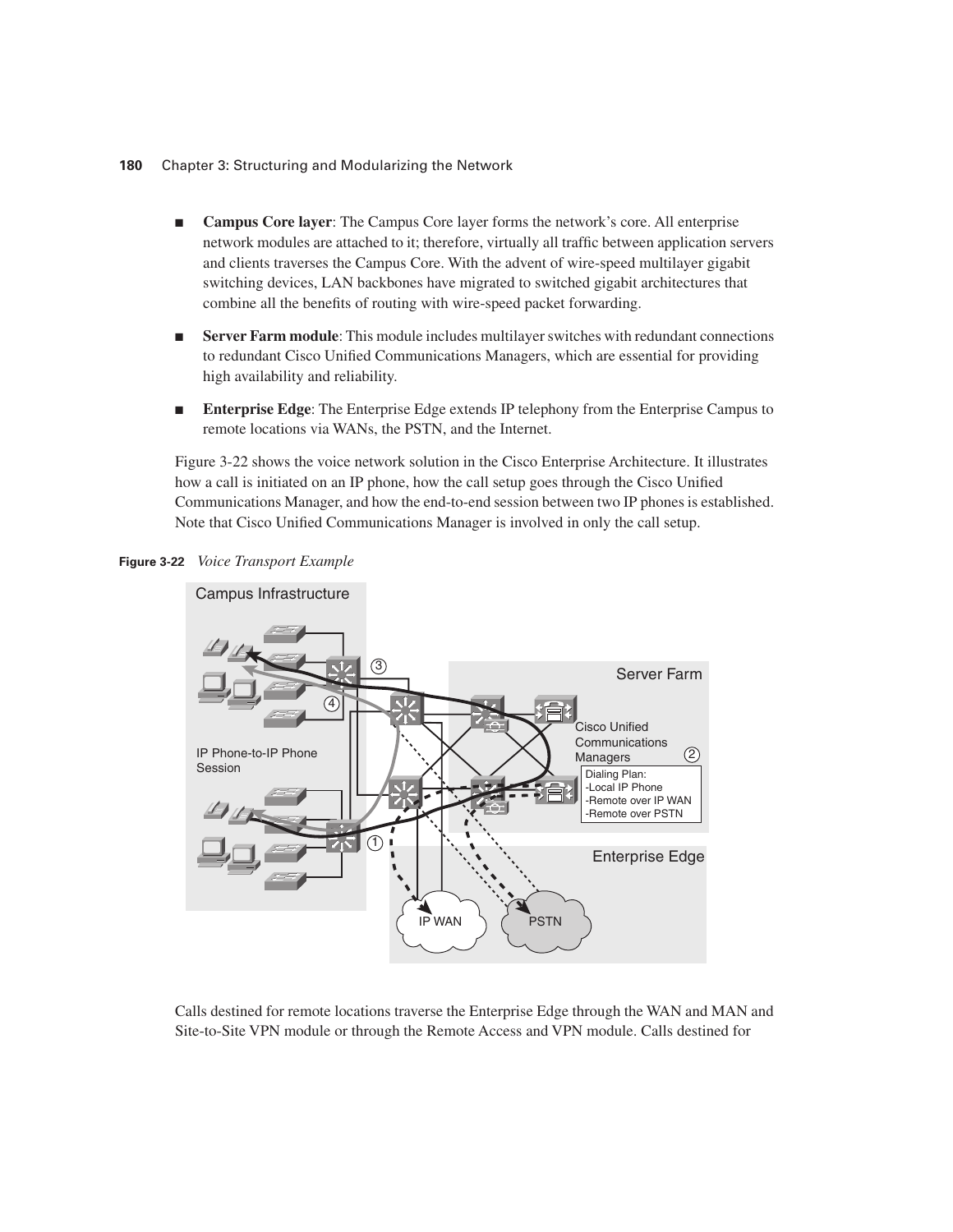public phone numbers on the PSTN are routed over the Enterprise Edge through the Remote Access and VPN module. Calls between IP phones traverse the Building Access, Building Distribution, and Campus Core layers, and the Server Farm module. Although call setup uses all these modules, speech employs only the Building Access, Building Distribution, and, in some cases, the Campus Core layers.

### **Evaluating the Existing Data Infrastructure for Voice Design**

When designing IP telephony, designers must document and evaluate the existing data infrastructure in each enterprise module to help determine upgrade requirements. Items to consider include the following:

- **Performance**: Enhanced infrastructure for additional bandwidth, consistent performance, or higher availability, if required, might be necessary for the converging environment. Performance evaluation includes analyzing network maps, device inventory information, and network baseline information. Links and devices such as those with high peak or busy-hour use might have to be upgraded to provide sufficient capacity for the additional voice traffic. Devices with high CPU use, high backplane use, high memory use, queuing drops, or buffer misses might have to be upgraded.
- **Availability**: Redundancy in all network modules should be reviewed to ensure that the network can meet the recommended IP telephony availability goals with the current or new network design.
- **Features**: Examine the router and switch characteristics—including the chassis, module, and software version—to determine the IP telephony feature capabilities in the existing environment.
- **Capacity**: Evaluate the overall network capacity and the impact of IP telephony on a moduleby-module basis to ensure that the network meets capacity requirements and that there is no adverse impact on the existing network and application requirements.
- **Power:** Assess the power requirements of the new network infrastructure, ensuring that the additional devices will not oversubscribe existing power. Consider taking advantage of PoE capabilities in devices.

**NOTE** Chapter 8, "Voice Network Design Considerations," covers voice in detail.

# **Wireless Services in a Modular Network**

A wireless LAN (WLAN) supports mobile clients connecting to the enterprise network. The mobile clients do not have a physical connection to the network because WLANs replace the Layer 1 traditional wired network (usually Category 5 cable) with radio frequency (RF)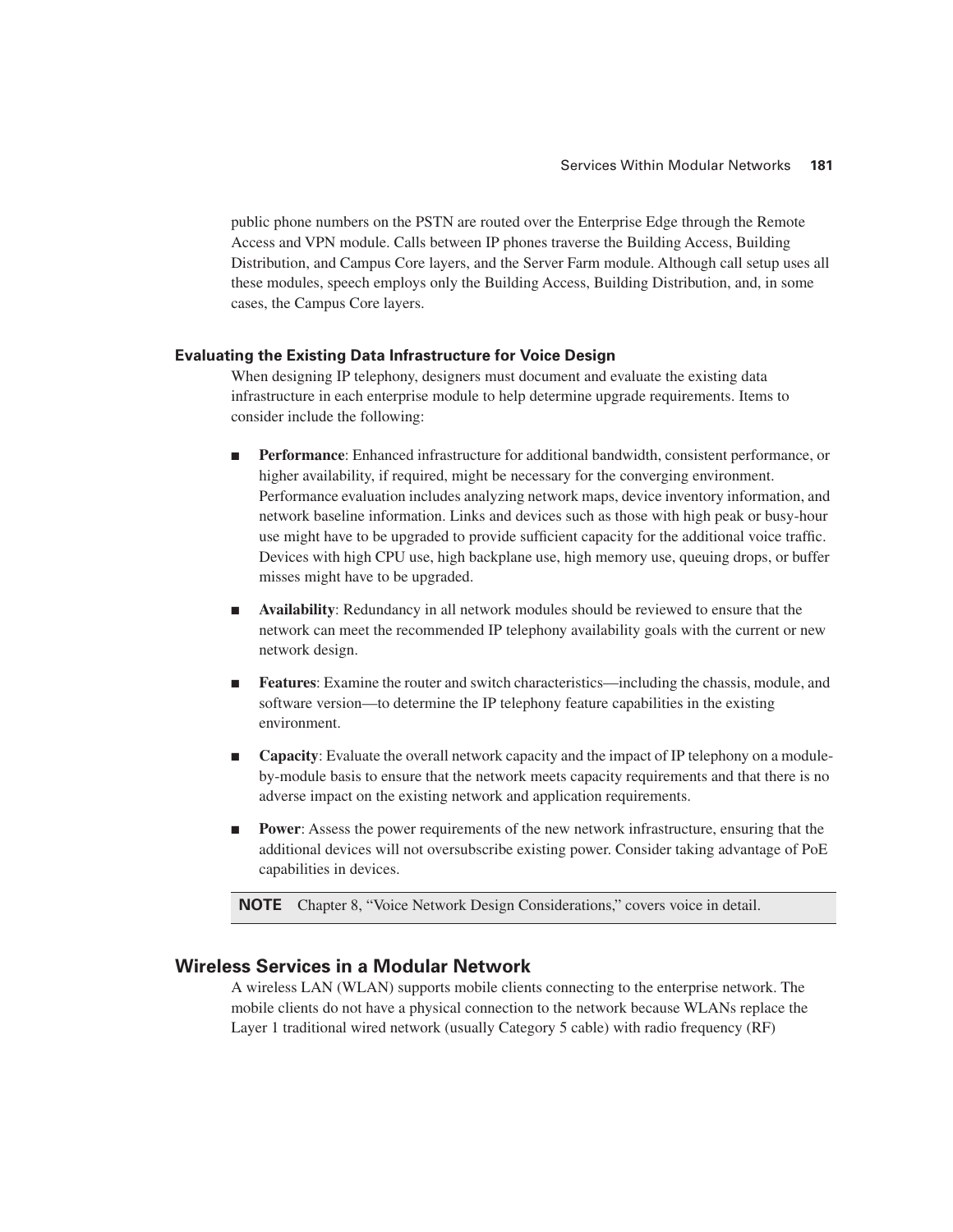transmissions through the air. WLANs are for local networks, either in-building, line-of-sight outdoor bridging applications, or a combination of both.

In a wireless network, many issues can arise to prevent the RF signal from reaching all parts of the facility, including multipath distortion, hidden node problems, interference from other wireless sources, and near/far issues. A site survey helps find the regions where these issues occur by defining the contours of RF coverage in a particular facility, discovering regions where multipath distortion can occur, areas where RF interference is high, and finding solutions to eliminate such issues.

Privacy and security issues must also be considered in a wireless network. Because WLANs are typically connected to the wired network, all the modules within the enterprise infrastructure must be considered to ensure the success of a wireless deployment.

### **Centralized WLAN Components**

As illustrated in Figure 3-23, the four main components in a centralized WLAN deployment are as follows:

- **End-user devices**: A PC or other end-user device in the access layer uses a wireless NIC to connect to an access point (AP) using radio waves.
- **Wireless APs:** APs, typically in the access layer, are shared devices that function similar to a hub. Cisco APs can be either lightweight or autonomous.

Lightweight APs are used in centralized WLAN deployments. A lightweight AP receives control and configuration from a WLAN controller (WLC) with which it is associated, providing a centralized point of management and reducing the security concern of a stolen AP. An autonomous AP has a local configuration and requires local management, which might make consistent configurations difficult and add to the cost of network management.

- **WLC**: A WLC provides management and support for wireless services such as roaming. The WLC is typically in the core layer of an enterprise network.
- **Existing switched and routed wired network:** The wireless APs connect to the wired enterprise network.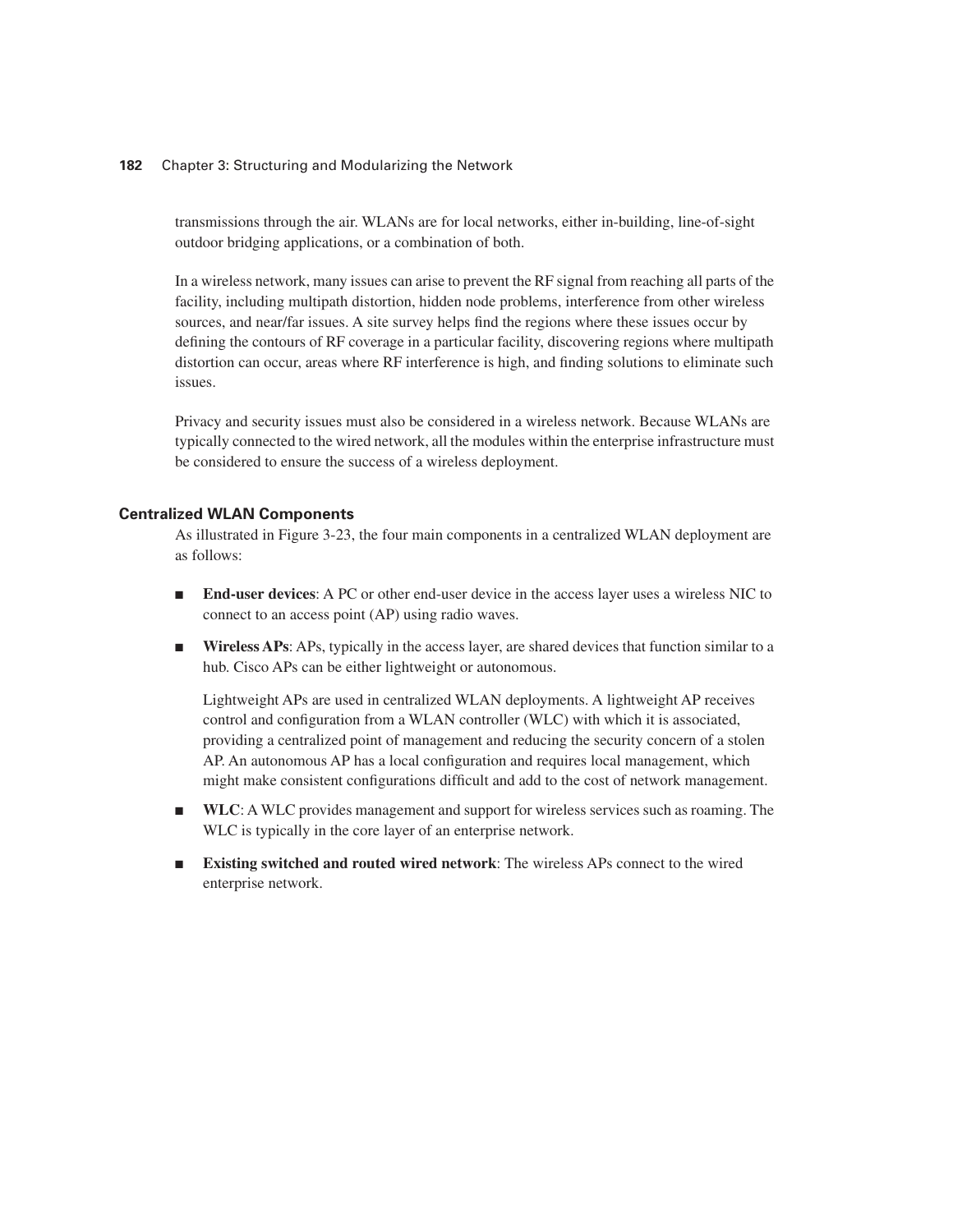

### **Figure 3-23** *Centralized WLAN Components*

**NOTE** WLANs are described further in Chapter 9, "Wireless Network Design Considerations."

# **Application Networking Services in a Modular Network Design**

Traditional networks handled static web pages, e-mail, and routine client/server traffic. Today, enterprise networks must handle more sophisticated types of network applications that include voice and video. Examples include voice transport, videoconferencing, online training, and audio and video broadcasts. Applications place increasing demands on IT infrastructures as they evolve into highly visible services that represent the face of the business to internal and external audiences.

The large amount and variety of data requires that the modern network be *application-aware*—in other words, be aware of the content carried across it to optimally handle that content. It is no longer enough simply to add more bandwidth as needs grow. Networks have had to become smarter. A new role is emerging for the network as a provider of application infrastructure services that extend the value of applications, either by improving delivery of content to users and other applications or by offloading infrastructure functions that today burden development and operations teams. Application Networking Services (ANS) provide this intelligence.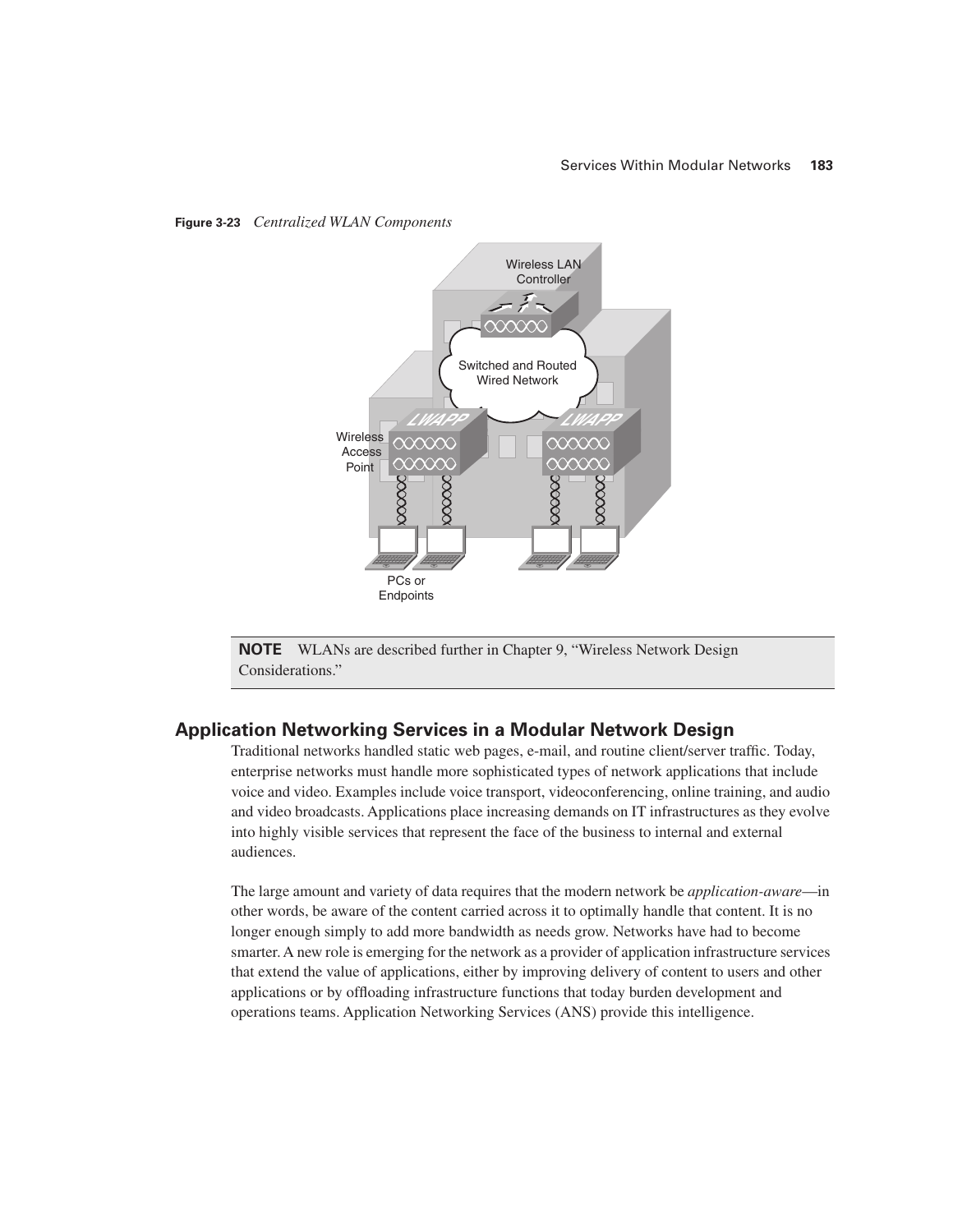## **ANS Examples**

Table 3-1 illustrates some sample application deployment issues that many IT managers face today and how ANS resolves these issues.

**Table 3-1** *Examples of Application Deployment Issues and Solutions*

| <b>Sample Deployment Issue</b>                                                                                                                     | <b>Sample ANS Solution</b>                                                                                                                                                                        |
|----------------------------------------------------------------------------------------------------------------------------------------------------|---------------------------------------------------------------------------------------------------------------------------------------------------------------------------------------------------|
| Consolidation of data centers results in remote<br>employees having slower access to centrally<br>managed applications                             | Wide-area application services in the branch office.<br>that compress, cache, and optimize content for<br>remote users so that they experience LAN-like<br>responsiveness                         |
| A new web-based ordering system experiences a<br>high proportion of abandoned orders because of<br>poor responsiveness during the checkout process | Optimization of web streams being sent to an<br>e-commerce portal, which reduces latency,<br>suppresses unnecessary reloading of web objects,<br>and offloads low-level tasks from the web server |
| Business partners need immediate and secure<br>electronic access to information held in back-<br>office applications, such as shipment information | Security and remote connectivity services that<br>automatically validate a partner's request, route it<br>to the appropriate back-office application, and<br>encrypt and prioritize the response  |
| A purchasing application needs to log and track<br>orders over a certain value for compliance<br>purposes                                          | Application messaging service that intercepts<br>purchase orders, locates the value, and logs large<br>orders to a database according to business policy<br>rules                                 |

## **ANS Components**

Figure 3-24 illustrates an example of ANS deployed in offices connected over a WAN, providing LAN-like performance to users in the branch, regional, and remote offices. ANS components are deployed symmetrically in the data center and the distant offices. The ANS components in this example are as follows:

- **Cisco Wide Area Application Services (WAAS) software**: Cisco WAAS software gives remote offices LAN-like access to centrally hosted applications, servers, storage, and multimedia.
- **Cisco Wide Area Application Engine (WAE) appliance**: Cisco WAE appliances provide high-performance global LAN-like access to enterprise applications and data. WAEs use either WAAS or Application and Content Networking System [ACNS] software. WAEs help consolidate storage, servers, and so forth in the corporate data center, with only low-cost, easy-to-maintain network appliances in distant offices.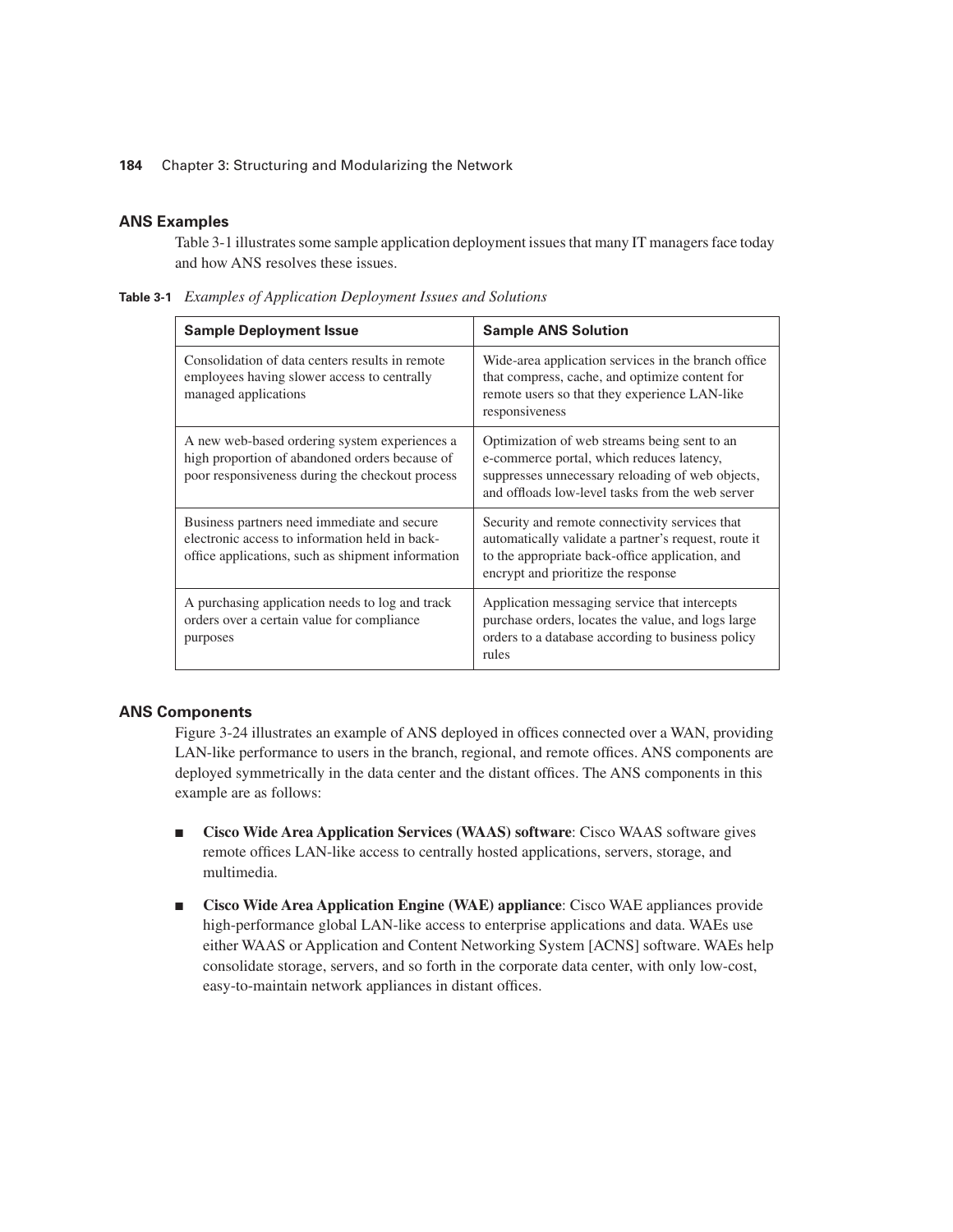Each Cisco WAE device can be managed using the embedded command-line interface, the device Web GUI, or the Cisco WAAS Central Manager GUI. The Cisco WAAS Central Manager runs on Cisco WAE appliances and can be configured for high availability by deploying a pair of Cisco WAEs as central managers. The two central manager WAEs automatically share configuration and monitoring data.

■ **Cisco 2600/3600/3700 Series Content Engine Module**: Content Engine Modules can be deployed in the data center or branch offices to optimize WAN bandwidth, accelerate deployment of mission-critical web applications, add web content security, and deliver live and on-demand business video.

**Figure 3-24** *ANS Components in a WAN Environment*

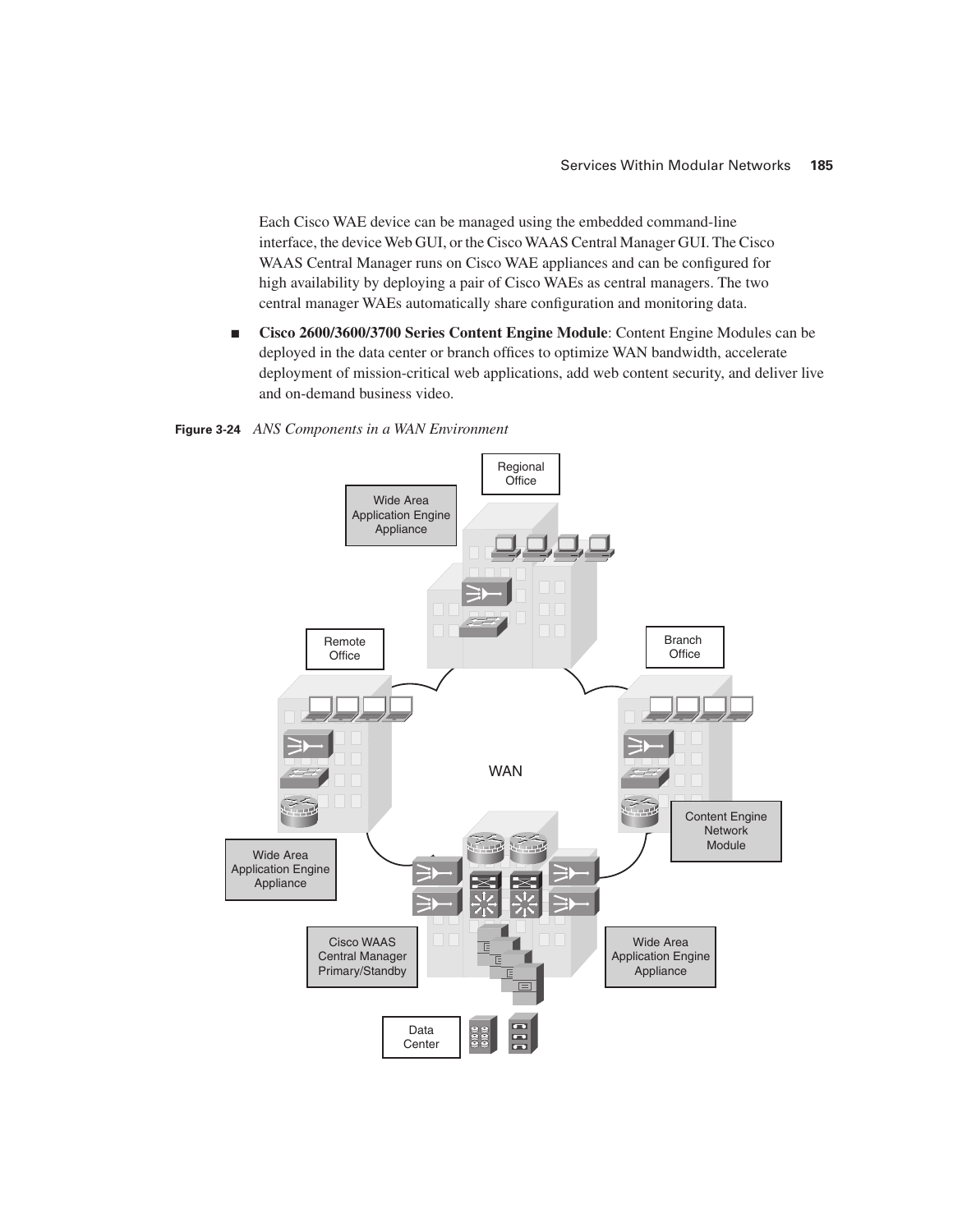**NOTE** Further details on ANS are available at http://www.cisco.com/go/applicationservices/.

# **Network Management Protocols and Features**

Proper network management is a critical component of an efficient network. Network administrators need tools to monitor the functionality of the network devices, the connections between them, and the services they provide. SNMP has become the de facto standard for use in network management solutions and is tightly connected with remote monitoring (RMON) and Management Information Bases (MIB). Each managed device in the network has several variables that quantify the state of the device. You can monitor managed devices by reading the values of these variables, and you can control managed devices by writing values into these variables.

This section introduces SNMP and describes the differences between SNMP versions 1, 2, and 3. The role of MIBs in SNMP and RMON monitoring is described, and Cisco's network discovery protocol, Cisco Discovery Protocol (CDP), is introduced. The section concludes with a description of methods for gathering network statistics.

# **Network Management Architecture**

Figure 3-25 illustrates a generic network management architecture.



**Figure 3-25** *Network Management Architecture*

Platform(s)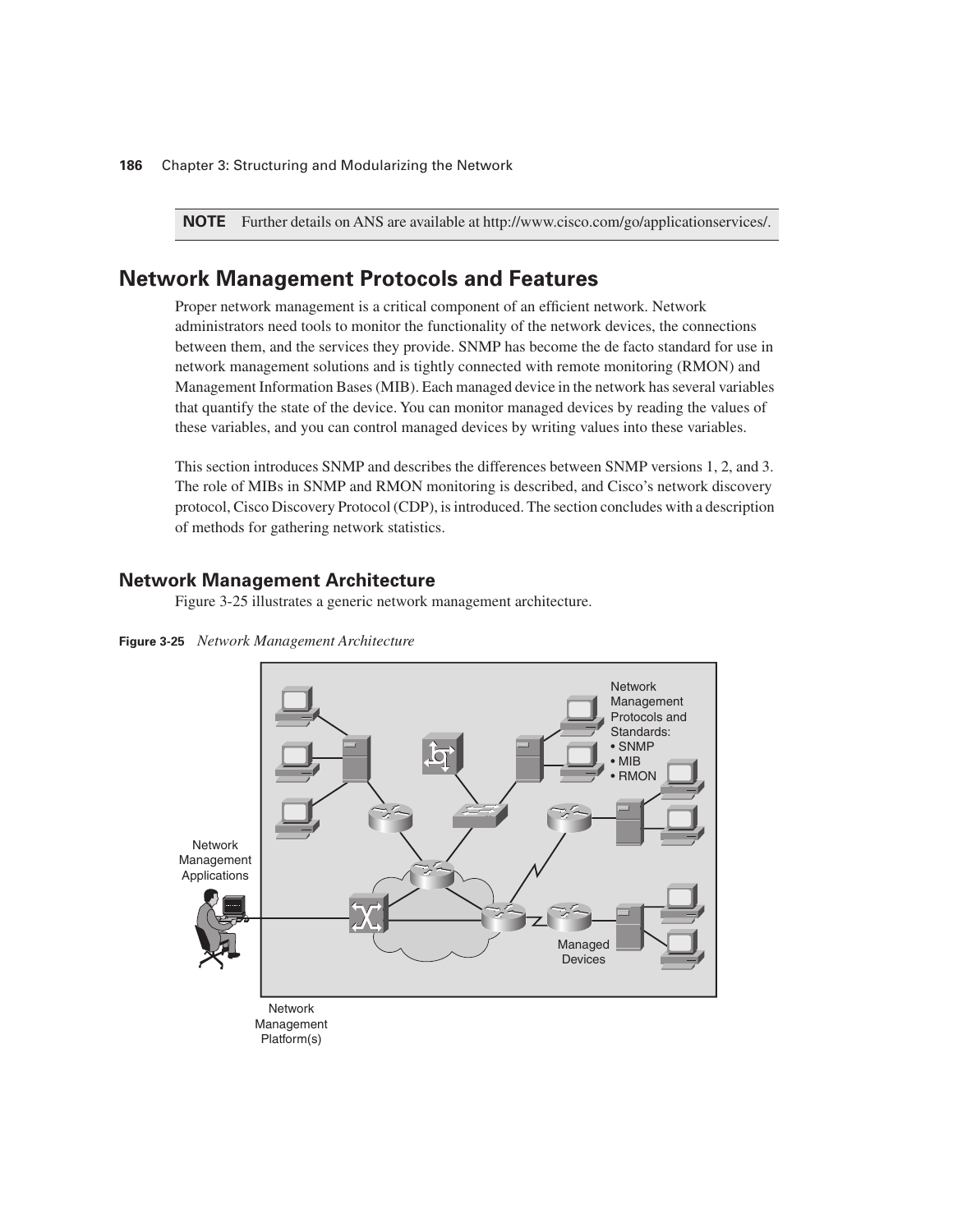The network management architecture consists of the following:

- **Network management system (NMS)**: A system that executes applications that monitor and control managed devices. NMSs provide the bulk of the processing and memory resources that are required for network management.
- Network management protocol: A protocol that facilitates the exchange of management information between the NMS and managed devices, including SNMP, MIB, and RMON.
- **Managed devices:** A device (such as a router) managed by an NMS.
- **Management agents**: Software, on managed devices, that collects and stores management information, including SNMP agents and RMON agents.
- **Management information**: Data that is of interest to a device's management, usually stored in MIBs.

A variety of network management applications can be used on a network management system; the choice depends on the network platform (such as the hardware or operating system). The management information resides on network devices; management agents that reside on the device collect and store data in a standardized data definition structure known as the *MIB*.

The network management application uses SNMP or other network management protocols to retrieve the data that the management agents collect. The retrieved data is typically processed and prepared for display with a GUI, which allows the operator to use a graphical representation of the network to control managed devices and program the network management application.

## **Protocols and Standards**

Several protocols are used within the network management architecture.

**KEY POINT** SNMP is the simplest network management protocol. SNMP version 1 (SNMPv1) was extended to SNMP version 2 (SNMPv2) with its variants, which were further extended with SNMP version 3 (SNMPv3).

The MIB is a detailed definition of the information on a network device and is accessible through a network management protocol, such as SNMP.

RMON is an extension of the MIB. The MIB typically provides only static information about the managed device; the RMON agent collects specific groups of statistics for longterm trend analysis.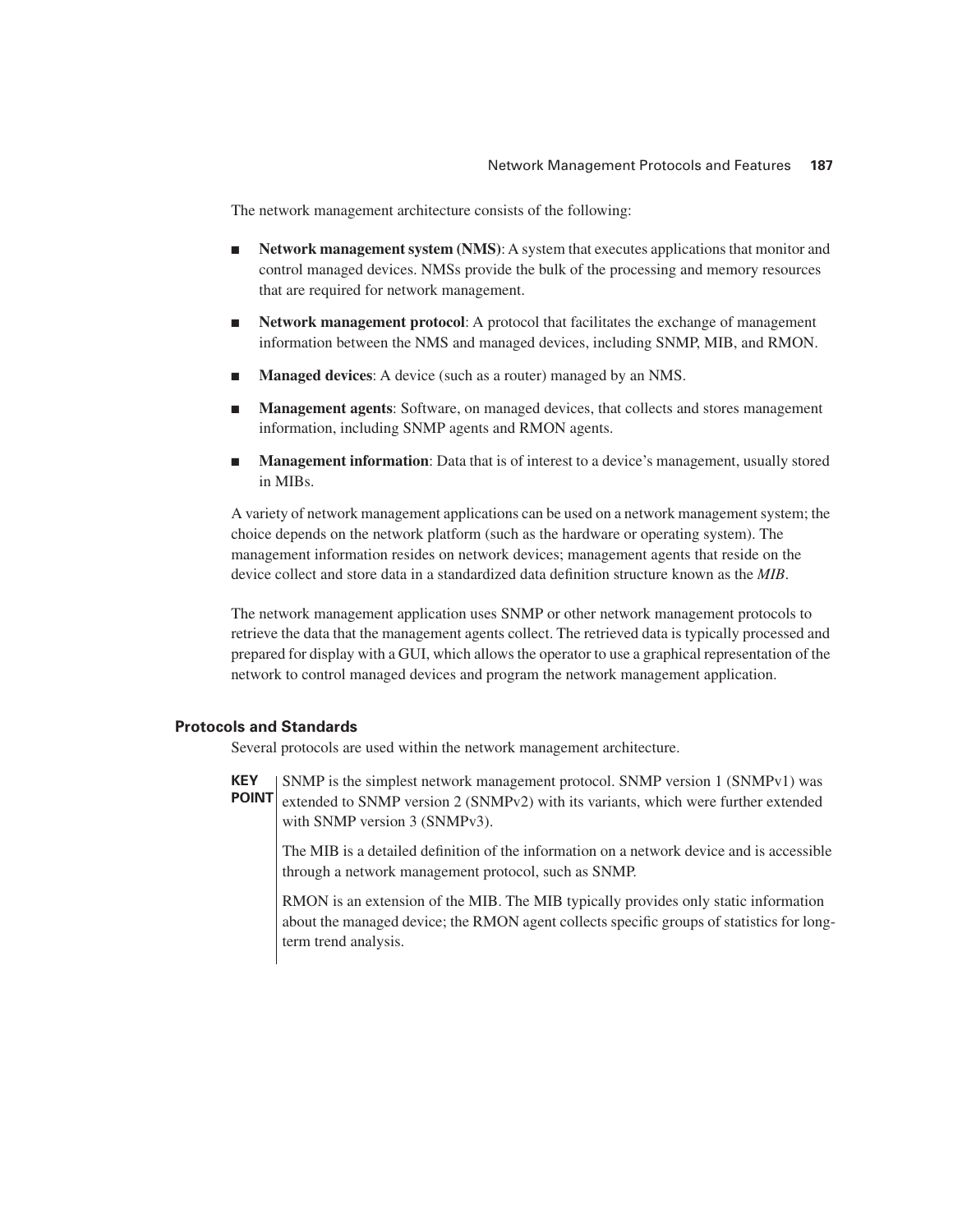**NOTE** The ISO network management model defines the following five functional areas of network management (which are abbreviated as *FCAPS*): fault management, configuration management, accounting management, performance management, and security management. The FCAPS model and these functional areas are rarely implemented in a single enterprise-wide network management system. A typical enterprise uses a variety of network infrastructure and service elements managed by element-specific network management systems.

**NOTE** Information on specific management systems for technologies such as voice, security, and wireless are provided in the relevant chapters in this book.

The following sections discuss SNMP, MIB, and RMON in detail.

## **SNMP**

SNMP has become the de facto standard for network management. SNMP is a simple solution that requires little code to implement, which enables vendors to easily build SNMP agents for their products. In addition, SNMP is often the foundation of the network management architecture. SNMP defines how management information is exchanged between network management applications and management agents. Figure 3-26 shows the terms used in SNMP; they are described as follows:

- **Manager**: The manager, a network management application in an NMS, periodically polls the SNMP agents that reside on managed devices for the data, thereby enabling information to be displayed using a GUI on the NMS. A disadvantage of periodic SNMP polling is the possible delay between when an event occurs and when it is collected by the NMS; there is a trade-off between polling frequency and bandwidth usage.
- **Protocol**: SNMP is a protocol for message exchange. It uses the User Datagram Protocol (UDP) transport mechanism to send and retrieve management information, such as MIB variables.
- **Managed device**: A device (such as a router) managed by the manager.
- **Management agents**: SNMP management agents reside on managed devices to collect and store a range of information about the device and its operation, respond to the manager's requests, and generate traps to inform the manager about certain events. SNMP traps are sent by management agents to the NMS when certain events occur. Trap notifications could result in substantial network and agent resource savings by eliminating the need for some SNMP polling requests.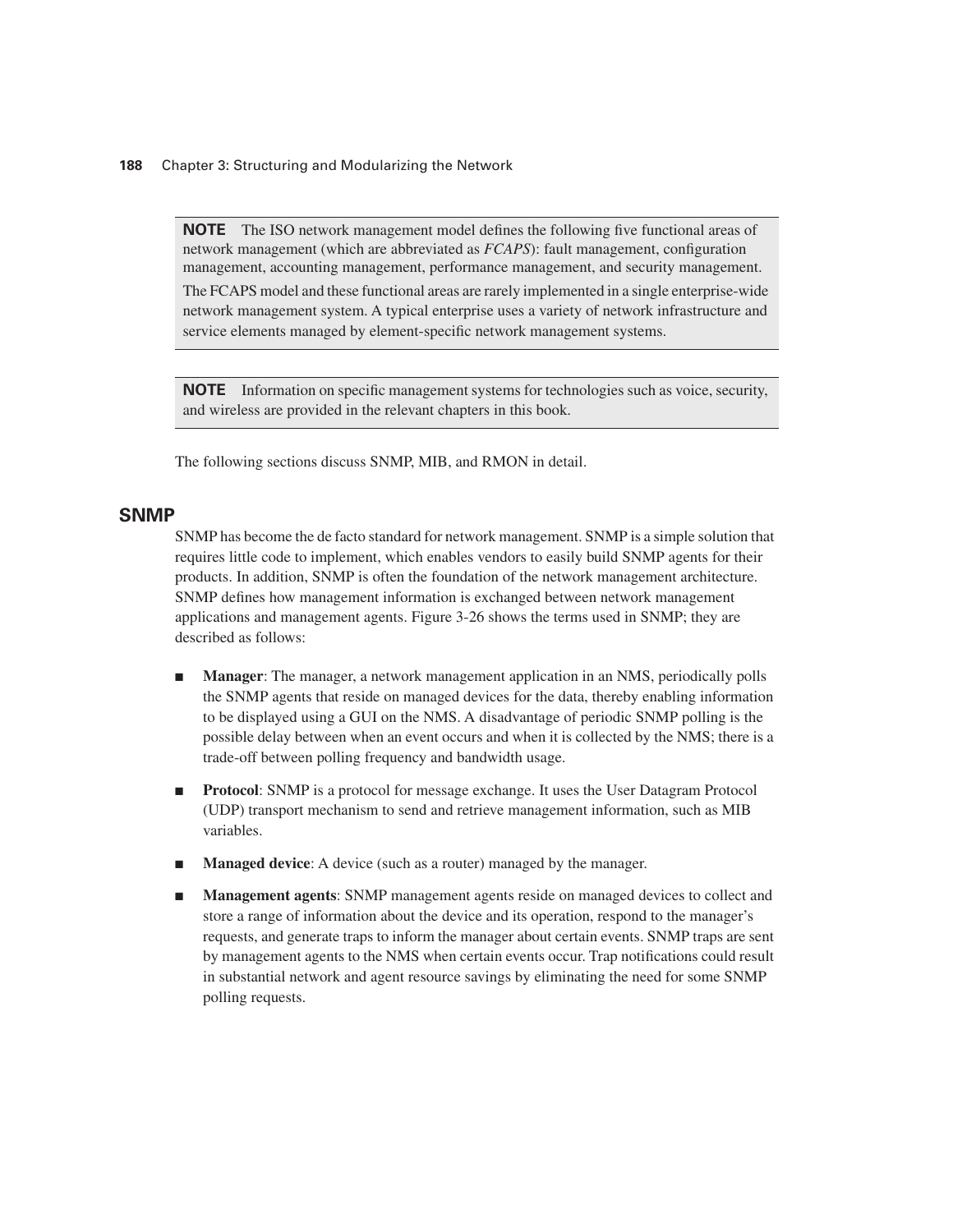■ **MIB**: The management agent collects data and stores it locally in the MIB, a database of objects about the device. Community strings, which are similar to passwords, control access to the MIB. To access or set MIB variables, the user must specify the appropriate read or write community string; otherwise, access is denied.





## **SNMPv1**

The initial version of SNMP, SNMPv1 is defined in RFC 1157, *Simple Network Management Protocol (SNMP)*. The protocol's simplicity is apparent by the set of operations that are available. Figure 3-27 shows the basic SNMP messages, which the manager uses to transfer data from agents that reside on managed devices. These messages are described as follows:

- **Get Request**: Used by the manager to request a specific MIB variable from the agent.
- **Get Next Request**: Used after the initial get request to retrieve the next object instance from a table or list.
- Set Request: Used to set a MIB variable on an agent.
- Get Response: Used by an agent to respond to a manager's Get Request or Get Next Request message.
- **Trap**: Used by an agent to transmit an unsolicited alarm to the manager. A Trap message is sent when specific conditions occur, such as a change in the state of a device, a device or component failure, or an agent initialization or restart.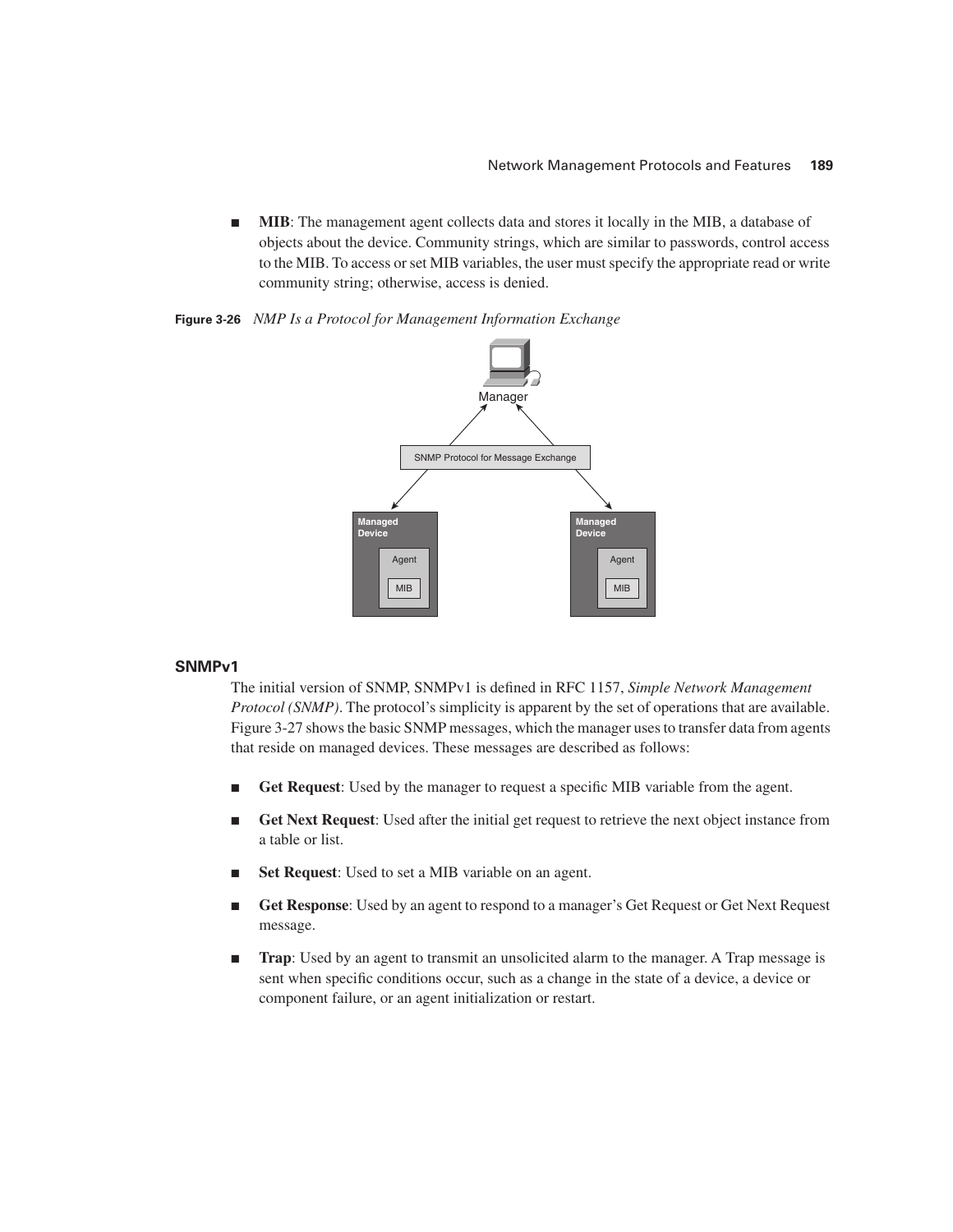### **Figure 3-27** *SNMPv1 Message Types*



## **SNMPv2**

SNMPv2 is a revised protocol that includes performance and manager-to-manager communication improvements to SNMP. SNMPv2 was introduced with RFC 1441, *Introduction to version 2 of the Internet-standard Network Management Framework*, but members of the IETF subcommittee could not agree on several sections of the SNMPv2 specification (primarily the protocol's security and administrative needs). Several attempts to achieve acceptance of SNMPv2 have been made by releasing experimental modified versions, commonly known as SNMPv2<sup>\*</sup>, SNMPv2, SNMPv2u, SNMPv1+, and SNMPv1.5, which do not contain the disputed parts.

Community-based SNMPv2 (or SNMPv2c), which is defined in RFC 1901, *Introduction to Community-based SNMPv2*, is referred to as SNMPv2 because it is the most common implementation. The "c" stands for *community-based security* because SNMPv2c uses the same community strings as SNMPv1 for read and write access. SNMPv2 changes include the introduction of the following two new message types:

- GetBulk message type: Used for retrieving large amounts of data, such as tables. This message reduces repetitive requests and replies, thereby improving performance.
- **InformRequest:** Used to alert the SNMP manager of a specific condition. Unlike unacknowledged trap messages, InformRequest messages are acknowledged. A managed device sends an InformRequest to the NMS; the NMS acknowledges the receipt of the message by sending a Response message back to the managed device.

Another improvement of SNMPv2 over SNMPv1 is the addition of new data types with 64-bit counters because 32-bit counters were quickly overflowed by fast network interfaces.

On Cisco routers, Cisco IOS software release 11.3 and later versions implement SNMPv2. However, neither SNMPv1 nor SNMPv2 offers security features. Specifically, SNMPv1 and SNMPv2 can neither authenticate the source of a management message nor encrypt the message.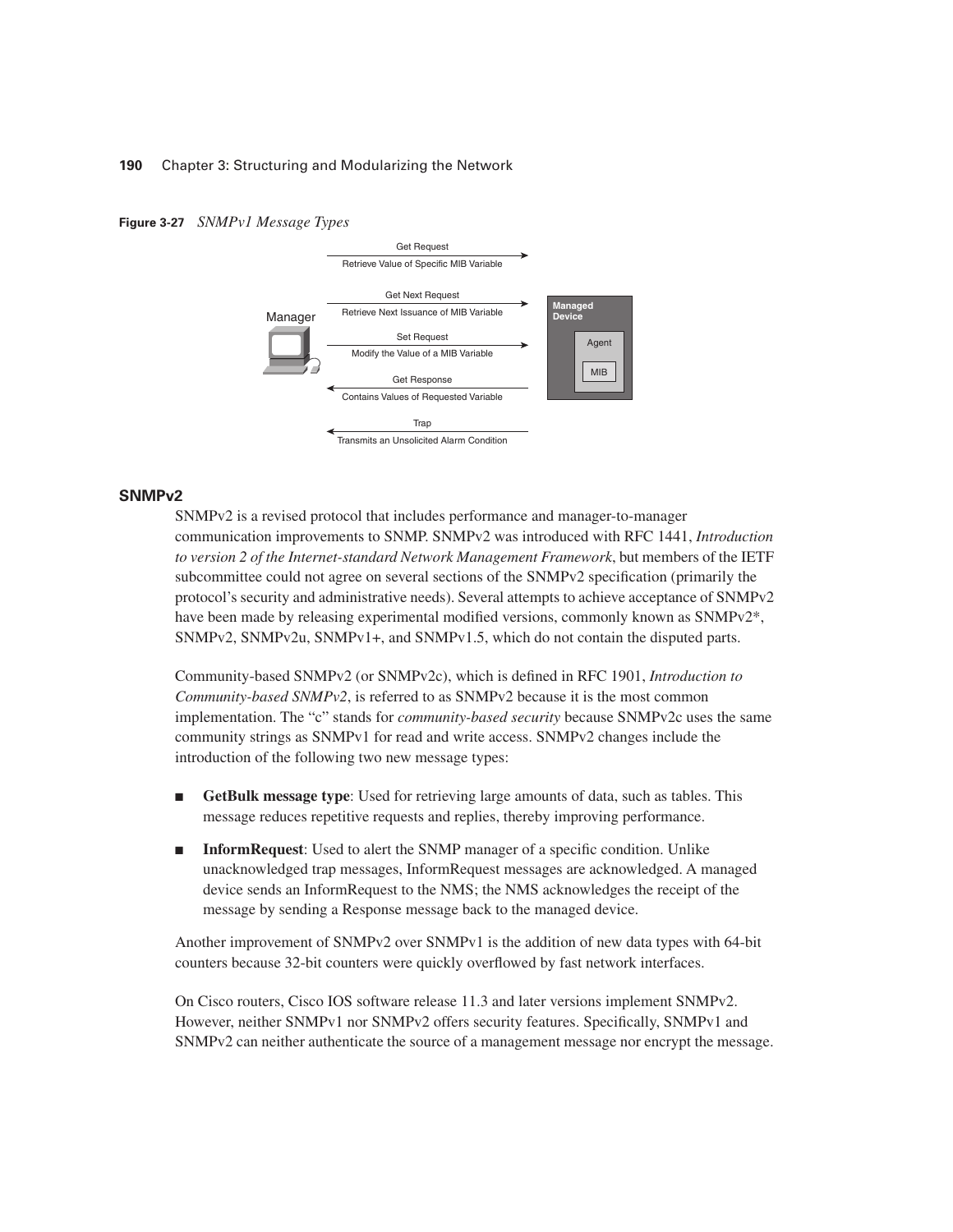Because of the lack of security features, many SNMPv1 and SNMPv2 implementations are limited to a read-only capability, reducing their usefulness to that of a network monitor.

### **SNMPv3**

SNMPv3 is the latest SNMP version to become a full standard. Its introduction has moved SNMPv1 and SNMPv2 to historic status. SNMPv3, which is described in RFCs 3410 through 3415, adds methods to ensure the secure transmission of critical data to and from managed devices. Table 3-2 lists these RFCs. Note that these RFCs make RFCs 2271 through 2275 and RFCs 2570 through 2575 obsolete.

| <b>RFC Number</b> | <b>Title of RFC</b>                                                                                      |
|-------------------|----------------------------------------------------------------------------------------------------------|
| 3410              | Introduction and Applicability Statements for Internet-Standard Management<br>Framework                  |
| 3411              | An Architecture for Describing Simple Network Management Protocol (SNMP)<br><b>Management Frameworks</b> |
| 3412              | Message Processing and Dispatching for the Simple Network Management<br>Protocol (SNMP)                  |
| 3413              | Simple Network Management Protocol (SNMP) Applications                                                   |
| 3414              | User-based Security Model (USM) for Version 3 of the Simple Network<br>Management Protocol (SNMPv3)      |
| 3415              | View-based Access Control Model (VACM) for the Simple Network Management<br>Protocol (SNMP)              |

**Table 3-2** *SNMPv3 Proposed Standards Documents*

SNMPv3 introduces the following three security levels:

- NoAuthNoPriv: Without authentication and without privacy (encryption).
- **AuthNoPriv**: With authentication but without privacy. Authentication is based on Hash-Based Message Authentication Code-Message Digest 5 or HMAC-Secure Hash Algorithm algorithms.
- **AuthPriv**: With authentication as described earlier and privacy using the 56-bit Cipher-Block Chaining-Data Encryption Standard encryption standard.

Security levels can be specified per user or per group of users via direct interaction with the managed device or via SNMP operations. Security levels determine which SNMP objects a user can access for reading, writing, or creating, and the list of notifications that users can receive. On Cisco routers, Cisco IOS software release 12.0 and later versions implement SNMPv3.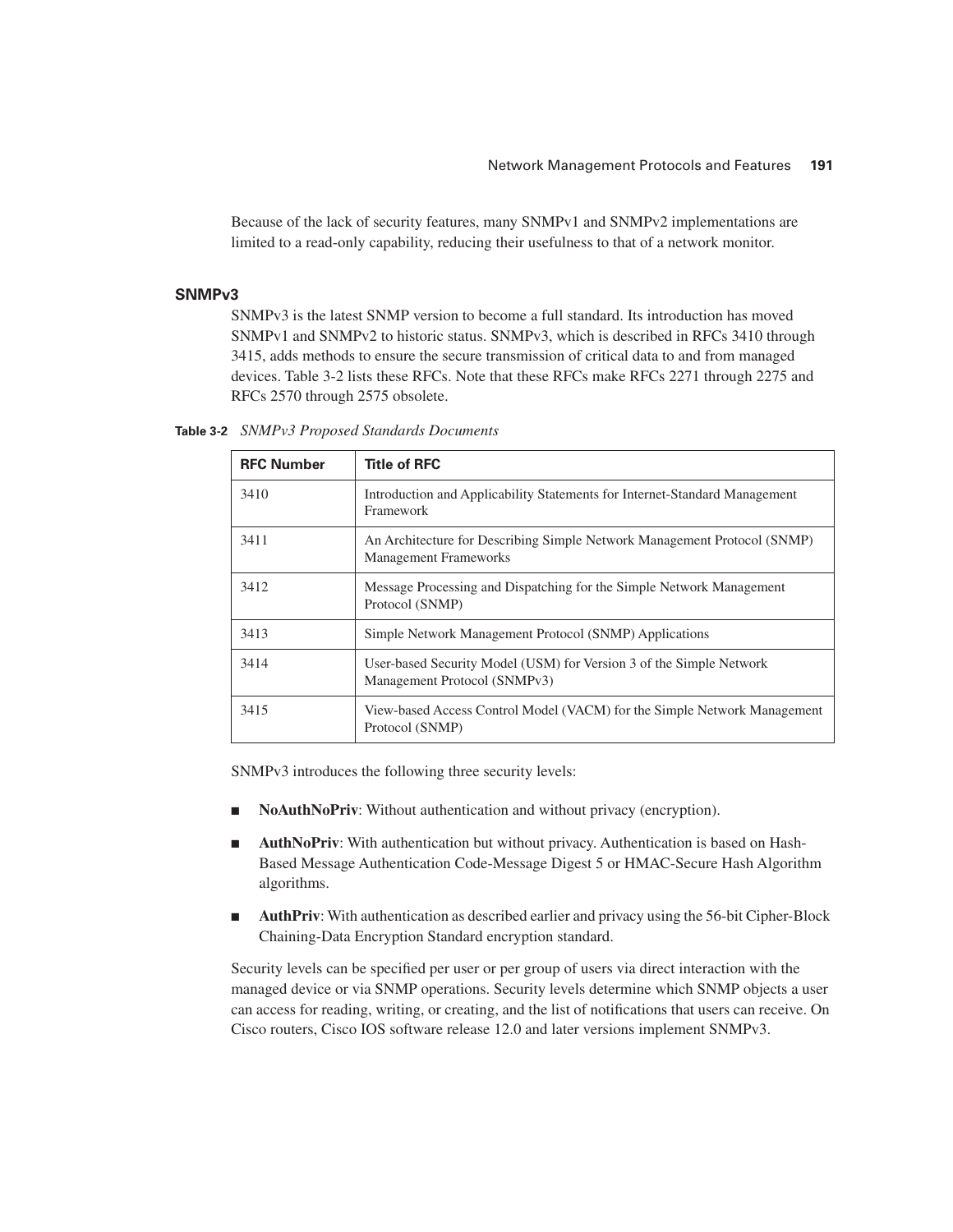# **MIB**

**KEY POINT** A MIB is a collection of managed objects. A MIB stores information, which is collected by the local management agent, on a managed device for later retrieval by a network management protocol.

Each object in a MIB has a unique identifier that network management applications use to identify and retrieve the value of the specific object. The MIB has a tree-like structure in which similar objects are grouped under the same branch of the MIB tree. For example, different interface counters are grouped under the MIB tree's interfaces branch.

## **Internet MIB Hierarchy**

As shown in Figure 3-28, the MIB structure is logically represented by a tree hierarchy. The root of the tree is unnamed and splits into three main branches: Consultative Committee for International Telegraph and Telephone (CCITT), ISO, and joint ISO/CCITT.

These branches and those that fall below each category are identified with short text strings and integers. Text strings describe object names, whereas integers form object identifiers that allow software to create compact, encoded representations of the names. The *object identifier* in the Internet MIB hierarchy is the sequence of numeric labels on the nodes along a path from the root to the object. The Internet standard MIB is represented by the object identifier 1.3.6.1.2.1, which can also be expressed as iso.org.dod.internet.mgmt.mib.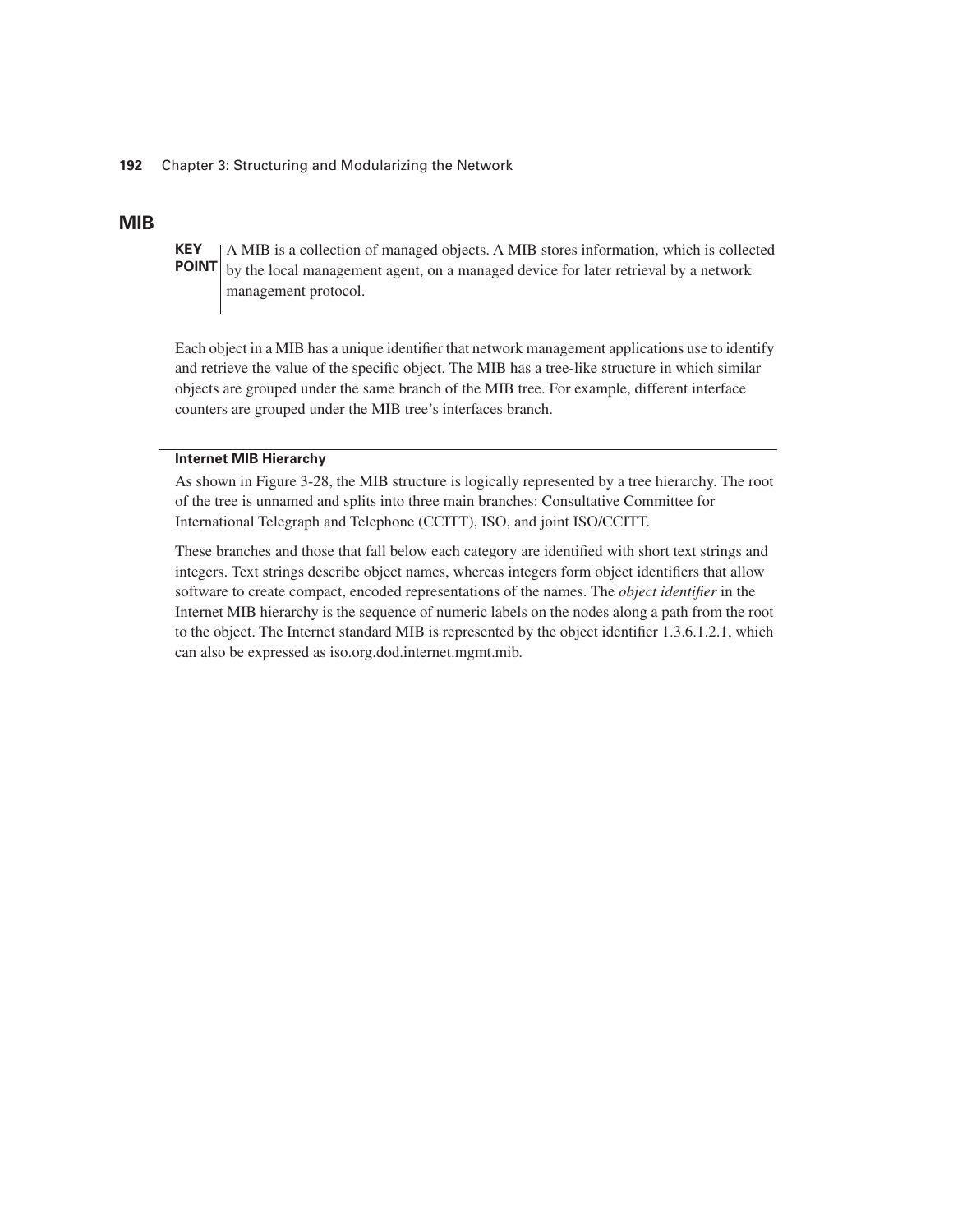

**Figure 3-28** *Internet MIB Hierarchy*

This information was adapted from the *Cisco Management Information Base (MIB) User Quick Reference*, which is available at http://www.cisco.com/univercd/cc/td/doc/product/software/ ios112/mbook/index.htm.

Standard MIBs are defined in various RFCs. For example, RFC 1213, *Management Information Base for Network Management of TCP/IP-based internets: MIB-II*, defines the TCP/IP MIB.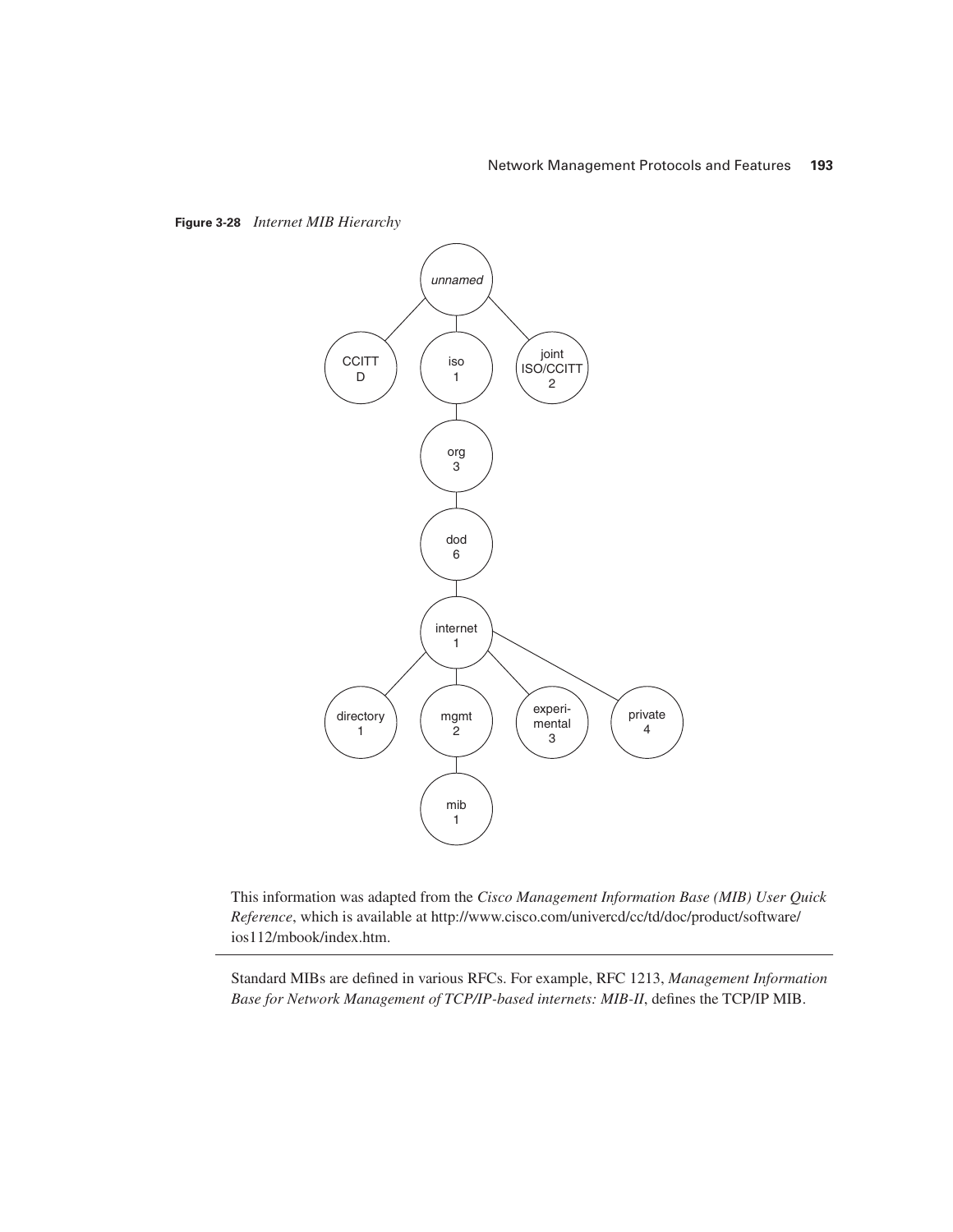In addition to standard MIBs, vendors can obtain their own branch of the MIB subtree and create custom managed objects under that branch. A Cisco router MIB uses both standard and private managed objects.

A Cisco router's MIB tree contains several defined standard managed objects, including from the following groups:

- Interface group (including interface description, type, physical address, counts of incoming and outgoing packets, and so forth)
- IP group (including whether the device is acting as an IP gateway, the number of input packets, the number of packets discarded because of error, and so forth)
- ICMP group (including the number of ICMP messages received, the number of messages with errors, and so forth)

The Cisco private section of the MIB tree contains private managed objects, which were introduced by Cisco, such as the following objects for routers:

- Small, medium, large, and huge buffers
- Primary and secondary memory
- Proprietary protocols

Private definitions of managed objects must be compiled into the NMS before they can be used; the result is output that is more descriptive, with variables and events that can be referred to by name.

## **MIB-II**

MIB-II is an extension of the original MIB (which is now called *MIB-I*) and is defined by RFC 1213. MIB-II supports a number of new protocols and provides more detailed, structured information. It remains compatible with the previous version, which is why MIB-II retains the same object identifier as MIB-I (1.3.6.1.2.1).

The location of MIB-II objects is under the iso.org.dod.internet.mgmt subtree, where the top-level MIB objects are defined as follows (definitions of these objects can be found in RFC 1213):

- $\blacksquare$  System (1)
- Interfaces  $(2)$
- Address Translation (3)
- IP $(4)$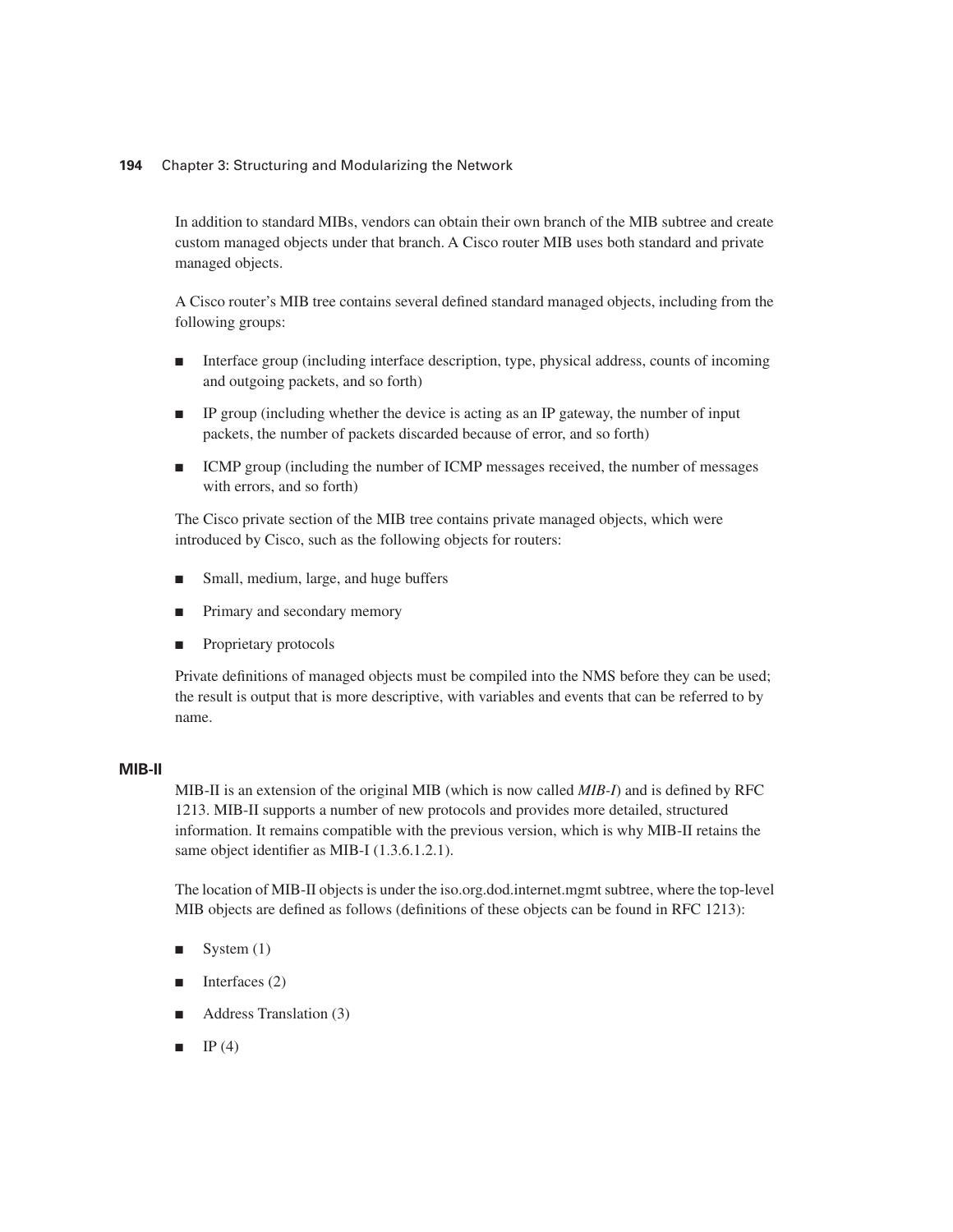### Network Management Protocols and Features **195**

- $ICMP(5)$
- $TCP(6)$
- $UDP(7)$
- $EGP(8)$
- Transmission (10)
- $SNMP(11)$

Although the MIB-II definition is an improvement over MIB-I, the following unresolved issues exist:

- MIB-II is still a *device-centric* solution, meaning that its focus is on individual devices, not the entire network or data flows.
- MIB-II is *poll-based*, meaning that data is stored in managed devices and a management system must request (poll) it via the management protocol; the data is not sent automatically.

### **Cisco MIB**

The Cisco private MIB definitions are under the Cisco MIB subtree (1.3.6.1.4.1.9 or iso.org.dod.internet.private.enterprise.cisco). Cisco MIB definitions supported on Cisco devices are available at http://www.cisco.com/public/mibs/.

The Cisco private MIB subtree contains three subtrees: Local (2), Temporary (3), and CiscoMgmt (9). The Local (2) subtree contains MIB objects defined before Cisco IOS software release 10.2; these MIB objects are implemented in the SNMPv1 Structure of Management Information (SMI). The SMI defines the structure of data that resides within MIB-managed objects. Beginning with Cisco IOS software release 10.2, however, Cisco MIBs are defined according to the SNMPv2 SMI and are placed in the CiscoMgmt subtree (9). The variables in the temporary subtree are subject to change for each Cisco IOS software release.

## **MIB Polling Guidelines**

Monitoring networks using SNMP requires that the NMS poll each managed device on a periodic basis to determine its status. Frequently polling many devices or MIB variables on a device across a network to a central NMS might result in performance issues, including congestion on slower links or at the NMS connection, or overwhelming the NMS resources when processing all the collected data. The following are recommended polling guidelines:

- Restrict polling to only those MIB variables necessary for analysis.
- Analyze and use the data collected; do not collect data if it is not analyzed.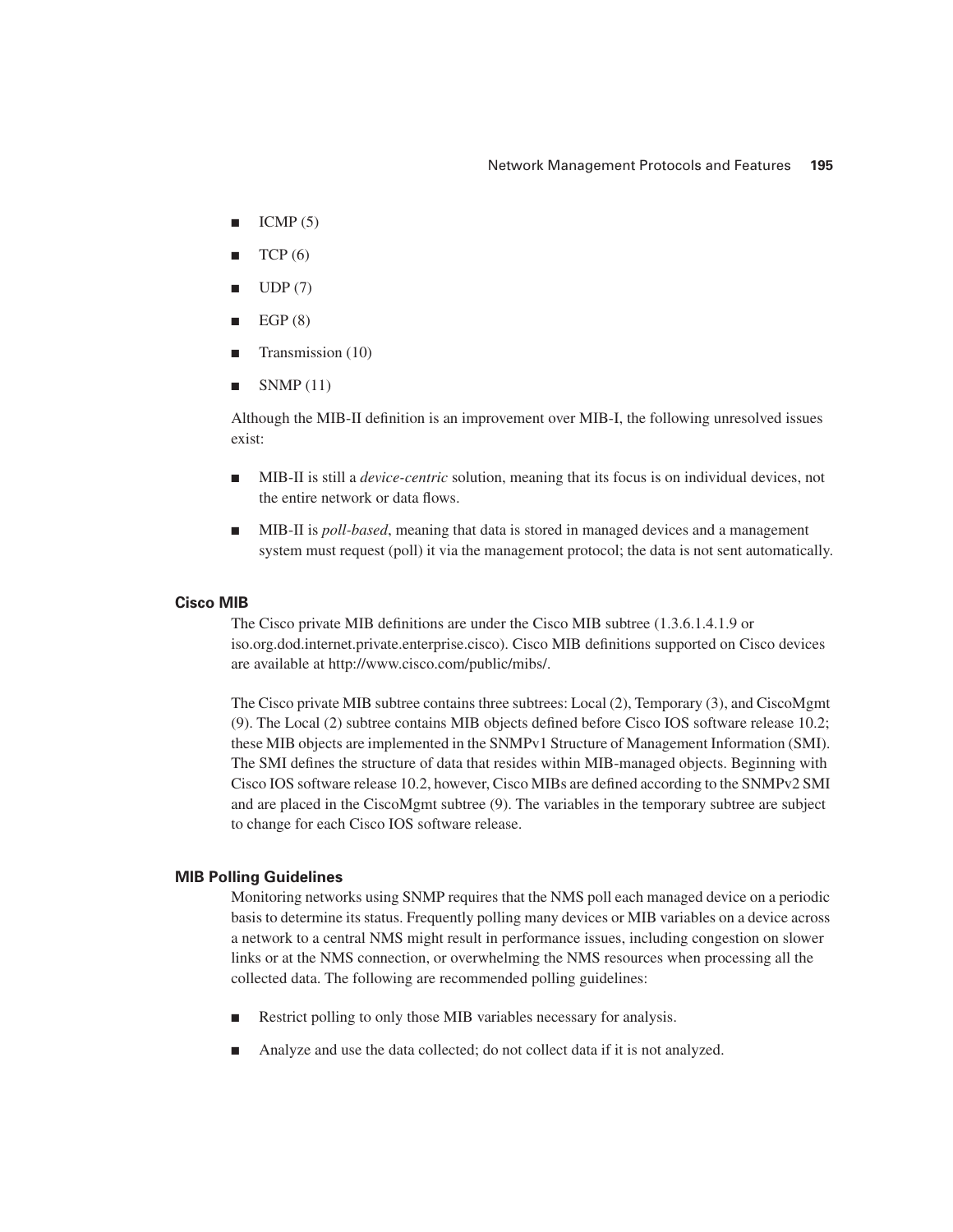- Increase polling intervals (in other words, reduce the number of polls per period) over lowbandwidth links.
- For larger networks, consider deploying management domains, a distributed model for deploying an NMS. Management domains permit polling to be more local to the managed devices. As a result, they reduce overall management traffic across the network and the potential for one failed device or link to interrupt management visibility to the remaining network. Aggregated management data might still be centralized when management domains are used. This model is particularly appropriate for networks that already have separate administrative domains or where large campuses or portions of the network are separated by slower WAN links.
- Leverage nonpolling mechanisms such as SNMP traps, RMON, and syslog (as described in later sections of this chapter).

## **MIB Example**

Figure 3-29 depicts SNMP MIB variable retrieval in action.

### **Figure 3-29** *SNMP MIB Variable Retrieval*





In this example, the network manager wants to retrieve the number of errors on the first interface. Starting with interface number 0, the valid range for interface numbers is *0* through *the maximum number of ports minus one*. The manager creates the SNMP Get Request message with reference to the MIB variable 1.3.6.1.2.1.2.2.1.20.0, which represents interface outgoing errors on interface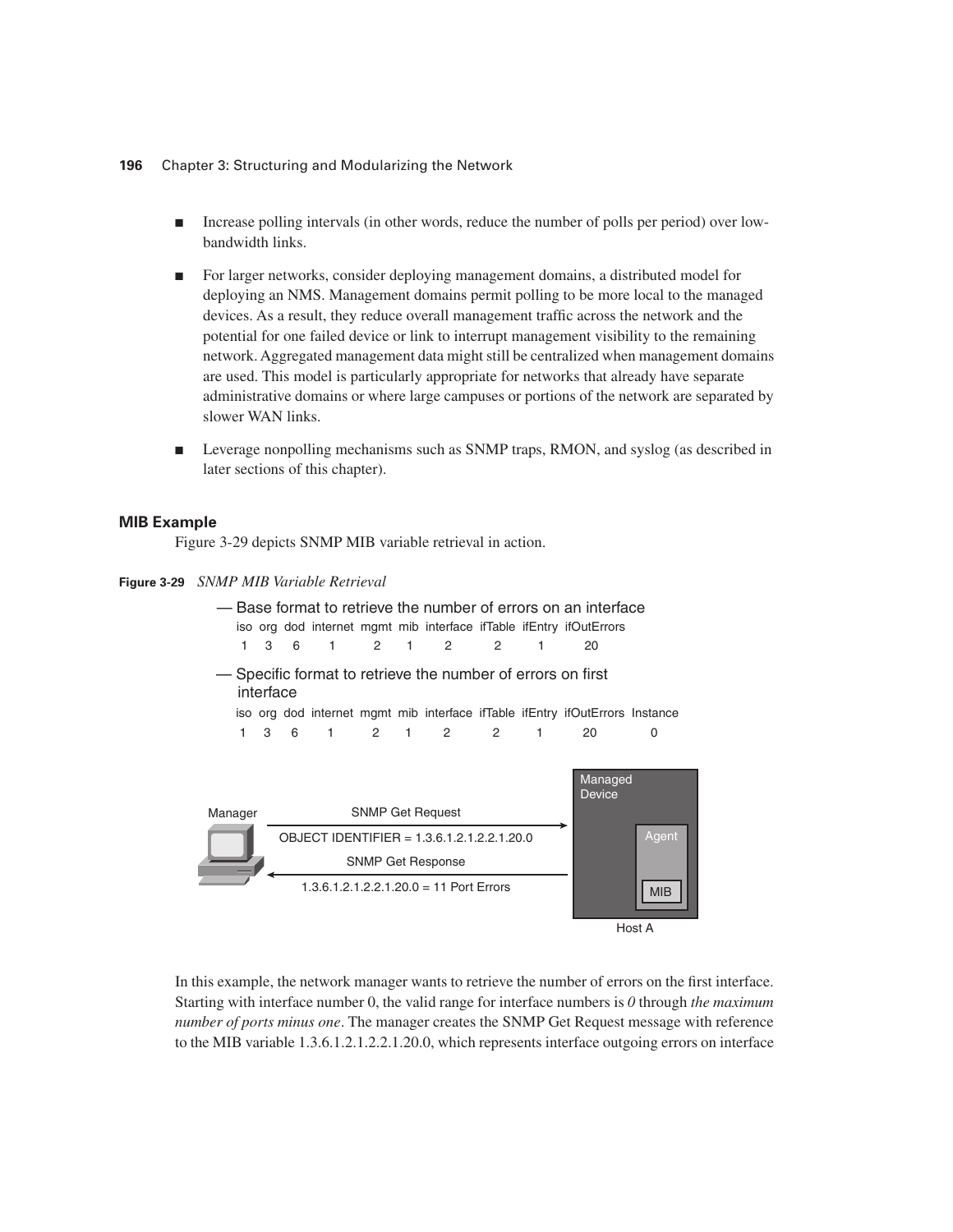0. The agent creates the SNMP Get Response message in response to the manager's request. The response includes the value of the referenced variable. In the example, the agent returned value is 11, indicating that there were 11 outgoing errors on that interface.

# **RMON**

**KEY POINT** RMON is a MIB that provides support for proactive management of LAN traffic.

The RMON standard allows packet and traffic patterns on LAN segments to be monitored. RMON tracks the following items:

- Number of packets
- Packet sizes
- **Broadcasts**
- Network utilization
- Errors and conditions, such as Ethernet collisions
- Statistics for hosts, including errors generated by hosts, busiest hosts, and which hosts communicate with each other

RMON features include historical views of RMON statistics based on user-defined sample intervals, alarms that are based on user-defined thresholds, and packet capture based on userdefined filters.

**NOTE** RMON is defined as a portion of the MIB II database. RFC 2819, *Remote Network Monitoring Management Information Base*, defines the objects for managing remote network monitoring devices. RFC 1513, *Token Ring Extensions to the Remote Network Monitoring MIB*, defines extensions to the RMON MIB for managing IEEE 802.5 Token Ring networks.

**KEY POINT** Without RMON, a MIB could be used to check the device's network performance. However, doing so would lead to a large amount of bandwidth required for management traffic. By using RMON, the managed device itself (via its RMON agent) collects and stores the data that would otherwise be retrieved from the MIB frequently.

RMON agents can reside in routers, switches, hubs, servers, hosts, or dedicated RMON probes. Because RMON can collect a lot of data, dedicated RMON probes are often used on routers and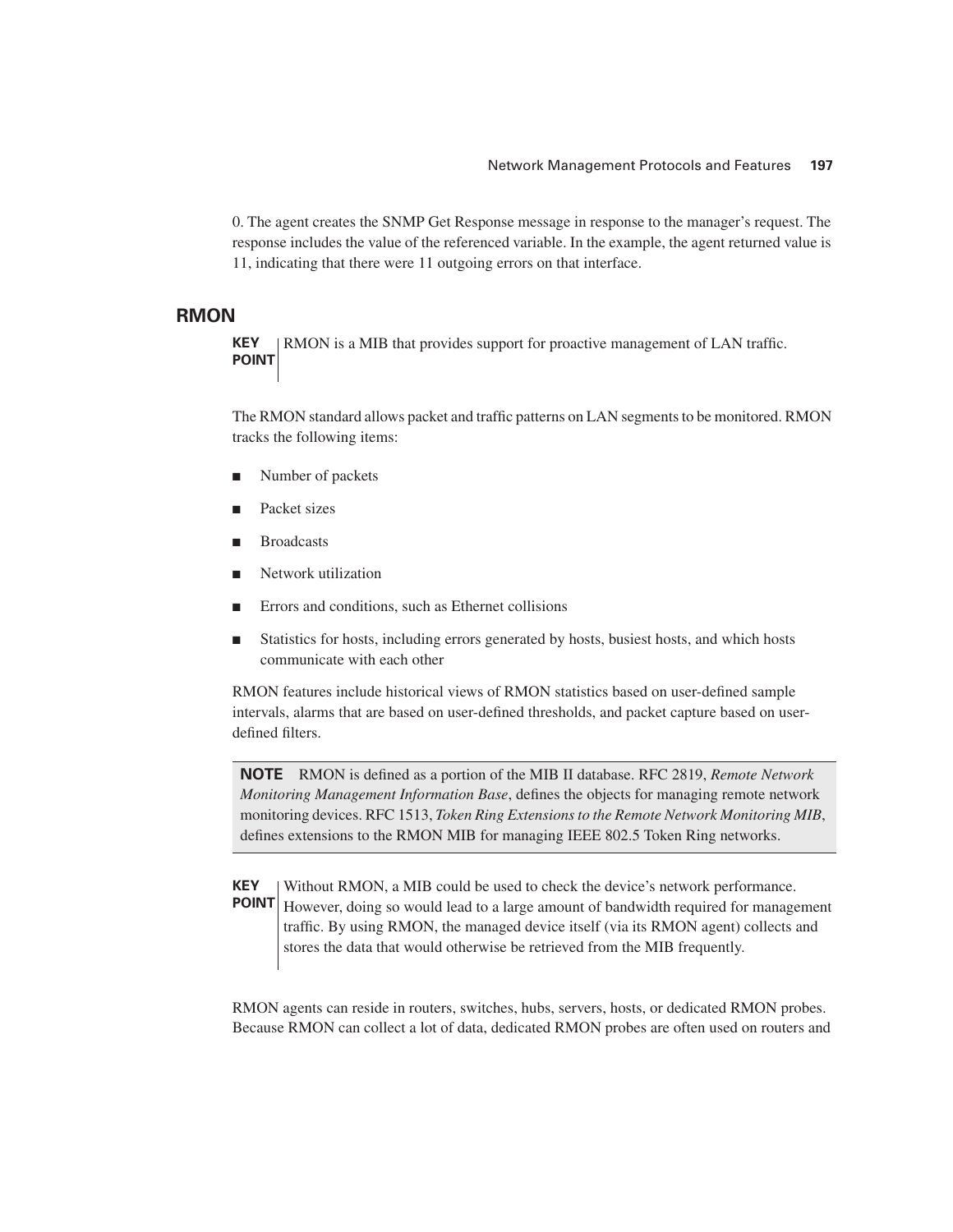switches instead of enabling RMON agents on these devices. Performance thresholds can be set and reported on if the threshold is breached; this helps reduce management traffic. RMON provides effective network fault diagnosis, performance tuning, and planning for network upgrades.

## **RMON1**

**KEY POINT** RMON1 works on the data link layer (with MAC addresses) and provides aggregate LAN traffic statistics and analysis for remote LAN segments.

Because RMON agents must look at every frame on the network, they might cause performance problems on a managed device. The agent's performance can be classified based on processing power and memory.

**NOTE** The RMON MIB is 1.3.6.1.2.1.16 (iso.ord.dod.internet.mgmt.mib.rmon).

## **RMON1 Groups**

RMON agents gather nine groups of statistics, ten including Token Ring, which are forwarded to a manager on request, usually via SNMP. As summarized in Figure 3-30, RMON1 agents can implement some or all of the following groups:

- **Statistics**: Contains statistics such as packets sent, bytes sent, broadcast packets, multicast packets, CRC errors, runts, giants, fragments, jabbers, collisions, and so forth, for each monitored interface on the device.
- **History**: Used to store periodic statistical samples for later retrieval.
- **Alarm**: Used to set specific thresholds for managed objects and to trigger an event on crossing the threshold (this requires an Events group).
- Host: Contains statistics associated with each host discovered on the network.
- **Host Top N**: Contains statistics for hosts that top a list ordered by one of their observed variables.
- **Matrix**: Contains statistics for conversations between sets of two addresses, including the number of packets or bytes exchanged between two hosts.
- **Filters**: Contains rules for data packet filters; data packets matched by these rules generate events or are stored locally in a Packet Capture group.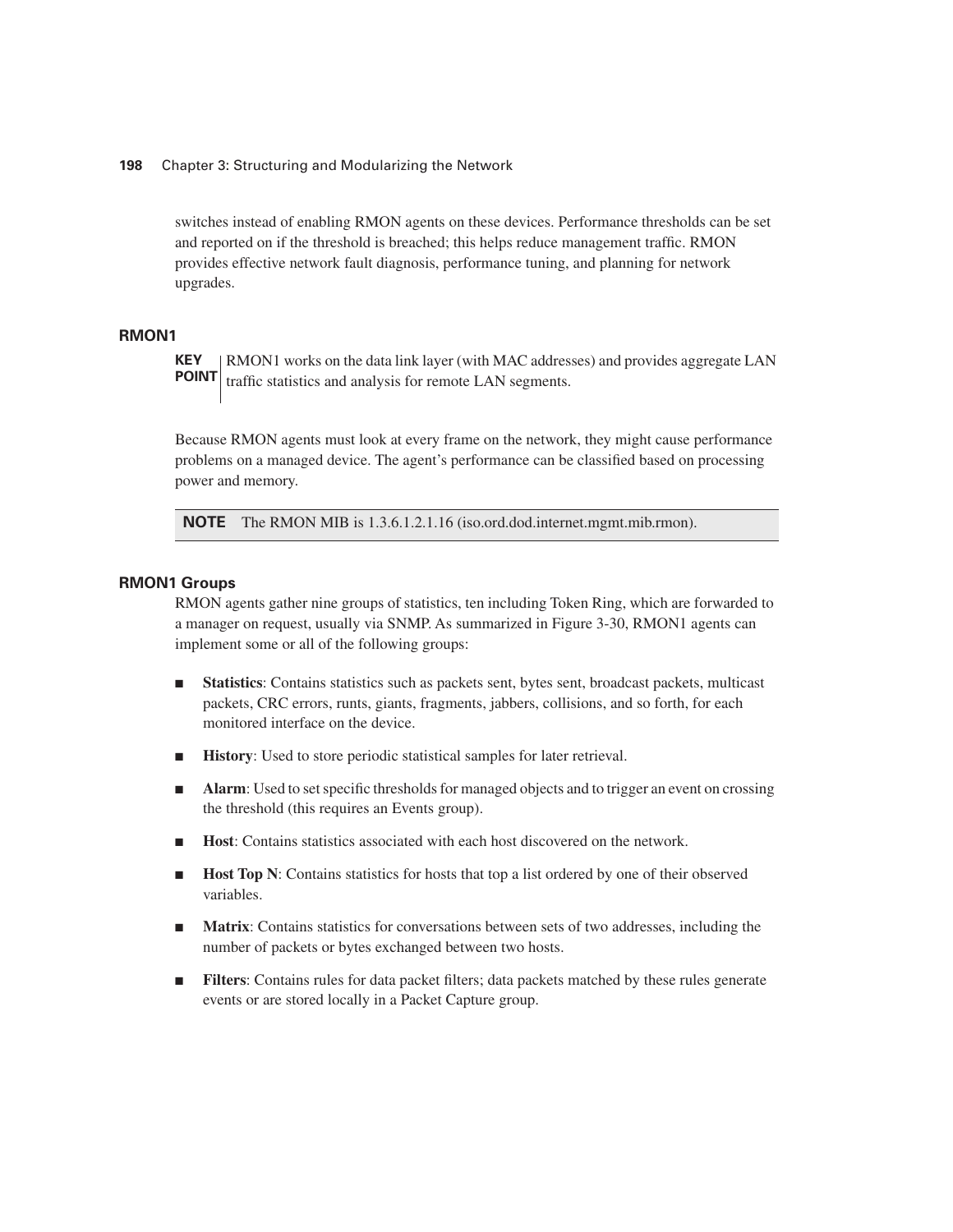- Packet Capture: Contains data packets that match rules set in the Filters group.
- Events: Controls the generation and notification of events from this device.
- **TokenRing:** Contains the following Token Ring Extensions:
	- **Ring Station**—Detailed statistics on individual stations
	- **Ring Station Order**—Ordered list of stations currently on the ring
	- **Ring Station Configuration**—Configuration information and insertion/removal data on each station
	- **Source Routing**—Statistics on source routing, such as hop counts

**Figure 3-30** *RMON1 Groups*



### **RMON1 and RMON2**

RMON1 only provides visibility into the data link and the physical layers; potential problems that occur at the higher layers still require other capture and decode tools. Because of RMON1's limitations, RMON2 was developed to extend functionality to upper-layer protocols. As illustrated in Figure 3-31, RMON2 provides full network visibility from the network layer through to the application layer.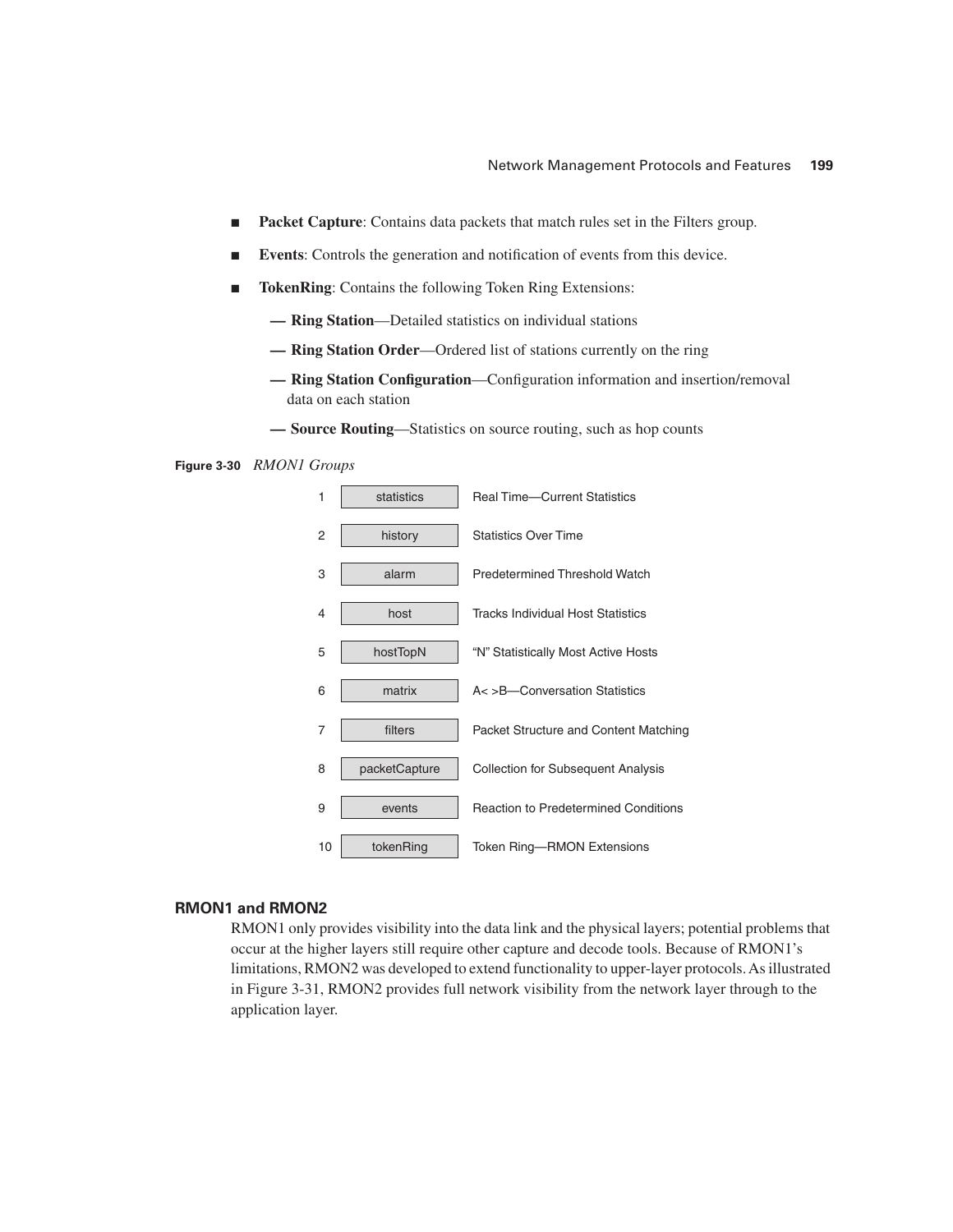

**Figure 3-31** *RMON2 Is an Extension of RMON1*

**KEY POINT** RMON1 by adding nine more groups that provide visibility to the upper layers. RMON2 is not a replacement for RMON1, but an extension of it. RMON2 extends

With visibility into the upper-layer protocols, the network manager can monitor any upper-layer protocol traffic for any device or subnet in addition to the MAC layer traffic.

RMON2 allows the collection of statistics beyond a specific segment's MAC layer and provides an end-to-end view of network conversations per protocol. The network manager can view conversations at the network and application layers. Therefore, traffic generated by a specific host or even a specific application (for example, a Telnet client or a web browser) on that host can be observed.

### **RMON2 Groups**

Figure 3-32 illustrates the RMON groups that were added when RMON2 was introduced. They include the following:

- **Protocol Directory**: Provides the list of protocols that the device supports
- **Protocol Distribution:** Contains traffic statistics for each supported protocol
- Address Mapping: Contains network layer-to-MAC layer address mappings
- **Network Layer Host**: Contains statistics for the network layer traffic to or from each host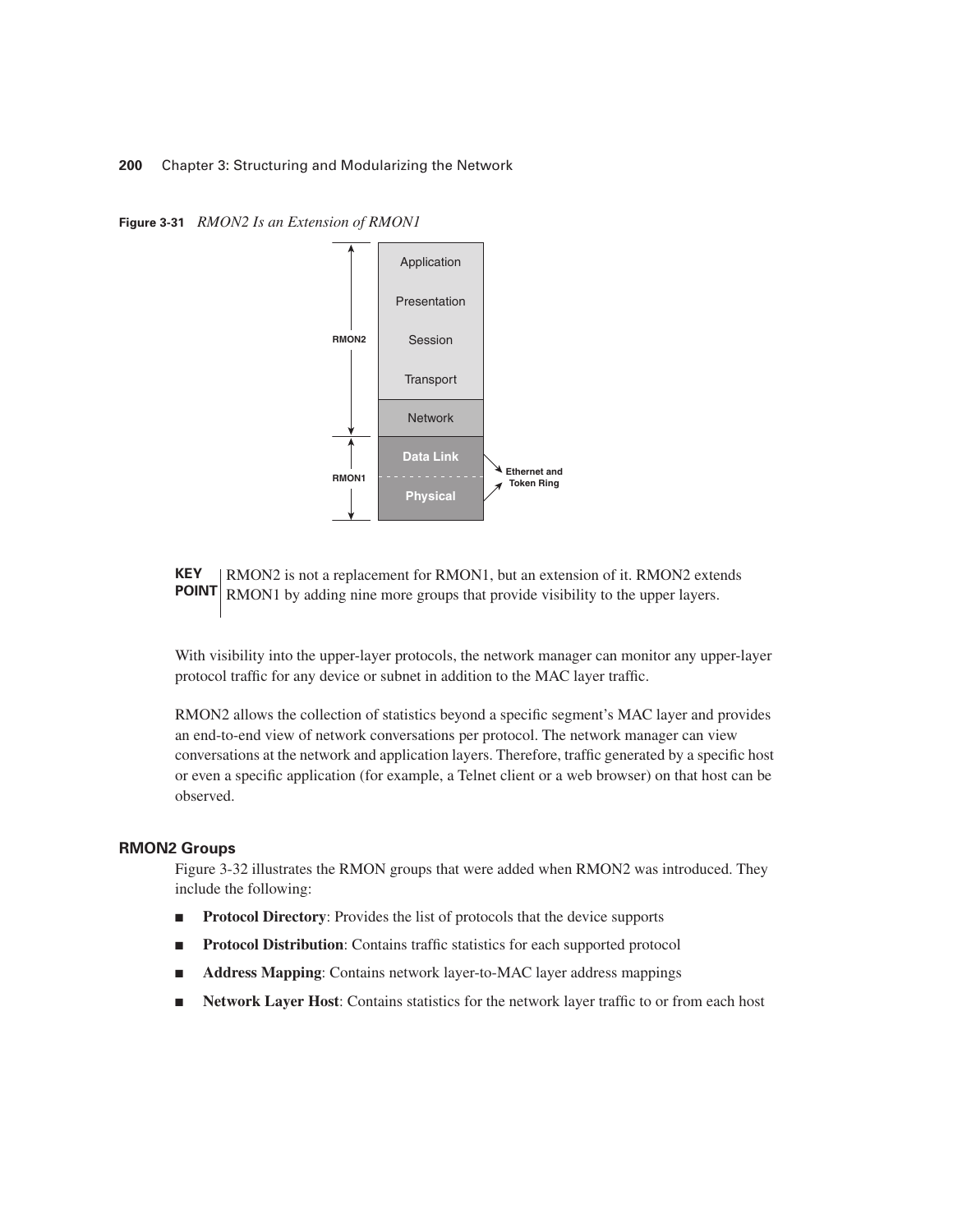- **Network Layer Matrix**: Contains network layer traffic statistics for conversations between pairs of hosts
- **Application Layer Host:** Contains statistics for the application layer traffic to or from each host
- **Application Layer Matrix:** Contains application layer traffic statistics for conversations between pairs of hosts
- **User History Collection**: Contains periodic samples of user-specified variables
- **Probe Configuration**: Provides a standard way of remotely configuring probe parameters, such as trap destination and out-of-band management

**Figure 3-32** *RMON2 Groups Extend RMON1 Groups*

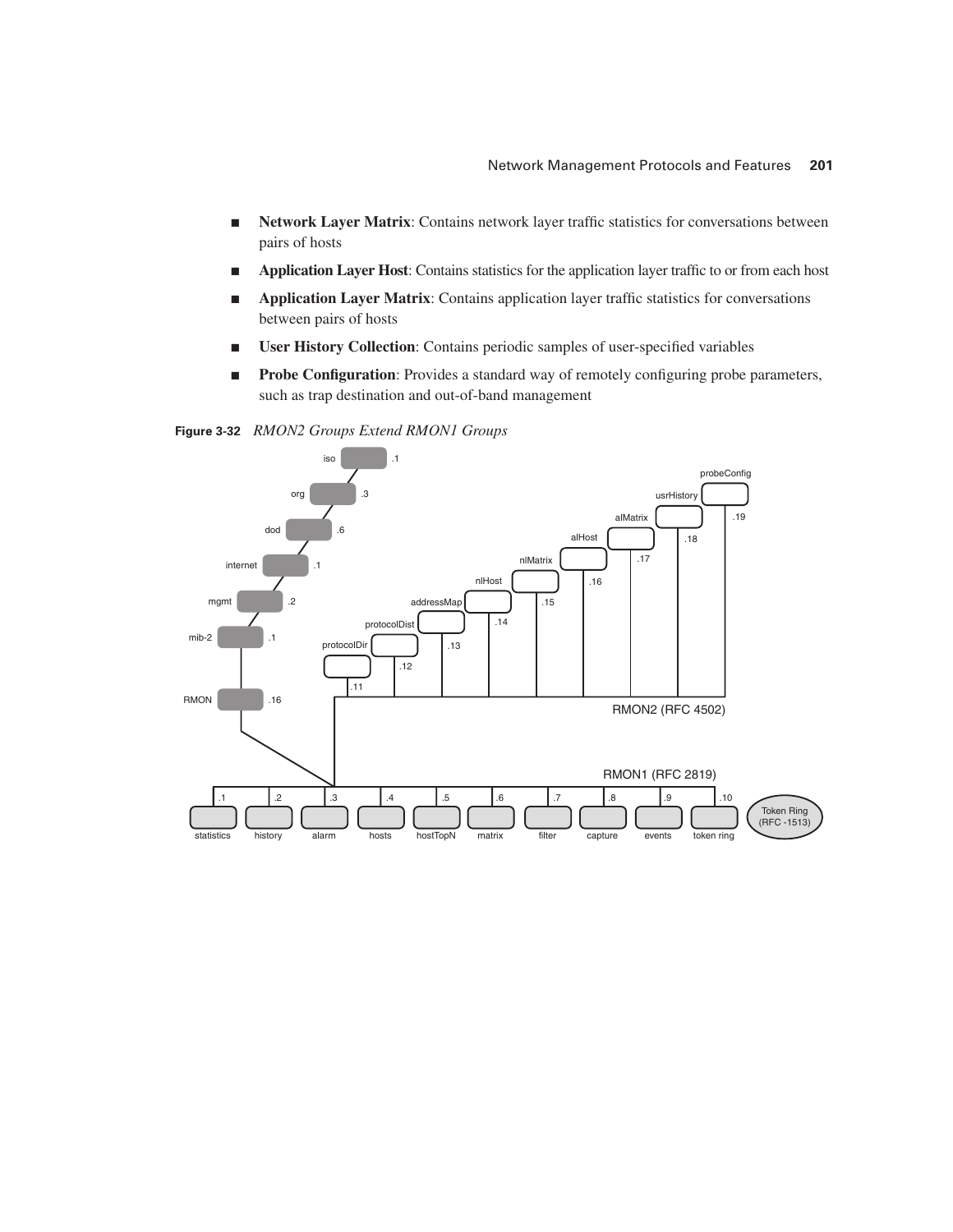**NOTE** See RFC 3577, *Introduction to the Remote Monitoring (RMON) Family of MIB Modules*, for a description of RMON1, RMON2, and pointers to many of the RFCs describing extensions to RMON.

## **NetFlow**

Cisco NetFlow is a measurement technology that measures flows that pass through Cisco devices.

**NOTE** NetFlow was originally implemented only on larger devices; it is now available on other devices, including ISRs.

NetFlow answers the questions of what, when, where, and how traffic is flowing in the network. NetFlow data can be exported to network management applications to further process the information, providing tables and graphs for accounting and billing or as an aid for network planning. The key components of NetFlow are the NetFlow cache or data source that stores IP flow information and the NetFlow export or transport mechanism that sends NetFlow data to a network management collector, such as the NetFlow Collection Engine.

NetFlow-collected data serves as the basis for a set of applications, including network traffic accounting, usage-based network billing, network planning, and network monitoring. NetFlow also provides the measurement base for QoS applications: It captures the traffic classification (or precedence) associated with each flow, thereby enabling differentiated charging based on QoS.

**KEY POINT** A *network flow* is a unidirectional sequence of packets between source and destination endpoints. Network flows are highly granular; both IP address and transport layer application port numbers identify flow endpoints. NetFlow also identifies the flows by IP protocol type, ToS, and the input interface identifier.

Non-NetFlow–enabled switching handles incoming packets independently, with separate serial tasks for switching, security services (access control lists [ACL]), and traffic measurements that are applied to each packet. Processing is applied only to a flow's first packet with NetFlow-enabled switching; information from the first packet is used to build an entry in the NetFlow cache. Subsequent packets in the flow are handled via a single, streamlined task that handles switching, security services, and data collection concurrently. Multilayer switches support multilayer NetFlow.

Therefore, NetFlow services capitalize on the network traffic's flow nature to provide detailed data collection with minimal impact on router performance and to efficiently process ACLs for packet filtering and security services. Figure 3-33 illustrates the NetFlow infrastructure.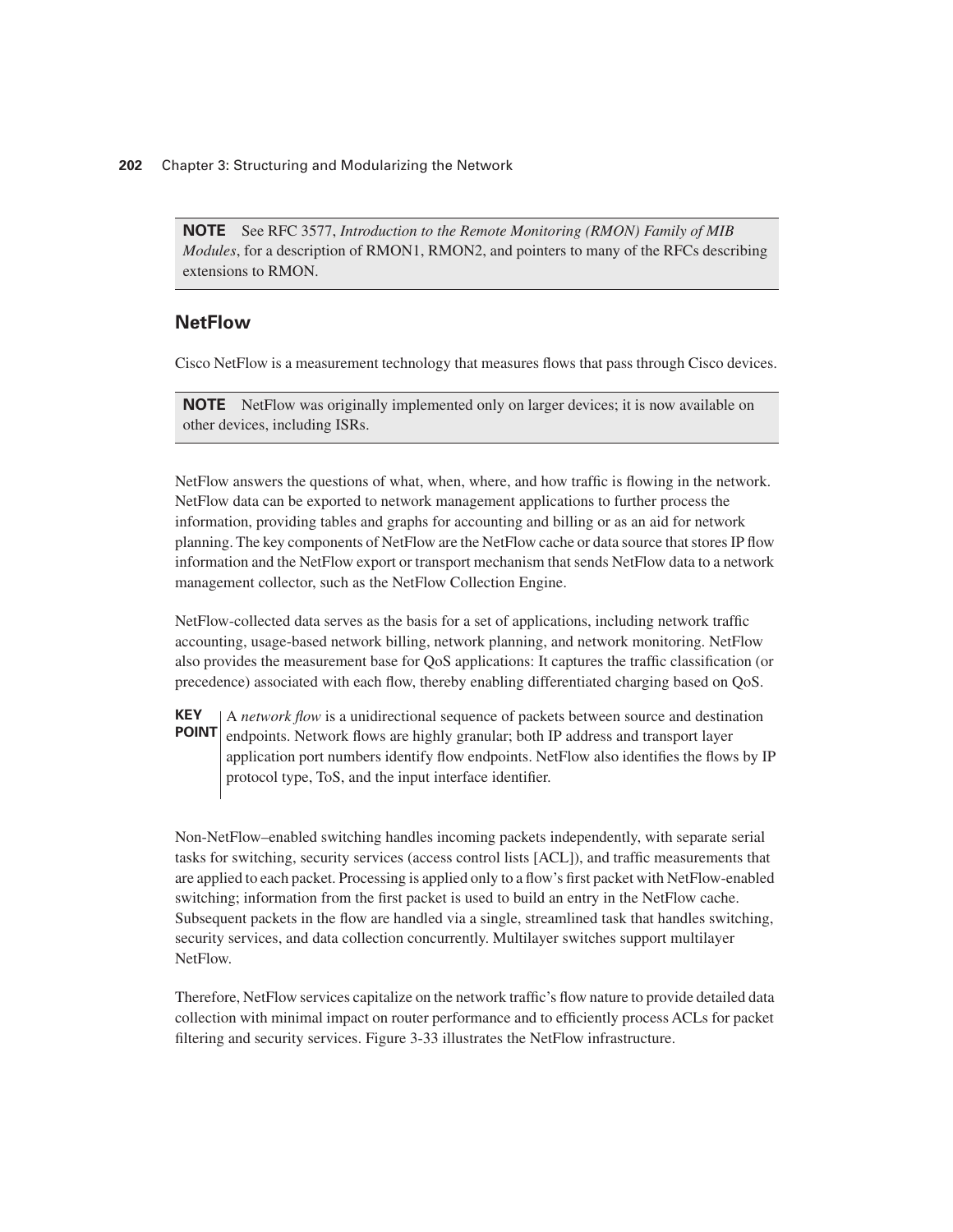

**Figure 3-33** *NetFlow Infrastructure*

NetFlow can be configured to export data to a *flow collector*, a device that provides NetFlow export data filtering and aggregation capabilities, such as the NetFlow Collection Engine. Expired flows are grouped into NetFlow Export datagrams for export from the NetFlow-enabled device.

The focus of NetFlow used to be on IP flow information; this is changing with the Cisco implementation of a generic export transport format. NetFlow version 9 (v9) export format is a flexible and extensible export format that is now on the IETF standards track in the IP Flow Information Export (IPFIX) working group. IPFIX export is a new generic data transport capability within Cisco routers. It can be used to transport performance information from a router or switch, including Layer 2 information, security detection and identification information, IP version 6 (IPv6), multicast, MPLS, and Border Gateway Protocol (BGP) information, and so forth. NetFlow enables several key customer applications, including the following:

■ **Accounting and billing**: Because flow data includes details such as IP addresses, packet and byte counts, time stamps, and application port numbers, NetFlow data provides fine-grained metering for highly flexible and detailed resource utilization accounting. For example, service providers can use this information to migrate from single-fee, flat-rate billing to more flexible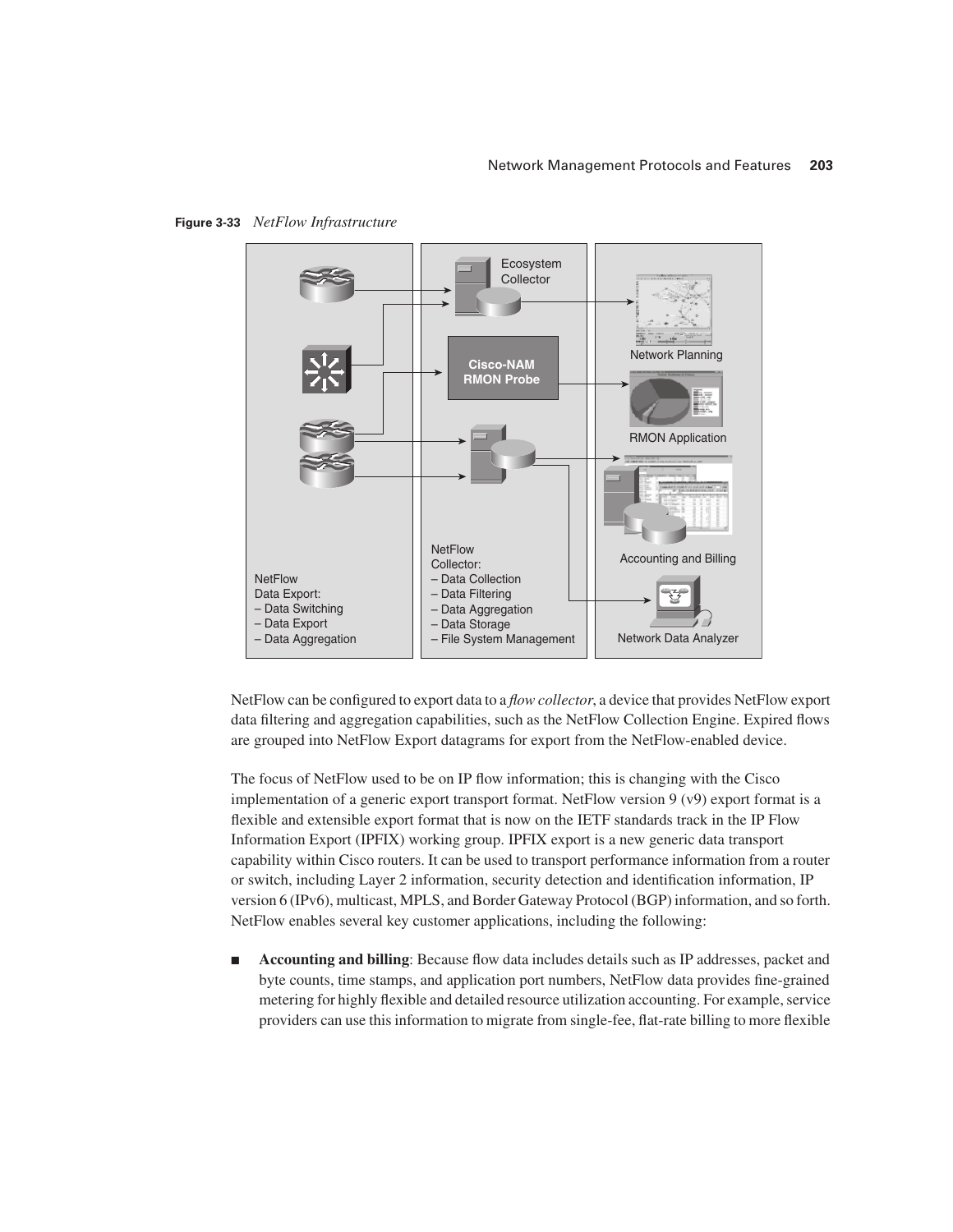charging mechanisms based on time of day, bandwidth usage, application usage, QoS, and so forth. Enterprise customers can use the information for departmental cost recovery or cost allocation for resource utilization.

- **Network planning and analysis:** NetFlow data provides key information for sophisticated network architecture tools to optimize both strategic planning (such as whom to peer with, backbone upgrade planning, and routing policy planning) and tactical network engineering decisions (such as adding resources to routers or upgrading link capacity). This has the benefit of minimizing the total cost of network operations while maximizing network performance, capacity, and reliability.
- **Network monitoring**: NetFlow data enables extensive near-real-time network monitoring. To provide aggregate traffic- or application-based views, flow-based analysis techniques can be used to visualize the traffic patterns associated with individual routers and switches on a networkwide basis. This analysis provides network managers with proactive problem detection, efficient troubleshooting, and rapid problem resolution.
- **Application monitoring and profiling**: NetFlow data enables network managers to gain a detailed, time-based view of application usage over the network. Content and service providers can use this information to plan and allocate network and application resources (such as web server sizing and location) to meet customer demands.
- **User monitoring and profiling:** NetFlow data enables network managers to understand customer and user network utilization and resource application. This information can be used to plan efficiently; allocate access, backbone, and application resources; and detect and resolve potential security and policy violations.
- **NetFlow data warehousing and data mining:** In support of proactive marketing and customer service programs, NetFlow data or the information derived from it can be warehoused for later retrieval and analysis. For example, you can determine which applications and services are being used by internal and external users and target them for improved service. This is especially useful for service providers, because NetFlow data enables them to create a wider range of offered services. For example, a service provider can easily determine the traffic characteristics of various services and, based on this data, provide new services to the users. An example of such a service is VoIP, which requires QoS adjustment; the service provider might charge users for this service.

#### **NetFlow Versus RMON Information Gathering**

NetFlow can be configured on individual interfaces, thereby providing information on traffic that passes through those interfaces and collecting the following types of information:

Source and destination interfaces and IP addresses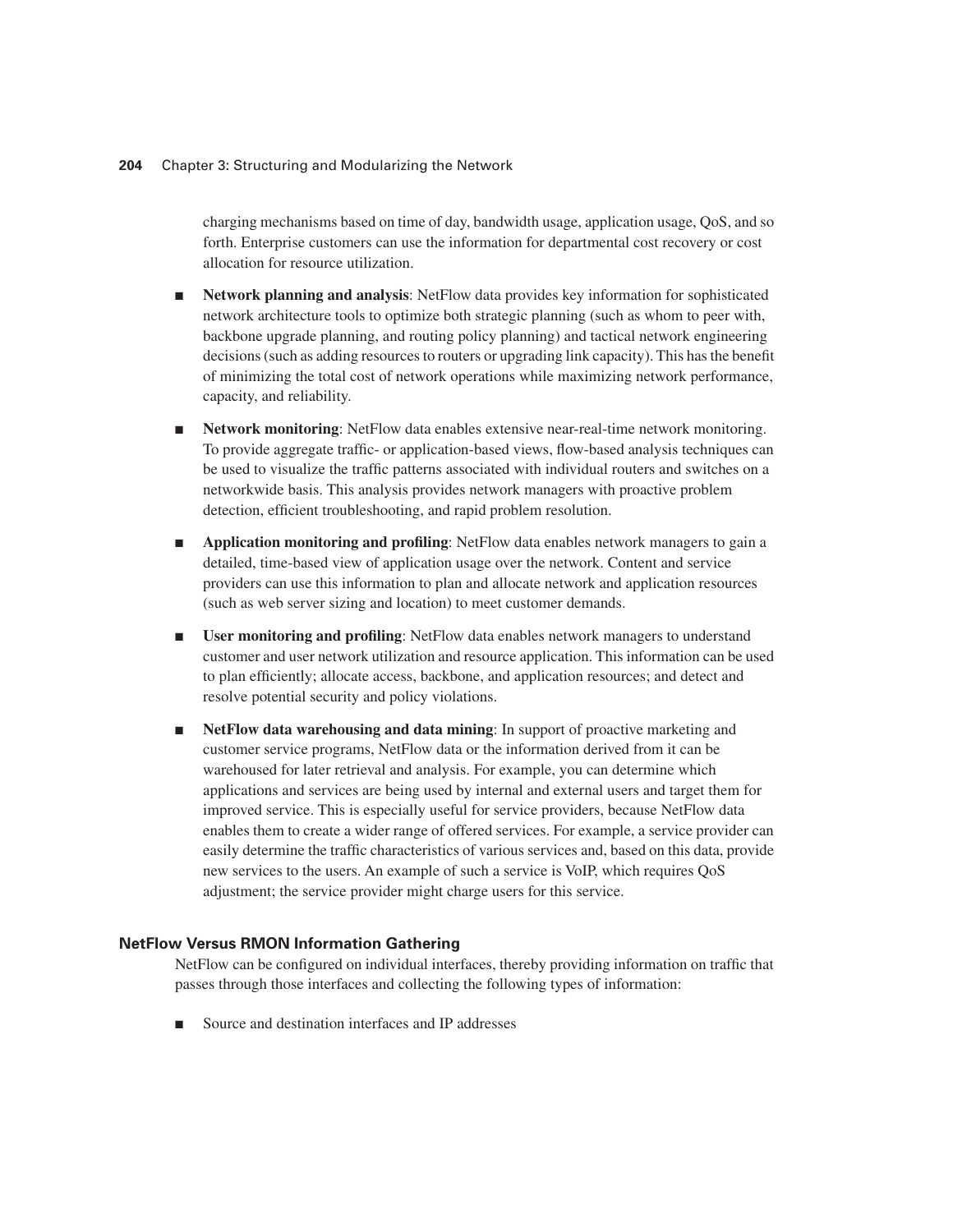- Input and output interface numbers
- TCP/UDP source port and destination ports
- Number of bytes and packets in the flow
- Source and destination autonomous system numbers (for BGP)
- Time of day
- IP ToS

Compared to using SNMP with RMON MIB, NetFlow's information-gathering benefits include greater detail of collected data, data time-stamping, support for various data per interface, and greater scalability to a large number of interfaces (RMON is also limited by the size of its memory table). NetFlow's performance impact is much lower than RMON's, and external probes are not required.

## **CDP**

**KEY POINT** *CDP* is a Cisco-proprietary protocol that operates between Cisco devices at the data link layer. CDP information is sent only between directly connected Cisco devices; a Cisco device never forwards a CDP frame.

CDP enables systems that support different network layer protocols to communicate and enables other Cisco devices on the network to be discovered. CDP provides a summary of directly connected switches, routers, and other Cisco devices.

CDP is a media- and protocol-independent protocol that is enabled by default on each supported interface of Cisco devices (such as routers, access servers, and switches). The physical media must support Subnetwork Access Protocol encapsulation. Figure 3-34 illustrates the relationship between CDP and other protocols.

**Figure 3-34** *CDP Runs at the Data Link Layer and Enables the Discovery of Directly Connected Cisco Devices*

| Upper-Layer<br>Addresses                | <b>TCP/IP</b>                                                                 | Novell IPX     | AppleTalk  | Others        |  |
|-----------------------------------------|-------------------------------------------------------------------------------|----------------|------------|---------------|--|
|                                         |                                                                               |                |            |               |  |
| Cisco Proprietary<br>Data-Link Protocol | CDP discovers and shows information about directly connected<br>Cisco devices |                |            |               |  |
|                                         |                                                                               |                |            |               |  |
| <b>Media Supporting</b><br><b>SNAP</b>  | <b>LAN<sub>s</sub></b>                                                        | Frame<br>Relay | <b>ATM</b> | <b>Others</b> |  |
|                                         |                                                                               |                |            |               |  |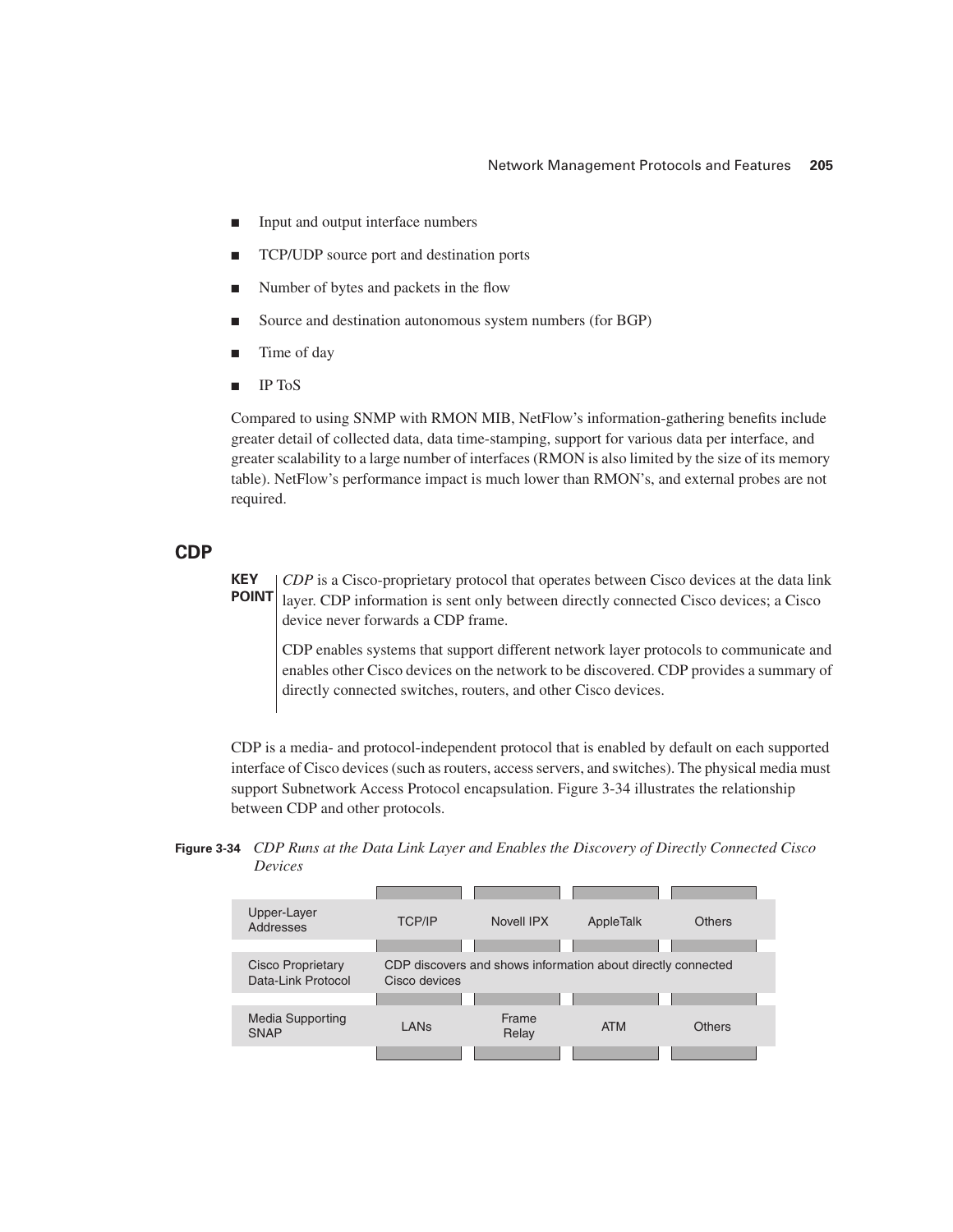## **CDP Information**

Information in CDP frames includes the following:

- **Device ID:** The name of the neighbor device and either the MAC address or the serial number of the device.
- **Local Interface**: The local (on this device) interface connected to the discovered neighbor.
- **Holdtime**: The remaining amount of time (in seconds) that the local device holds the CDP advertisement from a sending device before discarding it.
- **Capability List**: The type of device discovered (R—Router, T—Trans Bridge, B—Source Route Bridge, S—Switch, H—Host, I—IGMP, r—Repeater).
- **Platform**: The device's product type.
- **Port Identifier (ID)**: The port (interface) number on the discovered neighbor on which the advertisement is sent. This is the interface on the neighbor device to which the local device is connected.
- **Address List**: All network layer protocol addresses configured on the interface (or, in the case of protocols configured globally, on the device). Examples include IP, Internetwork Packet Exchange, and DECnet.

### **How CDP Works**

As illustrated in Figure 3-35, CDP information is sent only between directly connected Cisco devices. In this figure, the person connected to Switch A can see the router and the two switches directly attached to Switch A; other devices are not visible via CDP. For example, the person would have to log in to Switch B to see Router C with CDP.



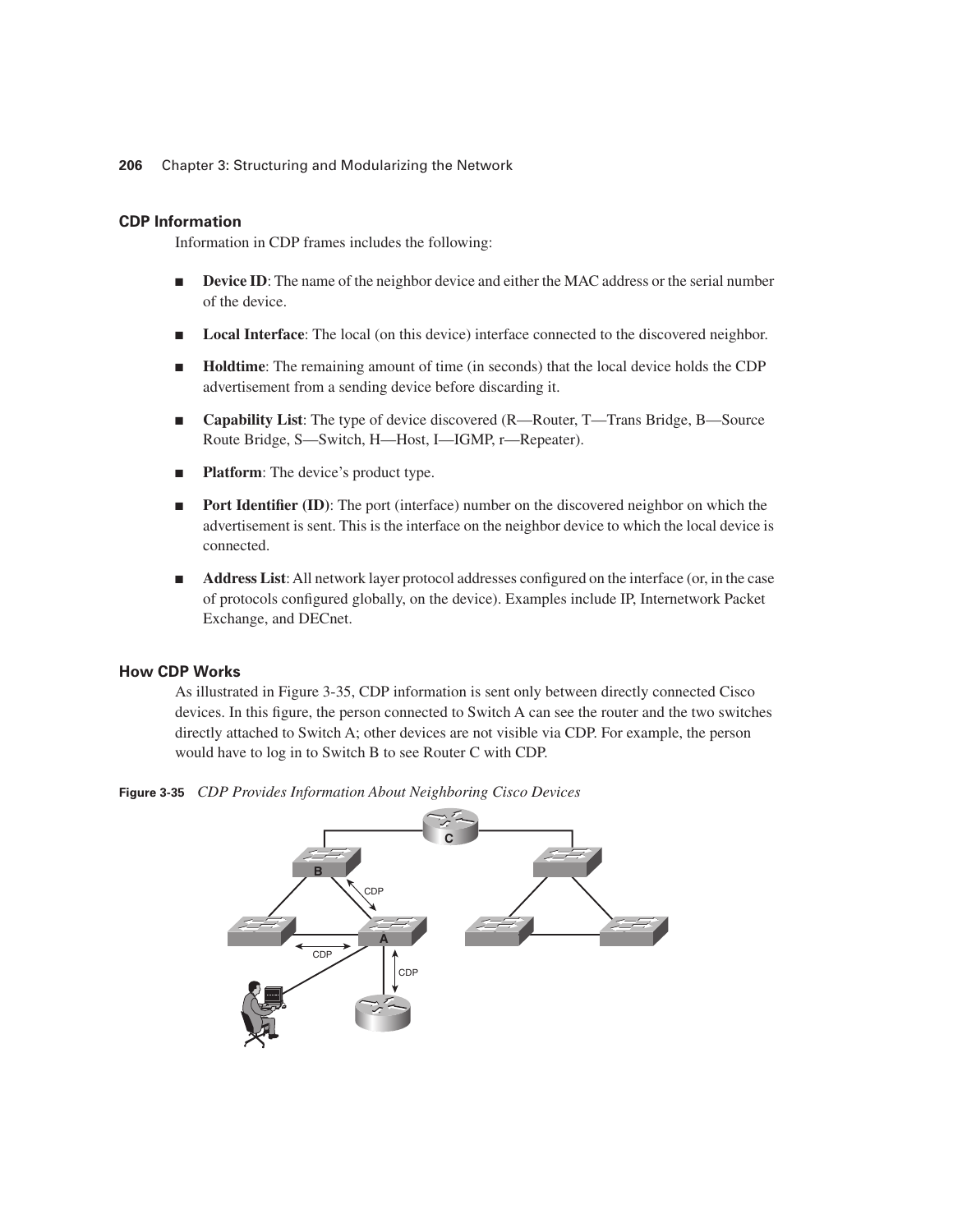**KEY POINT** Cisco devices never forward a CDP frame.

CDP is a hello-based protocol, and all Cisco devices that run CDP periodically advertise their attributes to their neighbors using a multicast address. These frames advertise a time-to-live value (the holdtime, in seconds) that indicates how long the information must be retained before it can be discarded. CDP frames are sent with a time-to-live value that is nonzero after an interface is enabled. A time-to-live value of 0 is sent immediately before an interface is shut down, allowing other devices to quickly discover lost neighbors.

Cisco devices receive CDP frames and cache the received information; it is then available to be sent to the NMS via SNMP. If any information changes from the last received frame, the new information is cached and the previous information is discarded, even if its time-to-live value has not yet expired.

CDP is on by default and operates on any operational interface. However, CDP can be disabled on an interface or globally on a device. Consequently, some caveats are indicated:

- Do not run CDP on links that you do not want discovered, such as Internet connections.
- Do not run CDP on links that do not go to Cisco devices.

For security reasons, block SNMP access to CDP data (or any other data) from outside your network and from subnets other than the management station subnet.

# **Syslog Accounting**

A system message and error reporting service is an essential component of any operating system. The syslog system message service provides a means for the system and its running processes to report system state information to a network manager.

Cisco devices produce syslog messages as a result of network events. Every syslog message contains a time stamp (if enabled), severity level, and facility.

Example 3-1 shows samples of syslog messages produced by the Cisco IOS software. The most common messages are those that a device produces upon exiting configuration mode, and the link up and down messages. If ACL logging is configured, the device generates syslog messages when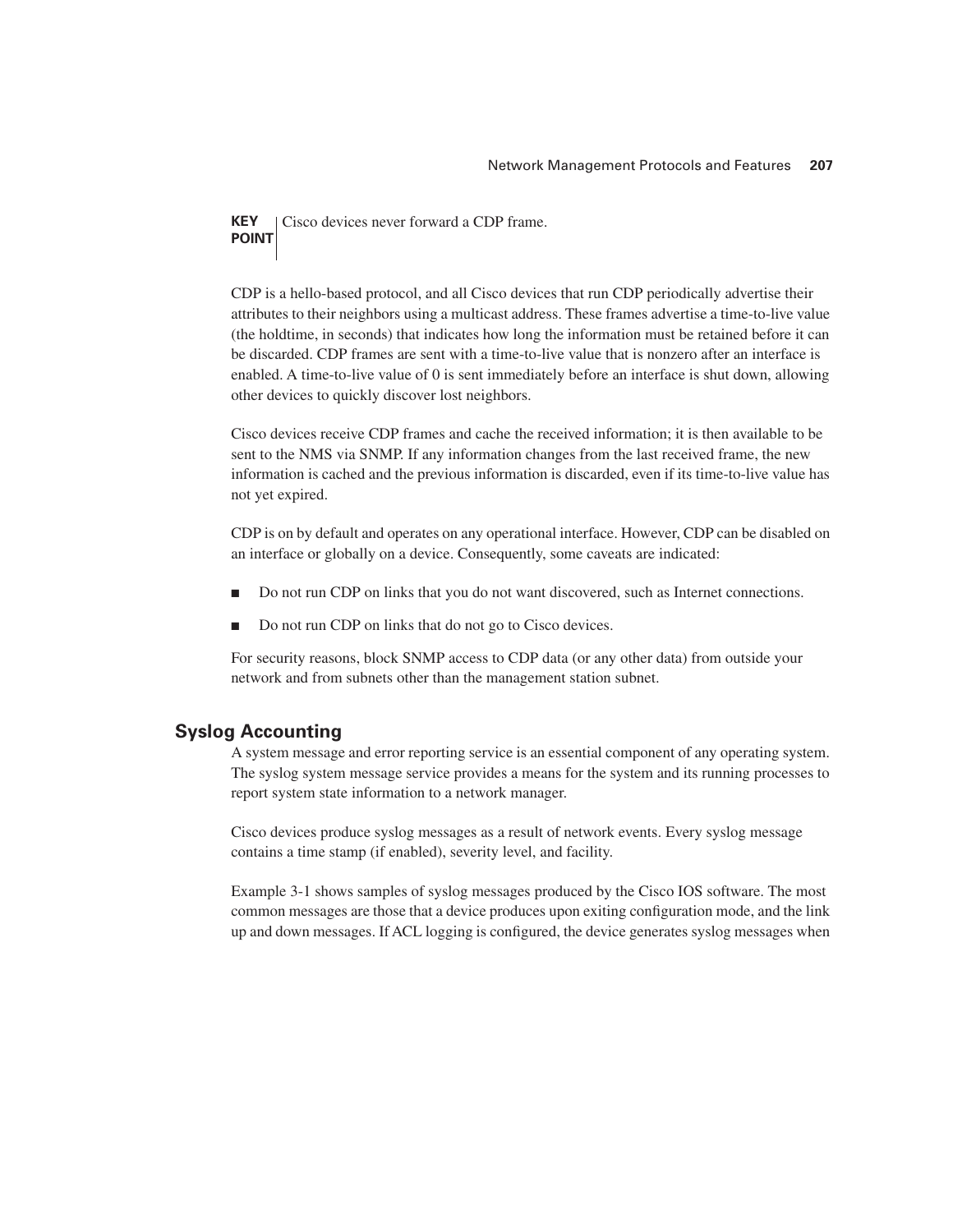packets match the ACL condition. ACL logging can be useful to detect packets that are denied access based on the security policy that is set by an ACL.

**Example 3-1** *Syslog Messages*

```
20:11:31: %SYS-5- CONFIG I: Configured from console by console
20:11:57: %LINK-5-CHANGED: Interface FastEthernet0/0, changed state to administratively 
down
20:11:58: %LINEPROTO-5-UPDOWN: Line protocol on Interface FastEthernet0/0, changed state 
to down
20:12:04: %LINK-3-UPDOWN: Interface FastEthernet0/0, changed state to up
20:12:06: %LINEPROTO-5-UPDOWN: Line protocol on Interface FastEthernet0/0, changed state 
to up
20:13:53: %SEC-6-IPACCESSLOGP: list internet-inbound denied udp 66.56.16.77(1029) -
> 63.78.199.4(161), 1 packet
20:14:26: %MLS-5-MLSENABLED:IP Multilayer switching is enabled
20:14:26: %MLS-5-NDEDISABLED: Netflow Data Export disabled
20:14:26: %SYS-5-MOD_OK:Module 1 is online
20:15:47: %SYS-5-MOD_OK:Module 3 is online
20:15:42: %SYS-5-MOD_OK:Module 6 is online
20:16:27: %PAGP-5-PORTTOSTP:Port 3/1 joined bridge port 3/1
20:16:28: %PAGP-5-PORTTOSTP:Port 3/2 joined bridge port 3/2
```
Syslog messages contain up to 80 characters; a percent sign (%) follows the optional sequence number or time-stamp information if configured. Syslog messages are structured as follows:

seq no:timestamp: %facility-severity-MNEMONIC:description The following parameters are used in the syslog messages:

- A sequence number appears on the syslog message if the **service sequence-numbers** global configuration command is configured.
- The time stamp shows the date and time of the message or event if the **service timestamps log** [**datetime** | **log**] global configuration command is configured. The time stamp can have one of three formats:
	- *mm/dd hh:mm:ss*
	- *hh:mm:ss* (for short uptimes)
	- *d h* (for long uptimes)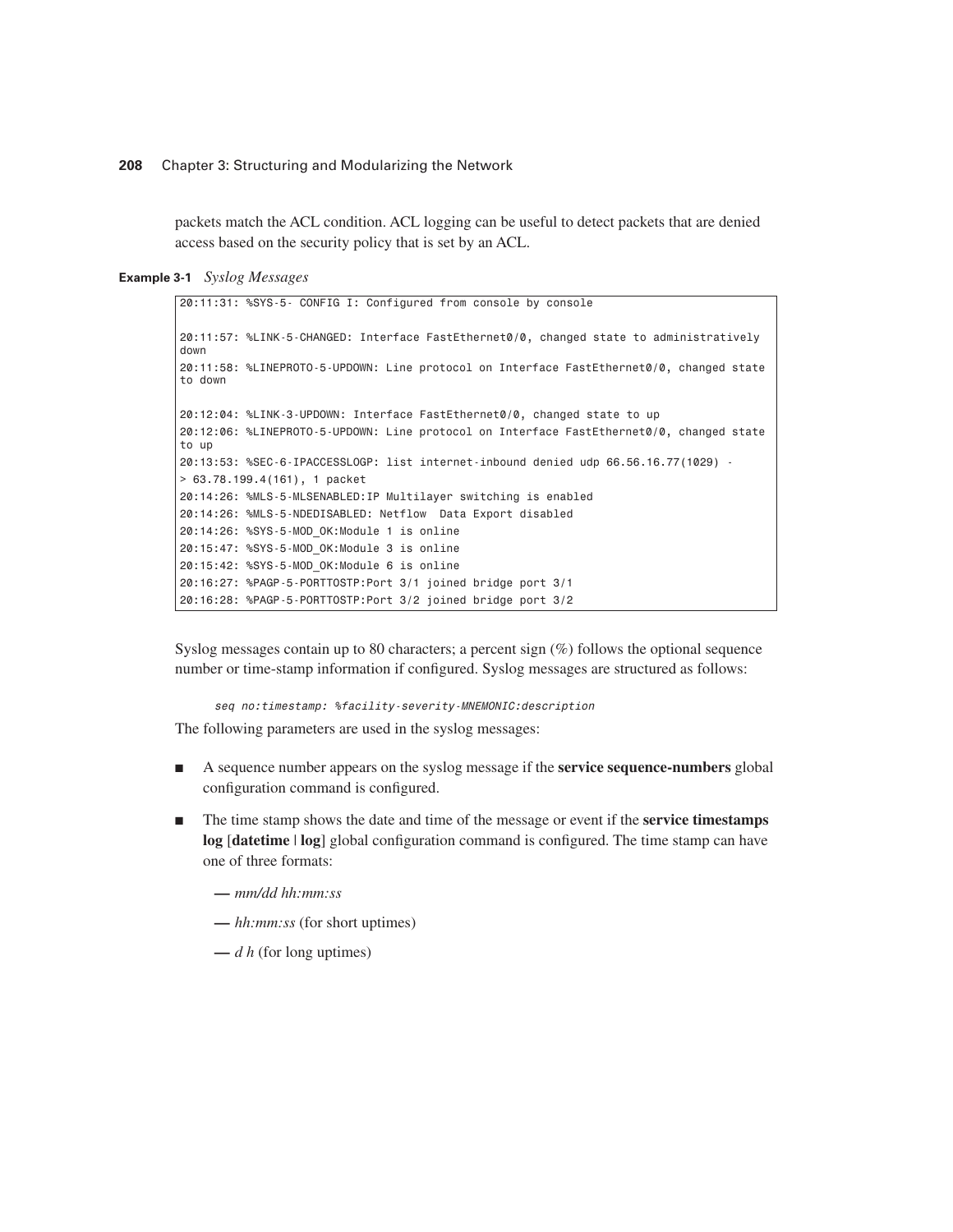- **Facility**: A code consisting of two or more uppercase letters that indicate the facility to which the message refers. Syslog facilities are service identifiers used to identify and categorize system state data for error and event message reporting. A facility can be a hardware device, a protocol, or a module of the system software. The Cisco IOS software has more than 500 different facilities; the following are the most common:
	- IP
	- OSPF (OSPF protocol)
	- SYS (operating system)
	- IPsec (IP Security)
	- RSP (Route Switch Processor)
	- IF (interface)
	- LINK (data link messages)

Other facilities include CDP, QoS, RADIUS, multicast (MCAST), MLS, TCP, VLAN trunking protocol (VTP), Telnet, and trivial file transfer protocol (TFTP).

- **Severity**: A single-digit code (from 0 to 7) that reflects the severity of the condition; the lower the number, the more serious the situation. Syslog defines the following severity levels:
	- Emergency (Level 0, which is the highest level)
	- Alert (Level 1)
	- Critical (Level 2)
	- Error (Level 3)
	- Warning (Level 4)
	- Notice (Level 5)
	- Informational (Level 6)
	- Debugging (Level 7)
- **Mnemonic**: A code that uniquely identifies the error message.
- **Description**: A text string that describes the condition. This portion of the message sometimes contains detailed information about the event, including port numbers, network addresses, or addresses that correspond to locations in the system memory address space.

**NOTE** For more syslog information, see http://www.cisco.com/univercd/cc/td/doc/product/ software/ios124/124sup/124sms/index.htm.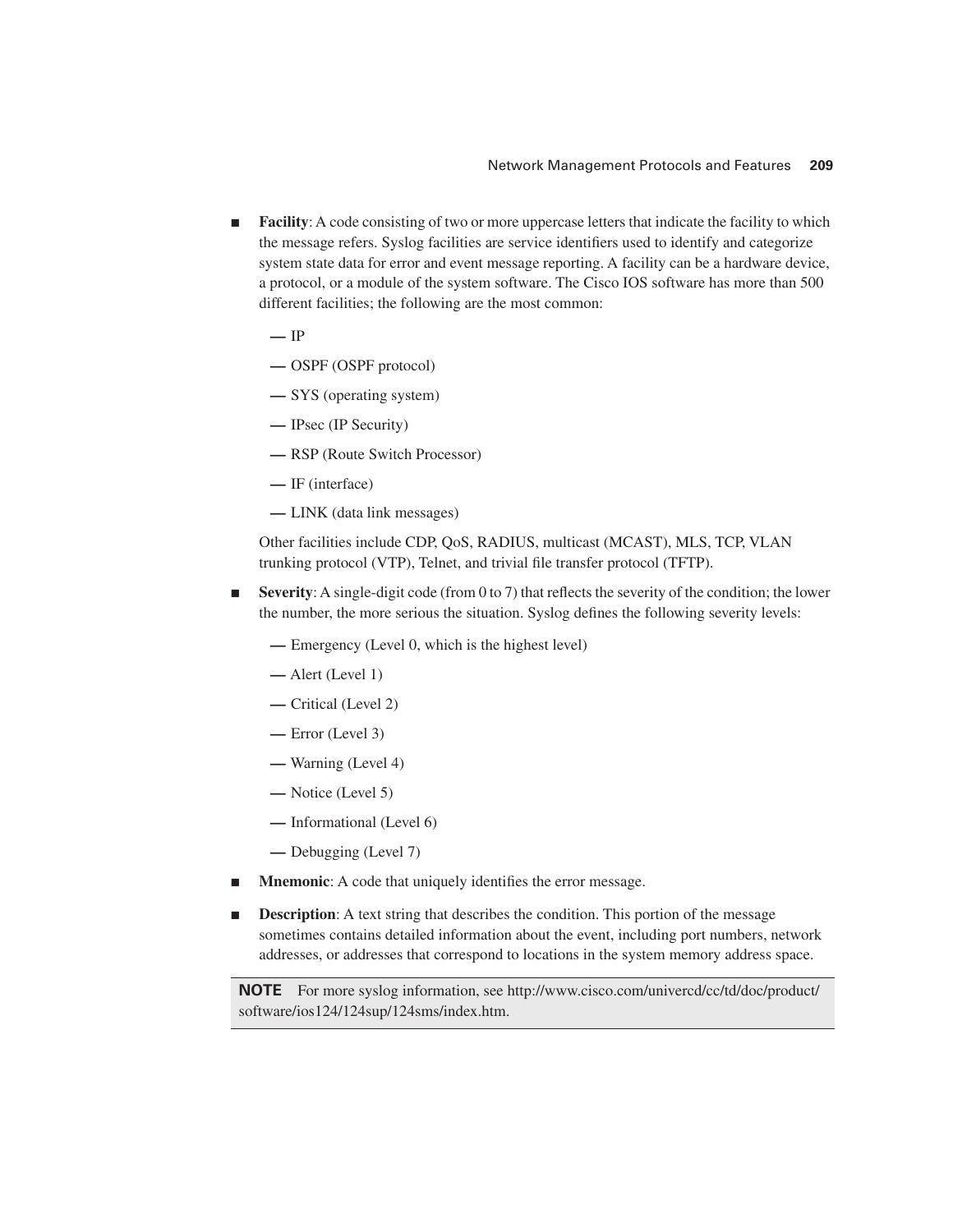### **Syslog Distributed Architecture**

Figure 3-36 illustrates the syslog distributed architecture.

**Figure 3-36** *Syslog Distributed Architecture*



Syslog messages are sent to the console session by default. A device must be configured to send syslog messages elsewhere; the configuration includes the address of the NMS or another device. Network devices can be configured to send syslog messages directly to the NMS or to the remote network host on which a syslog analyzer is installed. A syslog analyzer conserves bandwidth on WAN links because the analyzer usually applies different filters and sends only the predefined subset of all syslog messages it receives. The analyzer filters and periodically forwards messages to the central NMS. For example, the analyzer could filter ACL logging data from other router or switch syslog entries to ensure that the ACL logging data does not overwhelm the syslog reporting tool.

The Syslog Analyzer is a CiscoWorks Resource Manager Essentials application that supports a distributed syslog server architecture for localized collection, filtering, aggregation, and forwarding of syslog data to a central syslog server for further processing and analysis. The Syslog Analyzer also supports reporting functions to automatically parse the log data into predefined or custom formats for ease of use and readability.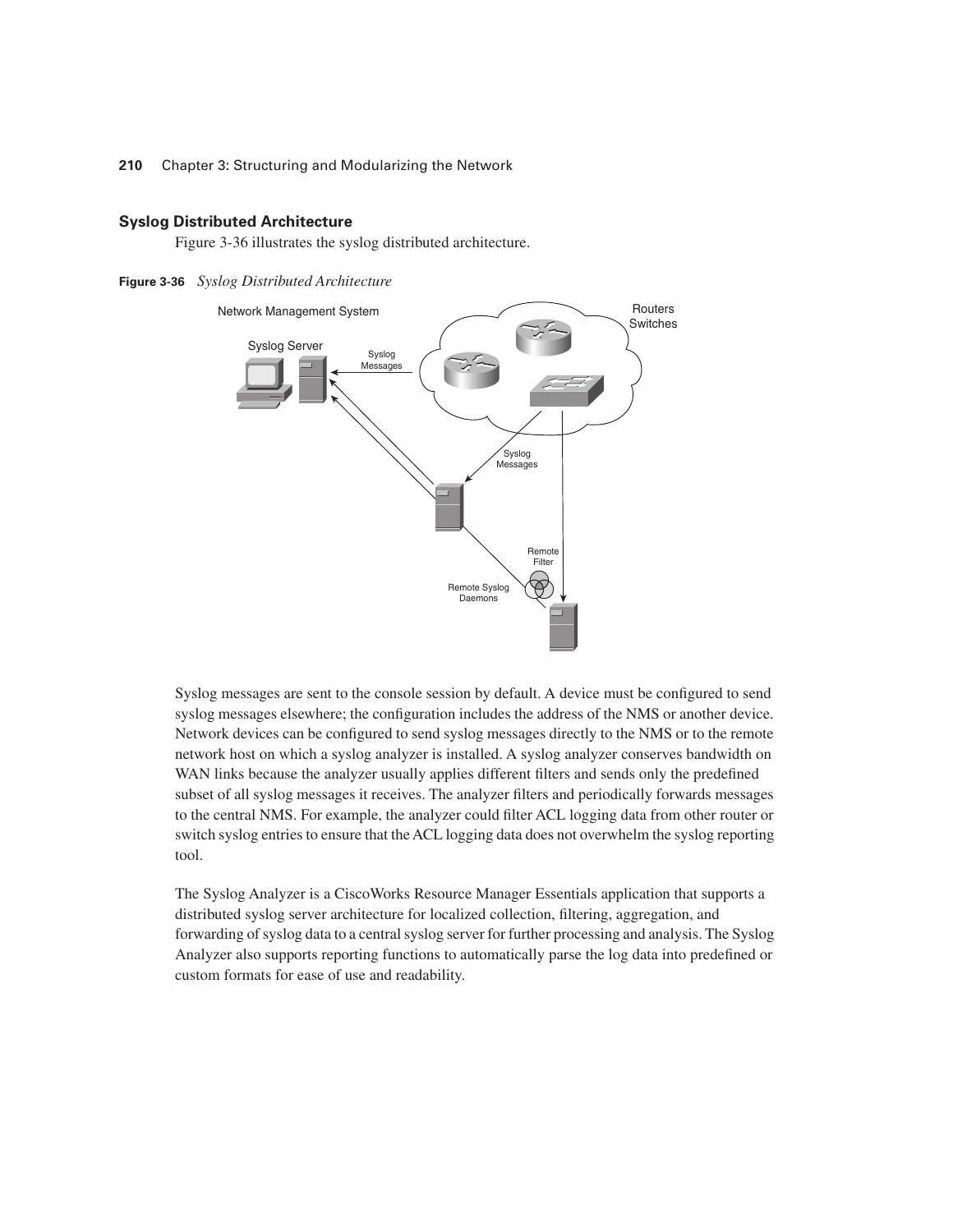When it receives a syslog message, the NMS applies filters to remove unwanted messages. Filters can also be applied to perform actions based on the received syslog message, such as paging or e-mailing the network manager.

Syslog data can consume large amounts of network bandwidth and might require a very large storage capacity based on the number of devices sending syslog messages, the syslog facility and severity levels set for each, and any error conditions that may trigger excessive log messages. Therefore, it is important to enable logging only for network facilities of particular interest and to set the appropriate severity level to provide sufficient, but not excessive, detail.

**KEY POINT** If the collected data will not be analyzed, do not collect it.

Selectively filter and aggregate syslog data that the distributed or centralized syslog servers receive based on the requirements.

# **Summary**

In this chapter, you learned about modularizing the network, with a focus on the following topics:

- The hierarchical network model's three layers: access, distribution, and core
- The Cisco SONA framework that integrates the enterprise-wide network
- The Cisco Enterprise Architecture functional areas:
	- Enterprise Campus: Including the Campus Infrastructure module (composed of the Campus Core layer, the Building Distribution layer, and the Building Access layer) and the Server farm module
	- Enterprise Edge: Including the E-commerce module, the Internet Connectivity module, the Remote Access and VPN module, and the WAN and MAN and Site-to-Site VPN module
	- Service Provider: Including the Internet Service Provider module, the PSTN module, and the Frame Relay/ATM module
	- Enterprise Branch
	- Enterprise Data Center
	- Enterprise Teleworker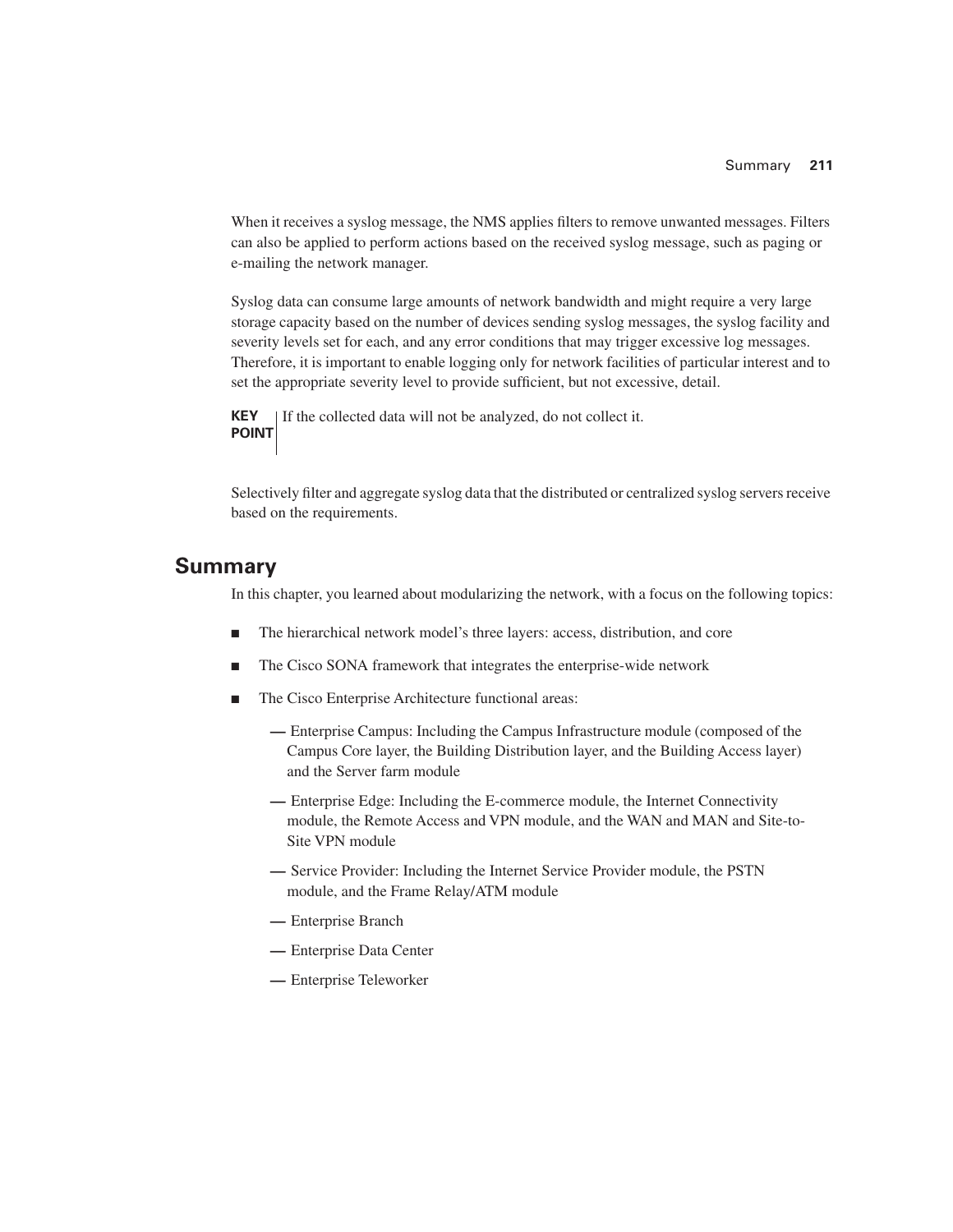- The infrastructure services and application networking services used within the Cisco Enterprise Architecture modules
- Security services to protect network resources and users from internal and external threats
- High-availability services to ensure adequate connectivity for mission-critical applications
- Voice services to support VoIP and IP telephony
- Wireless services to support mobile clients connecting to the enterprise network
- ANS to make the network aware of the content carried across it and to optimally handle that content
- Network management protocols and features, including SNMP, MIBs, RMON, NetFlow, CDP, and syslog

# **References**

See the following resources for additional information:

- "Service-Oriented Network Architecture: Introduction," http://www.cisco.com/go/sona/
- *Top-Down Network Design,* Second Edition, Priscilla Oppenheimer, Cisco Press, 2004
- "Internetworking Design Basics," Cisco Internetwork Design Guide, http://www.cisco.com/ univercd/cc/td/doc/cisintwk/idg4/nd2002.htm
- "SAFE Blueprint for Small, Midsize, and Remote-User Networks," http://www.cisco.com/ go/safe/
- "Enterprise Architectures: Introduction," http://www.cisco.com/en/US/netsol/ns517/ networking\_solutions\_market\_segment\_solutions\_home.html
- *NetFlow Services Solutions Guide*, http://www.cisco.com/en/US/products/sw/netmgtsw/ ps1964/products\_implementation\_design\_guide09186a00800d6a11.html

# **Case Study: ACMC Hospital Modularity**

This case study is a continuation of the ACMC Hospital case study introduced in Chapter 2.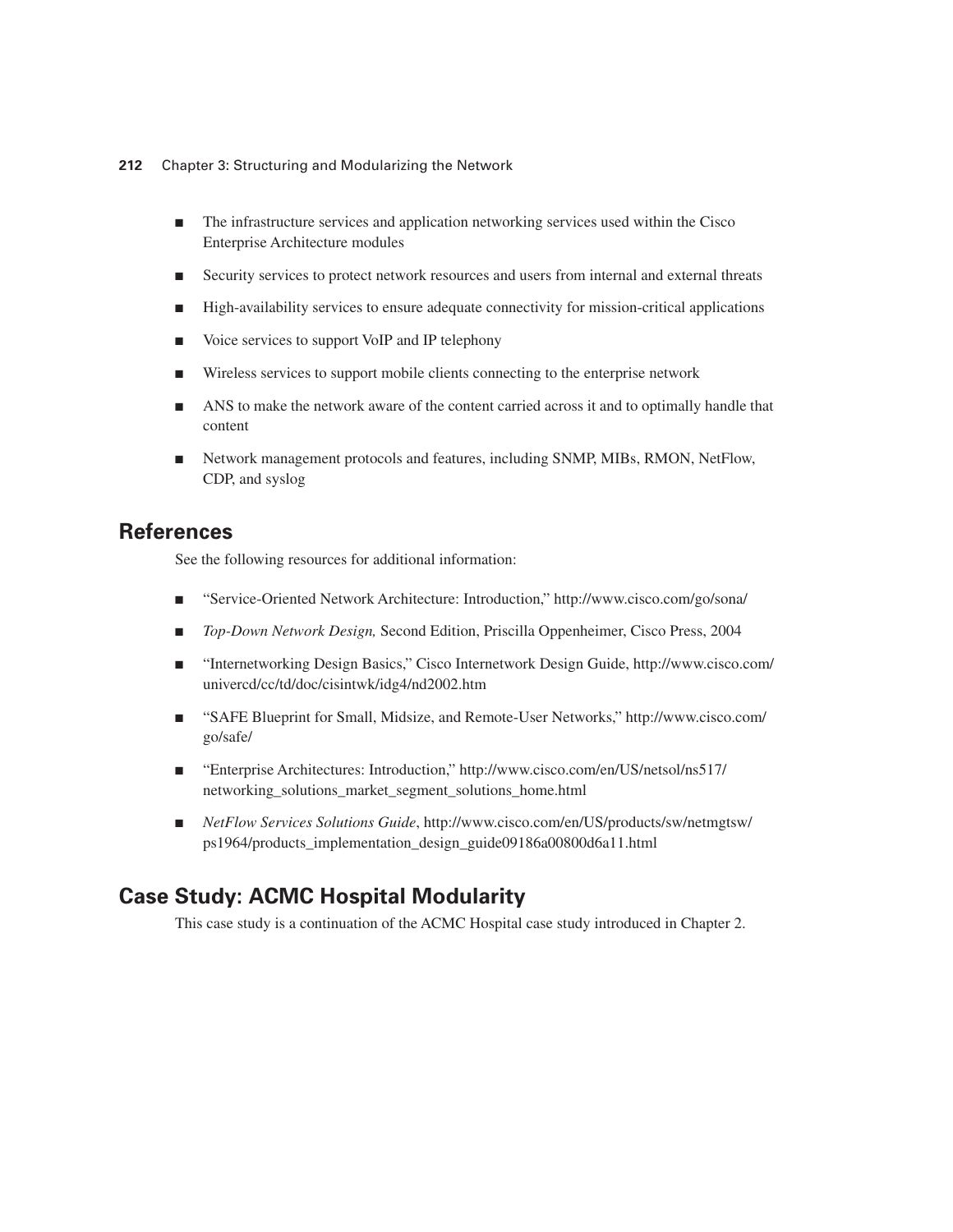#### **Case Study General Instructions**

Use the scenarios, information, and parameters provided at each task of the ongoing case study. If you encounter ambiguities, make reasonable assumptions and proceed. For all tasks, use the initial customer scenario and build on the solutions provided thus far. You can use any and all documentation, books, white papers, and so on.

In each step, you act as a network design consultant. Make creative proposals to accomplish the customer's business needs. Justify your ideas when they differ from the provided solutions. Use any design strategies you feel are appropriate. The final goal of each case study is a paper solution.

Appendix A, "Answers to Review Questions and Case Studies," provides a solution for each step based on assumptions made. There is no claim that the provided solution is the best or only solution. Your solution might be more appropriate for the assumptions you made. The provided solution helps you understand the author's reasoning and allows you to compare and contrast your solution.

In this case study, you apply the Cisco Enterprise Architecture to the ACMC Hospital network requirements and develop a high-level view of the planned network hierarchy. Complete the following steps:

**Step 1** Consider each of the functional areas of the Cisco Enterprise Architecture:

- Enterprise Campus: Including the Campus Infrastructure module (composed of the Campus Core layer, the Building Distribution layer, and the Building Access layer) and the Server farm module
- Enterprise Edge: Including the E-commerce module, the Internet Connectivity module, the WAN and MAN and Site-to-Site VPN module, and the Remote Access and VPN module
- Enterprise Branch
- Enterprise Data Center
- Enterprise Teleworker

Mark up the existing network diagram, provided in Figure 3-37, indicating where each of the modules would be at a high level.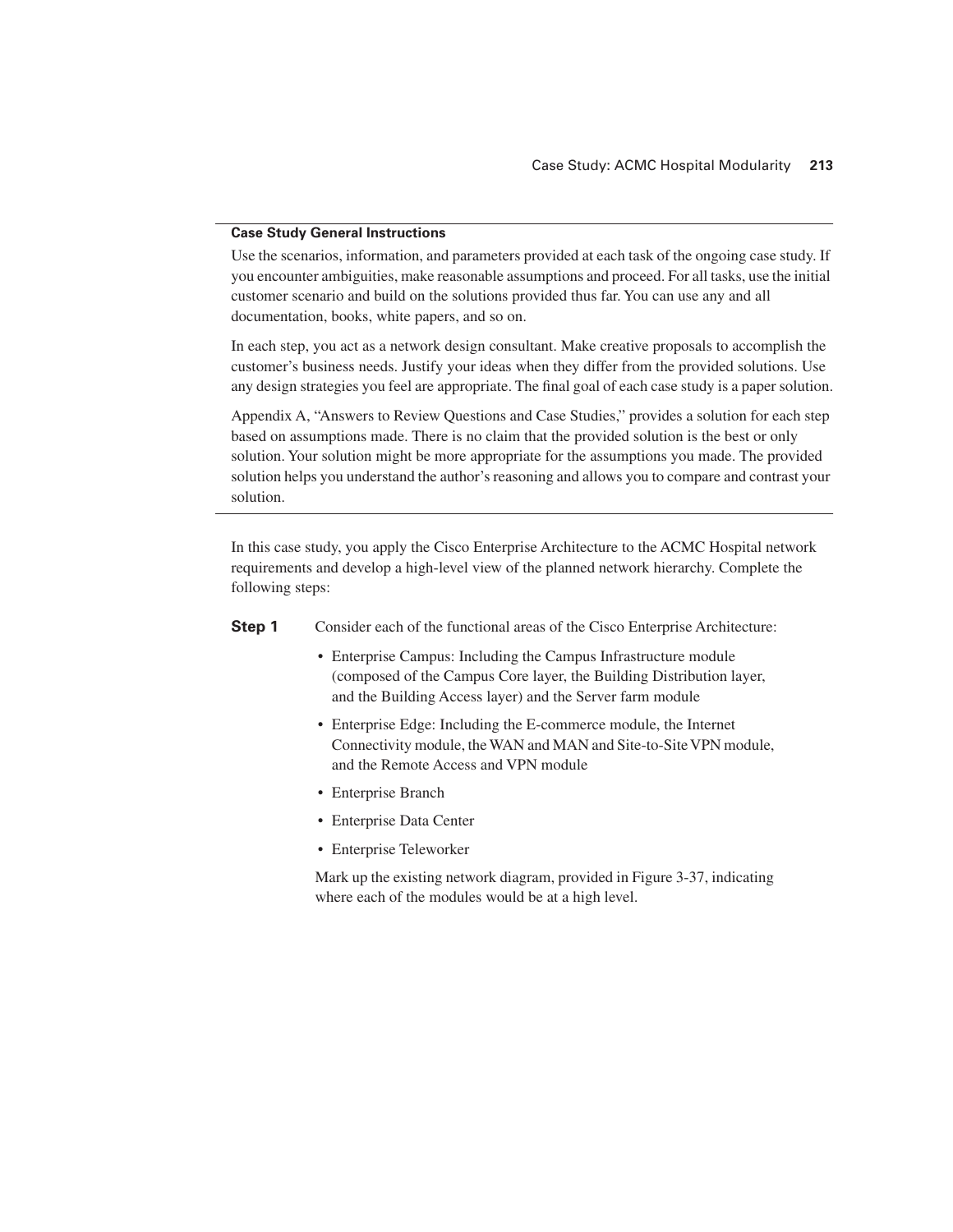

**Figure 3-37** *Existing ACMC Hospital Network*

- **Step 2** List some key considerations or functions for each of the modules in the Cisco Enterprise Architecture. Indicate whether each module is used in the ACMC Hospital network.
- **Step 3** Since the time initial discussions with ACMC occurred, the following additional requirements have surfaced:
	- The staff needs Internet access for purchasing supplies and reviewing research documents and new medical products.
	- There has been some discussion about allowing employees to telecommute.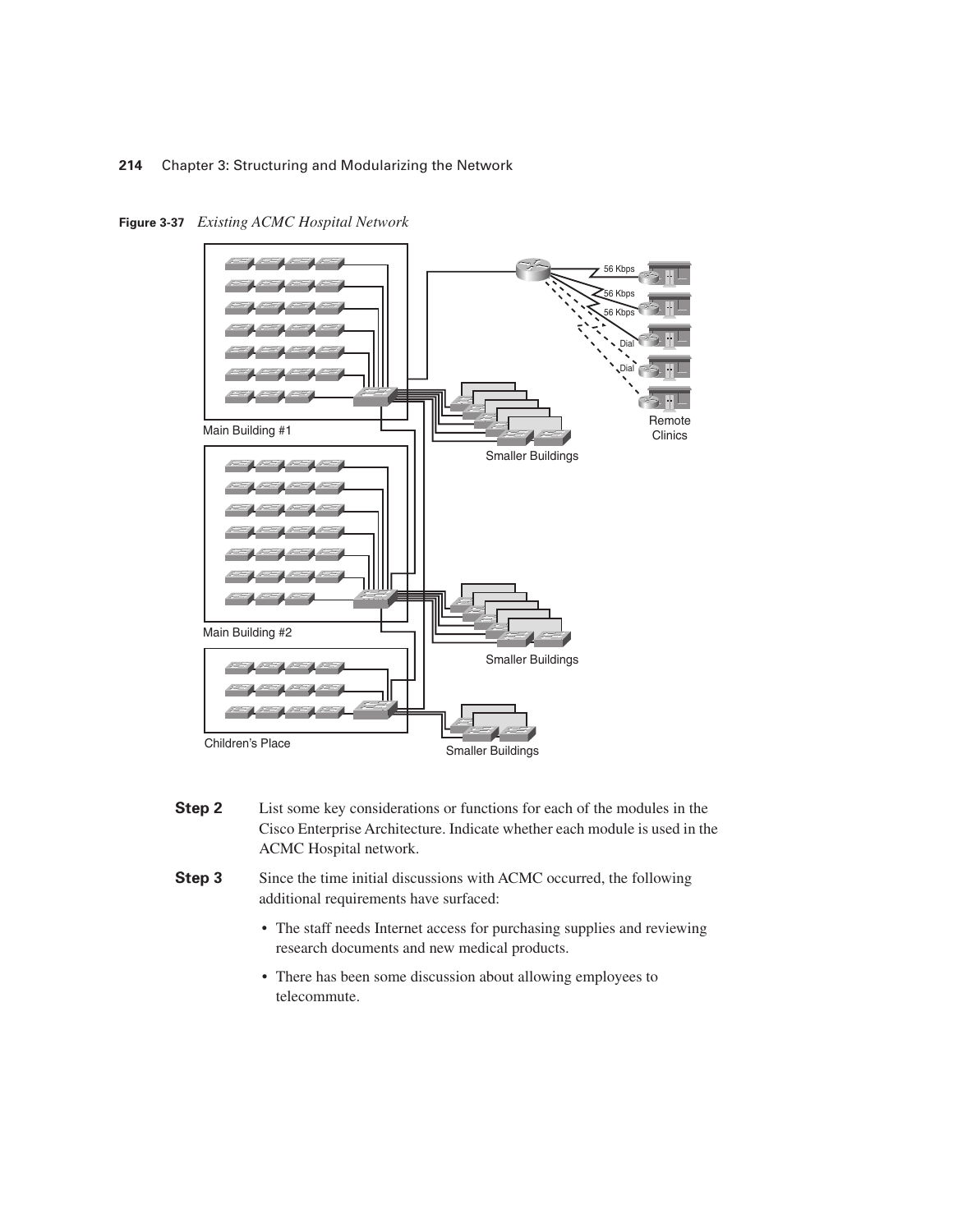#### Review Questions **215**

• ACMC has a web server for a patient communications and community relations service called "Text a Nurse." This for-fee service allows a patient to send a text message to the hospital, requesting medical advice.

How does this new information change the design? Incorporate the changes into your high-level design, and update the list of modules and considerations.

- **Step 4** Which of the following infrastructure or network services are immediately applicable to your design?
	- Security services
	- Voice services
	- Wireless
	- Network management
	- High availability
	- QoS
	- Multicast

Are there specific locations or modules where some of these services are particularly relevant?

**Step 5** Indicate where redundancy should be supported in the design.

# **Review Questions**

Answer the following questions, and then refer to Appendix A for the answers.

- **1.** Figure 3-38 presents a sample hierarchically structured network. Some of the devices are marked with letters. Map the marked devices to the access, distribution, and core layers in this figure.
- **2.** Describe the role of each layer in the hierarchical network model.
- **3.** True or false: Each layer in the hierarchical network model must be implemented with distinct physical devices.
- **4.** Which two statements are true?
	- **a.** UplinkFast immediately unblocks a blocked port after root port failure.
	- **b.** PortFast immediately puts a port into the forwarding state.
	- **c.** UplinkFast immediately puts a port into the forwarding state.
	- **d.** PortFast immediately unblocks a blocked port after root port failure.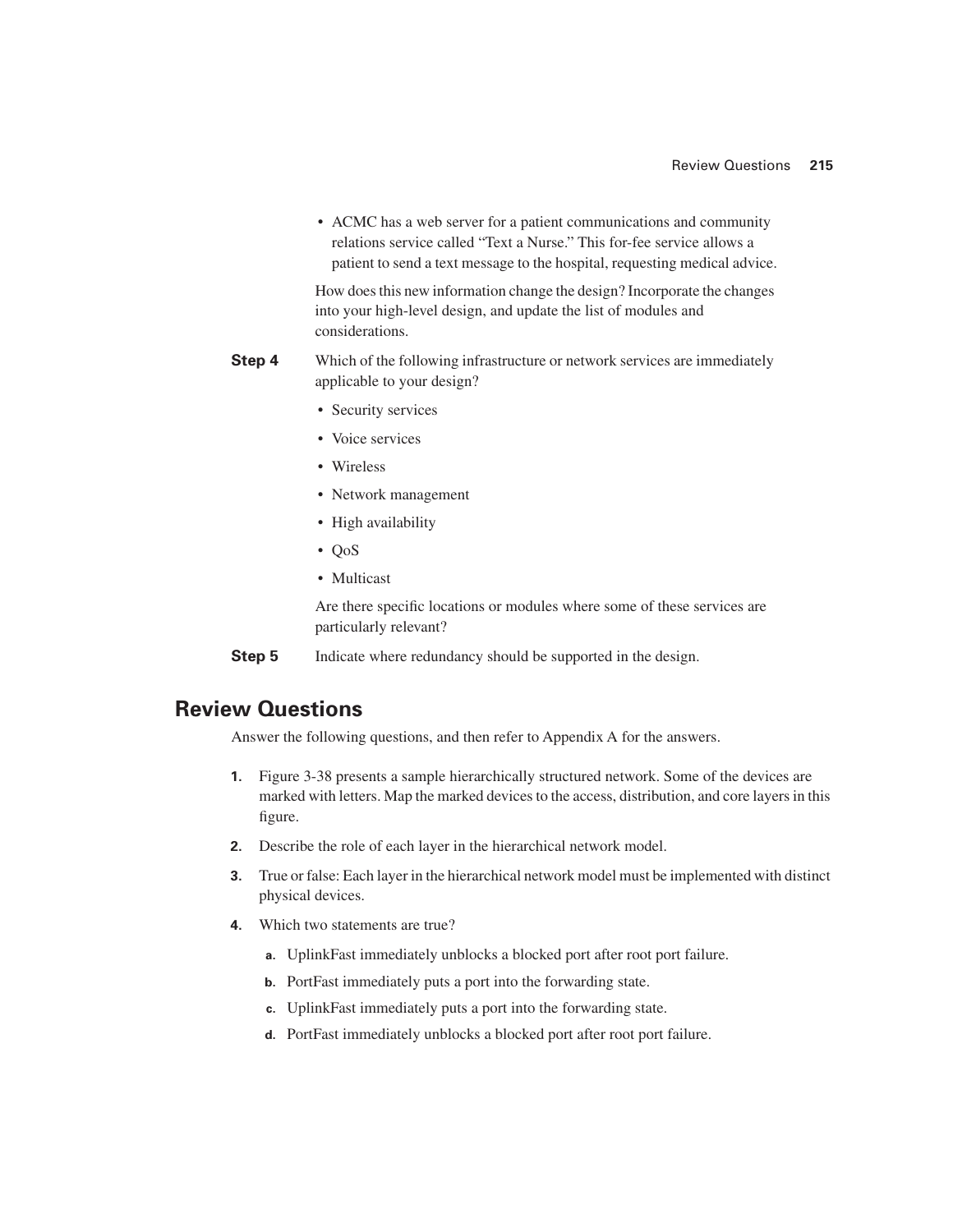- **5.** What features of a multilayer switch could be used in the access layer?
- **6.** Which layer in the hierarchical model provides media translation?

**Figure 3-38** *Hierarchical Network*



- **7.** Why might the distribution layer need to redistribute between routing protocols?
- **8.** What are three roles of the hierarchical model's core layer?
	- **a.** Provide fast and efficient data transport
	- **b.** Provide maximum availability and reliability
	- **c.** Provide access to the corporate network via some wide-area technology
	- **d.** Implement security policies
	- **e.** Delineate broadcast domains
	- **f.** Implement scalable routing protocols
- **9.** What is a benefit of using multilayer switching in the core network layer?
- **10.** What are the six major functional areas in the Cisco Enterprise Architecture?
- **11.** What are the modules and layers within the Enterprise Campus functional area?
- **12.** The Enterprise Edge functional area includes which modules?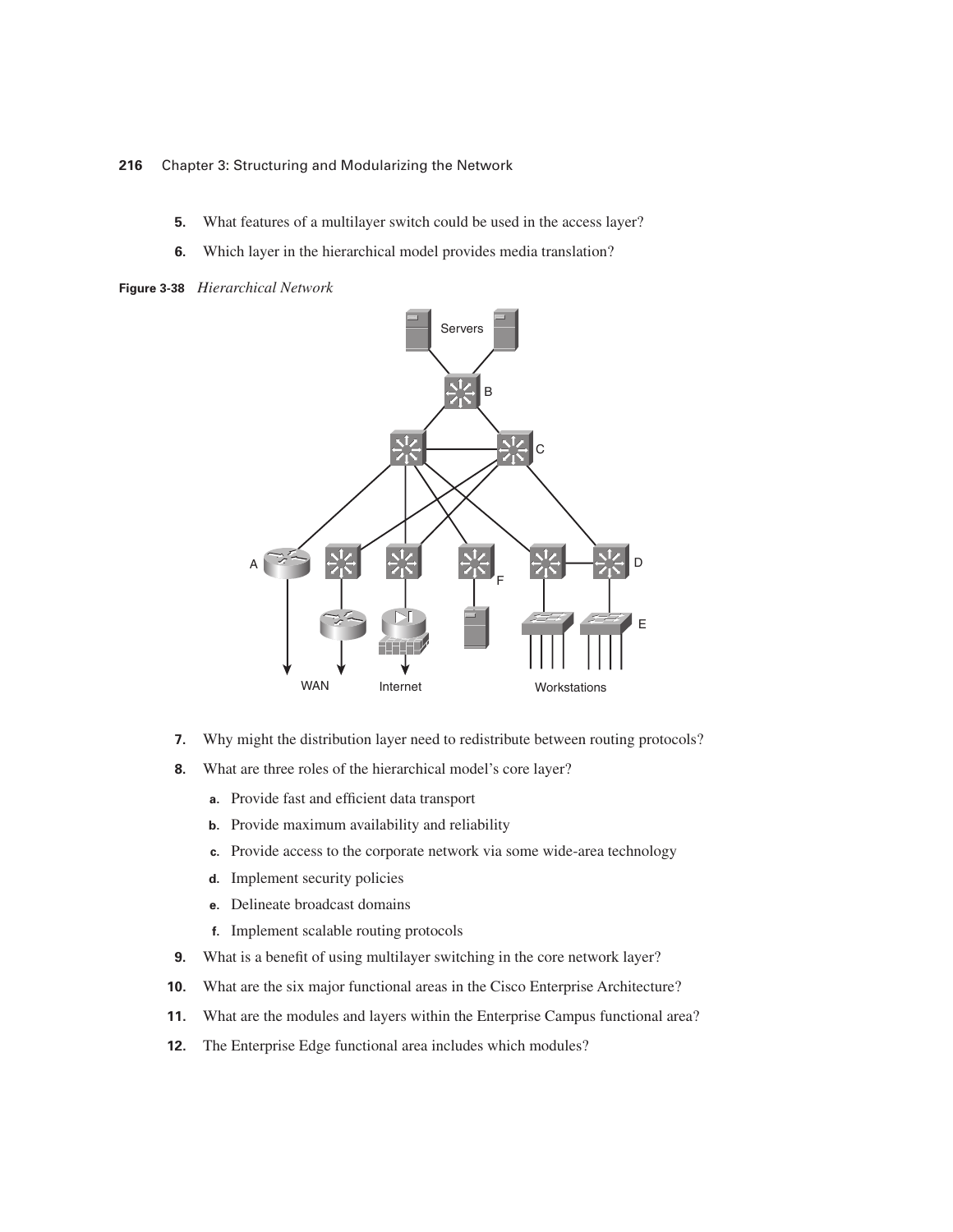#### Review Questions **217**

- **13.** The Service Provider functional area is composed of which modules?
- **14.** Which module of the Cisco Enterprise Architecture includes wireless bridging connectivity to remote locations?
- **15.** What is an advantage of using the Cisco Enterprise Architecture?
- **16.** What is the Campus Core layer's role?
- **17.** Indicate which types of devices would be found in each of these modules (note that some devices are found in more than one module).

#### **Modules:**

- E-commerce module
- Internet Connectivity module
- Remote Access and VPN module

#### **Devices:**

- Web servers
- SMTP mail servers
- Firewalls
- Network Intrusion Detection System (NIDS) appliances
- DNS servers
- ASAs
- Public FTP servers
- **18.** What is the role of the Service Provider functional area?
- **19.** Which other module has a design similar to that of the Enterprise Branch module?
- **20.** Which other module has an architecture similar to that of the Enterprise Data Center module?
- **21.** Which module of the Cisco Enterprise Architecture provides telecommuter connectivity?
- **22.** The SONA interactive services layer includes both \_\_\_\_\_\_\_\_\_\_\_ services and \_\_\_\_\_\_\_\_\_\_\_\_\_\_ services.
- **23.** How can the Server Farm module be involved in an organization's internal security?
- **24.** High availability from end to end is possible only when \_\_\_\_\_\_\_\_\_\_\_ is deployed throughout the internetwork.
- **25.** What is the purpose of designing route redundancy in a network?